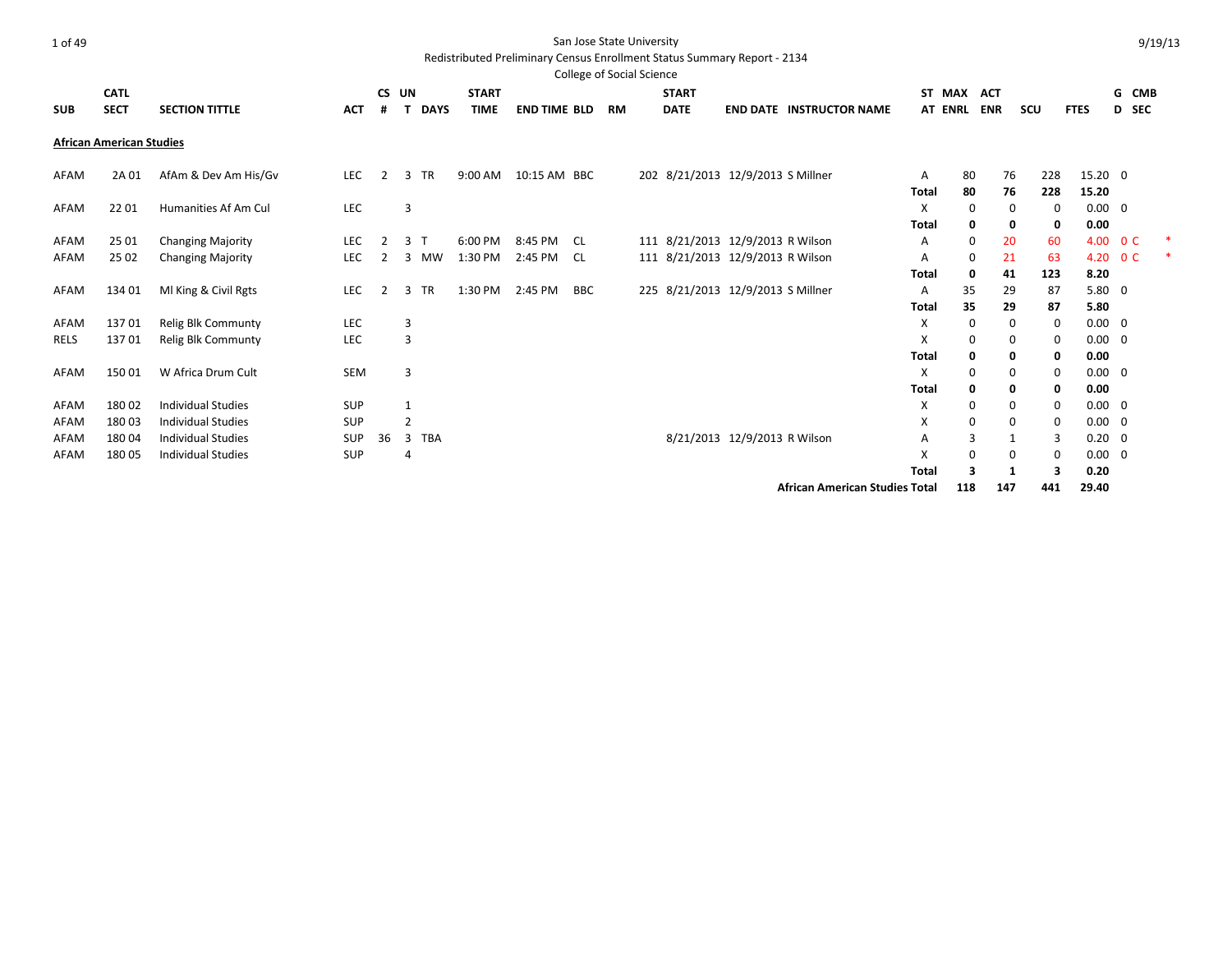|              |             |                          |            |                |                               |                  |                        |            | College of Social Science |                                     |                                          |              |             |                |                |                          |       |       |
|--------------|-------------|--------------------------|------------|----------------|-------------------------------|------------------|------------------------|------------|---------------------------|-------------------------------------|------------------------------------------|--------------|-------------|----------------|----------------|--------------------------|-------|-------|
|              | <b>CATL</b> |                          |            | CS UN          |                               | <b>START</b>     |                        |            |                           | <b>START</b>                        |                                          |              | ST MAX ACT  |                |                |                          |       | G CMB |
| <b>SUB</b>   | <b>SECT</b> | <b>SECTION TITTLE</b>    | <b>ACT</b> | #              | T DAYS                        | <b>TIME</b>      | <b>END TIME BLD RM</b> |            |                           | <b>DATE</b>                         | <b>END DATE INSTRUCTOR NAME</b>          |              | AT ENRL ENR |                | SCU            | <b>FTES</b>              | D SEC |       |
|              |             |                          |            |                |                               |                  |                        |            |                           |                                     |                                          |              |             |                |                |                          |       |       |
| Anthropology |             |                          |            |                |                               |                  |                        |            |                           |                                     |                                          |              |             |                |                |                          |       |       |
|              |             |                          |            |                |                               |                  |                        |            |                           |                                     |                                          |              |             |                |                |                          |       |       |
| ANTH         | 11 01       | <b>Cultural Anthro</b>   | <b>LEC</b> | $\overline{2}$ | $\overline{3}$<br>MW          |                  | 10:30 AM 11:45 AM CL   |            |                           | 204 8/21/2013 12/9/2013 J Marlovits |                                          | Α            | 45          | 44             | 132            | $8.80\quad 0$            |       |       |
| ANTH         | 1102        | <b>Cultural Anthro</b>   | LEC        | $\overline{2}$ | $\overline{3}$<br>MW          | 12:00 PM 1:15 PM |                        | CL.        |                           | 204 8/21/2013 12/9/2013 J Marlovits |                                          | Α            | 45          | 45             | 135            | $9.00 \quad 0$           |       |       |
| ANTH         | 1103        | <b>Cultural Anthro</b>   | <b>LEC</b> | $\overline{2}$ | $\overline{\mathbf{3}}$<br>TR |                  | 10:30 AM 11:45 AM CL   |            |                           | 204 8/21/2013 12/9/2013 G Salazar   |                                          | Α            | 45          | 46             | 138            | $9.20 \quad 0$           |       |       |
| ANTH         | 1104        | <b>Cultural Anthro</b>   | <b>LEC</b> | $\overline{2}$ | $\overline{3}$<br>TR          | 12:00 PM 1:15 PM |                        | CL         |                           | 204 8/21/2013 12/9/2013 G Salazar   |                                          | Α            | 45          | 42             | 126            | 8.40 0                   |       |       |
|              |             |                          |            |                |                               |                  |                        |            |                           |                                     |                                          | Total        | 180         | 177            | 531            | 35.40                    |       |       |
| ANTH         | 1201        | Intro to Human Evol      | <b>LEC</b> | 2              | 3<br>MW                       | 3:00 PM          | 4:15 PM                | <b>CL</b>  |                           | 204 8/21/2013 12/9/2013 C Sunseri   |                                          | Α            | 45          | 44             | 132            | $8.80\ 0$                |       |       |
| ANTH         | 1202        | Intro to Human Evol      | LEC        | $\overline{2}$ | $\overline{3}$<br><b>TR</b>   | 9:00 AM          | 10:15 AM WSQ           |            |                           | 4 8/21/2013 12/9/2013 C Yan         |                                          | Α            | 40          | 42             | 126            | 8.40 0                   |       |       |
| ANTH         | 1203        | Intro to Human Evol      | <b>LEC</b> | $\overline{2}$ | $\overline{\mathbf{3}}$<br>TR | 1:30 PM          | 2:45 PM                | <b>WSQ</b> |                           | 4 8/21/2013 12/9/2013 C Yan         |                                          | Α            | 40          | 41             | 123            | $8.20 \quad 0$           |       |       |
| ANTH         | 1204        | Intro to Human Evol      | <b>LEC</b> | $\overline{2}$ | 3 TR                          | 4:30 PM          | 5:45 PM                | <b>WSQ</b> |                           |                                     | 4 8/21/2013 12/9/2013 V Sanchez-Chopitea | Α            | 40          | 39             | 117            | $7.80$ 0                 |       |       |
|              |             |                          |            |                |                               |                  |                        |            |                           |                                     |                                          | Total        | 165         | 166            | 498            | 33.20                    |       |       |
| ANTH         | 1301        | Archaeology              | LEC        |                | 3                             |                  |                        |            |                           |                                     |                                          | Χ            | $\mathbf 0$ | 0              | 0              | $0.00 \quad 0$           |       |       |
|              |             |                          |            |                |                               |                  |                        |            |                           |                                     |                                          | <b>Total</b> | 0           | 0              | 0              | 0.00                     |       |       |
| ANTH         | 25 01       | Human Life Context       | LEC        | 2              | 3<br><b>MW</b>                | 12:00 PM 1:15 PM |                        | CL         |                           | 310 8/21/2013 12/9/2013 J Anderson  |                                          | Α            | 45          | 45             | 135            | $9.00 \quad 0$           |       |       |
| <b>ANTH</b>  | 25 02       | Human Life Context       | <b>LEC</b> | $\overline{2}$ | 3 TR                          | 12:00 PM 1:15 PM |                        | CL         |                           | 310 8/21/2013 12/9/2013 J Anderson  |                                          | Α            | 45          | 45             | 135            | $9.00 \quad 0$           |       |       |
|              |             |                          |            |                |                               |                  |                        |            |                           |                                     |                                          | Total        | 90          | 90             | 270            | 18.00                    |       |       |
| ANTH         |             | 100W 01 Writing Workshop | SEM        | - 5            | 3 TR                          |                  | 10:30 AM 11:45 AM WSQ  |            |                           |                                     | 4 8/21/2013 12/9/2013 M Meniketti        | A            | 25          | 27             | 81             | $5.40 \quad 0$           |       |       |
|              |             |                          |            |                |                               |                  |                        |            |                           |                                     |                                          | Total        | 25          | 27             | 81             | 5.40                     |       |       |
| ANTH         | 108 01      | <b>Medical Anthro</b>    | <b>LEC</b> | 2              | $\overline{\mathbf{3}}$<br>TR | 4:30 PM          | 5:45 PM                | CL.        |                           | 204 8/21/2013 12/9/2013 G Salazar   |                                          | Α            | 40          | 20             | 60             | $4.15 \quad 3$           |       |       |
|              |             |                          |            |                |                               |                  |                        |            |                           |                                     |                                          | Total        | 40          | 20             | 60             | 4.15                     |       |       |
| <b>ANTH</b>  | 115 01      | Global Culture           | LEC        | 2              | 3<br><b>MW</b>                | 1:30 PM          | 2:45 PM                | CL         |                           | 204 8/21/2013 12/9/2013 A Kramer    |                                          | Α            | 45          | 38             | 114            | $7.60 \t 0 C$            |       |       |
| ASIA         | 115 01      | Global Culture           | LEC        | $\overline{2}$ | $\overline{3}$<br><b>MW</b>   | 1:30 PM          | 2:45 PM                | CL         |                           | 204 8/21/2013 12/9/2013 A Kramer    |                                          | A            | $\mathbf 0$ | $\mathbf 0$    | $\mathbf 0$    | $0.00 \quad 0 \text{ C}$ |       |       |
| <b>ANTH</b>  | 115 02      | Global Culture           | <b>LEC</b> | $\overline{2}$ | $\overline{3}$<br>TR          | 9:00 AM          | 10:15 AM CL            |            |                           | 204 8/21/2013 12/9/2013 J Anderson  |                                          | Α            | 45          | 43             | 129            | 8.60 0 C                 |       |       |
| <b>ASIA</b>  | 115 02      | Global Culture           | <b>LEC</b> | $\overline{2}$ | 3 TR                          | 9:00 AM          | 10:15 AM CL            |            |                           | 204 8/21/2013 12/9/2013 J Anderson  |                                          | Α            | 0           | $\mathbf 0$    | $\mathbf 0$    | $0.00 \quad 0 \text{ C}$ |       |       |
| <b>ANTH</b>  | 115 03      | Global Culture           | <b>LEC</b> | $\overline{2}$ | $\overline{3}$<br><b>TR</b>   | 1:30 PM          | 2:45 PM                | <b>CL</b>  |                           | 310 8/21/2013 12/9/2013 S Cate      |                                          | Α            | 45          | 47             | 141            | 9.40 0 C                 |       |       |
| ASIA         | 115 03      | Global Culture           | <b>LEC</b> | 2              | $\overline{3}$<br><b>TR</b>   | 1:30 PM          | 2:45 PM                | <b>CL</b>  |                           | 310 8/21/2013 12/9/2013 S Cate      |                                          | A            | $\mathbf 0$ | $\mathbf{0}$   | $\mathbf 0$    | $0.00 \quad 0 \text{ C}$ |       |       |
| ANTH         | 115 04      | Global Culture           | <b>LEC</b> | $\overline{2}$ | 3 TR                          | 3:00 PM          | 4:15 PM                | <b>CL</b>  |                           | 310 8/21/2013 12/9/2013 S Cate      |                                          | A            | 45          | 39             | 117            | 7.80 0 C                 |       |       |
| ASIA         | 115 04      | Global Culture           | LEC        | $\overline{2}$ | $\overline{\mathbf{3}}$<br>TR | 3:00 PM          | 4:15 PM                | <b>CL</b>  |                           | 310 8/21/2013 12/9/2013 S Cate      |                                          | A            | $\mathbf 0$ | $\mathbf{0}$   | $\overline{0}$ | $0.00 \quad 0 \text{ C}$ |       |       |
| ANTH         | 115 05      | Global Culture           | LEC        | $\overline{2}$ | 3 R                           | 6:00 PM          | 8:45 PM                | CL         |                           | 204 8/21/2013 12/9/2013 Q Mccrary   |                                          | Α            | 45          | 40             | 120            | 8.00 0 C                 |       |       |
| ASIA         | 115 05      | Global Culture           | <b>LEC</b> | $\overline{2}$ | 3 R                           | 6:00 PM          | 8:45 PM                | CL         |                           | 204 8/21/2013 12/9/2013 Q Mccrary   |                                          | Α            | $\mathbf 0$ | $\mathbf 0$    | $\mathbf 0$    | $0.00 \t 0 C$            |       |       |
|              |             |                          |            |                |                               |                  |                        |            |                           |                                     |                                          | Total        | 225         | 207            | 621            | 41.40                    |       |       |
| ANTH         | 13101       | Theories of Cult         | SEM        | -5             | $\overline{\mathbf{3}}$<br>MW | 3:00 PM          | 4:15 PM                | WSQ        |                           | 4 8/21/2013 12/9/2013 R Gonzalez    |                                          | Α            | 40          | 40             | 120            | 8.10 2                   |       |       |
|              |             |                          |            |                |                               |                  |                        |            |                           |                                     |                                          | Total        | 40          | 40             | 120            | 8.10                     |       |       |
| ANTH         | 140 01      | <b>Human Sexuality</b>   | <b>LEC</b> | 1              | 3<br>МW                       | 9:00 AM          | 10:15 AM CL            |            |                           | 204 8/21/2013 12/9/2013 J Karpf     |                                          | Α            | 45          | 47             | 141            | 9.40 OC                  |       |       |
| HS           | 14001       | <b>Human Sexuality</b>   | LEC        | 1              | 3<br>MW                       |                  | 9:00 AM  10:15 AM  CL  |            |                           | 204 8/21/2013 12/9/2013 J Karpf     |                                          | Α            | $\mathbf 0$ | $\mathbf{0}$   | $\mathbf{0}$   | $0.00 \quad 0 \text{ C}$ |       |       |
| ANTH         | 140 02      | Human Sexuality          | LEC        | 1              | 3<br>MW                       |                  | 10:30 AM 11:45 AM CL   |            |                           | 310 8/21/2013 12/9/2013 J Anderson  |                                          | Α            | 45          | 44             | 132            | 8.80 0 C                 |       |       |
| HS.          | 140 02      | <b>Human Sexuality</b>   | <b>LEC</b> | 1              | 3<br>MW                       |                  | 10:30 AM 11:45 AM CL   |            |                           | 310 8/21/2013 12/9/2013 J Anderson  |                                          | A            | $\mathbf 0$ | $\overline{0}$ | $\overline{0}$ | $0.00 \quad 0 \text{ C}$ |       |       |
| <b>ANTH</b>  | 140 03      | <b>Human Sexuality</b>   | <b>LEC</b> | $\mathbf{1}$   | $\overline{3}$<br>M           | 6:00 PM          | 8:45 PM                | CL CL      |                           | 204 8/21/2013 12/9/2013 Q Mccrary   |                                          | A            | 45          | 44             | 132            | 8.80 0 C                 |       |       |
| НS           | 140 03      | <b>Human Sexuality</b>   | <b>LEC</b> | 1              | 3<br>M                        | 6:00 PM          | 8:45 PM                | CL         |                           | 204 8/21/2013 12/9/2013 Q Mccrary   |                                          | Α            | 0           | $\mathbf 0$    | $\mathbf 0$    | $0.00 \t 0 C$            |       |       |
| ANTH         | 14004       | <b>Human Sexuality</b>   | LEC        | $\mathbf{1}$   | 3 TR                          | 9:00 AM          | 10:15 AM CL            |            |                           | 310 8/21/2013 12/9/2013 S Cate      |                                          | Α            | 45          | 43             | 129            | 8.60 0 C                 |       |       |
| НS           | 140 04      | <b>Human Sexuality</b>   | <b>LEC</b> | 1              | 3<br>TR                       | 9:00 AM          | 10:15 AM CL            |            |                           | 310 8/21/2013 12/9/2013 S Cate      |                                          | A            | $\mathbf 0$ | $\mathbf 0$    | $\mathbf 0$    | $0.00 \quad 0 \text{ C}$ |       |       |
| <b>ANTH</b>  | 140 05      | <b>Human Sexuality</b>   | <b>LEC</b> | $\mathbf{1}$   | 3 TR                          | 3:00 PM          | 4:15 PM                | <b>CL</b>  |                           | 204 8/21/2013 12/9/2013 J Anderson  |                                          | Α            | 45          | 42             | 126            | 8.45 1 C                 |       |       |
| НS           | 140 05      | <b>Human Sexuality</b>   | <b>LEC</b> | 1              | 3 TR                          | 3:00 PM          | 4:15 PM                | <b>CL</b>  |                           | 204 8/21/2013 12/9/2013 J Anderson  |                                          | A            | $\Omega$    | $\Omega$       | $\Omega$       | $0.00 \quad 0 \text{ C}$ |       |       |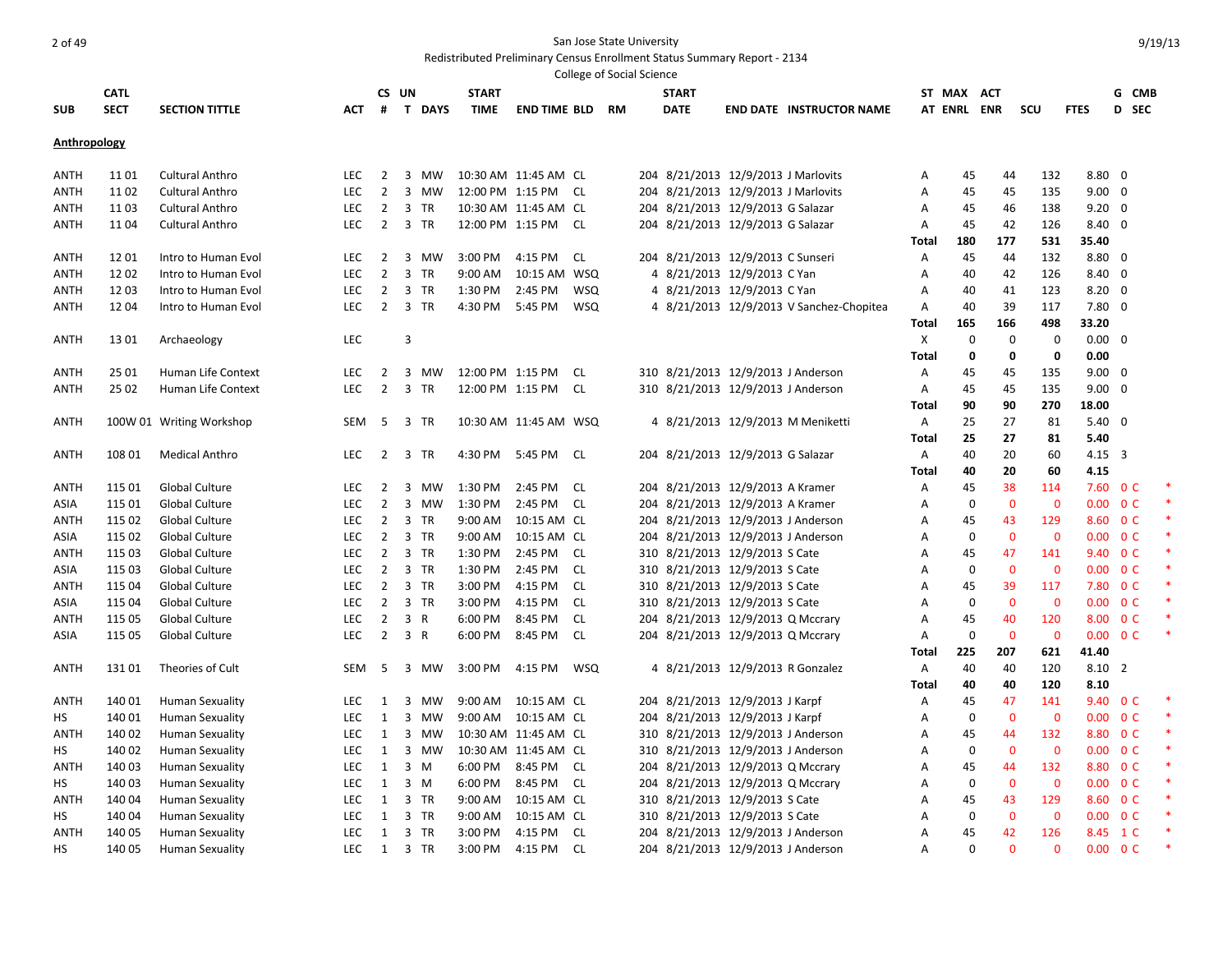|             |             |                                |            |                |                             |                      |                        |            | College of Social Science |              |                                   |                                            |       |                |                |                |                |                          |  |
|-------------|-------------|--------------------------------|------------|----------------|-----------------------------|----------------------|------------------------|------------|---------------------------|--------------|-----------------------------------|--------------------------------------------|-------|----------------|----------------|----------------|----------------|--------------------------|--|
|             | <b>CATL</b> |                                |            | CS UN          |                             | <b>START</b>         |                        |            |                           | <b>START</b> |                                   |                                            |       | ST MAX ACT     |                |                |                | G CMB                    |  |
| <b>SUB</b>  | <b>SECT</b> | <b>SECTION TITTLE</b>          | <b>ACT</b> | #              | T DAYS                      | <b>TIME</b>          | <b>END TIME BLD RM</b> |            |                           | <b>DATE</b>  |                                   | <b>END DATE INSTRUCTOR NAME</b>            |       | <b>AT ENRL</b> | <b>ENR</b>     | scu            | <b>FTES</b>    | D SEC                    |  |
|             |             |                                |            |                |                             |                      |                        |            |                           |              |                                   |                                            |       |                |                |                |                |                          |  |
|             |             |                                |            |                |                             |                      |                        |            |                           |              |                                   |                                            | Total | 225            | 220            | 660            | 44.05          |                          |  |
| ANTH        | 142 01      | Culture in Mind                | <b>LEC</b> | $\overline{2}$ |                             | 3 MW 1:30 PM 2:45 PM |                        | WSQ        |                           |              | 4 8/21/2013 12/9/2013 J Marlovits |                                            | Α     | 40             | 29             | 87             | $5.85$ 1       |                          |  |
|             |             |                                |            |                |                             |                      |                        |            |                           |              |                                   |                                            | Total | 40             | 29             | 87             | 5.85           |                          |  |
| ANTH        | 144 01      | <b>Great Recession</b>         | LEC        |                | 3                           |                      |                        |            |                           |              |                                   |                                            | Χ     | $\mathbf 0$    | $\mathbf 0$    | $\mathbf 0$    | $0.00 \quad 0$ |                          |  |
|             |             |                                |            |                |                             |                      |                        |            |                           |              |                                   |                                            | Total | 0              | $\mathbf 0$    | 0              | 0.00           |                          |  |
| ANTH        | 146 01      | <b>Culture &amp; Conflict</b>  | LEC        | $\overline{2}$ | $\overline{3}$<br>MW        | 1:30 PM              | 2:45 PM                | CL         |                           |              | 310 8/21/2013 12/9/2013 A Pandey  |                                            | Α     | 45             | 39             | 117            | $7.80$ 0       |                          |  |
| ANTH        | 146 02      | Culture & Conflict             | LEC        |                | 3                           |                      |                        |            |                           |              |                                   |                                            | x     | $\mathbf 0$    | $\mathbf 0$    | $\mathbf 0$    | $0.00 \quad 0$ |                          |  |
| ANTH        | 14603       | Culture & Conflict             | <b>LEC</b> | 2              | $\overline{3}$<br>W         | 6:00 PM              | 8:45 PM                | CL         |                           |              | 310 8/21/2013 12/9/2013 Q Mccrary |                                            | Α     | 45             | 43             | 129            | $8.60 \quad 0$ |                          |  |
|             |             |                                |            |                |                             |                      |                        |            |                           |              |                                   |                                            | Total | 90             | 82             | 246            | 16.40          |                          |  |
| ANTH        | 149 01      | Ethnographic Meth              | <b>LEC</b> | 2              | 3<br>MW                     |                      | 9:00 AM  10:15 AM  WSQ |            |                           |              | 4 8/21/2013 12/9/2013 C Darrah    |                                            | Α     | 40             | 40             | 120            | $8.25$ 5       |                          |  |
|             |             |                                |            |                |                             |                      |                        |            |                           |              |                                   |                                            | Total | 40             | 40             | 120            | 8.25           |                          |  |
| <b>ANTH</b> | 152 01      | Human Origins                  | LEC.       | $\overline{2}$ | 3<br>MW                     | 12:00 PM 1:15 PM     |                        | WSQ        |                           |              | 4 8/21/2013 12/9/2013 J Karpf     |                                            | Α     | 35             | 29             | 87             | $5.85$ 1       |                          |  |
|             |             |                                |            |                |                             |                      |                        |            |                           |              |                                   |                                            | Total | 35             | 29             | 87             | 5.85           |                          |  |
| ANTH        | 154 01      | Monkeys Apes Human             | LEC        | $\overline{2}$ | 3 TR                        |                      | 12:00 PM 1:15 PM WSQ   |            |                           |              | 4 8/21/2013 12/9/2013 C Yan       |                                            | Α     | 35             | 33             | 99             | $6.60 \quad 0$ |                          |  |
|             |             |                                |            |                |                             |                      |                        |            |                           |              |                                   |                                            | Total | 35             | 33             | 99             | 6.60           |                          |  |
| ANTH        | 16001       | Recon Lost Civs                | <b>LEC</b> | $\overline{2}$ | $\overline{3}$<br><b>MW</b> | 9:00 AM              | 10:15 AM CL            |            |                           |              | 310 8/21/2013 12/9/2013 C Sunseri |                                            | Α     | 45             | 46             | 138            | $9.20 \quad 0$ |                          |  |
| ANTH        | 160 02      | Recon Lost Civs                | <b>LEC</b> | $\overline{2}$ | $\overline{3}$<br>W         | 6:00 PM              | 8:45 PM                | CL.        |                           |              |                                   | 204 8/21/2013 12/9/2013 V Sanchez-Chopitea | Α     | 45             | 42             | 126            | $8.40 \quad 0$ |                          |  |
| ANTH        | 16003       | <b>Recon Lost Civs</b>         | <b>LEC</b> | 2              | 3 TR                        | 1:30 PM              | 2:45 PM                | CL         |                           |              |                                   | 204 8/21/2013 12/9/2013 M Meniketti        | Α     | 45             | 45             | 135            | $9.00 \quad 0$ |                          |  |
| ANTH        | 16004       | Recon Lost Civs                | <b>LEC</b> | 2              | 3 <sub>1</sub>              | 6:00 PM              | 8:45 PM                | CL.        |                           |              |                                   | 204 8/21/2013 12/9/2013 V Sanchez-Chopitea | Α     | 45             | 27             | 81             | $5.40 \quad 0$ |                          |  |
|             |             |                                |            |                |                             |                      |                        |            |                           |              |                                   |                                            | Total | 180            | 160            | 480            | 32.00          |                          |  |
| ANTH        | 165 01      | <b>Historical Archaeology</b>  | <b>LEC</b> | $\overline{2}$ | 3 TR                        | 3:00 PM              | 4:15 PM                | WSQ        |                           |              |                                   | 4 8/21/2013 12/9/2013 M Meniketti          | Α     | 40             | 26             | 78             | $5.25 \quad 1$ |                          |  |
|             |             |                                |            |                |                             |                      |                        |            |                           |              |                                   |                                            | Total | 40             | 26             | 78             | 5.25           |                          |  |
| ANTH        | 16701       | Archaeological Lab Meth        | <b>LEC</b> | 2              | 3 MW                        |                      | 10:30 AM 11:45 AM WSQ  |            |                           |              | 4 8/21/2013 12/9/2013 C Sunseri   |                                            | Α     | 30             | 22             | 66             | $4.55 \quad 3$ |                          |  |
|             |             |                                |            |                |                             |                      |                        |            |                           |              |                                   |                                            | Total | 30             | 22             | 66             | 4.55           |                          |  |
| ANTH        | 18001       | <b>Individual Studies</b>      | <b>SUP</b> | 36             | $\overline{4}$<br>TBA       |                      |                        |            |                           |              | 8/21/2013 12/9/2013               |                                            | Α     | $\mathbf 0$    | $\mathbf 0$    | $\mathbf 0$    | $0.00 \quad 0$ |                          |  |
| ANTH        | 18002       | <b>Individual Studies</b>      | <b>SUP</b> |                | 36 3 TBA                    |                      |                        |            |                           |              | 8/21/2013 12/9/2013 C Darrah      |                                            | Α     | 6              | 3              | 9              | $0.75 - 3$     |                          |  |
| ANTH        | 18003       | <b>Individual Studies</b>      | <b>SUP</b> | 36             | $\overline{3}$<br>TBA       |                      |                        |            |                           |              | 8/21/2013 12/9/2013 R Gonzalez    |                                            | A     | 5              | $\mathbf{1}$   | 3              | $0.20 \quad 0$ |                          |  |
| ANTH        | 18004       | <b>Individual Studies</b>      | <b>SUP</b> | 36             | 2 TBA                       |                      |                        |            |                           |              | 8/21/2013 12/9/2013 J Karpf       |                                            | A     | 5              | 1              | $\overline{2}$ | $0.13 \quad 0$ |                          |  |
| ANTH        | 18005       | Individual Studies             | <b>SUP</b> | 36             | 3 TBA                       |                      |                        |            |                           |              | 8/21/2013 12/9/2013 G Salazar     |                                            | A     | $\overline{2}$ | $\mathbf{1}$   | 3              | $0.20 \ 0$     |                          |  |
|             |             |                                |            |                |                             |                      |                        |            |                           |              |                                   |                                            | Total | 18             | 6              | 17             | 1.28           |                          |  |
| ANTH        | 184 01      | Directed Reading               | <b>SUP</b> | 36             | 3<br>TBA                    |                      |                        |            |                           |              | 8/21/2013 12/9/2013               |                                            | A     | $\Omega$       | $\mathbf 0$    | $\mathbf 0$    | $0.00 \quad 0$ |                          |  |
| ANTH        | 184 02      | Directed Reading               | <b>SUP</b> | 36             | $\overline{3}$<br>TBA       |                      |                        |            |                           |              |                                   | 8/21/2013 12/9/2013 M Meniketti            | Α     | 5              | 3              | 9              | $0.75$ 3       |                          |  |
| ANTH        | 18403       | <b>Directed Reading</b>        | <b>SUP</b> | 36             | 3 TBA                       |                      |                        |            |                           |              | 8/21/2013 12/9/2013               |                                            | Α     | 5              | $\mathbf 0$    | 0              | $0.00 \quad 0$ |                          |  |
| ANTH        | 184 04      | Directed Reading               | <b>SUP</b> | 36             | 3 TBA                       |                      |                        |            |                           |              | 8/21/2013 12/9/2013 C Sunseri     |                                            | A     | 5              | 1              | 3              | $0.25 \quad 1$ |                          |  |
|             |             |                                |            |                |                             |                      |                        |            |                           |              |                                   |                                            | Total | 15             | 4              | 12             | 1.00           |                          |  |
| ANTH        | 19301       | Beh Science in Practice        | <b>LEC</b> | 2              | 3<br>TR                     |                      | 10:30 AM 11:45 AM CL   |            |                           |              | 310 8/21/2013 12/9/2013 S Cate    |                                            | Α     | 40             | 34             | 102            |                | 6.80 0 C                 |  |
| <b>PSYC</b> | 193 01      | Beh Science in Practice        | <b>LEC</b> | $\overline{2}$ | $\overline{3}$<br><b>TR</b> |                      | 10:30 AM 11:45 AM CL   |            |                           |              | 310 8/21/2013 12/9/2013 S Cate    |                                            | Α     | $\mathbf 0$    | $\overline{0}$ | $\mathbf{0}$   |                | $0.00 \t 0 C$            |  |
| SOCI        | 193 01      | Beh Science in Practice        | <b>LEC</b> | 2              | 3<br><b>TR</b>              |                      | 10:30 AM 11:45 AM CL   |            |                           |              | 310 8/21/2013 12/9/2013 S Cate    |                                            | A     | $\mathbf 0$    | $\mathbf{0}$   | $\mathbf{0}$   |                | $0.00 \quad 0 \text{ C}$ |  |
| ANTH        | 19303       | <b>Beh Science in Practice</b> | <b>LEC</b> | 2              | $\overline{3}$<br>MW        | 4:30 PM              | 5:45 PM                | WSQ        |                           |              | 4 8/21/2013 12/9/2013 R Gonzalez  |                                            | A     | 35             | 28             | 84             |                | 5.60 O C                 |  |
| <b>PSYC</b> | 193 03      | Beh Science in Practice        | LEC        | $\overline{2}$ | 3<br>MW                     | 4:30 PM              | 5:45 PM                | <b>WSQ</b> |                           |              | 4 8/21/2013 12/9/2013 R Gonzalez  |                                            | Α     | $\mathbf 0$    | $\mathbf 0$    | $\mathbf 0$    |                | $0.00 \t 0 C$            |  |
| SOCI        | 193 03      | Beh Science in Practice        | LEC        | $\overline{2}$ | $\overline{3}$<br>MW        | 4:30 PM              | 5:45 PM                | <b>WSQ</b> |                           |              | 4 8/21/2013 12/9/2013 R Gonzalez  |                                            | Α     | $\mathbf 0$    | $\mathbf 0$    | $\mathbf 0$    |                | $0.00 \t 0 C$            |  |
|             |             |                                |            |                |                             |                      |                        |            |                           |              |                                   |                                            | Total | 75             | 62             | 186            | 12.40          |                          |  |
| ANTH        | 195 01      | Anthro Practicum               | <b>SUP</b> | 36             | 6<br>TBA                    |                      |                        |            |                           |              | 8/21/2013 12/9/2013               |                                            | Α     | $\Omega$       | $\mathbf 0$    | $\mathbf 0$    | $0.00 \quad 0$ |                          |  |
| ANTH        | 195 02      | Anthro Practicum               | <b>SUP</b> |                | 36 3 TBA                    |                      |                        |            |                           |              |                                   | 8/21/2013 12/9/2013 A Leventhal            | A     | $\mathbf{8}$   | 6              | 18             | $1.40 \quad 4$ |                          |  |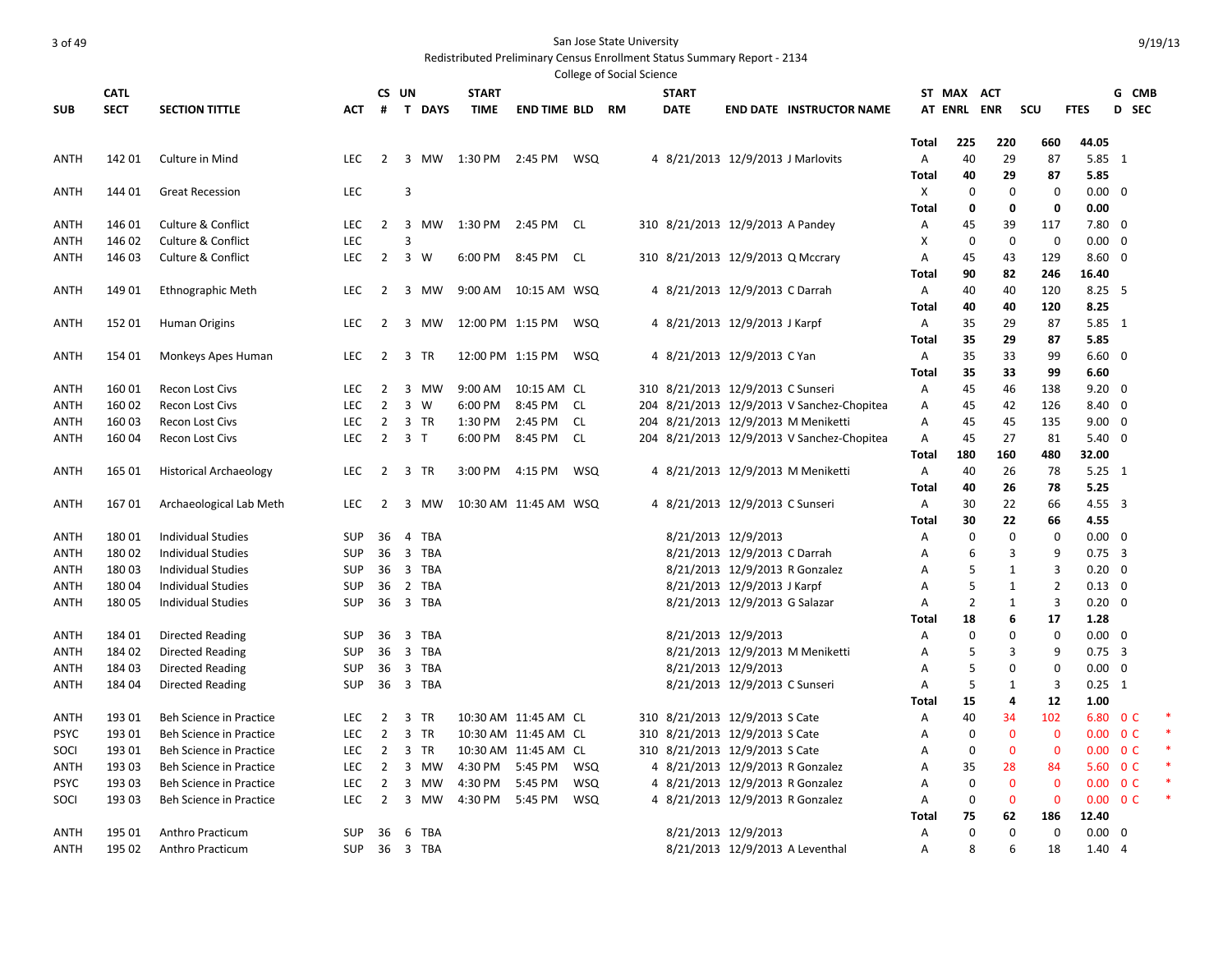#### Redistributed Preliminary Census Enrollment Status Summary Report - 2134

|             |             |                           |            |    |                 |              |                     |            | <b>College of Social Science</b> |              |                                     |              |                |            |                |             |                |       |
|-------------|-------------|---------------------------|------------|----|-----------------|--------------|---------------------|------------|----------------------------------|--------------|-------------------------------------|--------------|----------------|------------|----------------|-------------|----------------|-------|
|             | <b>CATL</b> |                           |            |    | CS UN           | <b>START</b> |                     |            |                                  | <b>START</b> |                                     |              | ST MAX         | <b>ACT</b> |                |             |                | G CMB |
| <b>SUB</b>  | <b>SECT</b> | <b>SECTION TITTLE</b>     | <b>ACT</b> | #  | <b>DAYS</b>     | <b>TIME</b>  | <b>END TIME BLD</b> |            | <b>RM</b>                        | <b>DATE</b>  | <b>END DATE INSTRUCTOR NAME</b>     |              | <b>AT ENRL</b> | <b>ENR</b> | scu            | <b>FTES</b> |                | D SEC |
| ANTH        | 195 03      | Anthro Practicum          | SUP        | 36 | 3 TBA           |              |                     |            |                                  |              | 8/21/2013 12/9/2013 J English-Lueck | A            | 10             |            | 4              | 12          | 0.902          |       |
|             |             |                           |            |    |                 |              |                     |            |                                  |              |                                     | <b>Total</b> | 18             |            | 10             | 30          | 2.30           |       |
| ANTH        | 198 01      | <b>Special Projects</b>   | <b>SUP</b> | 25 | 4 TBA           |              |                     |            |                                  |              | 8/21/2013 12/9/2013                 | A            | $\mathbf 0$    |            | 0              | 0           | $0.00 \quad 0$ |       |
|             |             |                           |            |    |                 |              |                     |            |                                  |              |                                     | Total        | 0              |            | 0              | 0           | 0.00           |       |
| <b>ANTH</b> | 23001       | Theory in Practice        | SEM        | -5 | 3 <sub>1</sub>  | 6:00 PM      | 8:45 PM             | <b>WSQ</b> |                                  |              | 4 8/21/2013 12/9/2013 R Gonzalez    | A            | 20             |            | 11             | 33          | 2.75 11        |       |
|             |             |                           |            |    |                 |              |                     |            |                                  |              |                                     | Total        | 20             |            | 11             | 33          | 2.75           |       |
| ANTH        | 23101       | <b>Applications Core</b>  | SEM        | 4  | 3 M             | 6:00 PM      | 8:45 PM             | <b>WSQ</b> |                                  |              | 4 8/21/2013 12/9/2013 C Darrah      | Α            | 20             |            | 12             | 36          | 3.00 12        |       |
|             |             |                           |            |    |                 |              |                     |            |                                  |              |                                     | Total        | 20             |            | 12             | 36          | 3.00           |       |
| <b>ANTH</b> | 23301       | <b>Fields Application</b> | SEM        | 4  | 3<br>R          | 6:00 PM      | 8:45 PM             | <b>WSQ</b> |                                  |              | 4 8/21/2013 12/9/2013 G Salazar     | A            | 20             |            | 14             | 42          | 3.50 14        |       |
|             |             |                           |            |    |                 |              |                     |            |                                  |              |                                     | Total        | 20             |            | 14             | 42          | 3.50           |       |
| ANTH        | 28001       | <b>Individual Studies</b> | <b>SUP</b> | 25 | <b>TBA</b><br>3 |              |                     |            |                                  |              | 8/21/2013 12/9/2013                 | Α            | 0              |            | 0              | 0           | $0.00 \quad 0$ |       |
| ANTH        | 28002       | <b>Individual Studies</b> | SUP        | 25 | 3<br><b>TBA</b> |              |                     |            |                                  |              | 8/21/2013 12/9/2013 C Darrah        | Α            | 6              |            |                | 3           | $0.25 \quad 1$ |       |
| <b>ANTH</b> | 28003       | <b>Individual Studies</b> | <b>SUP</b> | 25 | <b>TBA</b><br>3 |              |                     |            |                                  |              | 8/21/2013 12/9/2013 G Salazar       | Α            | $\overline{2}$ |            | 3              | 9           | $0.75 - 3$     |       |
| ANTH        | 28004       | <b>Individual Studies</b> | <b>SUP</b> | 25 | <b>TBA</b><br>3 |              |                     |            |                                  |              | 8/21/2013 12/9/2013 C Sunseri       | A            | 5              |            | $\overline{2}$ | 6           | $0.50$ 2       |       |
| ANTH        | 28005       | <b>Individual Studies</b> | <b>SUP</b> | 25 | <b>TBA</b><br>3 |              |                     |            |                                  |              | 8/21/2013 12/9/2013 R Gonzalez      | Α            | 5              |            |                | 3           | $0.25$ 1       |       |
| ANTH        | 280 06      | <b>Individual Studies</b> | SUP        | 25 | 3 TBA           |              |                     |            |                                  |              | 8/21/2013 12/9/2013 G Salazar       | A            | $\overline{2}$ |            | 0              | 0           | $0.00 \quad 0$ |       |
| <b>ANTH</b> | 28007       | <b>Individual Studies</b> | <b>SUP</b> | 25 | 3<br>TBA        |              |                     |            |                                  |              | 8/21/2013 12/9/2013 W Reckmeyer     | Α            | $\overline{2}$ |            |                | 3           | $0.25 \quad 1$ |       |
|             |             |                           |            |    |                 |              |                     |            |                                  |              |                                     | Total        | 22             |            | 8              | 24          | 2.00           |       |
| <b>ANTH</b> | 298 02      | Anth Project              | SUP        | 25 | TBA<br>3        |              |                     |            |                                  |              | 8/21/2013 12/9/2013                 | Α            | 10             |            | 0              | 0           | $0.00 \quad 0$ |       |
| <b>ANTH</b> | 29803       | Anth Project              | <b>SUP</b> | 25 | 3<br>TBA        |              |                     |            |                                  |              | 8/21/2013 12/9/2013 C Darrah        | Α            | 6              |            |                | 3           | $0.25 \quad 1$ |       |
|             |             |                           |            |    |                 |              |                     |            |                                  |              |                                     | <b>Total</b> | 16             |            |                | з           | 0.25           |       |
| <b>ANTH</b> | 299 01      | <b>Master's Thesis</b>    | <b>SUP</b> | 25 | <b>TBA</b><br>6 |              |                     |            |                                  |              | 8/21/2013 12/9/2013                 | Α            | $\mathbf 0$    |            | 0              | 0           | $0.00 \quad 0$ |       |
| ANTH        | 299 02      | Master's Thesis           | SUP        | 25 | <b>TBA</b><br>6 |              |                     |            |                                  |              | 8/21/2013 12/9/2013 W Reckmeyer     | Α            | 5              |            |                | 6           | $0.50$ 1       |       |
|             |             |                           |            |    |                 |              |                     |            |                                  |              |                                     | <b>Total</b> | 5              |            | 1              | 6           | 0.50           |       |
|             |             |                           |            |    |                 |              |                     |            |                                  |              |                                     |              |                |            |                |             |                |       |

**Anthropology Total 1709 1497 4493 303.43**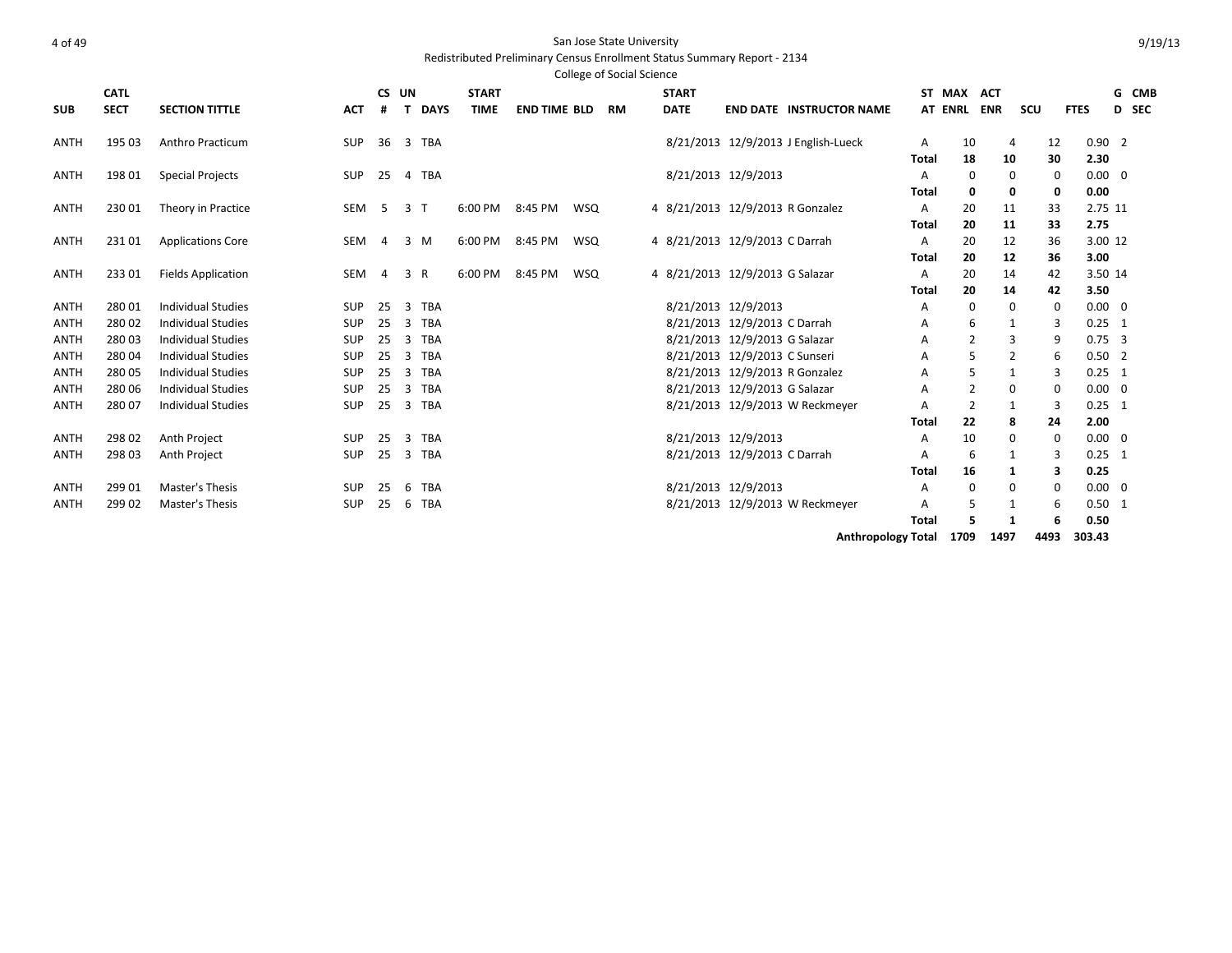|            |                              |                        |            |                |                               |                   |                     |            | College of Social Science |              |                                     |                                      |              |                |     |             |                |                         |       |
|------------|------------------------------|------------------------|------------|----------------|-------------------------------|-------------------|---------------------|------------|---------------------------|--------------|-------------------------------------|--------------------------------------|--------------|----------------|-----|-------------|----------------|-------------------------|-------|
|            | <b>CATL</b>                  |                        |            | CS UN          |                               | <b>START</b>      |                     |            |                           | <b>START</b> |                                     |                                      |              | ST MAX ACT     |     |             |                |                         | G CMB |
| <b>SUB</b> | <b>SECT</b>                  | <b>SECTION TITTLE</b>  | АСТ        | #              | T DAYS                        | TIME              | <b>END TIME BLD</b> |            | <b>RM</b>                 | <b>DATE</b>  |                                     | <b>END DATE INSTRUCTOR NAME</b>      |              | <b>AT ENRL</b> | ENR | scu         | <b>FTES</b>    |                         | D SEC |
|            |                              |                        |            |                |                               |                   |                     |            |                           |              |                                     |                                      |              |                |     |             |                |                         |       |
|            | <b>Communication Studies</b> |                        |            |                |                               |                   |                     |            |                           |              |                                     |                                      |              |                |     |             |                |                         |       |
|            |                              |                        |            |                |                               |                   |                     |            |                           |              |                                     |                                      |              |                |     |             |                |                         |       |
| COMM       | 1001                         | Comm and Relations     | <b>LEC</b> | 1              | 3<br>MW                       | 7:30 AM           | 8:45 AM             | <b>BBC</b> |                           |              | 223 8/21/2013 12/9/2013 K Raiff     |                                      | Α            | 25             | 26  | 78          | $5.20 \ 0$     |                         |       |
| COMM       | 10 02                        | Comm and Relations     | LEC        | $\mathbf{1}$   | 3<br>TR                       | 4:30 PM           | 5:45 PM             | <b>BBC</b> |                           |              |                                     | 223 8/21/2013 12/9/2013 M Holopainen | Α            | 25             | 25  | 75          | $5.00 \quad 0$ |                         |       |
| COMM       | 1080                         | Comm and Relations     | <b>LEC</b> | 1              | 3 TBA                         |                   |                     |            |                           |              | 8/21/2013 12/9/2013 C Perez         |                                      | Α            | 25             | 24  | 72          | 4.80 0         |                         |       |
|            |                              |                        |            |                |                               |                   |                     |            |                           |              |                                     |                                      | Total        | 75             | 75  | 225         | 15.00          |                         |       |
| COMM       | 20 01                        | <b>Public Speaking</b> | <b>LEC</b> | 4              | 3<br>M                        | 6:00 PM           | 8:45 PM             | BBC        |                           |              | 223 8/21/2013 12/9/2013 P Kramer    |                                      | Α            | 25             | 23  | 69          | $4.60 \quad 0$ |                         |       |
| COMM       | 20 02                        | <b>Public Speaking</b> | <b>LEC</b> | $\overline{4}$ | 3<br>MW                       | 7:30 AM           | 8:45 AM             | HGH        |                           |              | 223 8/21/2013 12/9/2013 N Evans     |                                      | A            | 25             | 25  | 75          | $5.00 \quad 0$ |                         |       |
| COMM       | 20 03                        | <b>Public Speaking</b> | <b>LEC</b> | 4              | $\overline{\mathbf{3}}$<br>MW | 7:30 AM           | 8:45 AM             | HGH        |                           |              | 225 8/21/2013 12/9/2013 M Zweier    |                                      | Α            | 25             | 24  | 72          | 4.80 0         |                         |       |
| COMM       | 20 04                        | <b>Public Speaking</b> | LEC        | 4              | 3<br>MW                       | 9:00 AM           | 10:15 AM CL         |            |                           |              | 318 8/21/2013 12/9/2013 R Friedberg |                                      | Α            | 25             | 25  | 75          | $5.00 \quad 0$ |                         |       |
| COMM       | 2005                         | <b>Public Speaking</b> | LEC        | 4              | 3<br>MW                       | 12:00 PM 1:15 PM  |                     | CL         |                           |              | 318 8/21/2013 12/9/2013 K Ward      |                                      | Α            | 25             | 25  | 75          | $5.00 \quad 0$ |                         |       |
| COMM       | 20 06                        | <b>Public Speaking</b> | LEC        | 4              | 3<br>MW                       | 1:30 PM           | 2:45 PM             | <b>CL</b>  |                           |              | 318 8/21/2013 12/9/2013 X Tan       |                                      | A            | 25             | 24  | 72          | 4.80 0         |                         |       |
| COMM       | 20 07                        | <b>Public Speaking</b> | LEC        | 4              | 3<br><b>MW</b>                | 3:00 PM           | 4:15 PM             | <b>CL</b>  |                           |              | 318 8/21/2013 12/9/2013 D Galan     |                                      | Α            | 25             | 25  | 75          | 5.00           | $\overline{\mathbf{0}}$ |       |
| COMM       | 2008                         | <b>Public Speaking</b> | LEC        | $\overline{4}$ | 3<br><b>MW</b>                | 4:30 PM           | 5:45 PM             | <b>BBC</b> |                           |              | 223 8/21/2013 12/9/2013 K Glass     |                                      | A            | 25             | 24  | 72          | 4.80 0         |                         |       |
| COMM       | 20 09                        | <b>Public Speaking</b> | <b>LEC</b> | $\overline{4}$ | 3<br>MW                       | 4:30 PM           | 5:45 PM             | CL.        |                           |              | 318 8/21/2013 12/9/2013 E Schwing   |                                      | A            | 25             | 24  | 72          | 4.80           | - 0                     |       |
| COMM       | 20 10                        | <b>Public Speaking</b> | <b>LEC</b> | 4              | 3 MW                          | $9:00 \text{ AM}$ | 10:15 AM HGH        |            |                           |              | 122 8/21/2013 12/9/2013 H Tominari  |                                      | A            | 25             | 25  | 75          | $5.00 \quad 0$ |                         |       |
|            |                              |                        |            |                |                               |                   |                     |            |                           |              |                                     |                                      | Total        | 250            | 244 | 732         | 48.80          |                         |       |
| COMM       | 2101                         | PERF CULT SOC          | LEC        | $\overline{4}$ | 3<br>TR                       | 12:00 PM 1:15 PM  |                     | <b>HGH</b> |                           |              | 231 8/21/2013 12/9/2013 C Burrows   |                                      | Α            | 24             | 23  | 69          | $4.60 \quad 0$ |                         |       |
| COMM       | 2102                         | PERF CULT SOC          | LEC        | $\overline{4}$ | 3<br><b>TR</b>                | 1:30 PM           | 2:45 PM             | <b>HGH</b> |                           |              | 231 8/21/2013 12/9/2013 C Burrows   |                                      | Α            | 24             | 21  | 63          | $4.20 \ 0$     |                         |       |
|            |                              |                        |            |                |                               |                   |                     |            |                           |              |                                     |                                      | Total        | 48             | 44  | 132         | 8.80           |                         |       |
| COMM       | 40 01                        | Argmnt/Advocacy        | <b>SEM</b> |                | 3                             |                   |                     |            |                           |              |                                     |                                      | Х            | $\mathbf 0$    | 0   | $\mathbf 0$ | $0.00 \quad 0$ |                         |       |
| COMM       | 40 02                        | Argmnt/Advocacy        | <b>SEM</b> | $\overline{4}$ | 3<br>MW                       | 7:30 AM           | 8:45 AM             | HGH        |                           |              | 219 8/21/2013 12/9/2013 E Harris    |                                      | A            | 24             | 24  | 72          | 4.80           | - 0                     |       |
| COMM       | 40 03                        | Argmnt/Advocacy        | <b>SEM</b> | $\overline{4}$ | 3<br>MW                       | $9:00$ AM         | 10:15 AM HGH        |            |                           |              | 223 8/21/2013 12/9/2013 E Harris    |                                      | Α            | 24             | 24  | 72          | 4.80 0         |                         |       |
| COMM       | 40 04                        | Argmnt/Advocacy        | <b>SEM</b> | $\overline{4}$ | 3<br>TR                       | 7:30 AM           | 8:45 AM             | HGH        |                           |              | 223 8/21/2013 12/9/2013 S Doyle     |                                      | A            | 24             | 23  | 69          | $4.60 \quad 0$ |                         |       |
| COMM       | 40 05                        | Argmnt/Advocacy        | <b>SEM</b> | $\overline{4}$ | 3 TR                          | $9:00$ AM         | 10:15 AM HGH        |            |                           |              | 225 8/21/2013 12/9/2013 S Doyle     |                                      | Α            | 24             | 23  | 69          | $4.60$ 0       |                         |       |
| COMM       | 40 06                        | Argmnt/Advocacy        | <b>SEM</b> | 4              | 3<br>TR                       | 1:30 PM           | 2:45 PM             | CL         |                           |              | 318 8/21/2013 12/9/2013 J Hawker    |                                      | Α            | 24             | 24  | 72          | 4.80 0         |                         |       |
| COMM       | 40 07                        | Argmnt/Advocacy        | <b>SEM</b> | 4              | 3<br>MW                       | 12:00 PM 1:15 PM  |                     | <b>HGH</b> |                           |              | 122 8/21/2013 12/9/2013 E Harris    |                                      | A            | 24             | 24  | 72          | 4.80 0         |                         |       |
| COMM       | 40 08                        | Argmnt/Advocacy        | <b>SEM</b> | 4              | 3<br>TR                       | 12:00 PM 1:15 PM  |                     | <b>HGH</b> |                           |              | 122 8/21/2013 12/9/2013 J Hawker    |                                      | A            | 24             | 23  | 69          | $4.60 \quad 0$ |                         |       |
| COMM       | 40 09                        | Argmnt/Advocacy        | <b>SEM</b> | $\overline{4}$ | 3 TR                          | 3:00 PM           | 4:15 PM             | <b>DMH</b> |                           |              | 358 8/21/2013 12/9/2013 J Hawker    |                                      | Α            | 24             | 25  | 75          | $5.00 \quad 0$ |                         |       |
|            |                              |                        |            |                |                               |                   |                     |            |                           |              |                                     |                                      | <b>Total</b> | 192            | 190 | 570         | 38.00          |                         |       |
| COMM       | 4101                         | <b>Crit Dec Making</b> | <b>SEM</b> | 4              | 3<br>F                        | 9:00 AM           | 11:45 AM            | HGH        |                           |              |                                     | 225 8/21/2013 12/9/2013 M Holopainen | A            | 25             | 25  | 75          | $5.00 \quad 0$ |                         |       |
| COMM       | 41 02                        | <b>Crit Dec Making</b> | <b>SEM</b> | $\overline{4}$ | $\overline{\mathbf{3}}$<br>MW | 12:00 PM 1:15 PM  |                     | <b>BBC</b> |                           |              | 223 8/21/2013 12/9/2013 J Morrison  |                                      | A            | 25             | 24  | 72          | 4.80 0         |                         |       |
| COMM       | 4103                         | <b>Crit Dec Making</b> | <b>SEM</b> | 4              | 3<br>MW                       | 1:30 PM           | 2:45 PM             | <b>BBC</b> |                           |              | 223 8/21/2013 12/9/2013 K Glass     |                                      | Α            | 25             | 24  | 72          | 4.80 0         |                         |       |
| COMM       | 41 04                        | <b>Crit Dec Making</b> | <b>SEM</b> | 4              | 3 MW                          | 3:00 PM           | 4:15 PM             | <b>BBC</b> |                           |              | 223 8/21/2013 12/9/2013 T Teng      |                                      | Α            | 25             | 23  | 69          | $4.60$ 0       |                         |       |
| COMM       | 41 05                        | <b>Crit Dec Making</b> | <b>SEM</b> | 4              | 3<br>MW                       | 4:30 PM           | 5:45 PM             | <b>HGH</b> |                           |              | 223 8/21/2013 12/9/2013 T Teng      |                                      | A            | 25             | 24  | 72          | 4.80 0         |                         |       |
| COMM       | 41 06                        | <b>Crit Dec Making</b> | <b>SEM</b> | $\overline{4}$ | 3<br>MW                       | 7:30 AM           | 8:45 AM             | CL.        |                           |              | 318 8/21/2013 12/9/2013 T Teng      |                                      | A            | 25             | 23  | 69          | 4.60           | $\overline{\mathbf{0}}$ |       |
| COMM       | 41 07                        | <b>Crit Dec Making</b> | <b>SEM</b> | $\overline{4}$ | 3<br>TR                       | 9:00 AM           | 10:15 AM CL         |            |                           |              | 318 8/21/2013 12/9/2013 S Sequeira  |                                      | Α            | 25             | 25  | 75          | $5.00 \quad 0$ |                         |       |
| COMM       | 41 08                        | <b>Crit Dec Making</b> | <b>SEM</b> | $\overline{4}$ | 3<br>TR                       | 3:00 PM           | 4:15 PM             | <b>BBC</b> |                           |              | 223 8/21/2013 12/9/2013 A Lavin     |                                      | A            | 25             | 25  | 75          | 5.00           | - 0                     |       |
| COMM       | 41 09                        | <b>Crit Dec Making</b> | <b>SEM</b> | $\overline{4}$ | 3<br>TR                       | 4:30 PM           | 5:45 PM             | -CL        |                           |              | 318 8/21/2013 12/9/2013 B Ristrim   |                                      | A            | 25             | 22  | 66          | $4.40 \quad 0$ |                         |       |
| COMM       | 41 10                        | <b>Crit Dec Making</b> | <b>SEM</b> | 4              | 3<br>TBA                      |                   |                     |            |                           |              | 8/21/2013 12/9/2013                 |                                      | A            | 25             | 24  | 72          | 4.80 0         |                         |       |
| COMM       | 41 11                        | <b>Crit Dec Making</b> | <b>SEM</b> | 4              | 3 TBA                         |                   |                     |            |                           |              | 8/21/2013 12/9/2013                 |                                      | Α            | 25             | 25  | 75          | $5.00 \quad 0$ |                         |       |
| COMM       | 41 12                        | <b>Crit Dec Making</b> | <b>SEM</b> | 4              | 3<br>M                        | 6:00 PM           | 8:45 PM             | <b>HGH</b> |                           |              | 223 8/21/2013 12/9/2013 M Minarik   |                                      | A            | 25             | 24  | 72          | 4.80 0         |                         |       |
| COMM       | 41 13                        | <b>Crit Dec Making</b> | <b>SEM</b> | 4              | 3<br>T                        | 6:00 PM           | 8:45 PM             | <b>HGH</b> |                           |              | 223 8/21/2013 12/9/2013 M Minarik   |                                      | A            | 25             | 25  | 75          | 5.00           | $\overline{\mathbf{0}}$ |       |
| COMM       | 41 14                        | <b>Crit Dec Making</b> | <b>SEM</b> | 4              | 3 MW                          | 3:00 PM           | 4:15 PM             | <b>HGH</b> |                           |              | 225 8/21/2013 12/9/2013 E Schwing   |                                      | A            | 25             | 22  | 66          | 4.40           | $\overline{0}$          |       |
|            |                              |                        |            |                |                               |                   |                     |            |                           |              |                                     |                                      |              |                |     |             |                |                         |       |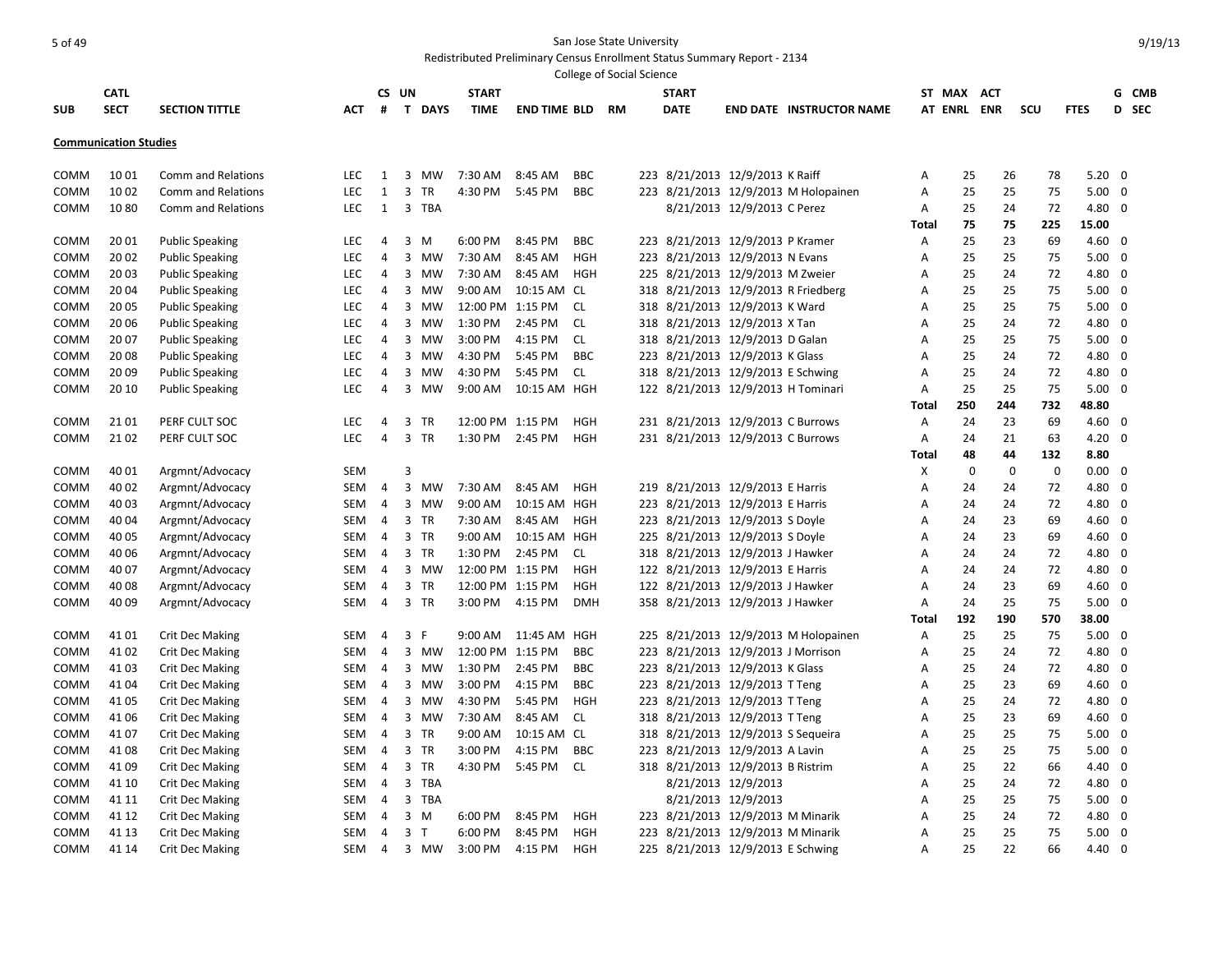# of 49 San Jose State University and the San Jose State University of the San Jose State University

|             |             |                               |            |                |                             |                  |                       | <b>College of Social Science</b> |    |              |                                    |                                      |              |             |            |      |                |                         |       |
|-------------|-------------|-------------------------------|------------|----------------|-----------------------------|------------------|-----------------------|----------------------------------|----|--------------|------------------------------------|--------------------------------------|--------------|-------------|------------|------|----------------|-------------------------|-------|
|             | <b>CATL</b> |                               |            |                | CS UN                       | <b>START</b>     |                       |                                  |    | <b>START</b> |                                    |                                      |              | ST MAX      | <b>ACT</b> |      |                |                         | G CMB |
| <b>SUB</b>  | <b>SECT</b> | <b>SECTION TITTLE</b>         | АСТ        | #              | $\mathbf{T}$<br><b>DAYS</b> | <b>TIME</b>      | <b>END TIME BLD</b>   |                                  | RM | <b>DATE</b>  |                                    | <b>END DATE INSTRUCTOR NAME</b>      |              | AT ENRL ENR |            | SCU  | <b>FTES</b>    | D SEC                   |       |
| COMM        | 4180        | Crit Dec Making               | SEM        | 4              | 3<br>TBA                    |                  |                       |                                  |    |              | 8/21/2013 12/9/2013 G Firenzi      |                                      | Α            | 25          | 25         | 75   | $5.00 \quad 0$ |                         |       |
| COMM        | 4181        | <b>Crit Dec Making</b>        | SEM        | $\overline{4}$ | 3<br>TBA                    |                  |                       |                                  |    |              | 8/21/2013 12/9/2013 C Perez        |                                      | Α            | 25          | 25         | 75   | 5.00           | $\overline{0}$          |       |
|             |             |                               |            |                |                             |                  |                       |                                  |    |              |                                    |                                      | Total        | 400         | 385        | 1155 | 77.00          |                         |       |
| COMM        | 74Q 01      | <b>Fund Intrcult Comm</b>     | SEM        | -5             | 3<br>MW                     | 4:30 PM          | 5:45 PM               | HGH                              |    |              |                                    | 219 8/21/2013 12/9/2013 M Holopainen | A            | 21          | 21         | 63   | $4.20 \ 0$     |                         |       |
| <b>COMM</b> | 74Q 02      | Fund Intrcult Comm            | <b>SEM</b> | - 5            | 3 MW                        | 1:30 PM          | 2:45 PM               | <b>SPXC</b>                      |    |              |                                    | 211 8/21/2013 12/9/2013 M Holopainen | Α            | 21          | 21         | 63   | 4.20           | - 0                     |       |
| <b>COMM</b> | 74Q 03      | <b>Fund Intrcult Comm</b>     | SEM        | - 5            | 3 TR                        | 3:00 PM          | 4:15 PM               | HGH                              |    |              |                                    | 223 8/21/2013 12/9/2013 M Holopainen | Α            | 21          | 22         | 66   | $4.40 \quad 0$ |                         |       |
|             |             |                               |            |                |                             |                  |                       |                                  |    |              |                                    |                                      | Total        | 63          | 64         | 192  | 12.80          |                         |       |
| COMM        | 8001        | <b>Communication Workshop</b> | ACT        | 12             | 1 TBA                       |                  |                       |                                  |    |              | 8/21/2013 12/9/2013 R Cnudde       |                                      | A            | 50          | 49         | 49   | $3.27 \quad 0$ |                         |       |
| COMM        | 8002        | <b>Communication Workshop</b> | ACT        | 12             | 1 TBA                       |                  |                       |                                  |    |              | 8/21/2013 12/9/2013 M Peck         |                                      | Α            | 50          | 47         | 47   | $3.13 \quad 0$ |                         |       |
| <b>COMM</b> | 8003        | <b>Communication Workshop</b> | ACT        |                | 12 1 TBA                    |                  |                       |                                  |    |              | 8/21/2013 12/9/2013 S Doyle        |                                      | Α            | 50          | 50         | 50   | $3.35 \quad 1$ |                         |       |
| COMM        | 8004        | <b>Communication Workshop</b> | ACT        |                | 12 1 TBA                    |                  |                       |                                  |    |              | 8/21/2013 12/9/2013 S Doyle        |                                      | Α            | 50          | 50         | 50   | $3.33 \ 0$     |                         |       |
| COMM        | 8005        | <b>Communication Workshop</b> | ACT        |                | 12 1 TBA                    |                  |                       |                                  |    |              | 8/21/2013 12/9/2013 S McGaffey     |                                      | A            | 50          | 47         | 47   | $3.13 \quad 0$ |                         |       |
| COMM        | 8006        | <b>Communication Workshop</b> | ACT        | 12             | $\mathbf{1}$<br><b>TBA</b>  |                  |                       |                                  |    |              | 8/21/2013 12/9/2013 S McGaffey     |                                      | A            | 50          | 35         | 35   | $2.33 \ 0$     |                         |       |
| COMM        | 8007        | <b>Communication Workshop</b> | ACT        |                | 12 1 TBA                    |                  |                       |                                  |    |              | 8/21/2013 12/9/2013 K Ireland      |                                      | A            | 50          | 33         | 33   | $2.20 \ 0$     |                         |       |
| COMM        | 80 40       | <b>Communication Workshop</b> | ACT        |                | 12 1 TBA                    |                  |                       |                                  |    |              | 8/21/2013 12/9/2013                |                                      | Α            | 20          | 17         | 17   | $1.13 \quad 0$ |                         |       |
| COMM        | 80 41       | <b>Communication Workshop</b> | <b>ACT</b> |                | 12 1 TBA                    |                  |                       |                                  |    |              | 8/21/2013 12/9/2013                |                                      | A            | 20          | 15         | 15   | 1.00           | $\overline{\mathbf{0}}$ |       |
|             |             |                               |            |                |                             |                  |                       |                                  |    |              |                                    |                                      | <b>Total</b> | 390         | 343        | 343  | 22.88          |                         |       |
| COMM        | 91J 01      | <b>Judge Training</b>         | ACT        | 12             | 1 TBA                       |                  |                       |                                  |    |              |                                    | 8/21/2013 12/9/2013 B Brockmann      | Α            | 60          | 58         | 58   | $3.87$ 0       |                         |       |
| COMM        | 91J 02      | <b>Judge Training</b>         | ACT        |                | 12 1 TBA                    |                  |                       |                                  |    |              | 8/21/2013 12/9/2013 T Teng         |                                      | Α            | 60          | 54         | 54   | $3.60 \quad 0$ |                         |       |
|             |             |                               |            |                |                             |                  |                       |                                  |    |              |                                    |                                      | Total        | 120         | 112        | 112  | 7.47           |                         |       |
| COMM        |             | 96PS 01 Public Speaking       | SEM        | - 5            | $3 \, M$                    |                  | 10:30 AM 11:45 AM BBC |                                  |    |              | 223 8/21/2013 12/9/2013 R Gildea   |                                      | Α            | 22          | 24         | 36   | 4.80 0         |                         |       |
| COMM        |             | 96PS 02 Public Speaking       | SEM        | - 5            | 3 M                         | 4:30 PM 5:45 PM  |                       | HGH                              |    |              |                                    | 225 8/21/2013 12/9/2013 P Mcelearney | A            | 22          | 24         | 36   | 4.80 0         |                         |       |
| COMM        |             | 96PS 03 Public Speaking       | SEM        | 5              | 3 M                         | 1:30 PM 2:45 PM  |                       | HGH                              |    |              | 223 8/21/2013 12/9/2013 E Harris   |                                      | A            | 22          | 23         | 34.5 | $4.60 \quad 0$ |                         |       |
| COMM        |             | 96PS 04 Public Speaking       | SEM        | - 5            | $3 \, M$                    |                  | 10:30 AM 11:45 AM HGH |                                  |    |              | 219 8/21/2013 12/9/2013 R Mara     |                                      | Α            | 22          | 24         | 36   | 4.80 0         |                         |       |
| COMM        |             | 96PS 05 Public Speaking       | SEM        | - 5            | $3 \, M$                    | 12:00 PM 1:15 PM |                       | HGH                              |    |              | 219 8/21/2013 12/9/2013 R Mara     |                                      | Α            | 22          | 24         | 36   | 4.80           | $\overline{\mathbf{0}}$ |       |
| COMM        |             | 96PS 06 Public Speaking       | SEM        | - 5            | $3 \, M$                    | 1:30 PM          | 2:45 PM               | <b>SPXC</b>                      |    |              | 68 8/21/2013 12/9/2013 R Mara      |                                      | A            | 25          | 24         | 36   | 4.80 0         |                         |       |
| COMM        |             | 96PS 07 Public Speaking       | SEM        | - 5            | $3 \, M$                    | 12:00 PM 1:15 PM |                       | <b>HGH</b>                       |    |              | 223 8/21/2013 12/9/2013 R Gildea   |                                      | A            | 22          | 25         | 37.5 | $5.00 \quad 0$ |                         |       |
| COMM        |             | 96PS 08 Public Speaking       | SEM        | - 5            | $3 \, M$                    | 9:00 AM          | 10:15 AM BBC          |                                  |    |              | 223 8/21/2013 12/9/2013 K Ireland  |                                      | Α            | 22          | 21         | 31.5 | $4.20 \ 0$     |                         |       |
| COMM        |             | 96PS 09 Public Speaking       | SEM        | 5              | $3 \, M$                    | 9:00 AM          | 10:15 AM HGH          |                                  |    |              | 225 8/21/2013 12/9/2013 S Sequeira |                                      | A            | 22          | 22         | 33   | 4.40           | - 0                     |       |
| COMM        |             | 96PS 10 Public Speaking       | SEM        | - 5            | 3 M                         |                  | 10:30 AM 11:45 AM CL  |                                  |    |              | 318 8/21/2013 12/9/2013 J Stewart  |                                      | A            | 22          | 24         | 36   | 4.80 0         |                         |       |
| COMM        |             | 96PS 11 Public Speaking       | SEM        | - 5            | 3T                          | 9:00 AM          | 10:15 AM HGH          |                                  |    |              | 219 8/21/2013 12/9/2013 S McGaffey |                                      | A            | 22          | 21         | 31.5 | $4.20 \ 0$     |                         |       |
| COMM        |             | 96PS 12 Public Speaking       | SEM        | - 5            | 3 T                         |                  | 10:30 AM 11:45 AM CL  |                                  |    |              | 318 8/21/2013 12/9/2013 J Johnson  |                                      | A            | 22          | 25         | 37.5 | $5.00 \quad 0$ |                         |       |
| COMM        |             | 96PS 13 Public Speaking       | SEM        | - 5            | 3 <sub>1</sub>              | 9:00 AM          | 10:15 AM BBC          |                                  |    |              | 223 8/21/2013 12/9/2013 R Cnudde   |                                      | A            | 22          | 23         | 34.5 | $4.60 \quad 0$ |                         |       |
| COMM        |             | 96PS 14 Public Speaking       | SEM        | - 5            | 3 <sub>1</sub>              | 12:00 PM 1:15 PM |                       | CL                               |    |              | 318 8/21/2013 12/9/2013 R Cnudde   |                                      | Α            | 22          | 23         | 34.5 | $4.60$ 0       |                         |       |
| COMM        |             | 96PS 15 Public Speaking       | SEM        | - 5            | 3T                          | 1:30 PM          | 2:45 PM               | HGH                              |    |              | 223 8/21/2013 12/9/2013 R Cnudde   |                                      | Α            | 22          | 22         | 33   | 4.40 0         |                         |       |
| COMM        |             | 96PS 16 Public Speaking       | SEM        | 5              | 3 <sub>1</sub>              | 4:30 PM          | 5:45 PM               | <b>CL</b>                        |    |              | 316 8/21/2013 12/9/2013 A Iyengar  |                                      | A            | 22          | 24         | 36   | 4.80 0         |                         |       |
| COMM        |             | 96PS 17 Public Speaking       | SEM        | - 5            | 3 T                         | 9:00 AM          | 10:15 AM ENG          |                                  |    |              |                                    | 327 8/21/2013 12/9/2013 P Mcelearney | Α            | 22          | 23         | 34.5 | $4.60 \quad 0$ |                         |       |
| COMM        |             | 96PS 18 Public Speaking       | SEM        | 5              | 3 <sub>1</sub>              | 1:30 PM          | 2:45 PM               | HGH                              |    |              |                                    | 219 8/21/2013 12/9/2013 P Mcelearney | A            | 22          | 23         | 34.5 | 4.60           | - 0                     |       |
| COMM        |             | 96PS 19 Public Speaking       | SEM        | - 5            | 3T                          | 3:00 PM          | 4:15 PM               | CL                               |    |              | 306 8/21/2013 12/9/2013 B Ristrim  |                                      | A            | 22          | 22         | 33   | 4.40 0         |                         |       |
| COMM        |             | 96PS 20 Public Speaking       | SEM        | - 5            | 3 <sub>1</sub>              | 7:30 AM          | 8:45 AM               | HGH                              |    |              | 219 8/21/2013 12/9/2013 S McGaffey |                                      | A            | 22          | 22         | 33   | 4.40 0         |                         |       |
| COMM        |             | 96PS 21 Public Speaking       | <b>SEM</b> | 5              | 3 <sub>1</sub>              | 6:00 PM          | 7:15 PM               | <b>ENG</b>                       |    |              | 338 8/21/2013 12/9/2013 R Gildea   |                                      | A            | 22          | 25         | 37.5 | $5.00 \quad 0$ |                         |       |
| COMM        |             | 96PS 22 Public Speaking       | SEM        | - 5            | 3 W                         | 4:30 PM          | 5:45 PM               | HGH                              |    |              | 225 8/21/2013 12/9/2013 J Stewart  |                                      | A            | 22          | 22         | 33   | 4.40 0         |                         |       |
| COMM        |             | 96PS 23 Public Speaking       | SEM        | - 5            | 3 W                         | 1:30 PM          | 2:45 PM               | <b>HGH</b>                       |    |              | 223 8/21/2013 12/9/2013 E Harris   |                                      | A            | 22          | 23         | 34.5 | 4.60           | 0                       |       |
| COMM        |             | 96PS 24 Public Speaking       | SEM        | - 5            | 3 W                         |                  | 10:30 AM 11:45 AM CL  |                                  |    |              | 318 8/21/2013 12/9/2013 J Stewart  |                                      | A            | 22          | 23         | 34.5 | 4.60           | $\Omega$                |       |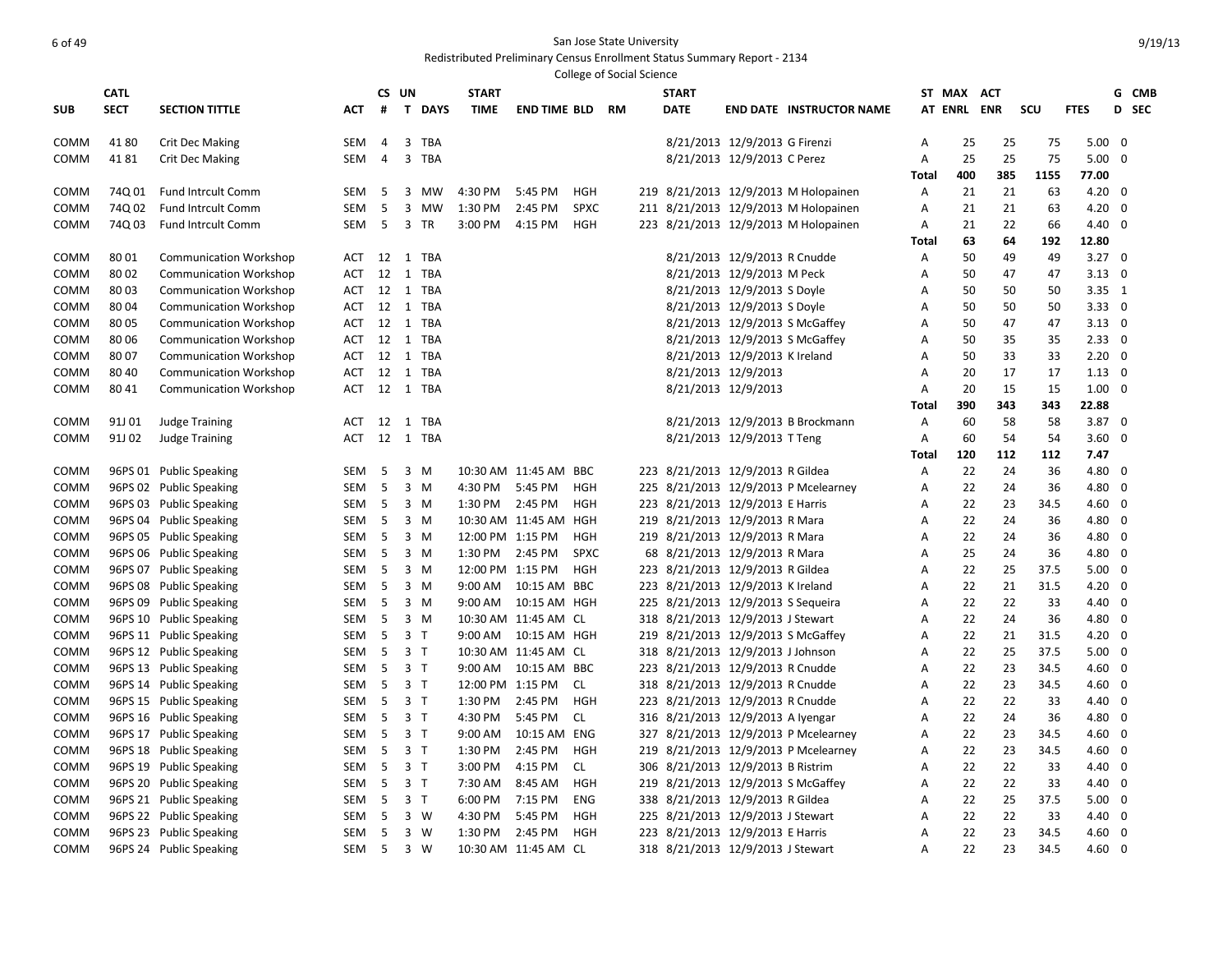# The State University of 49 San Jose State University

|             |             |                          |            |                |                             |                  |                        |            | College of Social Science |              |                                    |                                    |              |                |             |                |                |                         |       |
|-------------|-------------|--------------------------|------------|----------------|-----------------------------|------------------|------------------------|------------|---------------------------|--------------|------------------------------------|------------------------------------|--------------|----------------|-------------|----------------|----------------|-------------------------|-------|
|             | <b>CATL</b> |                          |            |                | CS UN                       | <b>START</b>     |                        |            |                           | <b>START</b> |                                    |                                    |              | ST MAX         | <b>ACT</b>  |                |                |                         | G CMB |
| <b>SUB</b>  | <b>SECT</b> | <b>SECTION TITTLE</b>    | АСТ        | #              | $\mathbf{T}$<br><b>DAYS</b> | <b>TIME</b>      | <b>END TIME BLD</b>    |            | <b>RM</b>                 | <b>DATE</b>  |                                    | <b>END DATE INSTRUCTOR NAME</b>    |              | <b>AT ENRL</b> | <b>ENR</b>  | scu            | <b>FTES</b>    |                         | D SEC |
| COMM        |             | 96PS 25 Public Speaking  | SEM        | -5             | 3 W                         |                  | 12:00 PM 1:15 PM       | HGH        |                           |              | 223 8/21/2013 12/9/2013 R Gildea   |                                    | A            | 22             | 22          | 33             | 4.40           | - 0                     |       |
| COMM        |             | 96PS 26 Public Speaking  | SEM        | 5              | 3<br>W                      | 9:00 AM          | 10:15 AM HGH           |            |                           |              | 225 8/21/2013 12/9/2013 K Ireland  |                                    | Α            | 22             | 20          | 30             | $4.00 \t 0$    |                         |       |
| COMM        |             | 96PS 27 Public Speaking  | SEM        | 5              | 3 W                         | 6:00 PM          | 7:15 PM                | HGH        |                           |              | 225 8/21/2013 12/9/2013 R Gildea   |                                    | Α            | 22             | 24          | 36             | 4.80 0         |                         |       |
| COMM        |             | 96PS 28 Public Speaking  | SEM        | 5              | 3<br>$\overline{R}$         | 9:00 AM          | 10:15 AM BBC           |            |                           |              | 223 8/21/2013 12/9/2013 J Johnson  |                                    | Α            | 22             | 24          | 36             | 4.80 0         |                         |       |
| COMM        |             | 96PS 29 Public Speaking  | SEM        | 5              | 3 R                         |                  | 12:00 PM 1:15 PM       | CL.        |                           |              | 318 8/21/2013 12/9/2013 S Sequeira |                                    | A            | 22             | 23          | 34.5           | $4.60$ 0       |                         |       |
| COMM        |             | 96PS 30 Public Speaking  | SEM        | 5              | 3 R                         |                  | 10:30 AM 11:45 AM CL   |            |                           |              | 318 8/21/2013 12/9/2013 J Johnson  |                                    | Α            | 22             | 25          | 37.5           | $5.00 \quad 0$ |                         |       |
| COMM        |             | 96PS 31 Public Speaking  | SEM        | 5              | 3<br>$\mathsf{R}$           | 4:30 PM          | 5:45 PM                | HGH        |                           |              | 120 8/21/2013 12/9/2013 E Harris   |                                    | Α            | 22             | 22          | 33             | 4.40           | $\overline{\mathbf{0}}$ |       |
| COMM        |             | 96PS 32 Public Speaking  | SEM        | -5             | 3 R                         | 12:00 PM 1:15 PM |                        | <b>BBC</b> |                           |              | 223 8/21/2013 12/9/2013 A Iyengar  |                                    | Α            | 22             | 25          | 37.5           | $5.00 \quad 0$ |                         |       |
| COMM        |             | 96PS 33 Public Speaking  | SEM        | 5              | 3<br>$\mathsf{R}$           | 1:30 PM          | 2:45 PM                | MН         |                           |              | 235 8/21/2013 12/9/2013 S Doyle    |                                    | A            | 25             | 23          | 34.5           | 4.60           | $\mathbf 0$             |       |
| COMM        |             | 96PS 34 Public Speaking  | SEM        | 5              | 3 R                         | 3:00 PM          | 4:15 PM                | <b>HGH</b> |                           |              | 120 8/21/2013 12/9/2013 B Ristrim  |                                    | Α            | 22             | 24          | 36             | 4.80 0         |                         |       |
| COMM        |             | 96PS 35 Public Speaking  | SEM        | 5              | 3 R                         | 9:00 AM          | 10:15 AM ENG           |            |                           |              | 327 8/21/2013 12/9/2013 M Sunseri  |                                    | Α            | 22             | 24          | 36             | 4.80 0         |                         |       |
| COMM        |             | 96PS 36 Public Speaking  | SEM        | -5             | 3 F                         |                  | 10:30 AM 11:45 AM HGH  |            |                           |              |                                    | 223 8/21/2013 12/9/2013 S Anderson | Α            | 22             | 24          | 36             | 4.80 0         |                         |       |
| COMM        |             | 96PS 37 Public Speaking  | SEM        | -5             | 3 F                         |                  | 12:00 PM 1:15 PM       | HGH        |                           |              |                                    | 223 8/21/2013 12/9/2013 S McGaffey | Α            | 22             | 24          | 36             | 4.80 0         |                         |       |
| COMM        |             | 96PS 38 Public Speaking  | SEM        | 5              | 3 F                         | 7:30 AM          | 8:45 AM                | <b>HGH</b> |                           |              | 223 8/21/2013 12/9/2013 A Iyengar  |                                    | Α            | 22             | 24          | 36             | 4.80           | $\overline{0}$          |       |
| COMM        |             | 96PS 39 Public Speaking  | SEM        | 5              | 3 F                         | 9:00 AM          | 10:15 AM HGH           |            |                           |              |                                    | 223 8/21/2013 12/9/2013 S McGaffey | Α            | 22             | 22          | 33             | 4.40 0         |                         |       |
| COMM        |             | 96PS 40 Public Speaking  | SEM        | 5              | 3<br>W                      | 1:30 PM          | 2:45 PM                | <b>HGH</b> |                           |              | 221 8/21/2013 12/9/2013 J Johnson  |                                    | A            | 20             | 20          | 30             | 4.00           | $\overline{0}$          |       |
| COMM        |             | 96PS 41 Public Speaking  | SEM        |                | $\overline{2}$              |                  |                        |            |                           |              |                                    |                                    | X            | 0              | $\mathbf 0$ | $\mathbf 0$    | 0.00           | $\overline{0}$          |       |
| COMM        |             | 96PS 42 Public Speaking  | <b>SEM</b> | 5              | 3<br>M                      | $9:00$ AM        | 10:15 AM               | BBC        |                           |              |                                    | 126 8/21/2013 12/9/2013 S Anderson | A            | 22             | 24          | 36             | 4.80           | $\overline{0}$          |       |
| COMM        |             | 96PS 43 Public Speaking  | <b>SEM</b> | 5              | $3 \, M$                    |                  | 10:30 AM 1:15 PM       | <b>ENG</b> |                           |              |                                    | 338 8/21/2013 12/9/2013 S Anderson | Α            | 22             | 23          | 34.5           | $4.60 \quad 0$ |                         |       |
| COMM        |             | 96PS 44 Public Speaking  | SEM        | 5              | 3<br>w                      |                  | 9:00 AM  10:15 AM  BBC |            |                           |              |                                    | 126 8/21/2013 12/9/2013 S Anderson | Α            | 22             | 24          | 36             | 4.80 0         |                         |       |
| COMM        |             | 96PS 45 Public Speaking  | SEM        | 5              | 3 W                         |                  | 10:30 AM 11:45 AM ENG  |            |                           |              |                                    | 338 8/21/2013 12/9/2013 S Anderson | Α            | 22             | 24          | 36             | 4.80 0         |                         |       |
| COMM        |             | 96PS 46 Public Speaking  | <b>SEM</b> | 5              | 3<br>$\mathsf{R}$           | 4:30 PM          | 5:45 PM                | <b>HGH</b> |                           |              |                                    | 225 8/21/2013 12/9/2013 S Anderson | Α            | 22             | 22          | 33             | 4.40 0         |                         |       |
| COMM        |             | 96PS 80 Public Speaking  | <b>LEC</b> | $\mathbf{1}$   | $\mathbf 0$<br>TBA          |                  |                        |            |                           |              | 8/21/2013 12/9/2013 G Gao          |                                    | Α            | 1500           | 1043        | 1564.5         | $0.00 \quad 0$ |                         |       |
|             |             |                          |            |                |                             |                  |                        |            |                           |              |                                    |                                    | Total        | 2494           | 2086        | 3129           | 208.60         |                         |       |
| COMM        |             | 100W 01 Writing Workshop | SEM        | $\overline{4}$ | 3<br>MW                     | 7:30 AM          | 8:45 AM                | HGH        |                           |              | 231 8/21/2013 12/9/2013 M Peck     |                                    | Α            | 24             | 25          | 75             | 5.00           | $\overline{0}$          |       |
| COMM        |             | 100W 02 Writing Workshop | SEM        | $\overline{4}$ | 3<br><b>MW</b>              | 9:00 AM          | 10:15 AM HGH           |            |                           |              | 231 8/21/2013 12/9/2013 M Peck     |                                    | A            | 24             | 24          | 72             | 4.80           | $\overline{0}$          |       |
| COMM        |             | 100W 03 Writing Workshop | SEM        | $\overline{4}$ | 3<br>MW                     |                  | 10:30 AM 11:45 AM HGH  |            |                           |              | 231 8/21/2013 12/9/2013 S Sequeira |                                    | A            | 24             | 23          | 69             | $4.60 \quad 0$ |                         |       |
| <b>COMM</b> |             | 100W 04 Writing Workshop | SEM        | $\overline{4}$ | 3<br>MW                     |                  | 12:00 PM 1:15 PM       | <b>CL</b>  |                           |              | 218 8/21/2013 12/9/2013 S Sequeira |                                    | Α            | 25             | 23          | 69             | $4.60 \quad 0$ |                         |       |
| COMM        |             | 100W 05 Writing Workshop | SEM        | $\overline{4}$ | 3<br><b>TR</b>              |                  | 7:30 AM 8:45 AM        | HGH        |                           |              | 231 8/21/2013 12/9/2013 M Sunseri  |                                    | Α            | 24             | 24          | 72             | 4.80 0         |                         |       |
| COMM        |             | 100W 06 Writing Workshop | SEM        |                | 3                           |                  |                        |            |                           |              |                                    |                                    | X            | $\mathbf 0$    | $\mathbf 0$ | 0              | $0.00 \quad 0$ |                         |       |
| COMM        |             | 100W 07 Writing Workshop | SEM        | 4              | 3<br><b>TBA</b>             |                  |                        |            |                           |              | 8/21/2013 12/9/2013                |                                    | Α            | 25             | 24          | 72             | 4.80           | $\overline{0}$          |       |
| COMM        |             | 100W 09 Writing Workshop | SEM        | 4              | 3<br><b>TBA</b>             |                  |                        |            |                           |              | 8/21/2013 12/9/2013                |                                    | Α            | 25             | 26          | 78             | $5.20 \quad 0$ |                         |       |
| COMM        |             | 100W 10 Writing Workshop | SEM        | $\overline{4}$ | 3<br><b>TBA</b>             |                  |                        |            |                           |              | 8/21/2013 12/9/2013                |                                    | Α            | 25             | 22          | 66             | 4.40 0         |                         |       |
| COMM        |             | 100W 11 Writing Workshop | SEM        | $\overline{a}$ | 3<br><b>TBA</b>             |                  |                        |            |                           |              | 8/21/2013 12/9/2013                |                                    | A            | 25             | 25          | 75             | $5.00 \quad 0$ |                         |       |
| COMM        |             | 100W 12 Writing Workshop | SEM        | 4              | 3<br><b>TBA</b>             |                  |                        |            |                           |              | 8/21/2013 12/9/2013                |                                    | Α            | 25             | 26          | 78             | $5.20 \quad 0$ |                         |       |
| COMM        |             | 100W 13 Writing Workshop | SEM        | $\overline{4}$ | 3<br><b>TBA</b>             |                  |                        |            |                           |              | 8/21/2013 12/9/2013                |                                    | A            | 25             | 24          | 72             | 4.80           | $\overline{0}$          |       |
| COMM        |             | 100W 14 Writing Workshop | SEM        | $\overline{4}$ | 3<br><b>TBA</b>             |                  |                        |            |                           |              | 8/21/2013 12/9/2013                |                                    | Α            | 25             | 25          | 75             | $5.00 \quad 0$ |                         |       |
| COMM        |             | 100W 15 Writing Workshop | SEM        | $\overline{4}$ | 3<br><b>TBA</b>             |                  |                        |            |                           |              | 8/21/2013 12/9/2013                |                                    | A            | 25             | 25          | 75             | $5.00 \quad 0$ |                         |       |
| COMM        |             | 100W 16 Writing Workshop | SEM        |                | 3                           |                  |                        |            |                           |              |                                    |                                    | X            | 0              | 0           | $\overline{0}$ | $0.00 \quad 0$ |                         |       |
| COMM        |             | 100W 17 Writing Workshop | SEM        | $\overline{4}$ | 3<br>M                      | 6:00 PM          | 8:45 PM                | <b>HGH</b> |                           |              | 219 8/21/2013 12/9/2013 J Morrison |                                    | A            | 25             | 23          | 69             | $4.60 \quad 0$ |                         |       |
| COMM        |             | 100W 18 Writing Workshop | SEM        |                | 3                           |                  |                        |            |                           |              |                                    |                                    | X            | 0              | $\mathbf 0$ | $\mathbf{0}$   | $0.00 \quad 0$ |                         |       |
| <b>COMM</b> |             | 100W 80 Writing Workshop | SEM        | 4              | 3<br><b>TBA</b>             |                  |                        |            |                           |              |                                    | 8/21/2013 12/9/2013 B Lawhorne     | A            | 25             | 25          | 75             | 5.00           | $\overline{\mathbf{0}}$ |       |
| COMM        |             | 100W 81 Writing Workshop | SEM        | $\overline{4}$ | 3 TBA                       |                  |                        |            |                           |              |                                    | 8/21/2013 12/9/2013 B Lawhorne     | Α            | 25             | 25          | 75             | 5.00           | $\overline{0}$          |       |
|             |             |                          |            |                |                             |                  |                        |            |                           |              |                                    |                                    | <b>Total</b> | 396            | 389         | 1167           | 77.80          |                         |       |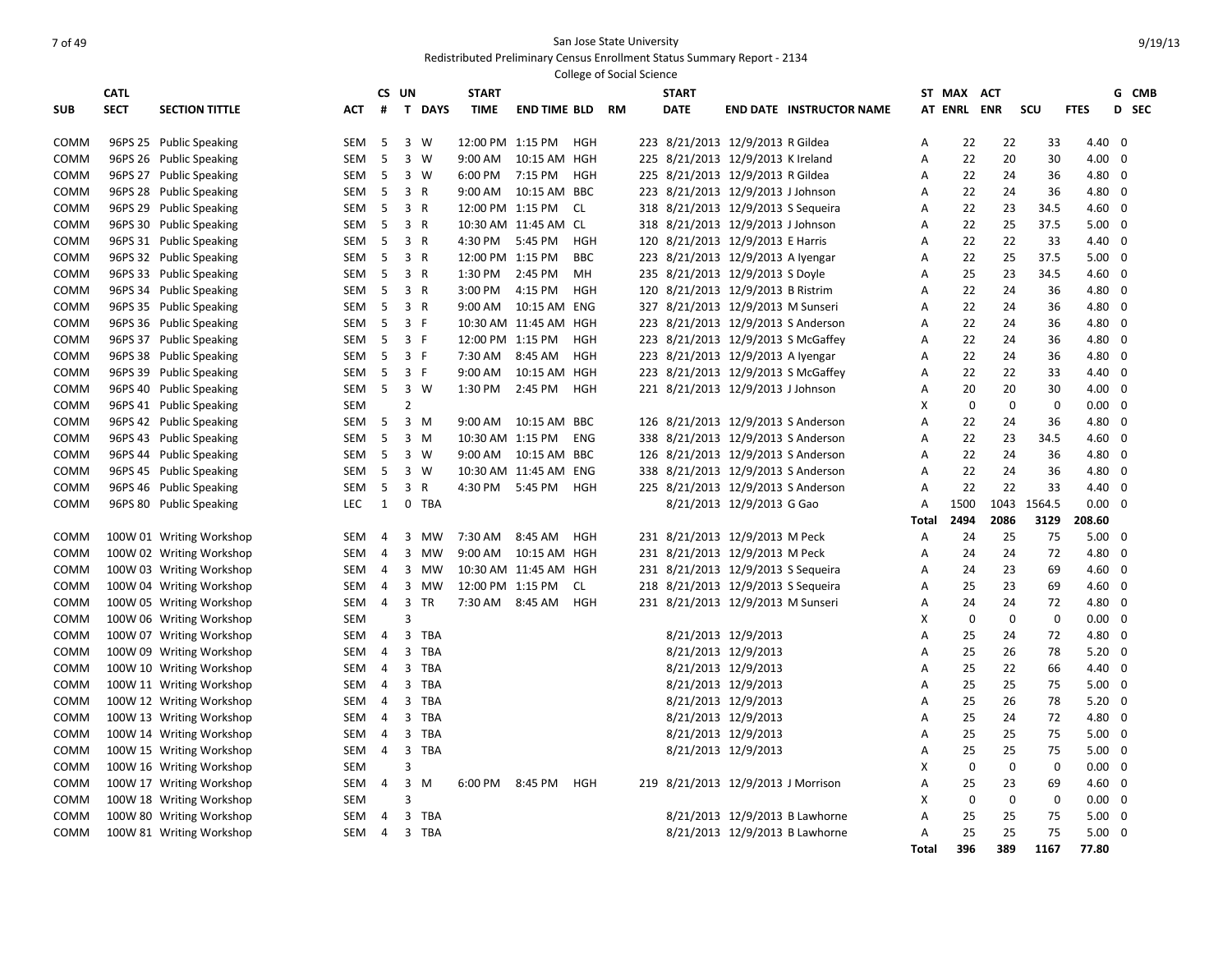Redistributed Preliminary Census Enrollment Status Summary Report - 2134 .<br>College of Social Science

|             |             |                             |            |                         |                       |              |                     | COMERG OF SOCIAL SCIENCE |              |                               |                                 |              |             |             |             |                |       |
|-------------|-------------|-----------------------------|------------|-------------------------|-----------------------|--------------|---------------------|--------------------------|--------------|-------------------------------|---------------------------------|--------------|-------------|-------------|-------------|----------------|-------|
|             | <b>CATL</b> |                             |            |                         | CS UN                 | <b>START</b> |                     |                          | <b>START</b> |                               |                                 |              | ST MAX ACT  |             |             |                | G CMB |
| <b>SUB</b>  | <b>SECT</b> | <b>SECTION TITTLE</b>       | АСТ        | #                       | <b>T DAYS</b>         | <b>TIME</b>  | <b>END TIME BLD</b> | RM                       | <b>DATE</b>  |                               | <b>END DATE INSTRUCTOR NAME</b> |              | AT ENRL ENR |             | scu         | <b>FTES</b>    | D SEC |
| <b>COMM</b> |             | 101C 01 Junior Seminar      | LEC        | 3                       | 4 TBA                 |              |                     |                          |              | 8/21/2013 12/9/2013           |                                 | Α            | 27          | 27          | 108         | $7.20 \ 0$     |       |
| COMM        |             | 101C 02 Junior Seminar      | LEC        | 3                       | 4 TBA                 |              |                     |                          |              | 8/21/2013 12/9/2013           |                                 | Α            | 27          | 26          | 104         | $6.93$ 0       |       |
| COMM        |             | 101C 03 Junior Seminar      | LEC        | 3                       | 4 TBA                 |              |                     |                          |              | 8/21/2013 12/9/2013           |                                 | Α            | 27          | 27          | 108         | $7.20 \ 0$     |       |
| <b>COMM</b> |             | 101C 04 Junior Seminar      | LEC        | 3                       | 4 TBA                 |              |                     |                          |              | 8/21/2013 12/9/2013           |                                 | A            | 27          | 27          | 108         | $7.20 \ 0$     |       |
| COMM        |             | 101C 05 Junior Seminar      | <b>LEC</b> | 3                       | $\overline{4}$<br>TBA |              |                     |                          |              | 8/21/2013 12/9/2013           |                                 | A            | 27          | 27          | 108         | $7.20 \ 0$     |       |
| COMM        |             | 101C 80 Junior Seminar      | <b>LEC</b> | 3                       | 4 TBA                 |              |                     |                          |              |                               | 8/21/2013 12/9/2013 S Hinerman  | A            | 27          | 26          | 104         | $6.93$ 0       |       |
|             |             |                             |            |                         |                       |              |                     |                          |              |                               |                                 | Total        | 162         | 160         | 640         | 42.67          |       |
| COMM        |             | 105P 01 Comm Self & Soc     | SEM        | $\overline{3}$          | 4 TBA                 |              |                     |                          |              | 8/21/2013 12/9/2013           |                                 | A            | 27          | 24          | 96          | $6.40 \quad 0$ |       |
|             |             |                             |            |                         |                       |              |                     |                          |              |                               |                                 | Total        | 27          | 24          | 96          | 6.40           |       |
| COMM        |             | 110F 01 Interpersonal Comm  | SEM        | 3                       | 4<br>TBA              |              |                     |                          |              | 8/21/2013 12/9/2013           |                                 | Α            | 27          | 26          | 104         | $6.93$ 0       |       |
| COMM        |             | 110F 80 Interpersonal Comm  | SEM        | $\overline{\mathbf{3}}$ | 4 TBA                 |              |                     |                          |              | 8/21/2013 12/9/2013 K Werking |                                 | Α            | 27          | 27          | 108         | $7.20 \ 0$     |       |
|             |             |                             |            |                         |                       |              |                     |                          |              |                               |                                 | Total        | 54          | 53          | 212         | 14.13          |       |
| COMM        |             | 111P 01 Interviewing        | LEC        | 3                       | 4 TBA                 |              |                     |                          |              | 8/21/2013 12/9/2013           |                                 | A            | 27          | 26          | 104         | $6.93$ 0       |       |
|             |             |                             |            |                         |                       |              |                     |                          |              |                               |                                 | Total        | 27          | 26          | 104         | 6.93           |       |
| COMM        |             | 114P 01 Bus & Prof Spking   | LEC        | 3                       | 4 TBA                 |              |                     |                          |              | 8/21/2013 12/9/2013           |                                 | A            | 27          | 27          | 108         | $7.20 \ 0$     |       |
|             |             |                             |            |                         |                       |              |                     |                          |              |                               |                                 | Total        | 27          | 27          | 108         | 7.20           |       |
| COMM        |             | 115P 80 Comm and Conflict   | LEC        | 3                       | 4 TBA                 |              |                     |                          |              | 8/21/2013 12/9/2013 C Perez   |                                 | A            | 27          | 26          | 104         | $6.93$ 0       |       |
|             |             |                             |            |                         |                       |              |                     |                          |              |                               |                                 | Total        | 27          | 26          | 104         | 6.93           |       |
| COMM        |             | 116P 01 Mediation           | LEC        | 3                       | TBA<br>4              |              |                     |                          |              | 8/21/2013 12/9/2013           |                                 | A            | 27          | 26          | 104         | $6.93$ 0       |       |
|             |             |                             |            |                         |                       |              |                     |                          |              |                               |                                 | Total        | 27          | 26          | 104         | 6.93           |       |
| <b>COMM</b> |             | 121P 02 Perf as Practice    | LEC        | 3                       | 4 TBA                 |              |                     |                          |              | 8/21/2013 12/9/2013           |                                 | A            | 26          | 26          | 104         | $6.93$ 0       |       |
|             |             |                             |            |                         |                       |              |                     |                          |              |                               |                                 | Total        | 26          | 26          | 104         | 6.93           |       |
| COMM        |             | 122F 01 Perform Studies     | <b>LEC</b> | 3                       | 4 TBA                 |              |                     |                          |              | 8/21/2013 12/9/2013           |                                 | A            | 26          | 25          | 100         | $6.67$ 0       |       |
|             |             |                             |            |                         |                       |              |                     |                          |              |                               |                                 | Total        | 26          | 25          | 100         | 6.67           |       |
| COMM        | 1231 01     | Performance Ethno           | SEM        | 3                       | 4 TBA                 |              |                     |                          |              | 8/21/2013 12/9/2013           |                                 | A            | 26          | 27          | 108         | $7.20 \ 0$     |       |
|             |             |                             |            |                         |                       |              |                     |                          |              |                               |                                 | Total        | 26          | 27          | 108         | 7.20           |       |
| COMM        |             | 124P 01 Comm Training & Dev | LEC        | 3                       | 4 TBA                 |              |                     |                          |              | 8/21/2013 12/9/2013           |                                 | A            | 27          | 28          | 112         | $7.47 \quad 0$ |       |
|             |             |                             |            |                         |                       |              |                     |                          |              |                               |                                 | Total        | 27          | 28          | 112         | 7.47           |       |
| COMM        |             | 130F 01 Social Movements    | <b>LEC</b> |                         | $\overline{4}$        |              |                     |                          |              |                               |                                 | X            | $\mathbf 0$ | $\mathbf 0$ | $\mathbf 0$ | $0.00 \quad 0$ |       |
|             |             |                             |            |                         |                       |              |                     |                          |              |                               |                                 | <b>Total</b> | 0           | 0           | $\mathbf 0$ | 0.00           |       |
| COMM        |             | 131P 80 New/You Media       | LEC        | 4                       | 4 TBA                 |              |                     |                          |              | 8/21/2013 12/9/2013 C Perez   |                                 | Α            | 27          | 27          | 108         | $7.20 \quad 0$ |       |
|             |             |                             |            |                         |                       |              |                     |                          |              |                               |                                 | Total        | 27          | 27          | 108         | 7.20           |       |
| COMM        |             | 133F 80 Ethical Prob Comm   | LEC        | 3                       | TBA<br>$\overline{4}$ |              |                     |                          |              |                               | 8/21/2013 12/9/2013 S Hinerman  | A            | 27          | 27          | 108         | $7.27$ 1       |       |
|             |             |                             |            |                         |                       |              |                     |                          |              |                               |                                 | Total        | 27          | 27          | 108         | 7.27           |       |
| COMM        |             | 140P 01 Argument & Debate   | LEC        | 3                       | TBA<br>$\overline{4}$ |              |                     |                          |              | 8/21/2013 12/9/2013           |                                 | Α            | 24          | 24          | 96          | $6.40 \quad 0$ |       |
|             |             |                             |            |                         |                       |              |                     |                          |              |                               |                                 | Total        | 24          | 24          | 96          | 6.40           |       |
| COMM        |             | 141P 01 Small Group Comm    | LEC        |                         | 4                     |              |                     |                          |              |                               |                                 | Х            | 0           | 0           | 0           | $0.00 \quad 0$ |       |
|             |             |                             |            |                         |                       |              |                     |                          |              |                               |                                 | <b>Total</b> | 0           | 0           | 0           | 0.00           |       |
| COMM        |             | 144F 01 Organiza Communica  | <b>LEC</b> | 3                       | 4 TBA                 |              |                     |                          |              | 8/21/2013 12/9/2013           |                                 | Α            | 27          | 26          | 104         | $6.93$ 0       |       |
| COMM        |             | 144F 02 Organiza Communica  | <b>LEC</b> | 3                       | 4 TBA                 |              |                     |                          |              | 8/21/2013 12/9/2013           |                                 | A            | 27          | 27          | 108         | $7.27$ 1       |       |
| COMM        | 144F03      | Organiza Communica          | LEC        | 3                       | 4 TBA                 |              |                     |                          |              | 8/21/2013 12/9/2013           |                                 | Α            | 27          | 27          | 108         | $7.20 \ 0$     |       |
| COMM        |             | 144F 04 Organiza Communica  | <b>LEC</b> | 3                       | 4 TBA                 |              |                     |                          |              | 8/21/2013 12/9/2013           |                                 | A            | 27          | 27          | 108         | $7.20 \quad 0$ |       |
|             |             |                             |            |                         |                       |              |                     |                          |              |                               |                                 | Total        | 108         | 107         | 428         | 28.60          |       |
| COMM        | 145I 01     | <b>Rhet Criticism</b>       | <b>LEC</b> |                         | 3 4 TBA               |              |                     |                          |              | 8/21/2013 12/9/2013           |                                 | A            | 27          | 27          | 108         | $7.20 \ 0$     |       |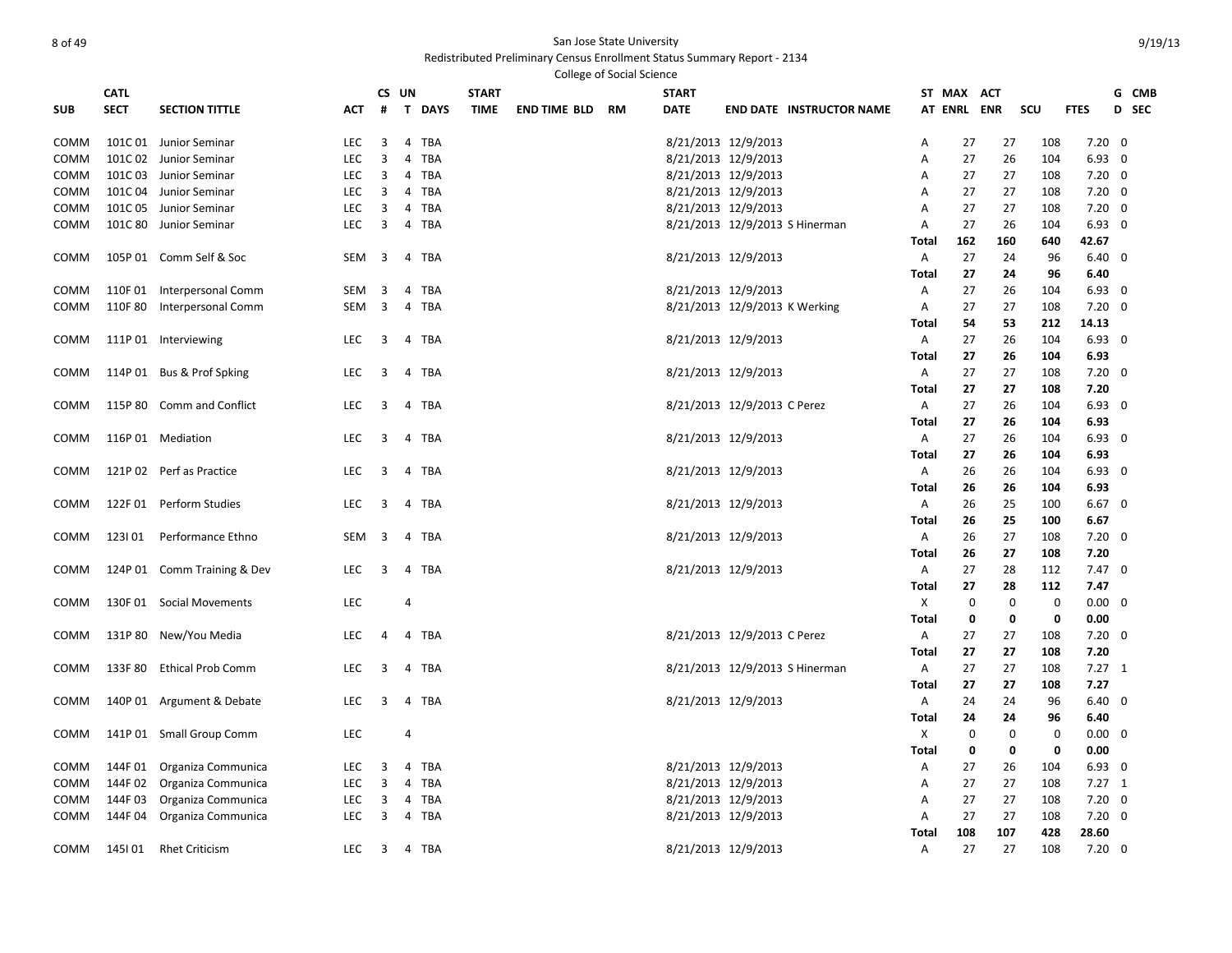# example of 49 San Jose State University and the San Jose State University

|             |             |                                 |            |                |                              |              |                     |            | College of Social Science |                                |                     |                                           |              |             |              |              |                          |                          |  |
|-------------|-------------|---------------------------------|------------|----------------|------------------------------|--------------|---------------------|------------|---------------------------|--------------------------------|---------------------|-------------------------------------------|--------------|-------------|--------------|--------------|--------------------------|--------------------------|--|
|             | <b>CATL</b> |                                 |            | CS UN          |                              | <b>START</b> |                     |            |                           | <b>START</b>                   |                     |                                           |              | ST MAX ACT  |              |              |                          | G CMB                    |  |
| <b>SUB</b>  | <b>SECT</b> | <b>SECTION TITTLE</b>           | <b>ACT</b> | #              | T.<br><b>DAYS</b>            | <b>TIME</b>  | <b>END TIME BLD</b> |            | <b>RM</b>                 | <b>DATE</b>                    |                     | <b>END DATE INSTRUCTOR NAME</b>           |              | AT ENRL ENR |              | SCU          | <b>FTES</b>              | D<br><b>SEC</b>          |  |
| COMM        | 145102      | <b>Rhet Criticism</b>           | <b>LEC</b> | 3              | 4 TBA                        |              |                     |            |                           |                                | 8/21/2013 12/9/2013 |                                           | Α            | 27          | 26           | 104          | $6.93$ 0                 |                          |  |
|             |             |                                 |            |                |                              |              |                     |            |                           |                                |                     |                                           | Total        | 54          | 53           | 212          | 14.13                    |                          |  |
| COMM        |             | 147P 01 Arg & Pers Crts Law     | LEC        | 3              | 4 TBA                        |              |                     |            |                           |                                | 8/21/2013 12/9/2013 |                                           | Α            | 27          | 28           | 112          | $7.47\quad0$             |                          |  |
|             |             |                                 |            |                |                              |              |                     |            |                           |                                |                     |                                           | <b>Total</b> | 27          | 28           | 112          | 7.47                     |                          |  |
| <b>COMM</b> |             | 149F 01 Rhet Public Life        | <b>LEC</b> | 3              | 4 TBA                        |              |                     |            |                           |                                | 8/21/2013 12/9/2013 |                                           | Α            | 27          | 26           | 104          | $6.93$ 0                 |                          |  |
|             |             |                                 |            |                |                              |              |                     |            |                           |                                |                     |                                           | Total        | 27          | 26           | 104          | 6.93                     |                          |  |
| <b>COMM</b> | 150101      | Org Com Inquiry                 | LEC        | 3              | 4 TBA                        |              |                     |            |                           |                                | 8/21/2013 12/9/2013 |                                           | Α            | 27          | 27           | 108          | $7.20 \ 0$               |                          |  |
|             |             |                                 |            |                |                              |              |                     |            |                           |                                |                     |                                           | <b>Total</b> | 27          | 27           | 108          | 7.20                     |                          |  |
| COMM        | 151101      | New Media/Methods               | LEC        | $\overline{a}$ | $\overline{4}$<br><b>TBA</b> |              |                     |            |                           |                                | 8/21/2013 12/9/2013 |                                           | Α            | 27          | 27           | 108          | $7.20 \quad 0$           |                          |  |
| <b>COMM</b> | 151180      | New Media/Methods               | LEC        |                | 4                            |              |                     |            |                           |                                |                     |                                           | X            | $\mathbf 0$ | $\mathbf 0$  | $\mathbf 0$  | $0.00 \quad 0$           |                          |  |
|             |             |                                 |            |                |                              |              |                     |            |                           |                                |                     |                                           | Total        | 27          | 27           | 108          | 7.20                     |                          |  |
| COMM        | 155101      | <b>Quantitative Comm</b>        | <b>LEC</b> | 3              | 4<br>TBA                     |              |                     |            |                           |                                | 8/21/2013 12/9/2013 |                                           | Α            | 27          | 27           | 108          | $7.20 \quad 0$           |                          |  |
| <b>COMM</b> | 155102      | <b>Quantitative Comm</b>        | LEC        | 3              | $\overline{4}$<br><b>TBA</b> |              |                     |            |                           |                                | 8/21/2013 12/9/2013 |                                           | Α            | 27          | 25           | 100          | $6.67$ 0                 |                          |  |
|             |             |                                 |            |                |                              |              |                     |            |                           |                                |                     |                                           | <b>Total</b> | 54          | 52           | 208          | 13.87                    |                          |  |
| COMM        | 156101      | <b>Qualitative Comm</b>         | <b>LEC</b> | 3              | 4 TBA                        |              |                     |            |                           |                                | 8/21/2013 12/9/2013 |                                           | A            | 27          | 26           | 104          | $6.93$ 0                 |                          |  |
|             |             |                                 |            |                |                              |              |                     |            |                           |                                |                     |                                           | Total        | 27          | 26           | 104          | 6.93                     |                          |  |
| <b>COMM</b> | 15701       | Comm Action & Serv              | LEC        | $\overline{2}$ | 3 <sub>1</sub>               | 3:00 PM      | 5:45 PM             | CL         |                           | 226 8/21/2013 12/9/2013 T Hart |                     |                                           | Α            | 30          | 27           | 81           |                          | 5.40 OC                  |  |
| <b>EDUC</b> | 15701       | Comm Action & Serv              | LEC        | $\overline{2}$ | 3 <sub>1</sub>               | 3:00 PM      | 5:45 PM             | CL         |                           | 226 8/21/2013 12/9/2013 T Hart |                     |                                           | Α            | $\mathbf 0$ | $\mathbf{0}$ | $\mathbf{0}$ | 0.00                     | 0 <sup>C</sup>           |  |
| <b>ENGR</b> | 15701       | Comm Action & Serv              | <b>LEC</b> | $2^{\circ}$    | 3 <sub>1</sub>               | 3:00 PM      | 5:45 PM             | CL         |                           | 226 8/21/2013 12/9/2013 T Hart |                     |                                           | Α            | 0           | $\Omega$     | $\Omega$     | $0.00 \quad 0 \text{ C}$ |                          |  |
| HA          | 15701       | Comm Action & Serv              | <b>LEC</b> | $\overline{2}$ | 3 <sub>1</sub>               | 3:00 PM      | 5:45 PM             | CL.        |                           | 226 8/21/2013 12/9/2013 T Hart |                     |                                           | A            | $\Omega$    | $\Omega$     | $\Omega$     | 0.00 <sub>1</sub>        | 0 <sup>C</sup>           |  |
| SCI         | 15701       | Comm Action & Serv              | LEC        | $2^{\circ}$    | 3 T                          | 3:00 PM      | 5:45 PM             | <b>CL</b>  |                           | 226 8/21/2013 12/9/2013 T Hart |                     |                                           | Α            | $\Omega$    | $\Omega$     | $\Omega$     |                          | $0.00 \t 0 C$            |  |
| COMM        | 15702       | Comm Action & Serv              | LEC        | $\overline{2}$ | 3 <sub>1</sub>               | 3:00 PM      | 5:45 PM             | CL         |                           | 226 8/21/2013 12/9/2013 M Lu   |                     |                                           | Α            | 30          | $\mathbf 0$  | $\mathbf{0}$ |                          | $0.00 \quad 0 \text{ C}$ |  |
| <b>ENGR</b> | 15702       | Comm Action & Serv              | LEC        | $2^{\circ}$    | 3 <sub>1</sub>               | 3:00 PM      | 5:45 PM             | <b>CL</b>  |                           | 226 8/21/2013 12/9/2013 M Lu   |                     |                                           | A            | $\mathbf 0$ | $\mathbf{0}$ | $\Omega$     |                          | $0.00 \quad 0 \text{ C}$ |  |
| HA          | 15702       | Comm Action & Serv              | <b>LEC</b> | $\overline{2}$ | 3 <sub>1</sub>               | 3:00 PM      | 5:45 PM             | <b>CL</b>  |                           | 226 8/21/2013 12/9/2013 M Lu   |                     |                                           | A            | $\mathbf 0$ | $\mathbf{0}$ | $\Omega$     | 0.00                     | 0 <sup>C</sup>           |  |
| SCI         | 15702       | Comm Action & Serv              | <b>LEC</b> | $\overline{2}$ | 3 <sub>1</sub>               | 3:00 PM      | 5:45 PM             | <b>CL</b>  |                           | 226 8/21/2013 12/9/2013 M Lu   |                     |                                           | A            | $\Omega$    | $\mathbf{0}$ | $\Omega$     | 0.00 <sub>1</sub>        | 0 <sup>C</sup>           |  |
| <b>COMM</b> | 15703       | Comm Action & Serv              | LEC        | $\overline{2}$ | 3 W                          | 3:00 PM      | 5:45 PM             | <b>SH</b>  |                           | 414 8/21/2013 12/9/2013 M Lu   |                     |                                           | Α            | 30          | $\mathbf{0}$ | $\Omega$     |                          | $0.00 \t 0 C$            |  |
| <b>ENGR</b> | 15703       | Comm Action & Serv              | <b>LEC</b> | $\overline{2}$ | 3 W                          | 3:00 PM      | 5:45 PM             | <b>SH</b>  |                           | 414 8/21/2013 12/9/2013 M Lu   |                     |                                           | Α            | $\mathbf 0$ | $\Omega$     | $\Omega$     | 0.00                     | 0 <sup>C</sup>           |  |
| HA          | 15703       | Comm Action & Serv              | <b>LEC</b> | $\overline{2}$ | 3 W                          | 3:00 PM      | 5:45 PM             | <b>SH</b>  |                           | 414 8/21/2013 12/9/2013 M Lu   |                     |                                           | A            | $\mathbf 0$ | $\Omega$     | $\Omega$     |                          | $0.00 \quad 0 \text{ C}$ |  |
| SCI         | 15703       | Comm Action & Serv              | <b>LEC</b> | $\overline{2}$ | 3 W                          | 3:00 PM      | 5:45 PM             | <b>SH</b>  |                           | 414 8/21/2013 12/9/2013 M Lu   |                     |                                           | A            | $\Omega$    | $\Omega$     | $\Omega$     | 0.00                     | 0 <sup>C</sup>           |  |
| <b>COMM</b> | 15704       | Comm Action & Serv              | LEC        | $\overline{2}$ | 3 W                          | 3:00 PM      | 5:45 PM             | <b>SH</b>  |                           |                                |                     | 444 8/21/2013 12/9/2013 V Lehmkuhl-Dakhwe | Α            | 30          | $\mathbf{0}$ | $\Omega$     |                          | $0.00 \quad 0 \text{ C}$ |  |
| <b>EDUC</b> | 15704       | Comm Action & Serv              | LEC        | $\overline{2}$ | 3 W                          | 3:00 PM      | 5:45 PM             | SH         |                           |                                |                     | 444 8/21/2013 12/9/2013 V Lehmkuhl-Dakhwe | Α            | 0           | $\mathbf 0$  | 0            |                          | $0.00 \t 0 C$            |  |
| <b>ENGR</b> | 15704       | Comm Action & Serv              | <b>LEC</b> | $\overline{2}$ | 3 W                          | 3:00 PM      | 5:45 PM             | <b>SH</b>  |                           |                                |                     | 444 8/21/2013 12/9/2013 V Lehmkuhl-Dakhwe | Α            | $\mathbf 0$ | $\bf{0}$     | $\mathbf 0$  |                          | $0.00 \quad 0 \text{ C}$ |  |
| HA          | 15704       | Comm Action & Serv              | <b>LEC</b> | $\overline{2}$ | $3 \quad W$                  | 3:00 PM      | 5:45 PM             | <b>SH</b>  |                           |                                |                     | 444 8/21/2013 12/9/2013 V Lehmkuhl-Dakhwe | Α            | $\mathbf 0$ | $\mathbf 0$  | $\mathbf 0$  |                          | $0.00 \t 0 C$            |  |
|             |             |                                 |            |                |                              |              |                     |            |                           |                                |                     |                                           | <b>Total</b> | 120         | 27           | 81           | 5.40                     |                          |  |
| COMM        |             | 161F 01 Comm & Culture          | <b>LEC</b> | 3              | 4 TBA                        |              |                     |            |                           |                                | 8/21/2013 12/9/2013 |                                           | Α            | 25          | 24           | 96           | $6.40 \quad 0$           |                          |  |
|             |             |                                 |            |                |                              |              |                     |            |                           |                                |                     |                                           | Total        | 25          | 24           | 96           | 6.40                     |                          |  |
| COMM        |             | 168A 01 Global Climate Change I | LEC        | 1              | 6<br><b>TR</b>               | 1:30 PM      | 4:15 PM             | <b>WSQ</b> |                           |                                |                     | 207 8/21/2013 12/9/2013 B Brockmann       | Α            | 120         | 36           | 216          | 14.40 0 C                |                          |  |
| <b>GEOL</b> | 168A 01     | Global Climate Change I         | <b>LEC</b> | $\mathbf{1}$   | 6<br><b>TR</b>               | 1:30 PM      | 4:15 PM             | <b>WSQ</b> |                           |                                |                     | 207 8/21/2013 12/9/2013 B Brockmann       | A            | $\mathbf 0$ | $\mathbf 0$  | $\mathbf 0$  | 0.00                     | 0 <sup>C</sup>           |  |
| HUM         |             | 168A 01 Global Climate Change I | LEC        | 1              | 6 TR                         | 1:30 PM      | 4:15 PM             | <b>WSQ</b> |                           |                                |                     | 207 8/21/2013 12/9/2013 B Brockmann       | Α            | $\mathbf 0$ | $\mathbf 0$  | $\mathbf{0}$ | $0.00 \quad 0 \text{ C}$ |                          |  |
|             |             |                                 |            |                |                              |              |                     |            |                           |                                |                     |                                           | Total        | 120         | 36           | 216          | 14.40                    |                          |  |
| <b>COMM</b> | 169180      | Media Respns Crit               | LEC        | 3              | TBA<br>4                     |              |                     |            |                           |                                |                     | 8/21/2013 12/9/2013 S Hinerman            | A            | 27          | 26           | 104          | $6.93$ 0                 |                          |  |
|             |             |                                 |            |                |                              |              |                     |            |                           |                                |                     |                                           | <b>Total</b> | 27          | 26           | 104          | 6.93                     |                          |  |
| COMM        |             | 172F 01 Multicultural Comm      | <b>LEC</b> | 3              | 4 TBA                        |              |                     |            |                           |                                | 8/21/2013 12/9/2013 |                                           | Α            | 27          | 28           | 112          | $7.47\quad0$             |                          |  |
|             |             |                                 |            |                |                              |              |                     |            |                           |                                |                     |                                           | <b>Total</b> | 27          | 28           | 112          | 7.47                     |                          |  |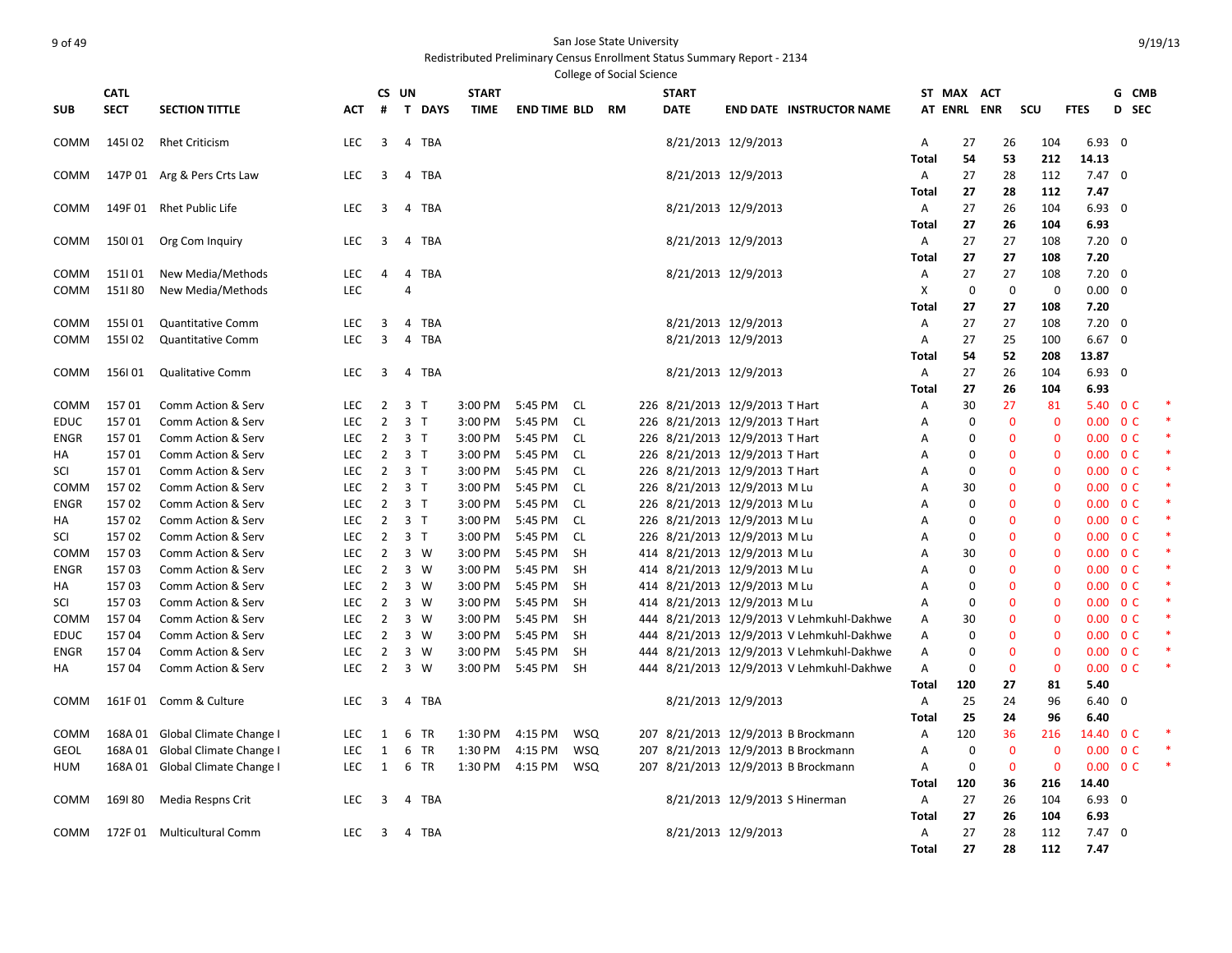Redistributed Preliminary Census Enrollment Status Summary Report - 2134 .<br>College of Social Science

|            | <b>CATL</b> |                                     |            |    | CS UN         | <b>START</b> |             |                        | <b>START</b> |                                |                                  |                   | ST MAX ACT  |                            |                            |                         |                | G CMB        |
|------------|-------------|-------------------------------------|------------|----|---------------|--------------|-------------|------------------------|--------------|--------------------------------|----------------------------------|-------------------|-------------|----------------------------|----------------------------|-------------------------|----------------|--------------|
| <b>SUB</b> | <b>SECT</b> | <b>SECTION TITTLE</b>               | АСТ        | #  | <b>T DAYS</b> |              | <b>TIME</b> | <b>END TIME BLD RM</b> | <b>DATE</b>  |                                | <b>END DATE INSTRUCTOR NAME</b>  |                   | AT ENRL ENR |                            | scu                        | <b>FTES</b>             |                | <b>D</b> SEC |
|            |             |                                     |            |    |               |              |             |                        |              |                                |                                  |                   |             |                            |                            |                         |                |              |
| COMM       |             | 173F 01 Comm & Global Understanding | LEC        | 3  | 4 TBA         |              |             |                        |              | 8/21/2013 12/9/2013            |                                  | Α                 | 27          | 27                         | 108                        | $7.20 \ 0$              |                |              |
|            |             |                                     |            |    |               |              |             |                        |              |                                |                                  | Total             | 27          | 27                         | 108                        | 7.20                    |                |              |
| COMM       | 174 01      | Intercult & Inequal                 | LEC        | 4  | 3<br>TBA      |              |             |                        |              | 8/21/2013 12/9/2013            |                                  | Α                 | 25          | 25                         | 75                         | 5.00                    | $\overline{0}$ |              |
| COMM       | 17480       | Intercult & Inequal                 | LEC        | 4  | 3 TBA         |              |             |                        |              | 8/21/2013 12/9/2013 J Morrison |                                  | Α                 | 25          | 25                         | 75                         | $5.00 \quad 0$          |                |              |
| COMM       | 175F 80     | <b>Nonverbal Comm</b>               | <b>LEC</b> | 3  | 4 TBA         |              |             |                        |              |                                |                                  | Total             | 50          | 50<br>25                   | 150<br>100                 | 10.00<br>$6.67 \quad 0$ |                |              |
|            |             |                                     |            |    |               |              |             |                        |              | 8/21/2013 12/9/2013 G Gao      |                                  | A<br><b>Total</b> | 27<br>27    | 25                         | 100                        | 6.67                    |                |              |
| COMM       |             | 176P 80 Comm & Gender               | <b>LEC</b> | 3  | 4 TBA         |              |             |                        |              | 8/21/2013 12/9/2013 K Werking  |                                  | A                 | 27          | 28                         | 112                        | $7.47 \quad 0$          |                |              |
|            |             |                                     |            |    |               |              |             |                        |              |                                |                                  | Total             | 27          | 28                         | 112                        | 7.47                    |                |              |
| COMM       | 179 80      | Media & Resistance                  | LEC        | 4  | 3 TBA         |              |             |                        |              |                                | 8/21/2013 12/9/2013 S Hinerman   | Α                 | 25          | 25                         | 75                         | 5.00                    | 0              |              |
|            |             |                                     |            |    |               |              |             |                        |              |                                |                                  | Total             | 25          | 25                         | 75                         | 5.00                    |                |              |
| COMM       | 18001       | Individual Study                    | <b>SUP</b> | 36 | 1 TBA         |              |             |                        |              |                                | 8/21/2013 12/9/2013 K McConnell  | A                 | 5           | $\mathbf{1}$               | $\mathbf{1}$               | $0.08$ 1                |                |              |
| COMM       | 18002       | Individual Study                    | <b>SUP</b> | 36 | 2 TBA         |              |             |                        |              | 8/21/2013 12/9/2013            |                                  | Α                 | 3           | $\mathbf 0$                | $\mathbf 0$                | 0.00                    | $\overline{0}$ |              |
| COMM       | 18003       | Individual Study                    | <b>SUP</b> | 36 | 3 TBA         |              |             |                        |              | 8/21/2013 12/9/2013 M Byrd     |                                  | Α                 | 5           | $\mathbf{1}$               | 3                          | $0.20 \ 0$              |                |              |
|            |             |                                     |            |    |               |              |             |                        |              |                                |                                  | <b>Total</b>      | 13          | $\overline{2}$             | 4                          | 0.28                    |                |              |
| COMM       |             | 182P 01 Comm in Class Rm            | LEC        | 3  | 4 TBA         |              |             |                        |              | 8/21/2013 12/9/2013            |                                  | Α                 | 27          | 25                         | 100                        | $6.67$ 0                |                |              |
|            |             |                                     |            |    |               |              |             |                        |              |                                |                                  | Total             | 27          | 25                         | 100                        | 6.67                    |                |              |
| COMM       | 184 01      | Directed Reading                    | <b>SUP</b> | 36 | 1 TBA         |              |             |                        |              | 8/21/2013 12/9/2013            |                                  | Α                 | 5           | 0                          | 0                          | $0.00 \quad 0$          |                |              |
| COMM       | 184 02      | Directed Reading                    | <b>SUP</b> | 36 | 2 TBA         |              |             |                        |              | 8/21/2013 12/9/2013            |                                  | A                 | 5           | $\mathbf 0$                | $\mathbf 0$                | 0.00                    | 0              |              |
|            |             |                                     |            |    |               |              |             |                        |              |                                |                                  | Total             | 10          | 0                          | 0                          | 0.00                    |                |              |
| COMM       | 190 01      | Act Proj in Speech                  | <b>SUP</b> | 36 | 1 TBA         |              |             |                        |              | 8/21/2013 12/9/2013 T Hart     |                                  | Α                 | 10          | $\overline{2}$             | $\overline{2}$             | $0.13 \quad 0$          |                |              |
| COMM       | 190 02      | Act Proj in Speech                  | <b>SUP</b> | 36 | 2 TBA         |              |             |                        |              | 8/21/2013 12/9/2013 T Hart     |                                  | Α                 | 5           | 0                          | $\mathbf 0$                | 0.00                    | $\Omega$       |              |
| COMM       | 19003       | Act Proj in Speech                  | <b>SUP</b> | 36 | 3 TBA         |              |             |                        |              | 8/21/2013 12/9/2013 T Hart     |                                  | A                 | 5           | 0                          | $\mathbf 0$                | $0.00 \quad 0$          |                |              |
| COMM       | 19004       | Act Proj in Speech                  | <b>SUP</b> | 36 | 4 TBA         |              |             |                        |              | 8/21/2013 12/9/2013            |                                  | А                 | 5           | 0                          | 0                          | 0.00                    | 0              |              |
| COMM       | 190 05      | Act Proj in Speech                  | <b>SUP</b> | 36 | 5 TBA         |              |             |                        |              | 8/21/2013 12/9/2013            |                                  | A                 | 5<br>5      | $\mathbf 0$<br>$\mathbf 0$ | $\mathbf 0$<br>$\mathbf 0$ | 0.00                    | 0              |              |
| COMM       | 190 06      | Act Proj in Speech                  | SUP        | 36 | 6 TBA         |              |             |                        |              | 8/21/2013 12/9/2013            |                                  | A<br>Total        | 35          | $\overline{2}$             | $\overline{2}$             | $0.00 \quad 0$<br>0.13  |                |              |
| COMM       |             | 191A 01 Foren Act Debate            | <b>SUP</b> | 36 | 1 TBA         |              |             |                        |              | 8/21/2013 12/9/2013 T Lim      |                                  | A                 | 20          | 20                         | 20                         | $1.33 \quad 0$          |                |              |
| COMM       |             | 191A 02 Foren Act Debate            | <b>SUP</b> | 36 | 1 TBA         |              |             |                        |              | 8/21/2013 12/9/2013 T Lim      |                                  | Α                 | 20          | 19                         | 19                         | 1.27                    | 0              |              |
| COMM       |             | 191A 03 Foren Act Debate            | <b>SUP</b> | 36 | 1 TBA         |              |             |                        |              | 8/21/2013 12/9/2013 M Sunseri  |                                  | Α                 | 20          | 20                         | 20                         | $1.33 \ 0$              |                |              |
| COMM       |             | 191A 04 Foren Act Debate            | <b>SUP</b> | 36 | 1 TBA         |              |             |                        |              |                                | 8/21/2013 12/9/2013 P Mcelearney | Α                 | 20          | 20                         | 20                         | $1.33 \ 0$              |                |              |
| COMM       |             | 191A 05 Foren Act Debate            | <b>SUP</b> | 36 | 1 TBA         |              |             |                        |              | 8/21/2013 12/9/2013 M Sunseri  |                                  | Α                 | 20          | 20                         | 20                         | $1.33 \ 0$              |                |              |
| COMM       |             | 191A 06 Foren Act Debate            | <b>SUP</b> | 36 | 1 TBA         |              |             |                        |              | 8/21/2013 12/9/2013 D Terry    |                                  | Α                 | 30          | 30                         | 30                         | $2.00 \quad 0$          |                |              |
|            |             |                                     |            |    |               |              |             |                        |              |                                |                                  | Total             | 130         | 129                        | 129                        | 8.60                    |                |              |
| COMM       |             | 191B 01 Ind Evnts Plat Spk          | <b>SUP</b> | 36 | 1 TBA         |              |             |                        |              | 8/21/2013 12/9/2013 O Hatton   |                                  | Α                 | 20          | 20                         | 20                         | $1.33 \ 0$              |                |              |
| COMM       |             | 191B 02 Ind Evnts Plat Spk          | <b>SUP</b> | 36 | 1 TBA         |              |             |                        |              |                                | 8/21/2013 12/9/2013 P Mcelearney | Α                 | 20          | 20                         | 20                         | 1.33                    | 0              |              |
| COMM       |             | 191B 03 Ind Evnts Plat Spk          | SUP        | 36 | 1 TBA         |              |             |                        |              | 8/21/2013 12/9/2013 T Lim      |                                  | Α                 | 20          | $\overline{7}$             | $\overline{7}$             | $0.47 \quad 0$          |                |              |
| COMM       |             | 191B 04 Ind Evnts Plat Spk          | <b>SUP</b> | 36 | 1 TBA         |              |             |                        |              | 8/21/2013 12/9/2013 J Johnson  |                                  | Α                 | 20          | 16                         | 16                         | $1.07 \quad 0$          |                |              |
| COMM       |             | 191B 05 Ind Evnts Plat Spk          | <b>SUP</b> | 36 | 1 TBA         |              |             |                        |              | 8/21/2013 12/9/2013 J Johnson  |                                  | A                 | 20          | $\overline{2}$             | $\overline{2}$             | $0.13 \quad 0$          |                |              |
| COMM       |             | 191B 06 Ind Evnts Plat Spk          | SUP        | 36 | 1 TBA         |              |             |                        |              | 8/21/2013 12/9/2013 T Lim      |                                  | A                 | 20          | 3                          | 3                          | $0.20 \ 0$              |                |              |
|            |             |                                     |            |    |               |              |             |                        |              |                                |                                  | Total             | 120         | 68                         | 68                         | 4.53                    |                |              |
| COMM       |             | 191C 01 Ind Evnts Oral Int          | <b>SUP</b> | 36 | 1 TBA         |              |             |                        |              | 8/21/2013 12/9/2013 O Hatton   |                                  | A                 | 20          | 20                         | 20                         | $1.33 \ 0$              |                |              |
| COMM       |             | 191C 02 Ind Evnts Oral Int          | SUP 36     |    | 1 TBA         |              |             |                        |              | 8/21/2013 12/9/2013 T Lim      |                                  | Α                 | 20          | 12                         | 12                         | 0.80                    | 0              |              |
|            |             |                                     |            |    |               |              |             |                        |              |                                |                                  | <b>Total</b>      | 40          | 32                         | 32                         | 2.13                    |                |              |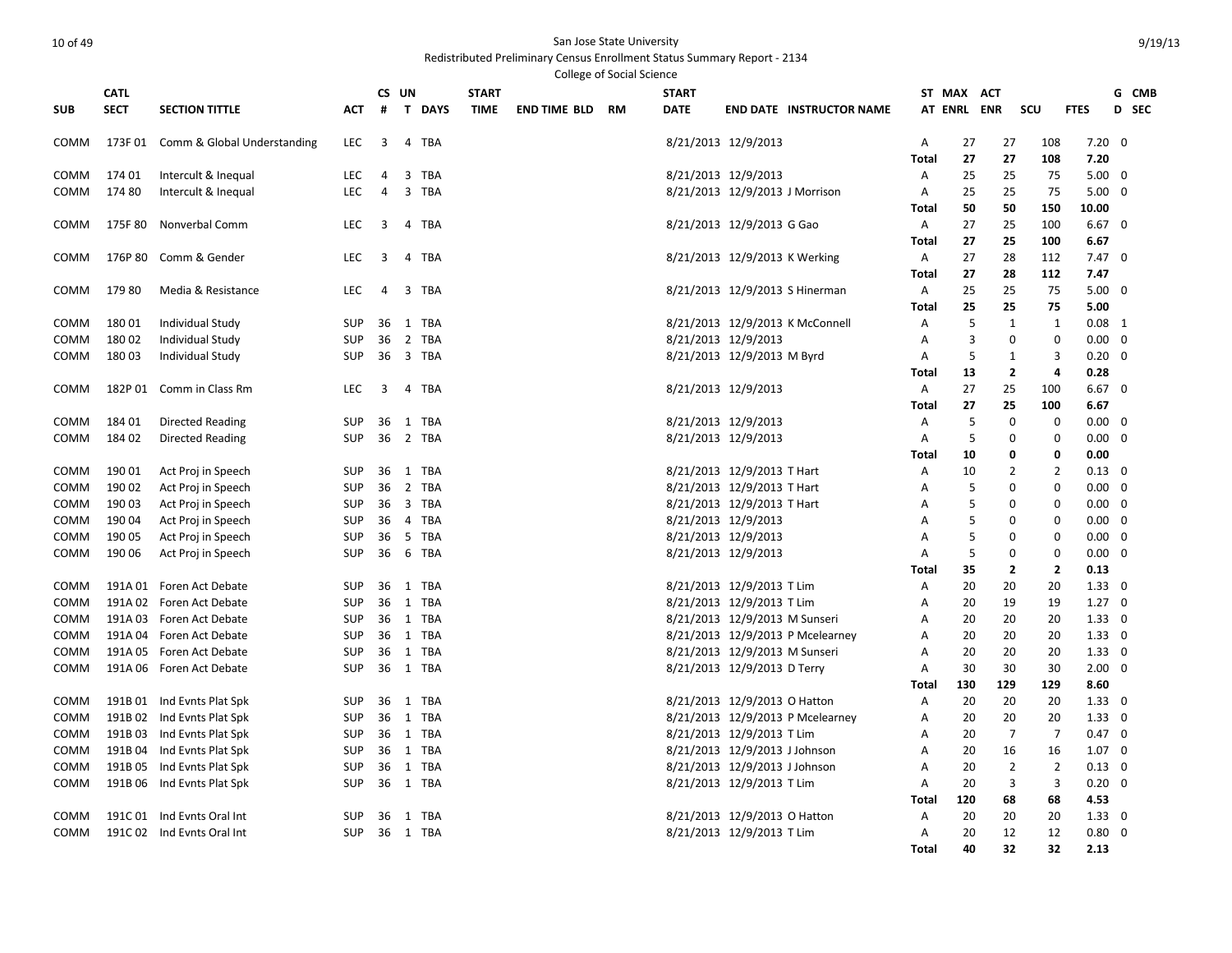### Redistributed Preliminary Census Enrollment Status Summary Report - 2134 College of Social Science

|            | <b>CATL</b> |                              |            |    | CS UN                        | <b>START</b> |                     |     |    | <b>START</b>                    |                               |                                 |              | ST MAX<br><b>ACT</b> |                |                         |                | G CMB    |  |
|------------|-------------|------------------------------|------------|----|------------------------------|--------------|---------------------|-----|----|---------------------------------|-------------------------------|---------------------------------|--------------|----------------------|----------------|-------------------------|----------------|----------|--|
| <b>SUB</b> | <b>SECT</b> | <b>SECTION TITTLE</b>        | <b>ACT</b> | #  | T DAYS                       | <b>TIME</b>  | <b>END TIME BLD</b> |     | RM | <b>DATE</b>                     |                               | <b>END DATE INSTRUCTOR NAME</b> |              | AT ENRL ENR          |                | scu                     | <b>FTES</b>    | D SEC    |  |
| COMM       |             | 191J 01 Speech Judging       | <b>SUP</b> |    | 36 1 TBA                     |              |                     |     |    |                                 |                               | 8/21/2013 12/9/2013 B Brockmann | A            | 60                   | 60             | 60                      | 4.02 1         |          |  |
|            |             |                              |            |    |                              |              |                     |     |    |                                 |                               |                                 | Total        | 60                   | 60             | 60                      | 4.02           |          |  |
| COMM       |             | 191M 01 Moot Court           | <b>SUP</b> | 36 | 1 TBA                        |              |                     |     |    |                                 | 8/21/2013 12/9/2013 G Firenzi |                                 | A            | 20                   | 20             | 20                      | $1.33 \ 0$     |          |  |
|            |             |                              |            |    |                              |              |                     |     |    |                                 |                               |                                 | <b>Total</b> | 20                   | 20             | 20                      | 1.33           |          |  |
| COMM       | 198 01      | Comm Applied Activity        | <b>SUP</b> | 36 | 1 TBA                        |              |                     |     |    |                                 | 8/21/2013 12/9/2013 R Cnudde  |                                 | A            | 20                   | 18             | 18                      | $1.20 \ 0$     |          |  |
| COMM       | 198 02      | Comm Applied Activity        | SUP        | 36 | 2 TBA                        |              |                     |     |    |                                 | 8/21/2013 12/9/2013 R Cnudde  |                                 | Α            | 16                   | 6              | 12                      | $0.80 \quad 0$ |          |  |
| COMM       | 198 03      | <b>Comm Applied Activity</b> | <b>SUP</b> |    | 36 1 TBA                     |              |                     |     |    |                                 | 8/21/2013 12/9/2013 M Peck    |                                 | Α            | 20                   | 12             | 12                      | $0.80 \ 0$     |          |  |
| COMM       | 198 04      | Comm Applied Activity        | <b>SUP</b> | 36 | 2 TBA                        |              |                     |     |    |                                 | 8/21/2013 12/9/2013 M Peck    |                                 | A            | 16                   | $\mathbf{1}$   | $\overline{2}$          | $0.13 \quad 0$ |          |  |
| COMM       | 198 05      | <b>Comm Applied Activity</b> | <b>SUP</b> | 36 | 1 TBA                        |              |                     |     |    |                                 | 8/21/2013 12/9/2013 T Hart    |                                 | A            | 20                   | 4              | 4                       | $0.27 \quad 0$ |          |  |
| COMM       | 198 06      | <b>Comm Applied Activity</b> | <b>SUP</b> | 36 | 2 TBA                        |              |                     |     |    |                                 | 8/21/2013 12/9/2013 T Hart    |                                 | Α            | 16                   | 16             | 32                      | $2.13 \quad 0$ |          |  |
| COMM       | 198 07      | Comm Applied Activity        | SUP        | 36 | 1 TBA                        |              |                     |     |    |                                 | 8/21/2013 12/9/2013 T Lim     |                                 | A            | 20                   | $\mathbf 0$    | $\mathbf 0$             | $0.00 \quad 0$ |          |  |
| COMM       | 198 08      | Comm Applied Activity        | <b>SUP</b> | 36 | 2 TBA                        |              |                     |     |    |                                 | 8/21/2013 12/9/2013 T Lim     |                                 | A            | 16                   | 0              | 0                       | $0.00 \quad 0$ |          |  |
| COMM       | 198 09      | <b>Comm Applied Activity</b> | <b>SUP</b> | 36 | 1 TBA                        |              |                     |     |    |                                 |                               | 8/21/2013 12/9/2013 T Coopman   | Α            | 10                   | 10             | 10                      | $0.67$ 0       |          |  |
| COMM       | 198 10      | Comm Applied Activity        | <b>SUP</b> | 36 | 2 TBA                        |              |                     |     |    |                                 | 8/21/2013 12/9/2013 T Hart    |                                 | A            | 16                   | $\overline{7}$ | 14                      | $0.93 \quad 0$ |          |  |
|            |             |                              |            |    |                              |              |                     |     |    |                                 |                               |                                 | Total        | 170                  | 74             | 104                     | 6.93           |          |  |
| COMM       |             | 199C 01 Senior Seminar       | LEC        | 3  | 4 TBA                        |              |                     |     |    |                                 | 8/21/2013 12/9/2013           |                                 | Α            | 27                   | 28             | 112                     | $7.47 \quad 0$ |          |  |
| COMM       |             | 199C 02 Senior Seminar       | LEC        |    | 4                            |              |                     |     |    |                                 |                               |                                 | X            | 0                    | $\mathbf 0$    | $\mathbf 0$             | 0.00           | $\Omega$ |  |
| COMM       |             | 199C 80 Senior Seminar       | <b>LEC</b> | 3  | 4 TBA                        |              |                     |     |    |                                 | 8/21/2013 12/9/2013 K Werking |                                 | Α            | 27                   | 28             | 112                     | $7.47\quad0$   |          |  |
|            |             |                              |            |    |                              |              |                     |     |    |                                 |                               |                                 | Total        | 54                   | 56             | 224                     | 14.93          |          |  |
| COMM       |             | 200R 01 Grad Study in Comm   | SEM        | -5 | <b>TBA</b><br>$\overline{4}$ |              |                     |     |    |                                 | 8/21/2013 12/9/2013           |                                 | Α            | 15                   | 12             | 48                      | 4.00 12        |          |  |
|            |             |                              |            |    |                              |              |                     |     |    |                                 |                               |                                 | Total        | 15                   | 12             | 48                      | 4.00           |          |  |
| COMM       |             | 232R 01 Sem Perf & Culture   | SEM        | -5 | TBA<br>$\overline{4}$        |              |                     |     |    |                                 | 8/21/2013 12/9/2013           |                                 | $\mathsf{A}$ | 15                   | 8              | 32                      | $2.60$ 7       |          |  |
|            |             |                              |            |    |                              |              |                     |     |    |                                 |                               |                                 | Total        | 15                   | 8              | 32                      | 2.60           |          |  |
| COMM       |             | 274R 01 Sem Intercult Comm   | <b>SEM</b> | 5  | TBA<br>4                     |              |                     |     |    |                                 | 8/21/2013 12/9/2013           |                                 | A            | 15                   | 10             | 40                      | 3.33 10        |          |  |
|            |             |                              |            |    |                              |              |                     |     |    |                                 |                               |                                 | <b>Total</b> | 15                   | 10             | 40                      | 3.33           |          |  |
| COMM       | 280 01      | Independent Study            | <b>SUP</b> | 25 | 1 TBA                        |              |                     |     |    |                                 | 8/21/2013 12/9/2013 D Fassett |                                 | A            | 5                    | $\overline{2}$ | $\overline{2}$          | $0.17$ 2       |          |  |
| COMM       | 28002       | Independent Study            | <b>SUP</b> | 25 | 2<br><b>TBA</b>              |              |                     |     |    |                                 | 8/21/2013 12/9/2013 L Gomez   |                                 | A            | 3                    | 1              | $\overline{2}$          | $0.17 \quad 1$ |          |  |
| COMM       | 280 03      | Independent Study            | <b>SUP</b> |    | 25 3 TBA                     |              |                     |     |    |                                 | 8/21/2013 12/9/2013 D Fassett |                                 | Α            | 5                    | $\mathbf{1}$   | 3                       | $0.25$ 1       |          |  |
|            |             |                              |            |    |                              |              |                     |     |    |                                 |                               |                                 | Total        | 13                   | 4              | $\overline{\mathbf{z}}$ | 0.58           |          |  |
| COMM       |             | 282R 01 Comm Pedagogy        | SEM        | 5  | 4<br>TBA                     |              |                     |     |    |                                 | 8/21/2013 12/9/2013           |                                 | Α            | 15                   | 8              | 32                      | 2.678          |          |  |
|            |             |                              |            |    |                              |              |                     |     |    |                                 |                               |                                 | <b>Total</b> | 15                   | 8              | 32                      | 2.67           |          |  |
| COMM       |             | 285A 01 TA Practicum I       | <b>SUP</b> | 25 | 2 TBA                        |              |                     |     |    |                                 | 8/21/2013 12/9/2013 D Fassett |                                 | Α            | 10                   | 6              | 12                      | $1.00\quad 6$  |          |  |
|            |             |                              |            |    |                              |              |                     |     |    |                                 |                               |                                 | Total        | 10                   | 6              | 12                      | 1.00           |          |  |
| COMM       |             | 285B 01 TA Practicum II      | <b>SUP</b> | 25 | 1 TBA                        |              |                     |     |    |                                 | 8/21/2013 12/9/2013 D Fassett |                                 | Α            | 10                   | 0              | 0                       | $0.00 \quad 0$ |          |  |
|            |             |                              |            |    |                              |              |                     |     |    |                                 |                               |                                 | Total        | 10                   | 0              | 0                       | 0.00           |          |  |
| COMM       | 29701       | Adv Writing Workshop         | SEM        | -5 | 2 W                          | 6:00 PM      | 8:45 PM             | HGH |    | 221 9/25/2013 12/4/2013 D Terry |                               |                                 | Α            | 15                   | 18             | 36                      | 3.00 18        |          |  |
|            |             |                              |            |    |                              |              |                     |     |    |                                 |                               |                                 | Total        | 15                   | 18             | 36                      | 3.00           |          |  |
| COMM       | 298 01      | Master's Project             | <b>SUP</b> | 25 | 1 TBA                        |              |                     |     |    |                                 | 8/21/2013 12/9/2013           |                                 | Α            | 5                    | $\Omega$       | 0                       | $0.00 \quad 0$ |          |  |
| COMM       | 298 02      | Master's Project             | <b>SUP</b> | 25 | 2 TBA                        |              |                     |     |    |                                 | 8/21/2013 12/9/2013           |                                 | A            | 3                    | $\mathbf 0$    | $\mathbf 0$             | $0.00 \quad 0$ |          |  |
| сомм       | 298 03      | Master's Project             | <b>SUP</b> | 25 | 3 TBA                        |              |                     |     |    |                                 | 8/21/2013 12/9/2013 F Varona  |                                 | A            | $\overline{3}$       | 1              | 3                       | $0.25 \quad 1$ |          |  |
| COMM       | 298 04      | Master's Project             | <b>SUP</b> |    | 25 4 TBA                     |              |                     |     |    |                                 | 8/21/2013 12/9/2013           |                                 | Α            | 5                    | 0              | 0                       | $0.00 \quad 0$ |          |  |
|            |             |                              |            |    |                              |              |                     |     |    |                                 |                               |                                 | <b>Total</b> | 16                   | 1              | 3                       | 0.25           |          |  |
| COMM       | 299 01      | Master's Thesis              | <b>SUP</b> |    | 25 1 TBA                     |              |                     |     |    |                                 | 8/21/2013 12/9/2013           |                                 | A            | 5                    | $\mathbf 0$    | $\Omega$                | $0.00 \quad 0$ |          |  |
| COMM       | 299 02      | Master's Thesis              | <b>SUP</b> |    | 25 2 TBA                     |              |                     |     |    |                                 | 8/21/2013 12/9/2013 D Terry   |                                 | A            | 5                    | $\mathbf{1}$   | $\overline{2}$          | $0.17$ 1       |          |  |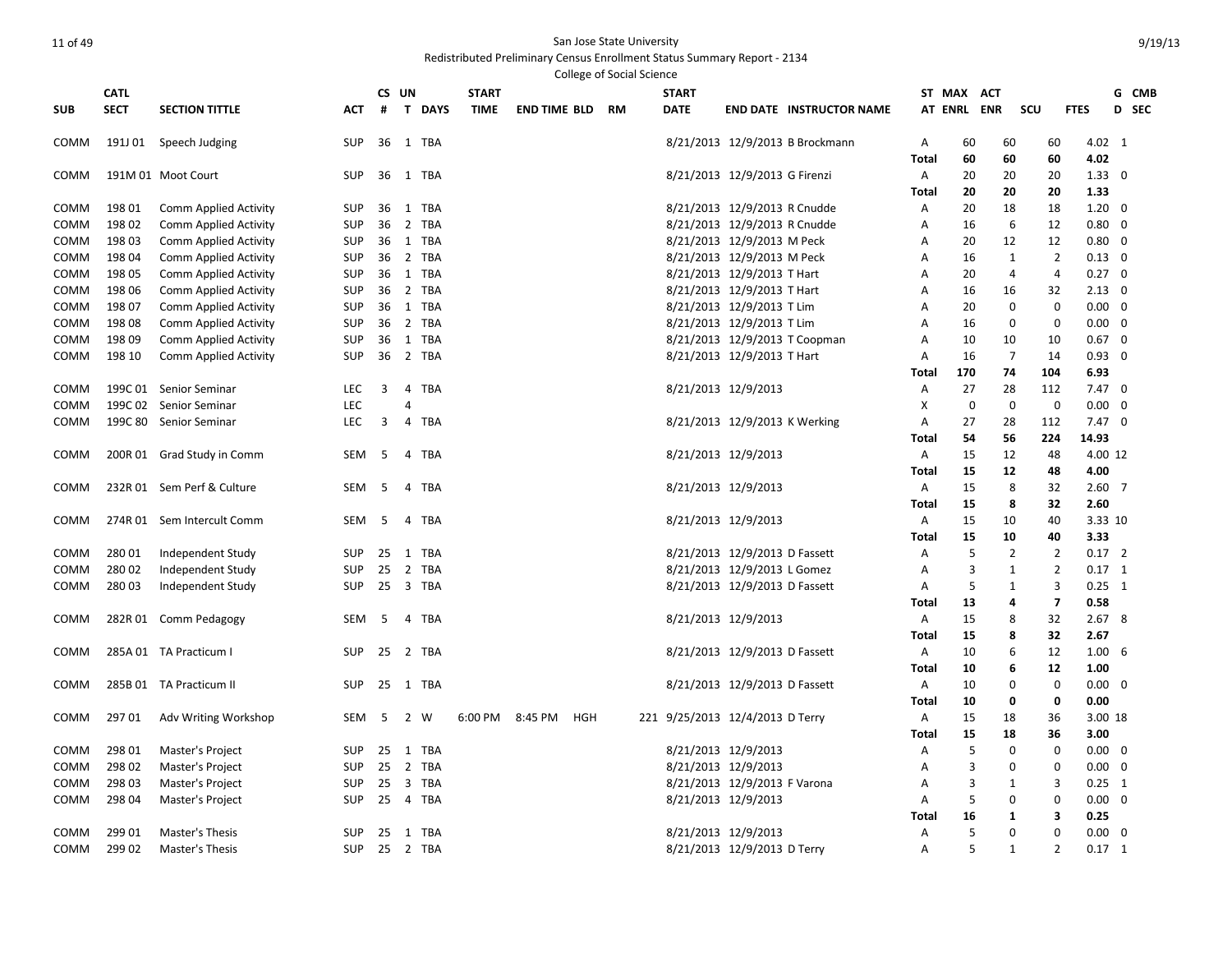|             |             |                       |            |       |             |              |                     | <b>College of Social Science</b> |              |                     |                                    |       |                |            |                |              |                |              |       |
|-------------|-------------|-----------------------|------------|-------|-------------|--------------|---------------------|----------------------------------|--------------|---------------------|------------------------------------|-------|----------------|------------|----------------|--------------|----------------|--------------|-------|
|             | <b>CATL</b> |                       |            | CS UN |             | <b>START</b> |                     |                                  | <b>START</b> |                     |                                    |       | ST MAX         | <b>ACT</b> |                |              |                |              | G CMB |
| <b>SUB</b>  | <b>SECT</b> | <b>SECTION TITTLE</b> | <b>ACT</b> | #     | <b>DAYS</b> | TIME         | <b>END TIME BLD</b> | <b>RM</b>                        | <b>DATE</b>  |                     | <b>END DATE INSTRUCTOR NAME</b>    |       | <b>AT ENRL</b> | <b>ENR</b> | scu            | <b>FTES</b>  |                | <b>D</b> SEC |       |
| COMM        | 29903       | Master's Thesis       | <b>SUP</b> | 25    | 3 TBA       |              |                     |                                  |              | 8/21/2013 12/9/2013 |                                    | A     |                |            | $\Omega$       | $\Omega$     | $0.00 \quad 0$ |              |       |
| COMM        | 29904       | Master's Thesis       | <b>SUP</b> | 25    | TBA<br>4    |              |                     |                                  |              |                     | 8/21/2013 12/9/2013 K McConnell    | A     | 5.             |            |                | 4            | $0.33 \quad 1$ |              |       |
| COMM        | 299 05      | Master's Thesis       | <b>SUP</b> | 25    | TBA<br>5.   |              |                     |                                  |              | 8/21/2013 12/9/2013 |                                    | A     | 3              |            | $\Omega$       | $\Omega$     | $0.00 \quad 0$ |              |       |
| COMM        | 299 06      | Master's Thesis       | <b>SUP</b> | 25    | TBA<br>6    |              |                     |                                  |              | 8/21/2013 12/9/2013 |                                    | A     | 5              |            | $\Omega$       | $\Omega$     | $0.00 \quad 0$ |              |       |
|             |             |                       |            |       |             |              |                     |                                  |              |                     |                                    | Total | 25             |            | $\overline{2}$ | 6.           | 0.50           |              |       |
| <b>SPED</b> | 184Y 01     | Stdt Tchg II          | <b>SUP</b> | 25    | 6 TBA       |              |                     |                                  |              | 8/21/2013 12/9/2013 |                                    | A     | $\Omega$       |            | $\Omega$       | $\Omega$     | $0.00 \quad 0$ |              |       |
| <b>SPED</b> | 184Z 01     | Stdt Tchg II          | SUP        | 25    | 6 TBA       |              |                     |                                  |              | 8/21/2013 12/9/2013 |                                    | A     | $\mathbf{0}$   |            | $\Omega$       | $\Omega$     | $0.00 \quad 0$ |              |       |
|             |             |                       |            |       |             |              |                     |                                  |              |                     |                                    | Total | $\mathbf{0}$   |            | $\Omega$       | $\mathbf{0}$ | 0.00           |              |       |
| <b>SPED</b> | 242C01      | Educ Internship       | SUP        | 25    | TBA<br>6    |              |                     |                                  |              | 8/21/2013 12/9/2013 |                                    | A     | $\Omega$       |            | $\Omega$       | $\Omega$     | $0.00 \quad 0$ |              |       |
|             |             |                       |            |       |             |              |                     |                                  |              |                     |                                    | Total | $\mathbf{0}$   |            | $\Omega$       | $\mathbf{0}$ | 0.00           |              |       |
|             |             |                       |            |       |             |              |                     |                                  |              |                     | <b>Communication Studies Total</b> |       | 6616           | 5637       | 13358          |              | 894.25         |              |       |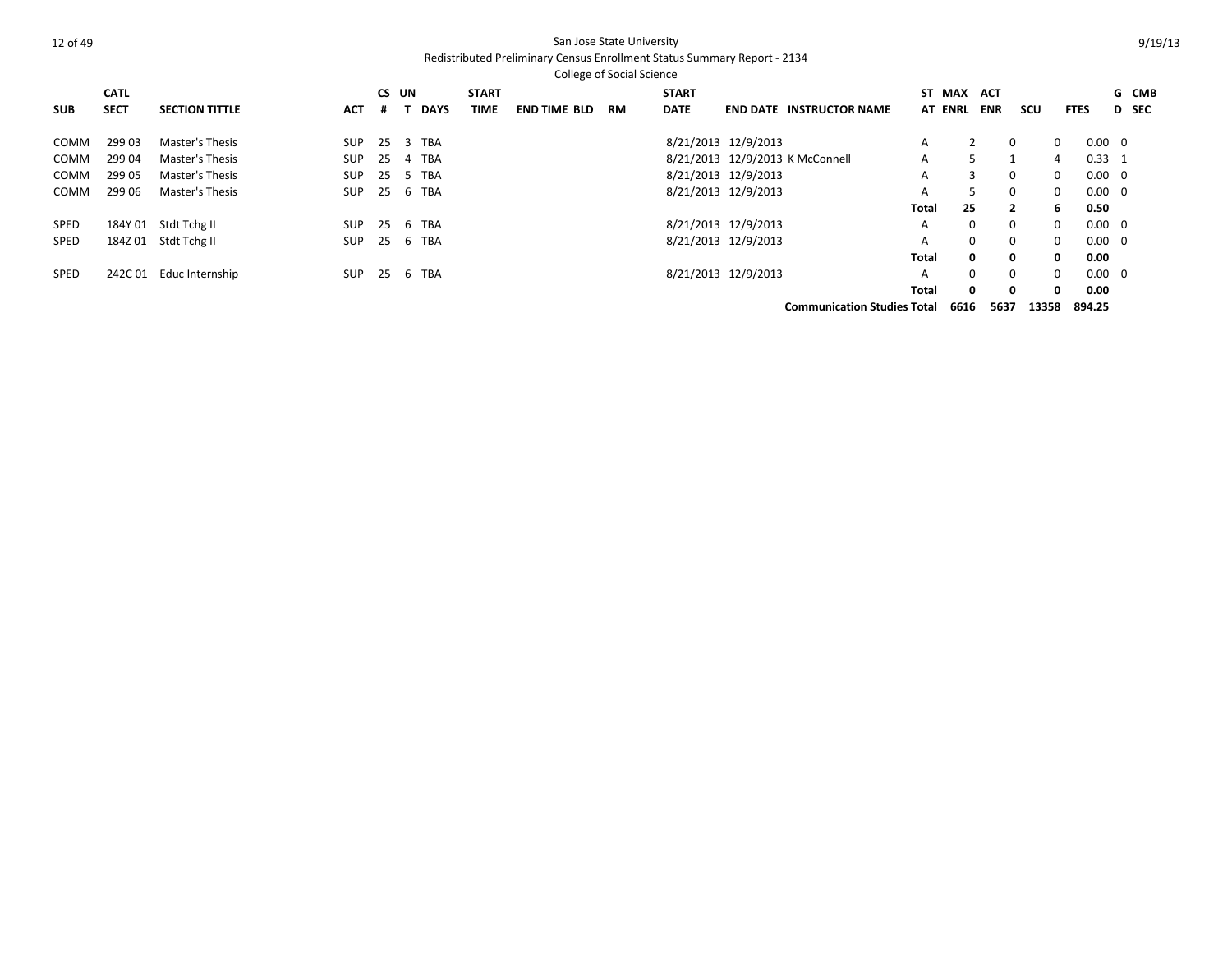|                  |             |                       |            |                |                |               |                  |                        | College of Social Science |    |              |                                  |                                       |   |             |            |             |             |                 |     |       |
|------------------|-------------|-----------------------|------------|----------------|----------------|---------------|------------------|------------------------|---------------------------|----|--------------|----------------------------------|---------------------------------------|---|-------------|------------|-------------|-------------|-----------------|-----|-------|
|                  | <b>CATL</b> |                       |            |                | CS UN          |               | <b>START</b>     |                        |                           |    | <b>START</b> |                                  |                                       |   | ST MAX      | <b>ACT</b> |             |             |                 |     | G CMB |
| <b>SUB</b>       | <b>SECT</b> | <b>SECTION TITTLE</b> | АСТ        | #              |                | <b>T DAYS</b> | <b>TIME</b>      | <b>END TIME BLD</b>    |                           | RM | <b>DATE</b>  |                                  | <b>END DATE INSTRUCTOR NAME</b>       |   | AT ENRL ENR |            | scu         |             | <b>FTES</b>     |     | D SEC |
|                  |             |                       |            |                |                |               |                  |                        |                           |    |              |                                  |                                       |   |             |            |             |             |                 |     |       |
| <b>Economics</b> |             |                       |            |                |                |               |                  |                        |                           |    |              |                                  |                                       |   |             |            |             |             |                 |     |       |
| <b>ECON</b>      | 1A 01       | Prin of Econ          | <b>LEC</b> | $\overline{2}$ | 4              | MW            | 7:30 AM 8:45 AM  |                        | DMH                       |    |              | 160 8/21/2013 12/9/2013 N Sadri  |                                       | Α | 45          |            | 50          | 150         | 13.33 0         |     |       |
| <b>ECON</b>      | 1A 02       | Prin of Econ          | <b>ACT</b> | 8              | $\mathbf 0$    | <b>TBA</b>    |                  |                        |                           |    |              | 8/21/2013 12/9/2013 N Sadri      |                                       | Α | 45          |            | 50          | 50          | $0.00 \quad 0$  |     |       |
| <b>ECON</b>      | 1A 03       | Prin of Econ          | LEC        | $\overline{2}$ |                | 4 MW          |                  | 9:00 AM  10:15 AM  DMH |                           |    |              | 160 8/21/2013 12/9/2013 C Haight |                                       | Α | 45          |            | 46          | 138         | 12.27 0         |     |       |
| <b>ECON</b>      | 1A 04       | Prin of Econ          | <b>ACT</b> | 8              | $\mathbf 0$    | <b>TBA</b>    |                  |                        |                           |    |              | 8/21/2013 12/9/2013 C Haight     |                                       | A | 45          |            | 46          | 46          | $0.00 \quad 0$  |     |       |
| ECON             | 1A 05       | Prin of Econ          | <b>LEC</b> | $\overline{2}$ |                | 4 MW          |                  | 10:30 AM 11:45 AM DMH  |                           |    |              | 160 8/21/2013 12/9/2013 R Liu    |                                       | A | 45          |            | 50          | 150         | 13.33 0         |     |       |
| <b>ECON</b>      | 1A 06       | Prin of Econ          | <b>ACT</b> | 8              | $\mathbf 0$    | TBA           |                  |                        |                           |    |              | 8/21/2013 12/9/2013 R Liu        |                                       | Α | 45          |            | 50          | 50          | $0.00 \quad 0$  |     |       |
| <b>ECON</b>      | 1A 07       | Prin of Econ          | LEC        | $\overline{2}$ | $\overline{4}$ | MW            | 12:00 PM 1:15 PM |                        | <b>DMH</b>                |    |              | 166 8/21/2013 12/9/2013 Y Shieh  |                                       | Α | 45          |            | 47          | 141         | 12.53 0         |     |       |
| <b>ECON</b>      | 1A 08       | Prin of Econ          | <b>ACT</b> | 8              | $\mathbf 0$    | <b>TBA</b>    |                  |                        |                           |    |              | 8/21/2013 12/9/2013 Y Shieh      |                                       | A | 45          |            | 47          | 47          | $0.00 \quad 0$  |     |       |
| <b>ECON</b>      | 1A 09       | Prin of Econ          | <b>LEC</b> | $\overline{2}$ |                | 4 MW          | 1:30 PM          | 2:45 PM                | <b>DMH</b>                |    |              | 166 8/21/2013 12/9/2013 Y Shieh  |                                       | A | 45          |            | 45          | 135         | 12.00 0         |     |       |
| <b>ECON</b>      | 1A 10       | Prin of Econ          | ACT        | 8              | 0              | <b>TBA</b>    |                  |                        |                           |    |              | 8/21/2013 12/9/2013 Y Shieh      |                                       | A | 45          |            | 45          | 45          | $0.00 \quad 0$  |     |       |
| <b>ECON</b>      | 1A 11       | Prin of Econ          | LEC        | $\overline{2}$ | 4              | M             | 6:30 PM          | 9:15 PM                | <b>DMH</b>                |    |              | 160 8/21/2013 12/9/2013 N Malek  |                                       | А | 45          |            | 48          | 144         | 12.87 1         |     |       |
| <b>ECON</b>      | 1A 12       | Prin of Econ          | ACT        | 8              | $\mathbf 0$    | <b>TBA</b>    |                  |                        |                           |    |              | 8/21/2013 12/9/2013 N Malek      |                                       | Α | 45          |            | 48          | 48          | $0.00 \quad 1$  |     |       |
| <b>ECON</b>      | 1A 13       | Prin of Econ          | <b>LEC</b> | $\overline{2}$ | $\overline{4}$ | <b>TR</b>     | 7:30 AM 8:45 AM  |                        | <b>DMH</b>                |    |              | 160 8/21/2013 12/9/2013 N Nguyen |                                       | A | 45          |            | 44          | 132         | 11.73 0         |     |       |
| <b>ECON</b>      | 1A 14       | Prin of Econ          | <b>ACT</b> | 8              |                | 0 TBA         |                  |                        |                           |    |              | 8/21/2013 12/9/2013 N Nguyen     |                                       | Α | 45          |            | 44          | 44          | $0.00 \quad 0$  |     |       |
| <b>ECON</b>      | 1A 15       | Prin of Econ          | <b>LEC</b> | $\overline{2}$ | $\overline{4}$ | <b>TR</b>     |                  | 9:00 AM  10:15 AM  DMH |                           |    |              | 160 8/21/2013 12/9/2013 M Brady  |                                       | A | 45          |            | 47          | 141         | 12.53 0         |     |       |
| <b>ECON</b>      | 1A 16       | Prin of Econ          | <b>ACT</b> | 8              | $\mathbf 0$    | <b>TBA</b>    |                  |                        |                           |    |              | 8/21/2013 12/9/2013 M Brady      |                                       | Α | 45          |            | 47          | 47          | $0.00 \quad 0$  |     |       |
| <b>ECON</b>      | 1A 17       | Prin of Econ          | LEC        | $\overline{2}$ | 4              | <b>TR</b>     |                  | 10:30 AM 11:45 AM DMH  |                           |    |              |                                  | 160 8/21/2013 12/9/2013 J Pogodzinski | A | 45          |            | 49          | 147         | 13.07 0         |     |       |
| <b>ECON</b>      | 1A 18       | Prin of Econ          | <b>ACT</b> | 8              | $\mathbf 0$    | <b>TBA</b>    |                  |                        |                           |    |              |                                  | 8/21/2013 12/9/2013 J Pogodzinski     | Α | 45          |            | 49          | 49          | $0.00 \quad 0$  |     |       |
| <b>ECON</b>      | 1A 19       | Prin of Econ          | LEC        | $\overline{2}$ | $\overline{4}$ | <b>TR</b>     | 12:00 PM 1:15 PM |                        | <b>DMH</b>                |    |              |                                  | 160 8/21/2013 12/9/2013 J Pogodzinski | Α | 45          |            | 45          | 135         | 12.00 0         |     |       |
| <b>ECON</b>      | 1A 20       | Prin of Econ          | <b>ACT</b> | 8              | $\mathbf 0$    | <b>TBA</b>    |                  |                        |                           |    |              |                                  | 8/21/2013 12/9/2013 J Pogodzinski     | A | 45          |            | 45          | 45          | $0.00 \quad 0$  |     |       |
| <b>ECON</b>      | 1A 21       | Prin of Econ          | LEC        |                | $\overline{4}$ |               |                  |                        |                           |    |              |                                  |                                       | X | $\Omega$    |            | $\Omega$    | $\Omega$    | $0.00 \quad 0$  |     |       |
| <b>ECON</b>      | 1A 22       | Prin of Econ          | <b>ACT</b> |                | $\Omega$       |               |                  |                        |                           |    |              |                                  |                                       | Χ | 0           |            | $\mathbf 0$ | $\mathbf 0$ | $0.00 \quad 0$  |     |       |
| <b>ECON</b>      | 1B01        | Prin of Econ          | <b>LEC</b> | 2              |                | 4 MW          | 7:30 AM 8:45 AM  |                        | <b>DMH</b>                |    |              | 166 8/21/2013 12/9/2013 J Lang   |                                       | А | 45          |            | 44          | 132         | 11.73 0         |     |       |
| <b>ECON</b>      | 1B02        | Prin of Econ          | <b>ACT</b> | 8              | $\mathbf 0$    | <b>TBA</b>    |                  |                        |                           |    |              | 8/21/2013 12/9/2013 J Lang       |                                       | Α | 45          |            | 44          | 44          | $0.00 \quad 0$  |     |       |
| <b>ECON</b>      | 1B03        | Prin of Econ          | <b>LEC</b> | $\overline{2}$ | $\overline{4}$ | <b>MW</b>     |                  | 9:00 AM  10:15 AM  DMH |                           |    |              | 166 8/21/2013 12/9/2013 G Lang   |                                       | A | 45          |            | 46          | 138         | $12.27 \quad 0$ |     |       |
| <b>ECON</b>      | 1B04        | Prin of Econ          | <b>ACT</b> | 8              | $\mathbf 0$    | TBA           |                  |                        |                           |    |              | 8/21/2013 12/9/2013 G Lang       |                                       | Α | 45          |            | 46          | 46          | $0.00 \quad 0$  |     |       |
| <b>ECON</b>      | 1B05        | Prin of Econ          | LEC        | $\overline{2}$ |                | 4 MW          |                  | 10:30 AM 11:45 AM DMH  |                           |    |              | 166 8/21/2013 12/9/2013 G Lang   |                                       | Α | 45          |            | 47          | 141         | 12.53 0         |     |       |
| <b>ECON</b>      | 1B06        | Prin of Econ          | <b>ACT</b> | 8              | $\mathbf 0$    | <b>TBA</b>    |                  |                        |                           |    |              | 8/21/2013 12/9/2013 G Lang       |                                       | Α | 45          |            | 47          | 47          | $0.00 \quad 0$  |     |       |
| <b>ECON</b>      | 1B07        | Prin of Econ          | <b>LEC</b> | $\overline{2}$ | $\overline{4}$ | <b>MW</b>     | 12:00 PM 1:15 PM |                        | <b>DMH</b>                |    |              | 160 8/21/2013 12/9/2013 M Brady  |                                       | A | 45          |            | 48          | 144         | 12.80 0         |     |       |
| <b>ECON</b>      | 1B08        | Prin of Econ          | ACT        | 8              |                | 0 TBA         |                  |                        |                           |    |              | 8/21/2013 12/9/2013 M Brady      |                                       | A | 45          |            | 48          | 48          | $0.00 \quad 0$  |     |       |
| <b>ECON</b>      | 1B09        | Prin of Econ          | LEC        | $\overline{2}$ |                | 4 MW          | 1:30 PM          | 2:45 PM                | <b>DMH</b>                |    |              | 160 8/21/2013 12/9/2013 G Cheng  |                                       | Α | 45          |            | 45          | 135         | 12.00 0         |     |       |
| <b>ECON</b>      | 1B 10       | Prin of Econ          | <b>ACT</b> | 8              |                | 0 TBA         |                  |                        |                           |    |              | 8/21/2013 12/9/2013 G Cheng      |                                       | Α | 45          |            | 45          | 45          | $0.00 \quad 0$  |     |       |
| <b>ECON</b>      | 1B 11       | Prin of Econ          | <b>LEC</b> | $\overline{2}$ | $\overline{4}$ | W             | 6:30 PM          | 9:15 PM                | <b>DMH</b>                |    |              | 160 8/21/2013 12/9/2013 N Malek  |                                       | A | 45          |            | 50          | 150         | 13.40 1         |     |       |
| <b>ECON</b>      | 1B 12       | Prin of Econ          | ACT        | 8              | $\mathbf 0$    | <b>TBA</b>    |                  |                        |                           |    |              | 8/21/2013 12/9/2013 N Malek      |                                       | A | 45          |            | 50          | -50         | $0.00 \quad 1$  |     |       |
| ECON             | 1B 13       | Prin of Econ          | LEC        | $\overline{2}$ | 4 TR           |               | 7:30 AM 8:45 AM  |                        | <b>DMH</b>                |    |              | 166 8/21/2013 12/9/2013 N Sadri  |                                       | A | 45          |            | 46          | 138         | 12.27 0         |     |       |
| <b>ECON</b>      | 1B 14       | Prin of Econ          | <b>ACT</b> | 8              | $\mathbf 0$    | TBA           |                  |                        |                           |    |              | 8/21/2013 12/9/2013 N Sadri      |                                       | Α | 45          |            | 46          | 46          | $0.00 \quad 0$  |     |       |
| <b>ECON</b>      | 1B 15       | Prin of Econ          | LEC        | $\overline{2}$ | 4 TR           |               |                  | 9:00 AM  10:15 AM  DMH |                           |    |              | 166 8/21/2013 12/9/2013 S Ansari |                                       | Α | 45          |            | 49          | 147         | 13.07 0         |     |       |
| <b>ECON</b>      | 1B 16       | Prin of Econ          | <b>ACT</b> | 8              | $\mathbf 0$    | <b>TBA</b>    |                  |                        |                           |    |              | 8/21/2013 12/9/2013 S Ansari     |                                       | A | 45          |            | 49          | 49          | $0.00 \quad 0$  |     |       |
| <b>ECON</b>      | 1B 17       | Prin of Econ          | <b>LEC</b> | $\overline{2}$ | 4 TR           |               |                  | 10:30 AM 11:45 AM DMH  |                           |    |              | 166 8/21/2013 12/9/2013 J Estill |                                       | A | 45          |            | 45          | 135         | 12.00 0         |     |       |
| <b>ECON</b>      | 1B 18       | Prin of Econ          | <b>ACT</b> | 8              | $\mathbf{0}$   | <b>TBA</b>    |                  |                        |                           |    |              | 8/21/2013 12/9/2013 J Estill     |                                       | A | 45          |            | 45          | 45          | $0.00 \quad 0$  |     |       |
| <b>ECON</b>      | 1B 19       | Prin of Econ          | LEC        | $\overline{2}$ | 4 TR           |               | 12:00 PM 1:15 PM |                        | <b>DMH</b>                |    |              |                                  | 166 8/21/2013 12/9/2013 T Kolodziejak | Α | 45          |            | 48          | 144         | 12.80           | - 0 |       |
| <b>ECON</b>      | 1B 20       | Prin of Econ          | <b>ACT</b> | 8              |                | 0 TBA         |                  |                        |                           |    |              |                                  | 8/21/2013 12/9/2013 T Kolodziejak     | A | 45          |            | 48          | 48          | 0.00            | - 0 |       |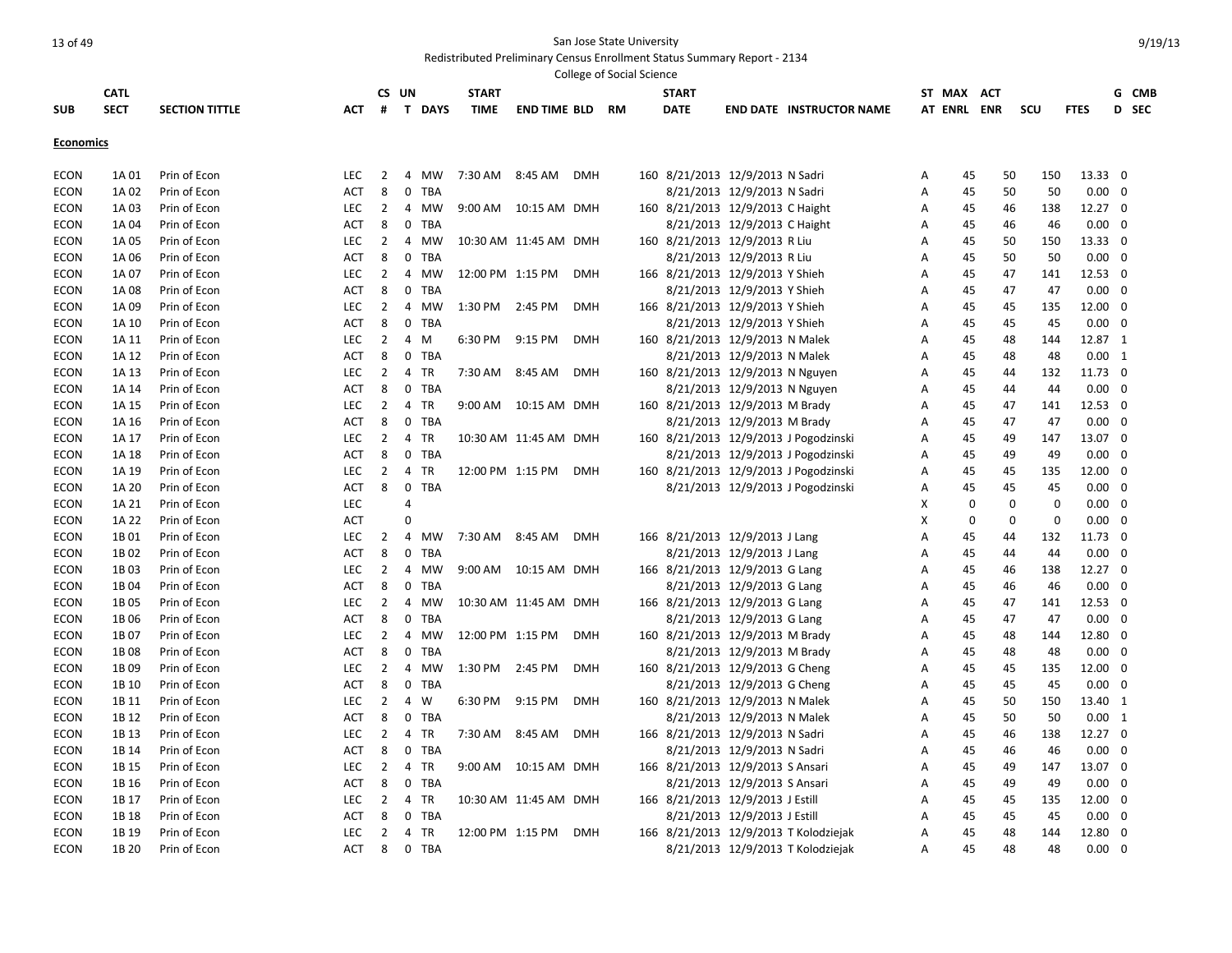Redistributed Preliminary Census Enrollment Status Summary Report - 2134 .<br>College of Social Science

|             | <b>CATL</b> |                            |            |                | CS UN                       | <b>START</b>     |                        | College of Social Science |  | <b>START</b> |                                  |                                       |              | ST MAX ACT  |             |             |                         | G CMB                    |  |
|-------------|-------------|----------------------------|------------|----------------|-----------------------------|------------------|------------------------|---------------------------|--|--------------|----------------------------------|---------------------------------------|--------------|-------------|-------------|-------------|-------------------------|--------------------------|--|
| <b>SUB</b>  | <b>SECT</b> | <b>SECTION TITTLE</b>      | <b>ACT</b> | #              | T DAYS                      | <b>TIME</b>      | <b>END TIME BLD RM</b> |                           |  | <b>DATE</b>  |                                  | <b>END DATE INSTRUCTOR NAME</b>       |              | AT ENRL ENR |             | scu         | <b>FTES</b>             | D SEC                    |  |
|             |             |                            |            |                |                             |                  |                        |                           |  |              |                                  |                                       |              |             |             |             |                         |                          |  |
| <b>ECON</b> | 1B 21       | Prin of Econ               | LEC        | 2              | $\overline{4}$<br>TR        | 1:30 PM          | 2:45 PM                | <b>DMH</b>                |  |              |                                  | 166 8/21/2013 12/9/2013 T Kolodziejak | Α            | 45          | 45          | 135         | 12.00 0                 |                          |  |
| <b>ECON</b> | 1B 22       | Prin of Econ               | ACT        | 8              | $\mathbf 0$<br>TBA          |                  |                        |                           |  |              |                                  | 8/21/2013 12/9/2013 T Kolodziejak     | Α            | 45          | 45          | 45          | $0.00 \quad 0$          |                          |  |
| <b>ECON</b> | 1B 23       | Prin of Econ               | <b>LEC</b> | $\overline{2}$ | 4<br>F.                     | 11:00 AM 1:45 PM |                        | <b>DMH</b>                |  |              | 166 8/21/2013 12/9/2013 G Hanle  |                                       | Α            | 45          | 44          | 132         | 11.80 1                 |                          |  |
| <b>ECON</b> | 1B 24       | Prin of Econ               | ACT        | 8              | 0 TBA                       |                  |                        |                           |  |              | 8/21/2013 12/9/2013 G Hanle      |                                       | Α            | 45          | 44          | 44          | 0.00 1                  |                          |  |
|             |             |                            |            |                |                             |                  |                        |                           |  |              |                                  |                                       | Total        | 1980        | 2056        | 4112        | 274.33                  |                          |  |
| <b>ECON</b> | 2A 81       | Macro Online Lab           | ACT        | 8              | 1 TBA                       |                  |                        |                           |  |              | 8/21/2013 12/9/2013 J Estill     |                                       | Α            | 30          | 25          | 25          | $1.67 \quad 0$          |                          |  |
|             |             |                            |            |                |                             |                  |                        |                           |  |              |                                  |                                       | Total        | 30          | 25          | 25          | 1.67                    |                          |  |
| ECON        | 2B 81       | Micro Online Lab           | ACT        | 8              | 1 TBA                       |                  |                        |                           |  |              | 8/21/2013 12/9/2013 G Cheng      |                                       | A            | 30          | 22          | 22          | $1.47 \quad 0$          |                          |  |
|             |             |                            |            |                |                             |                  |                        |                           |  |              |                                  |                                       | Total        | 30          | 22          | 22          | 1.47                    |                          |  |
| <b>ECON</b> | 3 0 1       | <b>Econ Statistics</b>     | <b>SEM</b> | 4              | 4<br>M                      | 3:00 PM          | 5:45 PM                | <b>DMH</b>                |  |              | 166 8/21/2013 12/9/2013 M Holian |                                       | Α            | 45          | 50          | 150         | 13.40 1                 |                          |  |
| ECON        | 302         | <b>Econ Statistics</b>     | ACT        | 13             | $\mathbf 0$<br>W            | 3:00 PM          | 5:00 PM                | <b>DMH</b>                |  |              | 166 8/21/2013 12/9/2013 M Holian |                                       | Α            | 45          | 50          | 50          | 0.00 1                  |                          |  |
|             |             |                            |            |                |                             |                  |                        |                           |  |              |                                  |                                       | <b>Total</b> | 90          | 100         | 200         | 13.40                   |                          |  |
| <b>ECON</b> |             | 100W 01 Wrtg Wsh/Econ Reps | <b>SEM</b> | 4              | 3 MW                        | 1:30 PM          | 2:45 PM                | <b>DMH</b>                |  |              | 358 8/21/2013 12/9/2013 S Jerbic |                                       | Α            | 25          | 24          | 72          | 4.80 0                  |                          |  |
|             |             |                            |            |                |                             |                  |                        |                           |  |              |                                  |                                       | Total        | 25          | 24          | 72          | 4.80                    |                          |  |
| <b>ECON</b> | 101 01      | Micr-Econ Analysis         | <b>LEC</b> | 2              | 3 M                         | 3:00 PM          | 5:45 PM                | <b>DMH</b>                |  |              | 160 8/21/2013 12/9/2013 L Ortega |                                       | A            | 45          | 51          | 153         | 10.40 4                 |                          |  |
| <b>ECON</b> | 101 02      | Micr-Econ Analysis         | <b>LEC</b> | $\overline{2}$ | $\overline{3}$<br>W         | 6:00 PM          | 8:45 PM                | <b>DMH</b>                |  |              | 163 8/21/2013 12/9/2013 L Ortega |                                       | Α            | 45<br>90    | 31<br>82    | 93<br>246   | $6.35 \quad 3$<br>16.75 |                          |  |
| <b>ECON</b> | 102 01      | <b>Macr-Econ Analysis</b>  | <b>LEC</b> | 2              | 3 R                         | 6:00 PM          | 8:45 PM                | <b>DMH</b>                |  |              | 166 8/21/2013 12/9/2013 J Hummel |                                       | Total<br>A   | 45          | 57          | 171         | 11.90 10                |                          |  |
|             |             |                            |            |                |                             |                  |                        |                           |  |              |                                  |                                       | Total        | 45          | 57          | 171         | 11.90                   |                          |  |
| <b>ECON</b> | 104 01      | Math Meth for Econ         | <b>SEM</b> | 4              | $\overline{3}$<br><b>TR</b> | 5:00 PM          | 6:15 PM                | <b>DMH</b>                |  |              | 358 8/21/2013 12/9/2013 R Liu    |                                       | A            | 45          | 37          | 111         | 8.05 13                 |                          |  |
|             |             |                            |            |                |                             |                  |                        |                           |  |              |                                  |                                       | Total        | 45          | 37          | 111         | 8.05                    |                          |  |
| <b>ECON</b> | 108 01      | Cost-Benefit Analy         | LEC        | 3              | 3<br>MW                     | 1:30 PM          | 2:45 PM                | <b>DMH</b>                |  |              | 348 8/21/2013 12/9/2013 M Holian |                                       | Α            | 45          | 43          | 129         |                         | 8.70 2 C                 |  |
| <b>ENVS</b> | 108 01      | <b>Cost-Benefit Analy</b>  | <b>LEC</b> | 3              | 3 MW                        | 1:30 PM 2:45 PM  |                        | <b>DMH</b>                |  |              | 348 8/21/2013 12/9/2013 M Holian |                                       | Α            | $\mathbf 0$ | $\mathbf 0$ | $\mathbf 0$ |                         | $0.00 \quad 0 \text{ C}$ |  |
|             |             |                            |            |                |                             |                  |                        |                           |  |              |                                  |                                       | Total        | 45          | 43          | 129         | 8.70                    |                          |  |
| <b>ECON</b> | 109 01      | <b>Econ for Teachers</b>   | <b>LEC</b> | $\overline{2}$ | 3 W                         | 6:30 PM          | 9:15 PM                | <b>DMH</b>                |  |              | 358 8/21/2013 12/9/2013 P Pelkey |                                       | A            | 45          | 21          | 63          | $4.20 \ 0$              |                          |  |
|             |             |                            |            |                |                             |                  |                        |                           |  |              |                                  |                                       | <b>Total</b> | 45          | 21          | 63          | 4.20                    |                          |  |
| <b>ECON</b> | 11201       | Econ Development           | LEC        | $\overline{2}$ | 3 MW                        | 12:00 PM 1:15 PM |                        | <b>DMH</b>                |  |              | 358 8/21/2013 12/9/2013 C Haight |                                       | Α            | 45          | 47          | 141         | $9.55 \quad 3$          |                          |  |
|             |             |                            |            |                |                             |                  |                        |                           |  |              |                                  |                                       | Total        | 45          | 47          | 141         | 9.55                    |                          |  |
| <b>ECON</b> |             | 113A 01 Econ Hist of US    | LEC        | $\overline{2}$ | $\overline{3}$<br>TR        | 3:00 PM          | 4:15 PM                | <b>DMH</b>                |  |              | 166 8/21/2013 12/9/2013 J Hummel |                                       | A            | 45          | 42          | 126         |                         | 8.55 3 C                 |  |
| <b>HIST</b> |             | 113A 01 Econ Hist of US    | LEC        | $\overline{2}$ | 3 TR                        | 3:00 PM          | 4:15 PM                | <b>DMH</b>                |  |              | 166 8/21/2013 12/9/2013 J Hummel |                                       | Α            | 0           | $\mathbf 0$ | $\mathbf 0$ |                         | $0.00 \quad 0 \text{ C}$ |  |
|             |             |                            |            |                |                             |                  |                        |                           |  |              |                                  |                                       | Total        | 45          | 42          | 126         | 8.55                    |                          |  |
| <b>ECON</b> | 13201       | <b>Public Finance</b>      | <b>LEC</b> | $\overline{2}$ | 3 TR                        | 4:30 PM 5:45 PM  |                        | DMH                       |  |              | 166 8/21/2013 12/9/2013 R Ragan  |                                       | Α            | 45          | 27          | 81          | $5.65$ 5                |                          |  |
|             |             |                            |            |                |                             |                  |                        |                           |  |              |                                  |                                       | Total        | 45          | 27          | 81          | 5.65                    |                          |  |
| <b>ECON</b> | 136 01      | Internatl Econ             | LEC        | $\overline{2}$ | $\overline{3}$<br>MW        |                  | 10:30 AM 11:45 AM DMH  |                           |  |              | 358 8/21/2013 12/9/2013 C Haight |                                       | Α            | 45          | 47          | 141         | 9.45 1                  |                          |  |
| <b>ECON</b> | 136 02      | Internatl Econ             | <b>LEC</b> |                | 3                           |                  |                        |                           |  |              |                                  |                                       | х            | 0           | $\mathbf 0$ | $\mathbf 0$ | $0.00 \quad 0$          |                          |  |
|             |             |                            |            |                |                             |                  |                        |                           |  |              |                                  |                                       | <b>Total</b> | 45          | 47          | 141         | 9.45                    |                          |  |
| <b>ECON</b> |             | 137A 01 Fund Corp Finance  | <b>LEC</b> | $\overline{2}$ | 3 TR                        |                  | 9:00 AM  10:15 AM  DMH |                           |  |              | 358 8/21/2013 12/9/2013 N Nguyen |                                       | Α            | 45          | 47          | 141         | $9.50$ 2                |                          |  |
|             |             |                            |            |                |                             |                  |                        |                           |  |              |                                  |                                       | <b>Total</b> | 45          | 47          | 141         | 9.50                    |                          |  |
| <b>ECON</b> | 13902       | Prin of Invest             | <b>LEC</b> |                | $2 \t3 \tT$                 | 6:00 PM          | 8:45 PM                | DMH                       |  |              | 160 8/21/2013 12/9/2013 W Gibson |                                       | A            | 45          | 44          | 132         | $9.10\t6$               |                          |  |
|             |             |                            |            |                |                             |                  |                        |                           |  |              |                                  |                                       | Total        | 45          | 44          | 132         | 9.10                    |                          |  |
| <b>ECON</b> | 14101       | Law and Economics          | <b>LEC</b> | 2              | 3 M                         | 6:30 PM 9:15 PM  |                        | <b>DMH</b>                |  |              | 358 8/21/2013 12/9/2013 D Crooks |                                       | A            | 45          | 41          | 123         | $8.35 \quad 3$          |                          |  |
|             |             |                            |            |                |                             | 12:00 PM 1:15 PM |                        | DMH                       |  |              |                                  |                                       | Total        | 45          | 41          | 123<br>93   | 8.35                    |                          |  |
| <b>ECON</b> | 15801       | Econ of Entrepr            | LEC        | 4              | 3 TR                        |                  |                        |                           |  |              | 358 8/21/2013 12/9/2013 J Estill |                                       | Α            | 45<br>45    | 31<br>31    | 93          | $6.25 \quad 1$<br>6.25  |                          |  |
|             |             |                            |            |                |                             |                  |                        |                           |  |              |                                  |                                       | Total        |             |             |             |                         |                          |  |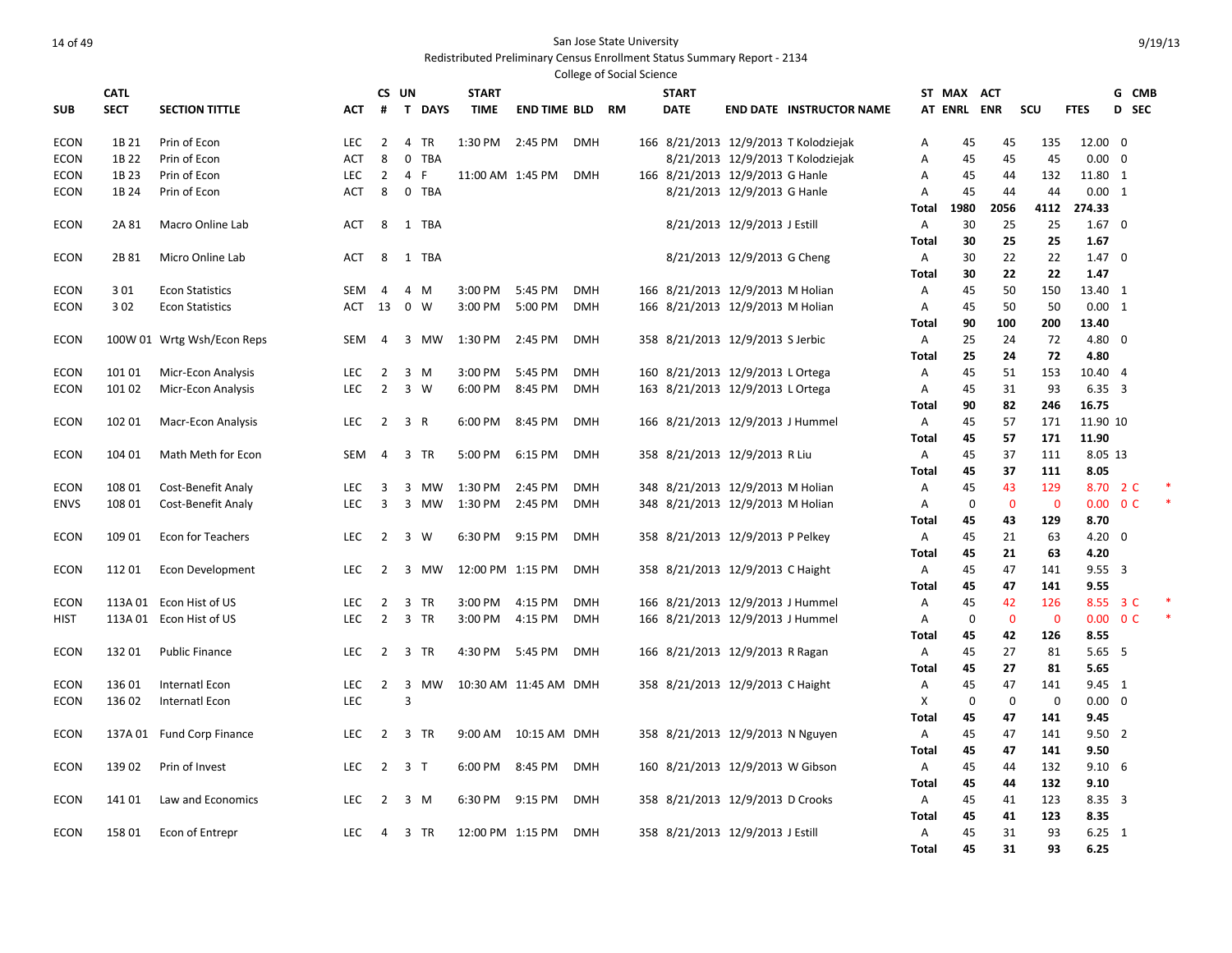### Redistributed Preliminary Census Enrollment Status Summary Report - 2134

|             |             |                            |            |                |                               |              |                     |            | <b>College of Social Science</b> |              |                                    |                                       |              |              |                         |             |             |                |       |
|-------------|-------------|----------------------------|------------|----------------|-------------------------------|--------------|---------------------|------------|----------------------------------|--------------|------------------------------------|---------------------------------------|--------------|--------------|-------------------------|-------------|-------------|----------------|-------|
|             | <b>CATL</b> |                            |            |                | CS UN                         | <b>START</b> |                     |            |                                  | <b>START</b> |                                    |                                       |              | ST MAX       | <b>ACT</b>              |             |             |                | G CMB |
| <b>SUB</b>  | <b>SECT</b> | <b>SECTION TITTLE</b>      | <b>ACT</b> | #              | T DAYS                        | <b>TIME</b>  | <b>END TIME BLD</b> |            | RM                               | <b>DATE</b>  |                                    | <b>END DATE INSTRUCTOR NAME</b>       |              | AT ENRL ENR  |                         | scu         | <b>FTES</b> |                | D SEC |
| <b>ECON</b> | 166 01      | Urban Economics            | <b>LEC</b> | $\overline{2}$ | $\overline{\mathbf{3}}$<br>TR | 1:30 PM      | 2:45 PM             | <b>DMH</b> |                                  |              |                                    | 160 8/21/2013 12/9/2013 J Pogodzinski | Α            | 45           | 45                      | 135         |             | $9.15 \quad 3$ |       |
|             |             |                            |            |                |                               |              |                     |            |                                  |              |                                    |                                       | Total        | 45           | 45                      | 135         |             | 9.15           |       |
| <b>ECON</b> | 18001       | <b>Indiv Studies</b>       | <b>SUP</b> | 36             | 4 TBA                         |              |                     |            |                                  |              | 8/21/2013 12/9/2013                |                                       | Α            | $\mathbf 0$  | 0                       |             | 0           | $0.00 \quad 0$ |       |
| <b>ECON</b> | 18002       | <b>Indiv Studies</b>       | <b>SUP</b> | 36             | 1 TBA                         |              |                     |            |                                  |              | 8/21/2013 12/9/2013 G Cheng        |                                       | A            | 5            | 14                      | 14          |             | $0.93 \quad 0$ |       |
| <b>ECON</b> | 18003       | <b>Indiv Studies</b>       | <b>SUP</b> | 36             | 3 TBA                         |              |                     |            |                                  |              | 8/21/2013 12/9/2013                |                                       | A            | 5            | $\mathbf 0$             |             | $\mathbf 0$ | $0.00 \quad 0$ |       |
| <b>ECON</b> | 18004       | <b>Indiv Studies</b>       | <b>SUP</b> | 36             | 3 TBA                         |              |                     |            |                                  |              | 8/21/2013 12/9/2013 L Ortega       |                                       | A            | 5            | 4                       | 12          |             | $0.80 \quad 0$ |       |
| <b>ECON</b> | 18005       | <b>Indiv Studies</b>       | <b>SUP</b> | 36             | 3 TBA                         |              |                     |            |                                  |              | 8/21/2013 12/9/2013 G Cheng        |                                       | A            | 5            | $\overline{2}$          |             | 6           | $0.40 \quad 0$ |       |
|             |             |                            |            |                |                               |              |                     |            |                                  |              |                                    |                                       | Total        | 20           | 20                      | 32          |             | 2.13           |       |
| <b>ECON</b> | 185 01      | Appld Econ Intrn           | <b>SUP</b> | 36             | 3 TBA                         |              |                     |            |                                  |              | 8/21/2013 12/9/2013 L Ortega       |                                       | Α            | $\mathbf 0$  | $\Omega$                |             | $\mathbf 0$ | $0.00 \quad 0$ |       |
| <b>ECON</b> | 185 02      | Appld Econ Intrn           | <b>SUP</b> | 36             | 3 TBA                         |              |                     |            |                                  |              | 8/21/2013 12/9/2013 L Ortega       |                                       | Α            | 5            | 4                       | 12          |             | $0.80 \quad 0$ |       |
|             |             |                            |            |                |                               |              |                     |            |                                  |              |                                    |                                       | Total        | 5            | 4                       | 12          |             | 0.80           |       |
| <b>ECON</b> |             | 190A 01 Hist Econ Thought  | <b>LEC</b> |                | 3                             |              |                     |            |                                  |              |                                    |                                       | X            | 0            | $\mathbf 0$             |             | $\mathbf 0$ | $0.00 \quad 0$ |       |
|             |             |                            |            |                |                               |              |                     |            |                                  |              |                                    |                                       | <b>Total</b> | 0            | 0                       |             | 0           | 0.00           |       |
| <b>ECON</b> | 201 01      | Sem Micro-Econ Ana         | SEM        | 5              | 3 M                           | 6:30 PM      | 9:15 PM             | <b>DMH</b> |                                  |              | 166 8/21/2013 12/9/2013 R Ragan    |                                       | Α            | 30           | 25                      | 75          |             | 6.25 25        |       |
|             |             |                            |            |                |                               |              |                     |            |                                  |              |                                    |                                       | Total        | 30           | 25                      | 75          |             | 6.25           |       |
| <b>ECON</b> |             | 205A 01 Econ Decsion Makng | SEM        | 5              | 3<br>W                        | 6:30 PM      | 9:15 PM             | <b>DMH</b> |                                  |              | 166 8/21/2013 12/9/2013 M Holian   |                                       | Α            | 30           | 20                      | 60          |             | 4.95 19        |       |
|             |             |                            |            |                |                               |              |                     |            |                                  |              |                                    |                                       | Total        | 30           | 20                      | 60          |             | 4.95           |       |
| <b>ECON</b> | 23201       | Sem Pub Finance            | <b>SEM</b> |                | 3                             |              |                     |            |                                  |              |                                    |                                       | Χ            | $\mathbf 0$  | $\mathbf 0$             | $\mathbf 0$ |             | $0.00 \quad 0$ |       |
| <b>ECON</b> | 23202       | Sem Pub Finance            | SEM        | 5              | 3 R                           | 6:30 PM      | 9:15 PM             | <b>DMH</b> |                                  |              | 160 8/21/2013 12/9/2013 F Foldvary |                                       | A            | 30           | 13                      | 39          |             | 3.25 13        |       |
|             |             |                            |            |                |                               |              |                     |            |                                  |              |                                    |                                       | Total        | 30           | 13                      | 39          |             | 3.25           |       |
| <b>ECON</b> | 235 01      | Monet Theor & Pol          | <b>SEM</b> |                | 3                             |              |                     |            |                                  |              |                                    |                                       | Χ            | 0            | $\mathbf 0$             |             | $\mathbf 0$ | $0.00 \quad 0$ |       |
| <b>ECON</b> | 235 02      | Monet Theor & Pol          | SEM        | 5              | 3 T                           | 6:30 PM      | 9:15 PM             | <b>DMH</b> |                                  |              | 166 8/21/2013 12/9/2013 J Hummel   |                                       | Α            | 30           | 9                       | 27          |             | $2.25$ 9       |       |
|             |             |                            |            |                |                               |              |                     |            |                                  |              |                                    |                                       | Total        | 30           | 9                       | 27          |             | 2.25           |       |
| <b>ECON</b> | 285 01      | Applied Econ Intrn         | <b>SUP</b> | 25             | 6<br><b>TBA</b>               |              |                     |            |                                  |              | 8/21/2013 12/9/2013 L Ortega       |                                       | A            | $\Omega$     | $\Omega$                |             | $\mathbf 0$ | $0.00 \quad 0$ |       |
| <b>ECON</b> | 285 02      | Applied Econ Intrn         | <b>SUP</b> | 25             | 3 TBA                         |              |                     |            |                                  |              | 8/21/2013 12/9/2013 L Ortega       |                                       | A            | 5            | 0                       |             | 0           | $0.00 \quad 0$ |       |
| <b>ECON</b> | 285 03      | Applied Econ Intrn         | <b>SUP</b> | 25             | 6 TBA                         |              |                     |            |                                  |              | 8/21/2013 12/9/2013 L Ortega       |                                       | A            | 5            | $\Omega$                |             | $\Omega$    | $0.00 \quad 0$ |       |
|             |             |                            |            |                |                               |              |                     |            |                                  |              |                                    |                                       | Total        | 10           | 0                       |             | 0           | 0.00           |       |
| <b>ECON</b> | 298 01      | Spec Study                 | <b>SUP</b> | 25             | $\overline{3}$<br><b>TBA</b>  |              |                     |            |                                  |              | 8/21/2013 12/9/2013                |                                       | A            | $\mathbf 0$  | $\Omega$                |             | 0           | $0.00 \quad 0$ |       |
| <b>ECON</b> | 298 02      | Spec Study                 | <b>SUP</b> | 25             | 3 TBA                         |              |                     |            |                                  |              | 8/21/2013 12/9/2013 L Ortega       |                                       | Α            | 5            | $\overline{2}$          |             | 6           | $0.50$ 2       |       |
| <b>ECON</b> | 298 03      | Spec Study                 | <b>SUP</b> | 25             | 3 TBA                         |              |                     |            |                                  |              | 8/21/2013 12/9/2013                |                                       | A            | 5            | $\Omega$                |             | $\mathbf 0$ | $0.00 \quad 0$ |       |
| <b>ECON</b> | 298 04      | Spec Study                 | <b>SUP</b> | 25             | 3 TBA                         |              |                     |            |                                  |              | 8/21/2013 12/9/2013                |                                       | A            | 5            | $\Omega$                |             | $\mathbf 0$ | $0.00 \quad 0$ |       |
| <b>ECON</b> | 298 05      | Spec Study                 | <b>SUP</b> | 25             | 3 TBA                         |              |                     |            |                                  |              | 8/21/2013 12/9/2013                |                                       | A            | 5            | $\Omega$                |             | 0           | $0.00 \quad 0$ |       |
| <b>ECON</b> | 298 06      | Spec Study                 | <b>SUP</b> | 25             | 3 TBA                         |              |                     |            |                                  |              | 8/21/2013 12/9/2013                |                                       | A            | 5            | $\mathbf 0$             |             | $\mathbf 0$ | $0.00 \quad 0$ |       |
| <b>ECON</b> | 298 07      | Spec Study                 | <b>SUP</b> |                | 25 1 TBA                      |              |                     |            |                                  |              | 8/21/2013 12/9/2013                |                                       | A            | 5            | $\mathbf 0$             |             | $\mathbf 0$ | $0.00 \quad 0$ |       |
|             |             |                            |            |                |                               |              |                     |            |                                  |              |                                    |                                       | Total        | 30           | $\overline{\mathbf{2}}$ |             | 6           | 0.50           |       |
| <b>ECON</b> | 298E 01     | Comp Exam                  | <b>SUP</b> | 25             | 1 TBA                         |              |                     |            |                                  |              | 8/21/2013 12/9/2013 G Cheng        |                                       | Α            | 25           | 10                      | 10          |             | $0.83$ 10      |       |
|             |             |                            |            |                |                               |              |                     |            |                                  |              |                                    |                                       | <b>Total</b> | 25           | 10                      | 10          |             | 0.83           |       |
| <b>ECON</b> | 299 02      | <b>MA Thesis Project</b>   | <b>SUP</b> | 25             | 6<br>TBA                      |              |                     |            |                                  |              | 8/21/2013 12/9/2013                |                                       | Α            | 1            | $\mathbf 0$             |             | $\mathbf 0$ | $0.00 \quad 0$ |       |
|             |             |                            |            |                |                               |              |                     |            |                                  |              |                                    |                                       | <b>Total</b> | $\mathbf{1}$ | $\Omega$                |             | 0           | 0.00           |       |
|             |             |                            |            |                |                               |              |                     |            |                                  |              |                                    |                                       |              |              |                         |             |             |                |       |

**Economics Total 3041 2941 6525 441.78**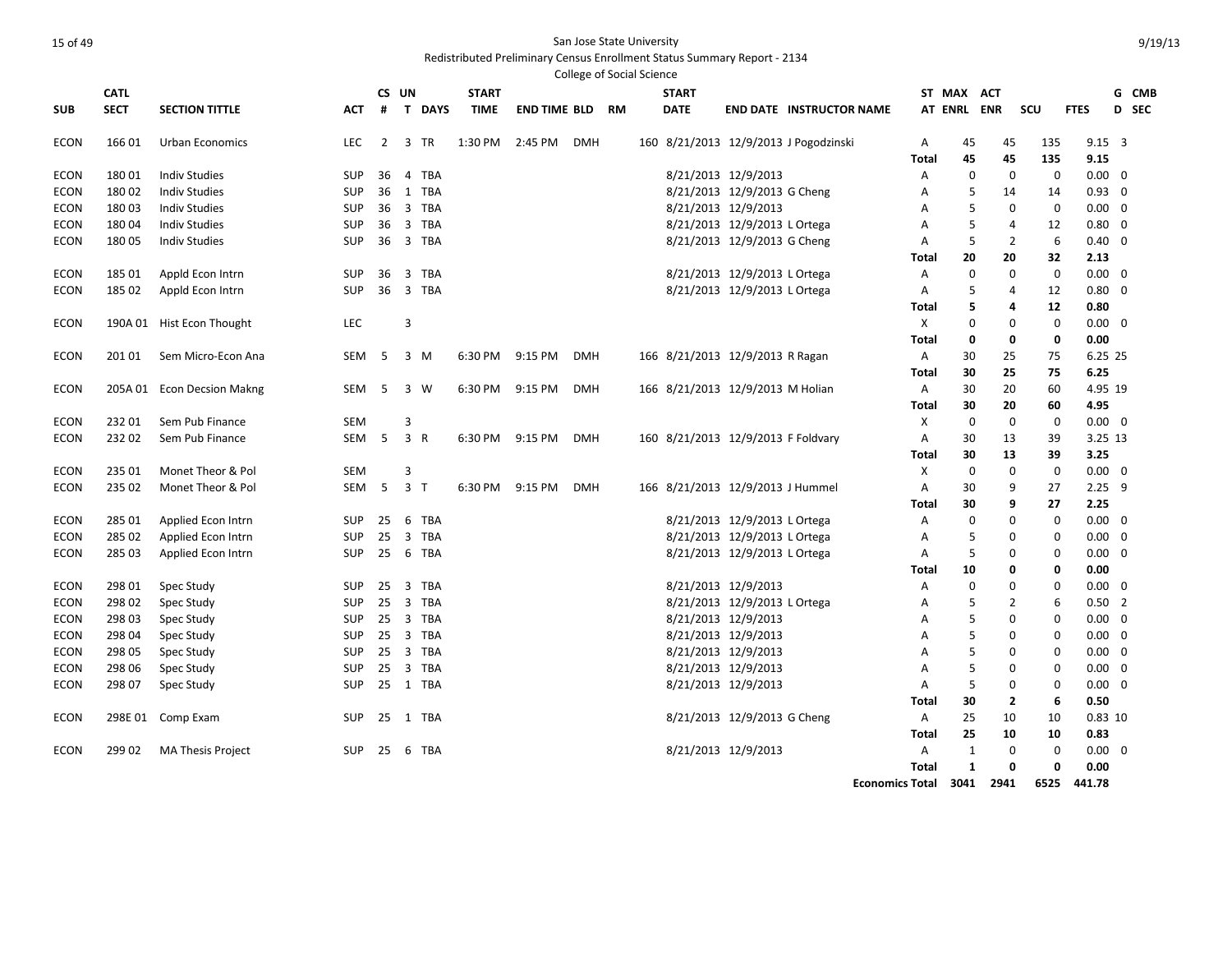|                            |                              |                                        |            |                   |                                |                  |                       |            | College of Social Science |                                                                        |                                |                                         |                |             |              |                         |                 |                          |  |
|----------------------------|------------------------------|----------------------------------------|------------|-------------------|--------------------------------|------------------|-----------------------|------------|---------------------------|------------------------------------------------------------------------|--------------------------------|-----------------------------------------|----------------|-------------|--------------|-------------------------|-----------------|--------------------------|--|
|                            | <b>CATL</b>                  |                                        |            |                   | CS UN                          | <b>START</b>     |                       |            |                           | <b>START</b>                                                           |                                |                                         | ST MAX         |             | <b>ACT</b>   |                         |                 | G CMB                    |  |
| <b>SUB</b>                 | <b>SECT</b>                  | <b>SECTION TITTLE</b>                  | АСТ        | #                 | T DAYS                         | <b>TIME</b>      | <b>END TIME BLD</b>   |            | <b>RM</b>                 | <b>DATE</b>                                                            |                                | <b>END DATE INSTRUCTOR NAME</b>         |                | AT ENRL ENR |              | SCU                     | <b>FTES</b>     | D SEC                    |  |
|                            |                              |                                        |            |                   |                                |                  |                       |            |                           |                                                                        |                                |                                         |                |             |              |                         |                 |                          |  |
|                            | <b>Environmental Studies</b> |                                        |            |                   |                                |                  |                       |            |                           |                                                                        |                                |                                         |                |             |              |                         |                 |                          |  |
|                            | 101                          |                                        | LEC        |                   | MW                             | 9:00 AM          | 10:15 AM DMH          |            |                           |                                                                        |                                |                                         |                |             |              | 135                     | $9.00 \quad 0$  |                          |  |
| <b>ENVS</b><br><b>ENVS</b> | 1 0 2                        | Intro Environ Iss<br>Intro Environ Iss | <b>LEC</b> | 1<br>$\mathbf{1}$ | 3<br>$\overline{3}$<br>MW      | 1:30 PM          | 2:45 PM               | <b>DMH</b> |                           | 164 8/21/2013 12/9/2013 A Marquez<br>164 8/21/2013 12/9/2013 K Cushing |                                |                                         | Α<br>Α         | 50<br>50    | 45<br>47     | 141                     | $9.40 \quad 0$  |                          |  |
| <b>ENVS</b>                | 1 0 3                        | Intro Environ Iss                      | LEC        | 1                 | $\overline{3}$<br><b>TR</b>    | 1:30 PM          | 2:45 PM               | <b>DMH</b> |                           | 164 8/21/2013 12/9/2013 K Cushing                                      |                                |                                         | Α              | 50          | 48           | 144                     | $9.60 \quad 0$  |                          |  |
| <b>ENVS</b>                | 1 0 4                        | Intro Environ Iss                      | LEC        | 1                 | 3<br>M                         | 6:00 PM          | 8:45 PM               | <b>DMH</b> |                           | 164 8/21/2013 12/9/2013 J Denver                                       |                                |                                         | Α              | 50          | 37           | 111                     | $7.40 \quad 0$  |                          |  |
| <b>ENVS</b>                | 105                          | Intro Environ Iss                      | LEC        |                   | 3                              |                  |                       |            |                           |                                                                        |                                |                                         | X              | $\mathbf 0$ | 0            | 0                       | 0.00            | 0                        |  |
| <b>ENVS</b>                | 180                          | Intro Environ Iss                      | <b>LEC</b> | 1                 | $\overline{3}$<br>TBA          |                  |                       |            |                           |                                                                        |                                | 8/21/2013 12/9/2013 B Olszewski         | Α              | 35          | 33           | 99                      | 6.702           |                          |  |
|                            |                              |                                        |            |                   |                                |                  |                       |            |                           |                                                                        |                                |                                         | Total          | 235         | 210          | 630                     | 42.10           |                          |  |
| <b>ENVS</b>                | 1001                         | Life Chang Planet                      | <b>LEC</b> | 1                 | 3<br>MW                        |                  | 10:30 AM 11:45 AM DMH |            |                           | 164 8/21/2013 12/9/2013 J Pfeiffer                                     |                                |                                         | Α              | 50          | 39           | 117                     | $7.80$ 0        |                          |  |
| <b>ENVS</b>                | 1002                         | Life Chang Planet                      | <b>LEC</b> | $\mathbf{1}$      | 3 MW                           | 12:00 PM 1:15 PM |                       | <b>BBC</b> |                           | 220 8/21/2013 12/9/2013 J Pfeiffer                                     |                                |                                         | $\overline{A}$ | 50          | 39           | 117                     | 7.80            | $\overline{0}$           |  |
| <b>ENVS</b>                |                              | Life Chang Planet                      | LEC.       | 1                 | $\overline{3}$<br><b>TR</b>    |                  | 10:30 AM 11:45 AM DMH |            |                           |                                                                        |                                | 164 8/21/2013 12/9/2013 R Lazzeri-Aerts | Α              | 50          | 50           | 150                     | $10.00 \quad 0$ |                          |  |
|                            | 1003<br>1004                 |                                        | LEC        |                   | 3<br>TR                        | 12:00 PM 1:15 PM |                       | <b>DMH</b> |                           |                                                                        |                                |                                         |                | 50          | 50           | 150                     |                 |                          |  |
| <b>ENVS</b>                |                              | Life Chang Planet                      | LEC        | 1<br>1            | $\overline{3}$<br>TBA          |                  |                       |            |                           |                                                                        | 8/21/2013 12/9/2013 J Pfeiffer | 164 8/21/2013 12/9/2013 R Lazzeri-Aerts | Α<br>Α         | 35          | 17           | 51                      | $10.00 \quad 0$ |                          |  |
| <b>ENVS</b>                | 1080                         | Life Chang Planet                      |            |                   | $\overline{3}$                 |                  |                       |            |                           |                                                                        |                                |                                         | X              | $\mathbf 0$ | $\mathbf 0$  | $\mathbf 0$             | $3.40 \quad 0$  |                          |  |
| <b>ENVS</b>                | 1081                         | Life Chang Planet                      | LEC        |                   |                                |                  |                       |            |                           |                                                                        |                                |                                         |                |             |              |                         | 0.00            | $\overline{0}$           |  |
|                            |                              |                                        |            |                   |                                |                  |                       |            |                           |                                                                        |                                |                                         | Total          | 235<br>25   | 195          | 585                     | 39.00           |                          |  |
| <b>ENVS</b>                |                              | 100W 02 Env Res and Writ               | SEM        | $\overline{4}$    | $\overline{3}$<br>MW           | 1:30 PM          | 2:45 PM               | <b>SH</b>  |                           |                                                                        |                                | 444 8/21/2013 12/9/2013 B McLaughlin    | Α              |             | 26<br>26     | 78<br>78                | $5.20 \ 0$      |                          |  |
|                            |                              |                                        |            |                   |                                |                  |                       |            |                           |                                                                        |                                |                                         | Total          | 25          | 50           |                         | 5.20            |                          |  |
| <b>ENVS</b>                | 107 01                       | Env Econ & Policy                      | <b>LEC</b> | 1                 | 3 <sub>T</sub>                 | 4:30 PM          | 7:15 PM               | <b>DMH</b> |                           | 164 8/21/2013 12/9/2013 J Lee                                          |                                |                                         | Α              | 50          |              | 150                     | 10.25 5 C       |                          |  |
| <b>ECON</b>                | 10701                        | Env Econ & Policy                      | <b>LEC</b> | $\mathbf{1}$      | $\overline{3}$<br>$\mathsf{T}$ | 4:30 PM          | 7:15 PM               | <b>DMH</b> |                           | 164 8/21/2013 12/9/2013 J Lee                                          |                                |                                         | Α              | $\mathbf 0$ | 0            | $\mathbf{0}$            |                 | $0.00 \t 0 C$            |  |
| <b>ENVS</b>                | 10702                        | Env Econ & Policy                      | LEC        |                   | 3                              |                  |                       |            |                           |                                                                        |                                |                                         | х              | $\Omega$    | 0            | $\Omega$                | $0.00 \quad 0$  |                          |  |
| <b>ECON</b>                | 107 02                       | Env Econ & Policy                      | LEC        |                   | 3                              |                  |                       |            |                           |                                                                        |                                |                                         | X              | $\Omega$    | 0            | 0                       | 0.00            | $\overline{0}$           |  |
|                            |                              |                                        |            |                   |                                |                  |                       |            |                           |                                                                        |                                |                                         | Total          | 50          | 50           | 150                     | 10.25           |                          |  |
| <b>ENVS</b>                | 11001                        | <b>Resource Analysis</b>               | <b>LEC</b> | $\overline{2}$    | $\overline{4}$<br>M            | 3:00 PM          | 5:45 PM               | <b>DMH</b> |                           | 164 8/21/2013 12/9/2013 W Russell                                      |                                |                                         | Α              | 40          | 30           | 90                      | 8.13 2          |                          |  |
| <b>ENVS</b>                | 11002                        | <b>Resource Analysis</b>               | LAB        | 16                | $\mathbf{0}$<br>MW             |                  | 10:30 AM 11:45 AM WSQ |            |                           | 208 8/21/2013 12/9/2013 W Russell                                      |                                |                                         | Α              | 20          | 9            | 9                       | $0.00 \quad 1$  |                          |  |
| <b>ENVS</b>                | 110 03                       | <b>Resource Analysis</b>               | LAB        | 16                | $\mathbf 0$<br>MW              | 12:00 PM 1:15 PM |                       | <b>WSQ</b> |                           | 208 8/21/2013 12/9/2013 W Russell                                      |                                |                                         | Α              | 20          | 21           | 21                      | 0.00 1          |                          |  |
|                            |                              |                                        |            |                   |                                |                  |                       |            |                           |                                                                        |                                |                                         | Total          | 80          | 60           | 120                     | 8.13            |                          |  |
| <b>ENVS</b>                | 116 01                       | Solar Energy Analysis                  | <b>LEC</b> | $\overline{2}$    | 3<br>TR                        |                  | 10:30 AM 11:45 AM BBC |            |                           |                                                                        |                                | 126 8/21/2013 12/9/2013 D Mulvaney      | Α              | 22          | 20           | 60                      |                 | 4.05 1 C                 |  |
| <b>DSIT</b>                | 11601                        | Solar Energy Analysis                  | <b>LEC</b> | $\overline{2}$    | 3<br><b>TR</b>                 |                  | 10:30 AM 11:45 AM BBC |            |                           |                                                                        |                                | 126 8/21/2013 12/9/2013 D Mulvaney      | Α              | $\mathbf 0$ | $\mathbf{0}$ | $\mathbf{0}$            |                 | $0.00 \quad 0 \text{ C}$ |  |
|                            |                              |                                        |            |                   |                                |                  |                       |            |                           |                                                                        |                                |                                         | Total          | 22          | 20           | 60                      | 4.05            |                          |  |
| <b>ENVS</b>                | 11701                        | Human Ecology                          | SEM        | 5                 | 3<br>MW                        |                  | 10:30 AM 11:45 AM BBC |            |                           | 126 8/21/2013 12/9/2013 G Klee                                         |                                |                                         | Α              | 25          | 25           | 75                      |                 | 5.15 3 C                 |  |
| <b>ANTH</b>                | 11701                        | Human Ecology                          | SEM        | 5                 | 3 MW                           |                  | 10:30 AM 11:45 AM BBC |            |                           | 126 8/21/2013 12/9/2013 G Klee                                         |                                |                                         | Α              | $\mathbf 0$ | $\mathbf 0$  | $\mathbf 0$             |                 | $0.00 \t 0 C$            |  |
|                            |                              |                                        |            |                   |                                |                  |                       |            |                           |                                                                        |                                |                                         | Total          | 25          | 25           | 75                      | 5.15            |                          |  |
| <b>ENVS</b>                | 11901                        | Energy & Environ                       | <b>LEC</b> | $\overline{2}$    | 3 TR                           | 1:30 PM          | 2:45 PM               | MH         |                           |                                                                        |                                | 322 8/21/2013 12/9/2013 D Mulvaney      | Α              | 35          | 33           | 99                      |                 | 6.75 3 C                 |  |
| <b>ENGR</b>                | 11901                        | Energy & Environ                       | <b>LEC</b> | $\overline{2}$    | 3 TR                           | 1:30 PM          | 2:45 PM               | MH         |                           |                                                                        |                                | 322 8/21/2013 12/9/2013 D Mulvaney      | Α              | $\mathbf 0$ | $\mathbf 0$  | $\mathbf{0}$            |                 | $0.00 \t 0 C$            |  |
| <b>ENVS</b>                | 11902                        | Energy & Environ                       | LEC        | 2                 | $\overline{3}$<br>TR           | 3:00 PM          | 4:15 PM               | SH         |                           |                                                                        |                                | 413 8/21/2013 12/9/2013 D Mulvaney      | Α              | 35          | 30           | 90                      |                 | 6.00 0 C                 |  |
| <b>ENGR</b>                | 11902                        | Energy & Environ                       | <b>LEC</b> | 2                 | 3 TR                           | 3:00 PM          | 4:15 PM               | SH         |                           |                                                                        |                                | 413 8/21/2013 12/9/2013 D Mulvaney      | Α              | 0           | $\mathbf{0}$ | $\mathbf{0}$            |                 | $0.00 \t 0 C$            |  |
|                            |                              |                                        |            |                   |                                |                  |                       |            |                           |                                                                        |                                |                                         | Total          | 70          | 63           | 189                     | 12.75           |                          |  |
| <b>ENVS</b>                | 124 01                       | Intro Env Law                          | <b>LEC</b> | 1                 | 3<br>w                         | 3:00 PM          | 5:45 PM               | <b>DMH</b> |                           | 164 8/21/2013 12/9/2013 T Trumbull                                     |                                |                                         | Α              | 35          | 32           | 96                      |                 | 6.55 3 C                 |  |
| <b>POLS</b>                | 124 01                       | Intro Env Law                          | LEC        | 1                 | 3 W                            | 3:00 PM          | 5:45 PM               | <b>DMH</b> |                           | 164 8/21/2013 12/9/2013 T Trumbull                                     |                                |                                         | Α              | 0           | $\mathbf 0$  | $\overline{\mathbf{0}}$ |                 | $0.00 \t 0 C$            |  |
| <b>ENVS</b>                | 124 02                       | Intro Env Law                          | LEC        | $\mathbf{1}$      | 3 F                            | 1:30 PM          | 4:15 PM               | <b>DMH</b> |                           | 164 8/21/2013 12/9/2013 T Trumbull                                     |                                |                                         | Α              | 35          | 29           | 87                      |                 | 6.05 5 C                 |  |
| POLS                       | 124 02                       | Intro Env Law                          | <b>LEC</b> | $\mathbf{1}$      | 3 F                            | 1:30 PM          | 4:15 PM               | <b>DMH</b> |                           | 164 8/21/2013 12/9/2013 T Trumbull                                     |                                |                                         | A              | $\mathbf 0$ | $\mathbf 0$  | $\mathbf 0$             |                 | $0.00 \quad 0 \text{ C}$ |  |
|                            |                              |                                        |            |                   |                                |                  |                       |            |                           |                                                                        |                                |                                         | <b>Total</b>   | 70          | 61           | 183                     | 12.60           |                          |  |
| <b>ENVS</b>                | 129 01                       | Water Policy in the West               | <b>LEC</b> | $\overline{2}$    | 3 M                            | 3:00 PM          | 5:45 PM               | <b>DMH</b> |                           | 162 8/21/2013 12/9/2013 K Cushing                                      |                                |                                         | $\overline{A}$ | 30          | 29           | 87                      | $6.10\quad 6$   |                          |  |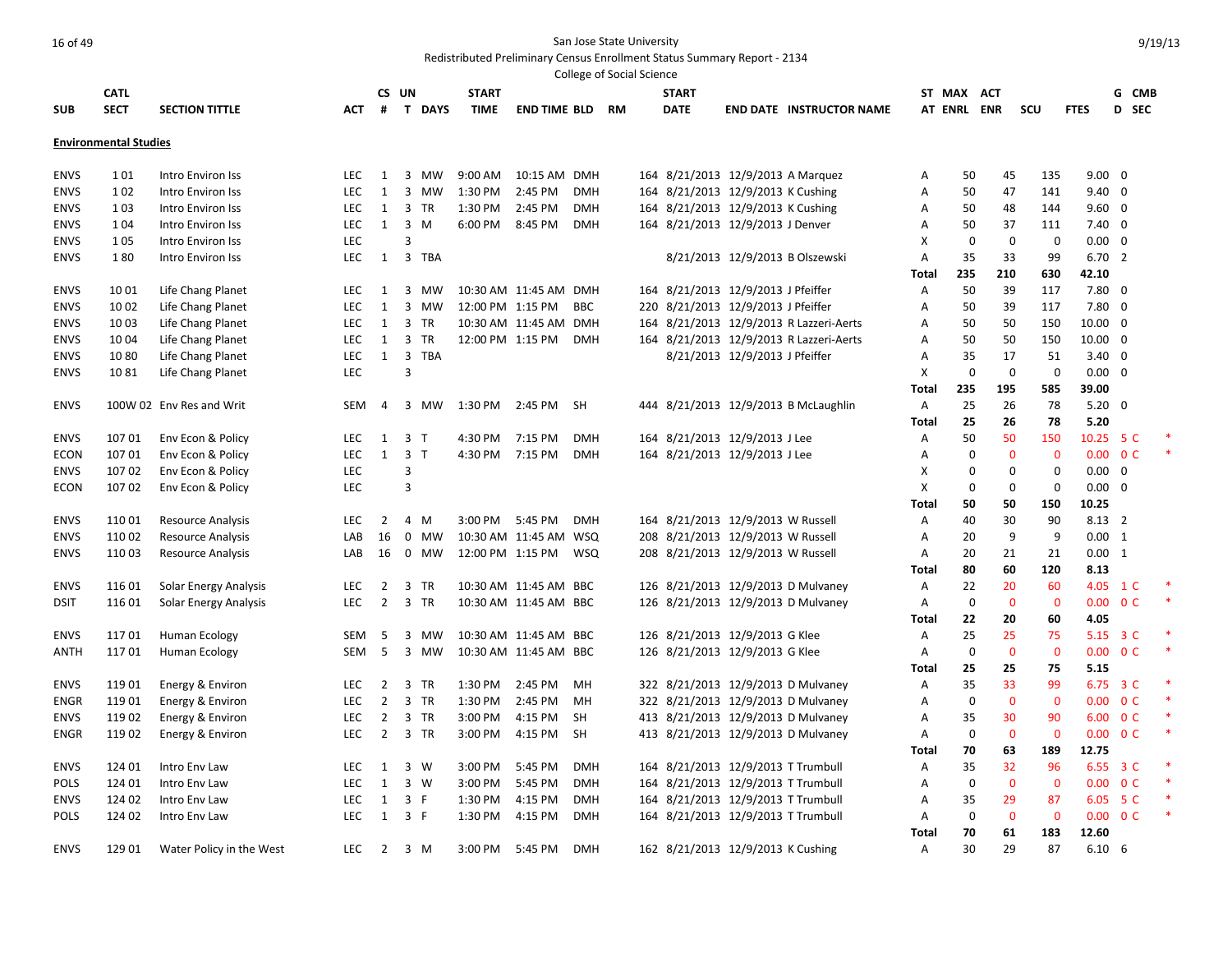#### Redistributed Preliminary Census Enrollment Status Summary Report - 2134 .<br>College of Social Science

|             |             |                                 |            |                |                                       |                  |                        | סטוופצב הו אחרופו ארובוורב |  |                                    |                            |                                         |              |             |                   |          |                                         |                |       |  |
|-------------|-------------|---------------------------------|------------|----------------|---------------------------------------|------------------|------------------------|----------------------------|--|------------------------------------|----------------------------|-----------------------------------------|--------------|-------------|-------------------|----------|-----------------------------------------|----------------|-------|--|
|             | <b>CATL</b> |                                 |            |                | CS UN                                 | <b>START</b>     |                        |                            |  | <b>START</b>                       |                            |                                         |              | ST MAX ACT  |                   |          |                                         |                | G CMB |  |
| <b>SUB</b>  | <b>SECT</b> | <b>SECTION TITTLE</b>           | АСТ        | #              | T DAYS                                | <b>TIME</b>      | <b>END TIME BLD RM</b> |                            |  | <b>DATE</b>                        |                            | <b>END DATE INSTRUCTOR NAME</b>         |              |             | AT ENRL ENR       | scu      | <b>FTES</b>                             |                | D SEC |  |
|             |             |                                 |            |                |                                       |                  |                        |                            |  |                                    |                            |                                         |              |             |                   |          |                                         |                |       |  |
|             |             |                                 |            |                |                                       |                  |                        |                            |  |                                    |                            |                                         | Total        | 30          | 29                | 87       | 6.10                                    |                |       |  |
| <b>ENVS</b> | 13001       | <b>Energy Policy Anal</b>       | <b>LEC</b> | 3              | 3 F                                   | 10:30 AM 1:15 PM |                        | <b>DMH</b>                 |  | 164 8/21/2013 12/9/2013 T Trumbull |                            |                                         | Α            | 30          | 28                | 84       | $5.65$ 1                                |                |       |  |
|             |             |                                 |            |                |                                       |                  |                        |                            |  |                                    |                            |                                         | Total        | 30          | 28                | 84       | 5.65                                    |                |       |  |
| <b>ENVS</b> | 13201       | Solar Home Design               | <b>LEC</b> | 2              | 3 F                                   | 1:30 PM          | 4:15 PM                | CL.                        |  |                                    |                            | 243 8/21/2013 12/9/2013 B Delaveau      | A            | 30          | 21                | 63       | 4.25 1 C                                |                |       |  |
| <b>DSIT</b> | 13201       | Solar Home Design               | <b>LEC</b> | $\overline{2}$ | 3 F                                   | 1:30 PM          | 4:15 PM                | <b>CL</b>                  |  |                                    |                            | 243 8/21/2013 12/9/2013 B Delaveau      | Α            | $\mathbf 0$ | $\mathbf 0$<br>21 |          | $\mathbf 0$<br>0.00<br>4.25             | 0 <sup>C</sup> |       |  |
| <b>ENVS</b> | 144 01      | <b>Calif Wetland Controv</b>    | <b>LEC</b> | $\overline{2}$ | 4<br>MW                               | 1:30 PM          | 2:20 PM                | <b>BBC</b>                 |  | 126 8/21/2013 12/9/2013 G Klee     |                            |                                         | Total<br>Α   | 30<br>22    | 20                | 63<br>40 | 5.33                                    | $\overline{0}$ |       |  |
| <b>ENVS</b> | 144 02      | <b>Calif Wetland Controv</b>    | <b>ACT</b> | 13             | $\overline{0}$<br><b>TBA</b>          |                  |                        |                            |  |                                    | 8/21/2013 12/9/2013 G Klee |                                         | Α            | 22          | 20                | 40       | 0.00                                    | $\overline{0}$ |       |  |
|             |             |                                 |            |                |                                       |                  |                        |                            |  |                                    |                            |                                         | Total        | 44          | 40                | 80       | 5.33                                    |                |       |  |
| <b>ENVS</b> | 152 01      | <b>Global Environment</b>       | <b>LEC</b> | $\overline{2}$ | $\overline{3}$<br><b>TBA</b>          |                  |                        |                            |  | 8/21/2013 12/9/2013                |                            |                                         | Α            | 35          | 30                | 90       | 6.00                                    | 0 <sup>C</sup> |       |  |
| PKG         | 152 01      | <b>Global Environment</b>       | LEC        | $\overline{2}$ | 3<br><b>TBA</b>                       |                  |                        |                            |  | 8/21/2013 12/9/2013                |                            |                                         | Α            | 0           | $\mathbf 0$       |          | 0.00<br>$\mathbf 0$                     | 0 <sup>C</sup> |       |  |
| <b>ENVS</b> | 152 02      | <b>Global Environment</b>       | LEC        |                | 3                                     |                  |                        |                            |  |                                    |                            |                                         | Х            | 0           | 0                 |          | 0<br>0.00                               | $\mathbf 0$    |       |  |
| <b>PKG</b>  | 152 02      | <b>Global Environment</b>       | <b>LEC</b> |                | 3                                     |                  |                        |                            |  |                                    |                            |                                         | X            | $\mathbf 0$ | $\mathbf{0}$      |          | $\mathbf 0$<br>0.00                     | $\mathbf 0$    |       |  |
| <b>ENVS</b> | 152 80      | <b>Global Environment</b>       | <b>LEC</b> | $\overline{2}$ | $\overline{3}$<br><b>TBA</b>          |                  |                        |                            |  |                                    |                            | 8/21/2013 12/9/2013 B Olszewski         | A            | 35          | 33                | 99       | 6.60                                    | 0 <sup>C</sup> |       |  |
| PKG         | 152 80      | <b>Global Environment</b>       | <b>LEC</b> | 2              | 3 TBA                                 |                  |                        |                            |  |                                    |                            | 8/21/2013 12/9/2013 B Olszewski         | Α            | $\mathbf 0$ | $\overline{0}$    |          | 0.00<br>$\overline{0}$                  | 0 <sup>C</sup> |       |  |
|             |             |                                 |            |                |                                       |                  |                        |                            |  |                                    |                            |                                         | Total        | 70          | 63                | 189      | 12.60                                   |                |       |  |
| <b>ENVS</b> | 154 01      | Sustainable Agriculture         | LEC        | 3              | 4<br>TR                               | 1:30 PM          | 2:45 PM                | <b>BBC</b>                 |  | 126 8/21/2013 12/9/2013 R O'Malley |                            |                                         | Α            | 25          | 21                | 63       | 5.60                                    | 0              |       |  |
| <b>ENVS</b> | 154 02      | Sustainable Agriculture         | <b>ACT</b> |                | $\Omega$                              |                  |                        |                            |  |                                    |                            |                                         | Χ            | $\mathbf 0$ | $\mathbf 0$       |          | $\mathbf 0$<br>0.00                     | $\overline{0}$ |       |  |
| <b>ENVS</b> | 154 03      | Sustainable Agriculture         | <b>ACT</b> | $\overline{7}$ | 0 <sub>T</sub>                        | 3:00 PM          | 6:15 PM                | <b>WSQ</b>                 |  | 115 8/21/2013 12/9/2013 R O'Malley |                            |                                         | Α            | 25          | 21                | 21       | 0.00                                    | $\mathbf 0$    |       |  |
|             |             |                                 |            |                |                                       |                  |                        |                            |  |                                    |                            |                                         | Total        | 50          | 42                | 84       | 5.60                                    |                |       |  |
| <b>ENVS</b> | 158 01      | <b>Environmental Education</b>  | LEC        | $\overline{2}$ | 3 <sub>7</sub>                        | 3:00 PM          | 5:45 PM                | <b>DMH</b>                 |  |                                    |                            | 160 8/21/2013 12/9/2013 R Lazzeri-Aerts | Α            | 25          | 25                | 75       | 5.00                                    | $\overline{0}$ |       |  |
| <b>ENVS</b> | 15802       | <b>Environmental Education</b>  | LEC        | $\overline{2}$ | 3 R                                   | 3:00 PM          | 5:45 PM                | <b>DMH</b>                 |  |                                    |                            | 160 8/21/2013 12/9/2013 R Lazzeri-Aerts | Α            | 25          | 21                | 63       | 4.20                                    | $\mathbf 0$    |       |  |
|             |             |                                 |            |                |                                       |                  |                        |                            |  |                                    |                            |                                         | Total        | 50          | 46                | 138      | 9.20                                    |                |       |  |
| <b>ENVS</b> | 16601       | Nature Photography              | LEC        | $\overline{2}$ | MW<br>4                               |                  | 12:00 PM 12:50 PM BBC  |                            |  | 126 8/21/2013 12/9/2013 G Klee     |                            |                                         | Α            | 22          | 24                | 48       | $6.47$ 1                                |                |       |  |
| <b>ENVS</b> | 166 02      | Nature Photography              | ACT        | 13             | 0 TBA                                 |                  |                        |                            |  |                                    | 8/21/2013 12/9/2013 G Klee |                                         | Α            | 22          | 24                | 48       | $0.00 \quad 1$                          |                |       |  |
|             |             |                                 |            |                |                                       |                  |                        |                            |  |                                    |                            |                                         | Total        | 44          | 48                | 96       | 6.47                                    |                |       |  |
| <b>ENVS</b> |             | 168A 01 Global Climate Change I | <b>LEC</b> | 1              | 6 TR                                  | 1:30 PM 4:15 PM  |                        | WSQ                        |  |                                    |                            | 207 8/21/2013 12/9/2013 B Brockmann     | Α            | $\mathbf 0$ | 35                | 210      | 14.00 0 C                               |                |       |  |
|             |             |                                 |            |                |                                       |                  |                        |                            |  |                                    |                            |                                         | Total        | 0           | 35                | 210      | 14.00                                   |                |       |  |
| <b>ENVS</b> | 17001       | Intro to E H & S                | <b>LEC</b> |                | 3                                     |                  |                        |                            |  |                                    |                            |                                         | X            | $\mathbf 0$ | $\mathbf 0$       |          | 0<br>$0.00 \quad 0$                     |                |       |  |
|             |             |                                 |            |                |                                       |                  |                        |                            |  |                                    |                            |                                         | Total        | 0           | 0                 |          | 0<br>0.00                               |                |       |  |
| <b>ENVS</b> | 18101       | <b>Envir Res Center</b>         | ACT        | 13             | 1 R                                   | 4:30 PM          | 5:45 PM                | CL.                        |  | 243 8/21/2013 12/9/2013 L Trulio   |                            |                                         | А            | 10          | $\overline{2}$    |          | $\overline{2}$<br>$0.13 \quad 0$        |                |       |  |
| <b>ENVS</b> | 18102       | <b>Envir Res Center</b>         | <b>ACT</b> | 13             | 2 R                                   | 4:30 PM          | 5:45 PM                | <b>CL</b>                  |  | 243 8/21/2013 12/9/2013 L Trulio   |                            |                                         | Α            | 10          | 6                 |          | 0.80<br>6                               | $\overline{0}$ |       |  |
| <b>ENVS</b> | 18103       | <b>Envir Res Center</b>         | ACT        |                | 13 3 R                                | 4:30 PM          | 5:45 PM                | <b>CL</b>                  |  | 243 8/21/2013 12/9/2013 L Trulio   |                            |                                         | Α            | 10          | 13                | 13       | 2.60                                    | $\mathbf 0$    |       |  |
|             |             |                                 |            |                |                                       |                  |                        |                            |  |                                    |                            |                                         | <b>Total</b> | 30          | 21                | 21       | 3.53                                    |                |       |  |
| <b>ENVS</b> | 185 01      | <b>Envir Impact Anal</b>        | LEC        | $\overline{2}$ | <b>TR</b><br>4                        | 12:00 PM 1:15 PM |                        | <b>BBC</b>                 |  |                                    |                            | 126 8/21/2013 12/9/2013 A Marquez       | Α            | 25          | 25                | 75       | 6.80                                    | 2 C            |       |  |
| <b>URBP</b> | 185 01      | <b>Envir Impact Anal</b>        | <b>LEC</b> | $\overline{2}$ | 4<br><b>TR</b>                        | 12:00 PM 1:15 PM |                        | <b>BBC</b>                 |  | 126 8/21/2013 12/9/2013 A Marquez  |                            |                                         | Α            | $\mathbf 0$ | $\mathbf 0$       |          | $\mathbf 0$<br>0.00                     | 0 <sup>C</sup> |       |  |
| <b>ENVS</b> | 185 02      | <b>Envir Impact Anal</b>        | ACT        | 13             | $\mathbf 0$<br><b>TBA</b>             |                  |                        |                            |  |                                    |                            | 8/21/2013 12/9/2013 A Marquez           | Α            | 25          | 25                | 25       | 0.00 2 C                                |                |       |  |
| <b>URBP</b> | 185 02      | <b>Envir Impact Anal</b>        | ACT        | 13             | $\overline{\mathbf{0}}$<br><b>TBA</b> |                  |                        |                            |  |                                    |                            | 8/21/2013 12/9/2013 A Marquez           | А            | 0           | $\mathbf 0$       |          | $\mathbf 0$<br>$0.00 \quad 0 \text{ C}$ |                |       |  |
| <b>ENVS</b> | 185 03      | <b>Envir Impact Anal</b>        | <b>LEC</b> |                | 4                                     |                  |                        |                            |  |                                    |                            |                                         | X            | $\mathbf 0$ | $\mathbf 0$       |          | 0.00<br>$\mathbf 0$                     | $\mathbf 0$    |       |  |
| URBP        | 185 03      | <b>Envir Impact Anal</b>        | LEC        |                | 4                                     |                  |                        |                            |  |                                    |                            |                                         | Х            | $\mathbf 0$ | $\mathbf 0$       |          | $\mathbf 0$<br>0.00                     | $\overline{0}$ |       |  |
| <b>ENVS</b> | 185 04      | <b>Envir Impact Anal</b>        | ACT        |                | 0                                     |                  |                        |                            |  |                                    |                            |                                         | Χ            | $\mathbf 0$ | $\mathbf 0$       |          | 0<br>0.00                               | $\mathbf 0$    |       |  |
| URBP        | 185 04      | <b>Envir Impact Anal</b>        | <b>ACT</b> |                | $\mathbf 0$                           |                  |                        |                            |  |                                    |                            |                                         | X            | $\mathbf 0$ | $\mathbf{0}$      |          | $\mathbf 0$<br>0.00                     | $\overline{0}$ |       |  |
|             |             |                                 |            |                |                                       |                  |                        |                            |  |                                    |                            |                                         | Total        | 50          | 50                | 100      | 6.80                                    |                |       |  |
| <b>ENVS</b> | 18701       | <b>Environ Restor</b>           | <b>LEC</b> | $\overline{2}$ | 4 W                                   | 3:00 PM          | 5:45 PM                | <b>DMH</b>                 |  | 160 8/21/2013 12/9/2013 R O'Malley |                            |                                         | A            | 25          | 22                | 66       | 6.00                                    | $\overline{2}$ |       |  |

9/19/13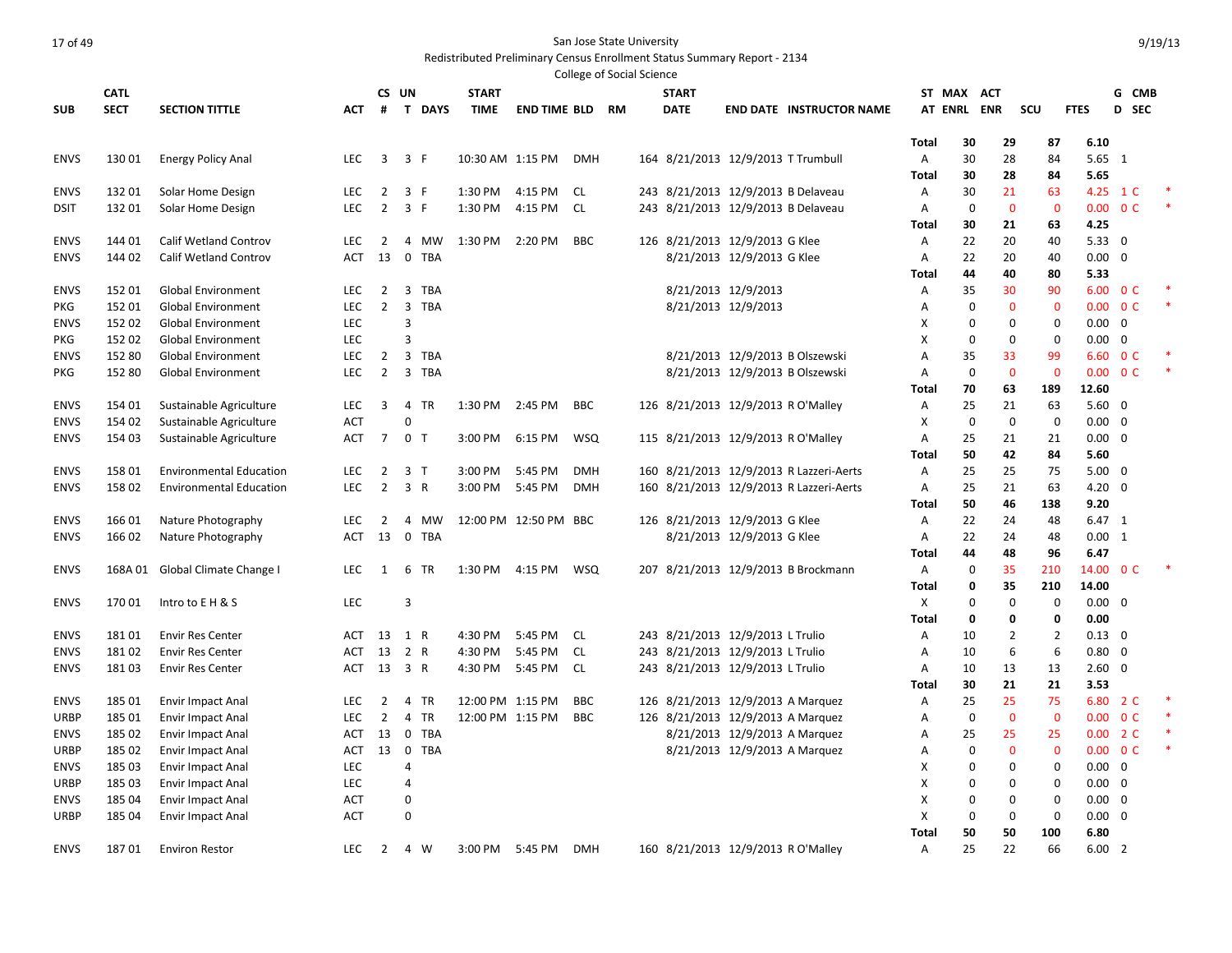|             |             |                           |            |                |                                       |              |                     |            | <b>College of Social Science</b> |                                   |                                |                                     |              |                |                |                |             |                |                          |  |
|-------------|-------------|---------------------------|------------|----------------|---------------------------------------|--------------|---------------------|------------|----------------------------------|-----------------------------------|--------------------------------|-------------------------------------|--------------|----------------|----------------|----------------|-------------|----------------|--------------------------|--|
|             | <b>CATL</b> |                           |            |                | CS UN                                 | <b>START</b> |                     |            |                                  | <b>START</b>                      |                                |                                     |              | ST MAX ACT     |                |                |             | G              | <b>CMB</b>               |  |
| <b>SUB</b>  | <b>SECT</b> | <b>SECTION TITTLE</b>     | <b>ACT</b> | #              | $\mathbf{T}$<br><b>DAYS</b>           | <b>TIME</b>  | <b>END TIME BLD</b> |            | <b>RM</b>                        | <b>DATE</b>                       |                                | <b>END DATE INSTRUCTOR NAME</b>     |              | <b>AT ENRL</b> | <b>ENR</b>     | SCU            | <b>FTES</b> |                | D<br><b>SEC</b>          |  |
| <b>ENVS</b> | 18702       | <b>Environ Restor</b>     | ACT        | 13             | 0 TBA                                 |              |                     |            |                                  |                                   | 8/21/2013 12/9/2013 R O'Malley |                                     | Α            | 25             | 22             | 22             |             | $0.00$ 2       |                          |  |
|             |             |                           |            |                |                                       |              |                     |            |                                  |                                   |                                |                                     | Total        | 50             | 44             | 88             | 6.00        |                |                          |  |
| <b>ENVS</b> | 19001       | Adv EIA                   | <b>LEC</b> | $\overline{2}$ | 4<br>MW                               | 1:30 PM      | 2:45 PM             | IS         |                                  | 113 8/21/2013 12/9/2013 A Marquez |                                |                                     | Α            | 25             | 17             | 51             |             |                | 4.53 O C                 |  |
| URBP        | 19001       | Adv EIA                   | <b>LEC</b> | $\overline{2}$ | 4<br><b>MW</b>                        | 1:30 PM      | 2:45 PM             | <b>IS</b>  |                                  | 113 8/21/2013 12/9/2013 A Marquez |                                |                                     | Α            | $\mathbf 0$    | $\mathbf{0}$   | $\overline{0}$ | 0.00        |                | 0 <sup>C</sup>           |  |
| <b>ENVS</b> | 190 02      | Adv EIA                   | <b>ACT</b> | 13             | $\mathbf 0$<br><b>TBA</b>             |              |                     |            |                                  |                                   | 8/21/2013 12/9/2013 A Marquez  |                                     | Α            | 25             | 17             | 17             |             |                | $0.00 \quad 0 \text{ C}$ |  |
| <b>URBP</b> | 190 02      | Adv EIA                   | <b>ACT</b> | 13             | 0 TBA                                 |              |                     |            |                                  |                                   | 8/21/2013 12/9/2013 A Marquez  |                                     | Α            | $\mathbf 0$    | $\mathbf{0}$   | $\mathbf{0}$   |             |                | $0.00 \quad 0 \text{ C}$ |  |
|             |             |                           |            |                |                                       |              |                     |            |                                  |                                   |                                |                                     | Total        | 50             | 34             | 68             | 4.53        |                |                          |  |
| <b>ENVS</b> | 193 01      | Supr Proj & Res           | SUP        | 36             | 1 R                                   | 5:00 PM      | 6:15 PM             | <b>WSQ</b> |                                  |                                   |                                | 115 8/21/2013 12/9/2013 B Olszewski | Α            | 20             | 8              | 8              |             | $0.55$ 1       |                          |  |
| <b>ENVS</b> | 193 02      | Supr Proj & Res           | <b>SUP</b> | 36             | 2 R                                   | 5:00 PM      | 6:15 PM             | <b>WSQ</b> |                                  |                                   |                                | 115 8/21/2013 12/9/2013 B Olszewski | Α            | 20             | 6              | 12             |             | $0.83$ 1       |                          |  |
| <b>ENVS</b> | 193 03      | Supr Proj & Res           | SUP        | 36             | 3 R                                   | 5:00 PM      | 6:15 PM             | <b>WSQ</b> |                                  |                                   |                                | 115 8/21/2013 12/9/2013 B Olszewski | Α            | 20             | $\overline{4}$ | 12             |             | $0.85$ 1       |                          |  |
| <b>ENVS</b> | 193 04      | Supr Proj & Res           | <b>SUP</b> | 36             | 4 R                                   | 5:00 PM      | 6:15 PM             | <b>WSQ</b> |                                  |                                   |                                | 115 8/21/2013 12/9/2013 B Olszewski | Α            | 20             | $\mathbf 0$    | $\mathbf 0$    |             | $0.00 \quad 0$ |                          |  |
| <b>ENVS</b> | 193 05      | Supr Proj & Res           | SUP        | 36             | 5 R                                   | 5:00 PM      | 6:15 PM             | <b>WSQ</b> |                                  |                                   |                                | 115 8/21/2013 12/9/2013 B Olszewski | Α            | 20             | $\mathbf 0$    | $\mathbf 0$    |             | $0.00 \quad 0$ |                          |  |
| <b>ENVS</b> | 193 06      | Supr Proj & Res           | SUP        | 36             | 6 R                                   | 5:00 PM      | 6:15 PM             | <b>WSQ</b> |                                  |                                   |                                | 115 8/21/2013 12/9/2013 B Olszewski | Α            | 20             | $\mathbf 0$    | $\mathbf 0$    |             | $0.00 \quad 0$ |                          |  |
|             |             |                           |            |                |                                       |              |                     |            |                                  |                                   |                                |                                     | Total        | 120            | 18             | 32             | 2.23        |                |                          |  |
| <b>ENVS</b> | 194 01      | <b>Environment Intern</b> | SUP        |                | 1                                     |              |                     |            |                                  |                                   |                                |                                     | $\mathsf{x}$ | 0              | $\mathbf 0$    | $\mathbf 0$    |             | $0.00 \quad 0$ |                          |  |
| <b>ENVS</b> | 194 02      | <b>Environment Intern</b> | SUP        |                | $\overline{2}$                        |              |                     |            |                                  |                                   |                                |                                     | X            | 0              | $\mathbf 0$    | $\Omega$       |             | $0.00 \quad 0$ |                          |  |
| <b>ENVS</b> | 194 03      | <b>Environment Intern</b> | SUP        |                | 3                                     |              |                     |            |                                  |                                   |                                |                                     | X            | 0              | 0              | 0              |             | $0.00 \quad 0$ |                          |  |
| <b>ENVS</b> | 194 04      | <b>Environment Intern</b> | SUP        |                | 4                                     |              |                     |            |                                  |                                   |                                |                                     | x            | 0              | $\mathbf 0$    | $\mathbf 0$    |             | $0.00 \quad 0$ |                          |  |
| <b>ENVS</b> | 194 05      | <b>Environment Intern</b> | SUP        |                | 5                                     |              |                     |            |                                  |                                   |                                |                                     | x            | $\Omega$       | $\mathbf 0$    | $\mathbf 0$    |             | $0.00 \quad 0$ |                          |  |
| <b>ENVS</b> | 194 06      | Environment Intern        | SUP        |                | 6                                     |              |                     |            |                                  |                                   |                                |                                     | x            | $\Omega$       | $\Omega$       | $\mathbf 0$    |             | $0.00 \quad 0$ |                          |  |
| <b>ENVS</b> | 194 07      | <b>Environment Intern</b> | SUP        |                | $\overline{7}$                        |              |                     |            |                                  |                                   |                                |                                     | х            | $\Omega$       | $\Omega$       | $\Omega$       |             | $0.00 \quad 0$ |                          |  |
| <b>ENVS</b> | 194 08      | <b>Environment Intern</b> | SUP        |                | 8                                     |              |                     |            |                                  |                                   |                                |                                     | x            | 0              | $\Omega$       | 0              |             | $0.00 \quad 0$ |                          |  |
| <b>ENVS</b> | 194 09      | <b>Environment Intern</b> | SUP        |                | 9                                     |              |                     |            |                                  |                                   |                                |                                     | x            | $\mathbf 0$    | 0              | $\mathbf 0$    |             | $0.00 \quad 0$ |                          |  |
| <b>ENVS</b> | 194 10      | Environment Intern        | SUP        | 36             | 1 M                                   | 9:00 AM      | 10:15 AM WSQ        |            |                                  | 115 8/21/2013 12/9/2013 G Klee    |                                |                                     | Α            | 10             | $\overline{4}$ | $\overline{4}$ |             | $0.27 \quad 0$ |                          |  |
| <b>ENVS</b> | 194 11      | Environment Intern        | SUP        | 36             | 2 M                                   | $9:00$ AM    | 10:15 AM WSQ        |            |                                  | 115 8/21/2013 12/9/2013 G Klee    |                                |                                     | А            | 10             | $\overline{2}$ | $\overline{4}$ |             | $0.27 \quad 0$ |                          |  |
| <b>ENVS</b> | 194 12      | <b>Environment Intern</b> | SUP        | 36             | 3 M                                   | 9:00 AM      | 10:15 AM WSQ        |            |                                  | 115 8/21/2013 12/9/2013 G Klee    |                                |                                     | Α            | 10             | 12             | 36             |             | $2.40 \quad 0$ |                          |  |
| <b>ENVS</b> | 194 13      | <b>Environment Intern</b> | <b>SUP</b> | 36             | 4 M                                   | 9:00 AM      | 10:15 AM WSQ        |            |                                  | 115 8/21/2013 12/9/2013 G Klee    |                                |                                     | Α            | 10             | $\overline{3}$ | 12             |             | 0.80 0         |                          |  |
| <b>ENVS</b> | 194 14      | <b>Environment Intern</b> | SUP        | 36             | 5 M                                   | 9:00 AM      | 10:15 AM WSQ        |            |                                  | 115 8/21/2013 12/9/2013 G Klee    |                                |                                     | Α            | 10             | 3              | 15             |             | $1.00 \quad 0$ |                          |  |
| <b>ENVS</b> | 194 15      | Environment Intern        | SUP        | 36             | 6 M                                   | 9:00 AM      | 10:15 AM WSQ        |            |                                  | 115 8/21/2013 12/9/2013 G Klee    |                                |                                     | Α            | 10             | 6              | 36             |             | $2.40 \quad 0$ |                          |  |
| <b>ENVS</b> | 194 16      | Environment Intern        | SUP        | 36             | 7 M                                   | 9:00 AM      | 10:15 AM WSQ        |            |                                  | 115 8/21/2013 12/9/2013 G Klee    |                                |                                     | Α            | 10             | $\mathbf{1}$   | $\overline{7}$ |             | $0.47 \quad 0$ |                          |  |
| <b>ENVS</b> | 194 17      | Environment Intern        | SUP        | 36             | 8 M                                   | 9:00 AM      | 10:15 AM WSQ        |            |                                  | 115 8/21/2013 12/9/2013 G Klee    |                                |                                     | Α            | 10             | $\overline{2}$ | 16             |             | $1.07 \quad 0$ |                          |  |
| <b>ENVS</b> | 194 18      | <b>Environment Intern</b> | <b>SUP</b> | 36             | 9 M                                   | 9:00 AM      | 10:15 AM WSQ        |            |                                  | 115 8/21/2013 12/9/2013 G Klee    |                                |                                     | Α            | 10             | $\mathbf{1}$   | 9              |             | $0.60 \quad 0$ |                          |  |
|             |             |                           |            |                |                                       |              |                     |            |                                  |                                   |                                |                                     | Total        | 90             | 34             | 139            | 9.27        |                |                          |  |
| <b>ENVS</b> | 195 01      | Inst Asst Env Stud        | <b>SUP</b> | 36             | <b>TBA</b><br>1                       |              |                     |            |                                  |                                   | 8/21/2013 12/9/2013 L Trulio   |                                     | Α            | 5              | $\mathbf{1}$   | $\mathbf{1}$   |             | $0.07 \quad 0$ |                          |  |
| <b>ENVS</b> | 195 02      | Inst Asst Env Stud        | <b>SUP</b> | 36             | $\overline{2}$<br><b>TBA</b>          |              |                     |            |                                  |                                   | 8/21/2013 12/9/2013 L Trulio   |                                     | Α            | 5              | $\mathbf 0$    | $\mathbf 0$    |             | $0.00 \quad 0$ |                          |  |
| <b>ENVS</b> | 195 03      | Inst Asst Env Stud        | <b>SUP</b> | 36             | $\overline{\mathbf{3}}$<br><b>TBA</b> |              |                     |            |                                  |                                   | 8/21/2013 12/9/2013 L Trulio   |                                     | Α            | 5              | 1              | 3              |             | $0.20 \ 0$     |                          |  |
|             |             |                           |            |                |                                       |              |                     |            |                                  |                                   |                                |                                     | Total        | 15             | $\overline{2}$ | $\overline{a}$ | 0.27        |                |                          |  |
| <b>ENVS</b> | 19801       | Sr Sem                    | <b>SEM</b> |                | 3                                     |              |                     |            |                                  |                                   |                                |                                     | X            | $\Omega$       | $\mathbf 0$    | $\mathbf 0$    |             | $0.00 \quad 0$ |                          |  |
| <b>ENVS</b> | 198 02      | Sr Sem                    | SEM        | 5              | 3 W                                   |              | 4:30 PM 7:15 PM     | CL         |                                  | 316 8/21/2013 12/9/2013 L Trulio  |                                |                                     | Α            | 25             | 26             | 78             |             | $5.20 \ 0$     |                          |  |
|             |             |                           |            |                |                                       |              |                     |            |                                  |                                   |                                |                                     | <b>Total</b> | 25             | 26             | 78             | 5.20        |                |                          |  |
| <b>ENVS</b> | 210 01      | <b>Environ Topics</b>     | SUP        | 25             | 1 TR                                  |              | 12:00 PM 1:15 PM    |            | <b>DMH 226A</b>                  |                                   | 8/21/2013 12/9/2013 R O'Malley |                                     | Α            | 10             | $\overline{4}$ | $\overline{a}$ |             | 0.334          |                          |  |
| <b>ENVS</b> | 210 02      | <b>Environ Topics</b>     | SUP        | 25             | 2 TR                                  |              | 12:00 PM 1:15 PM    |            | <b>DMH 226A</b>                  |                                   | 8/21/2013 12/9/2013 R O'Malley |                                     | Α            | 10             | 1              | $\overline{2}$ |             | $0.17$ 1       |                          |  |
| <b>ENVS</b> | 21003       | <b>Environ Topics</b>     | <b>SUP</b> | 25             | 3 TR                                  |              | 12:00 PM 1:15 PM    |            | <b>DMH 226A</b>                  |                                   | 8/21/2013 12/9/2013 R O'Malley |                                     | Α            | 10             | 6              | 18             |             | 1.506          |                          |  |
|             |             |                           |            |                |                                       |              |                     |            |                                  |                                   |                                |                                     | <b>Total</b> | 30             | 11             | 24             | 2.00        |                |                          |  |
|             |             |                           |            |                |                                       |              |                     |            |                                  |                                   |                                |                                     |              |                |                |                |             |                |                          |  |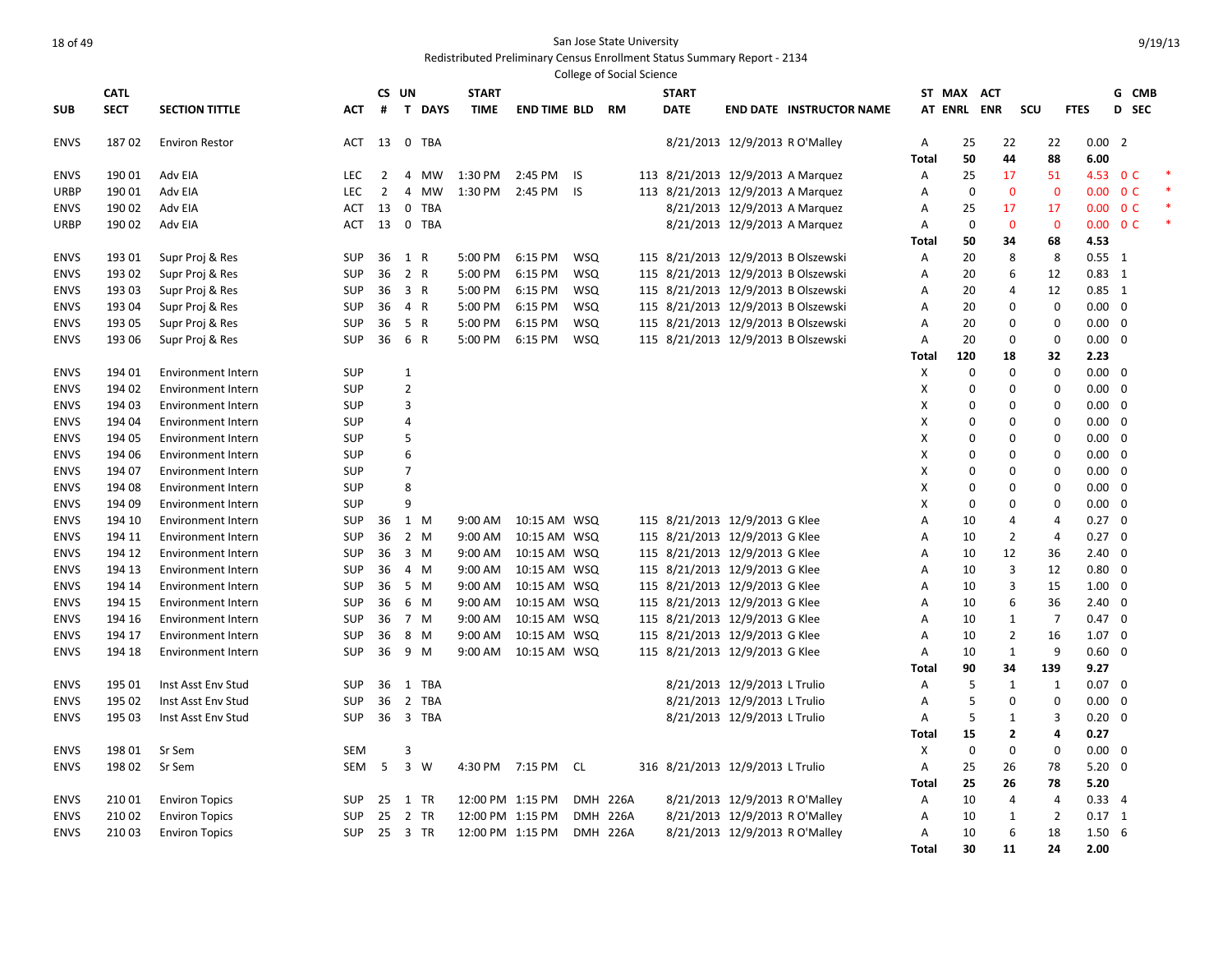#### Redistributed Preliminary Census Enrollment Status Summary Report - 2134

|             |             |                        |            |       |                             |                  |                     | <b>College of Social Science</b> |           |              |                                   |                                 |       |                |            |          |                   |                   |              |
|-------------|-------------|------------------------|------------|-------|-----------------------------|------------------|---------------------|----------------------------------|-----------|--------------|-----------------------------------|---------------------------------|-------|----------------|------------|----------|-------------------|-------------------|--------------|
|             | <b>CATL</b> |                        |            | CS UN |                             | <b>START</b>     |                     |                                  |           | <b>START</b> |                                   |                                 |       | ST MAX         | <b>ACT</b> |          |                   |                   | G CMB        |
| <b>SUB</b>  | <b>SECT</b> | <b>SECTION TITTLE</b>  | <b>ACT</b> |       | <b>DAYS</b>                 | <b>TIME</b>      | <b>END TIME BLD</b> |                                  | <b>RM</b> | <b>DATE</b>  |                                   | <b>END DATE INSTRUCTOR NAME</b> |       | <b>AT ENRL</b> | <b>ENR</b> | scu      | <b>FTES</b>       |                   | <b>D</b> SEC |
| ENVS        | 25001       | <b>Environ Thought</b> | SEM        | 5     | W<br>3                      | 3:00 PM          | 5:45 PM             | <b>DMH</b>                       |           |              | 162 8/21/2013 12/9/2013 W Russell |                                 | A     | 15             |            | 8        | 24                | $1.90\quad 6$     |              |
|             |             |                        |            |       |                             |                  |                     |                                  |           |              |                                   |                                 | Total | 15             |            | 8        | 24                | 1.90              |              |
| <b>ENVS</b> | 285 01      | Grad Internship        | <b>SUP</b> | 25    | <b>TBA</b><br>3             |                  |                     |                                  |           |              | 8/21/2013 12/9/2013 R O'Malley    |                                 | A     | 10             |            |          | 12                | 1.004             |              |
| <b>ENVS</b> | 285 02      | Grad Internship        | <b>SUP</b> | 25    | 4 TBA                       |                  |                     |                                  |           |              | 8/21/2013 12/9/2013 R O'Malley    |                                 | A     | 15             |            | $\Omega$ | 0                 | $0.00 \quad 0$    |              |
|             |             |                        |            |       |                             |                  |                     |                                  |           |              |                                   |                                 | Total | 25             |            | 4        | $12 \overline{ }$ | 1.00              |              |
| <b>ENVS</b> | 295 01      | <b>Grad Teach Asst</b> | <b>SUP</b> | 25    | 3 TBA                       |                  |                     |                                  |           |              | 8/21/2013 12/9/2013 R O'Malley    |                                 | A     | 5              |            | 3        | 9                 | $0.75 - 3$        |              |
|             |             |                        |            |       |                             |                  |                     |                                  |           |              |                                   |                                 | Total | 5.             |            | З.       | 9                 | 0.75              |              |
| <b>ENVS</b> | 299 01      | MS Thesis/Project      | <b>SUP</b> | 25    | MW                          | 12:00 PM 1:15 PM |                     |                                  |           |              | 8/21/2013 12/9/2013 R O'Malley    |                                 | A     | 25             |            | $\Omega$ | $\Omega$          | $0.00 \quad 0$    |              |
| <b>ENVS</b> | 299 02      | MS Thesis/Project      | <b>SUP</b> | 25    | 2 TBA                       |                  |                     |                                  |           |              | 8/21/2013 12/9/2013 R O'Malley    |                                 | A     | 8              |            | $\Omega$ | $\mathbf{0}$      | $0.00 \quad 0$    |              |
| <b>ENVS</b> | 299 03      | MS Thesis/Project      | <b>SUP</b> | 25    | <b>TBA</b><br>3             |                  |                     |                                  |           |              | 8/21/2013 12/9/2013 R O'Malley    |                                 | A     | 8              |            | 6        | 18                | $1.50\quad 6$     |              |
| <b>ENVS</b> | 299 04      | MS Thesis/Project      | SUP        | 25    | <b>TBA</b><br>4             |                  |                     |                                  |           |              | 8/21/2013 12/9/2013 R O'Malley    |                                 | A     | 8              |            |          | $\mathbf{0}$      | $0.00 \quad 0$    |              |
| <b>ENVS</b> | 299 05      | MS Thesis/Project      | <b>SUP</b> | 25    | <b>TBA</b><br>$\mathcal{D}$ |                  |                     |                                  |           |              | 8/21/2013 12/9/2013 R O'Malley    |                                 | A     | 8              |            |          | $\Omega$          | $0.00 \quad 0$    |              |
| <b>ENVS</b> | 299 06      | MS Thesis/Project      | <b>SUP</b> | 25    | 6 TBA                       |                  |                     |                                  |           |              | 8/21/2013 12/9/2013 R O'Malley    |                                 | A     | 8              |            |          | 30                | 2.50 <sub>5</sub> |              |
|             |             |                        |            |       |                             |                  |                     |                                  |           |              |                                   |                                 | Total | 65             |            | 11       | 48                | 4.00              |              |

**Environmental Studies Total 1730 1328 3748 255.92**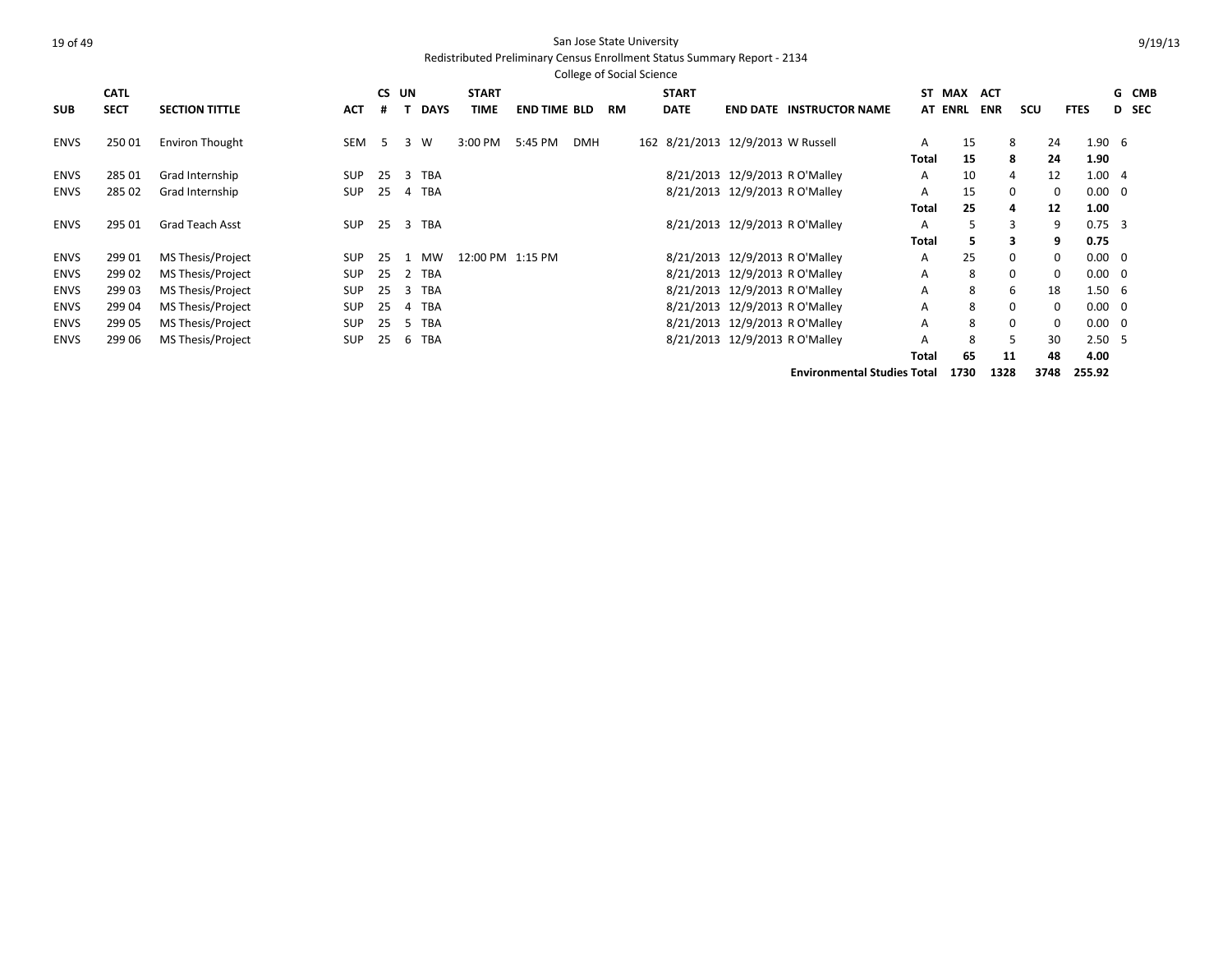|             |             |                            |            |                |                                |                  |                       |            | College of Social Science |                                   |                             |                                      |              |                |              |             |                 |       |
|-------------|-------------|----------------------------|------------|----------------|--------------------------------|------------------|-----------------------|------------|---------------------------|-----------------------------------|-----------------------------|--------------------------------------|--------------|----------------|--------------|-------------|-----------------|-------|
|             | <b>CATL</b> |                            |            | CS UN          |                                | <b>START</b>     |                       |            |                           | <b>START</b>                      |                             |                                      |              | ST MAX ACT     |              |             |                 | G CMB |
| <b>SUB</b>  | <b>SECT</b> | <b>SECTION TITTLE</b>      | <b>ACT</b> | #              | T DAYS                         | TIME             | <b>END TIME BLD</b>   |            | <b>RM</b>                 | <b>DATE</b>                       |                             | <b>END DATE INSTRUCTOR NAME</b>      |              | <b>AT ENRL</b> | <b>ENR</b>   | scu         | <b>FTES</b>     | D SEC |
|             |             |                            |            |                |                                |                  |                       |            |                           |                                   |                             |                                      |              |                |              |             |                 |       |
| Geography   |             |                            |            |                |                                |                  |                       |            |                           |                                   |                             |                                      |              |                |              |             |                 |       |
| <b>GEOG</b> | 101         | Geog Natural Env           | <b>LEC</b> | 2              | $\overline{\mathbf{3}}$<br>MW  |                  | 10:30 AM 11:45 AM WSQ |            |                           | 109 8/21/2013 12/9/2013 G Pereira |                             |                                      | Α            | 120            | 125          | 375         | 25.00 0         |       |
| <b>GEOG</b> | 102         | Geog Natural Env           | LEC        | $\overline{2}$ | 3<br>MW                        | 12:00 PM 1:15 PM |                       | <b>DMH</b> |                           | 357 8/21/2013 12/9/2013 G Pereira |                             |                                      | Α            | 50             | 52           | 156         | 10.40 0         |       |
| GEOG        | 1 0 3       | Geog Natural Env           | <b>LEC</b> | $\overline{2}$ | 3<br>MW                        | 1:30 PM          | 2:45 PM               | CL.        |                           | 303 8/21/2013 12/9/2013 E Collins |                             |                                      | Α            | 30             | 23           | 69          | $4.60 \quad 0$  |       |
|             |             |                            |            |                |                                |                  |                       |            |                           |                                   |                             |                                      | Total        | 200            | 200          | 600         | 40.00           |       |
| <b>GEOG</b> | 1001        | <b>Cultural Geography</b>  | LEC        | $\overline{2}$ | 3<br>TR                        |                  | 10:30 AM 11:45 AM CL  |            |                           |                                   |                             | 224 8/21/2013 12/9/2013 E O'Halloran | Α            | 50             | 49           | 147         | $9.80$ 0        |       |
| <b>GEOG</b> | 10 02       | <b>Cultural Geography</b>  | <b>LEC</b> | $\overline{2}$ | 3<br>TBA                       |                  |                       |            |                           |                                   |                             | 8/21/2013 12/9/2013 E O'Halloran     | $\mathsf{A}$ | 30             | 33           | 99          | $6.60 \quad 0$  |       |
|             |             |                            |            |                |                                |                  |                       |            |                           |                                   |                             |                                      | Total        | 80             | 82           | 246         | 16.40           |       |
| <b>GEOG</b> | 101 01      | Global Geography           | LEC        | 1              | 3<br>MW                        |                  | 10:30 AM 11:45 AM CL  |            |                           | 224 8/21/2013 12/9/2013 M Kelley  |                             |                                      | $\mathsf{A}$ | 50             | 50           | 150         | $10.00 \quad 0$ |       |
| <b>GEOG</b> | 101 02      | Global Geography           | <b>LEC</b> | 1              | 3<br>MW                        | 12:00 PM 1:15 PM |                       | CL.        |                           | 224 8/21/2013 12/9/2013 M Kelley  |                             |                                      | A            | 50             | 50           | 150         | $10.00 \quad 0$ |       |
| <b>GEOG</b> | 101 03      | Global Geography           | <b>LEC</b> | 1              | 3<br>MW                        | 1:30 PM          | 2:45 PM               | CL.        |                           | 224 8/21/2013 12/9/2013 M Kelley  |                             |                                      | A            | 30             | 30           | 90          | $6.00 \quad 0$  |       |
| GEOG        | 101 04      | Global Geography           | <b>LEC</b> | 1              | 3<br>TR                        | 12:00 PM 1:15 PM |                       | CL         |                           |                                   |                             | 224 8/21/2013 12/9/2013 K Richardson | Α            | 50             | 45           | 135         | $9.00 \quad 0$  |       |
| <b>GEOG</b> | 101 05      | Global Geography           | LEC        | 1              | 3 TR                           |                  | 1:30 PM 2:45 PM CL    |            |                           | 224 8/21/2013 12/9/2013 M Kelley  |                             |                                      | A            | 30             | 26           | 78          | $5.20 \ 0$      |       |
| GEOG        | 101 06      | Global Geography           | LEC        |                | 3                              |                  |                       |            |                           |                                   |                             |                                      | X            | 0              | $\mathbf 0$  | $\Omega$    | $0.00 \quad 0$  |       |
| <b>GEOG</b> | 101 07      | Global Geography           | LEC        | 1              | 3 TBA                          |                  |                       |            |                           |                                   | 8/21/2013 12/9/2013 T Orf   |                                      | Α            | 30             | 20           | 60          | $4.00 \quad 0$  |       |
|             |             |                            |            |                |                                |                  |                       |            |                           |                                   |                             |                                      | Total        | 240            | 221          | 663         | 44.20           |       |
| <b>GEOG</b> | 105 01      | Urban Geog                 | <b>LEC</b> | $\overline{2}$ | 3 <sub>1</sub>                 | 3:00 PM          | 5:45 PM CL            |            |                           |                                   |                             | 224 8/21/2013 12/9/2013 K Richardson | Α            | 25             | 18           | 54          | $3.65 \quad 1$  |       |
|             |             |                            |            |                |                                |                  |                       |            |                           |                                   |                             |                                      | Total        | 25             | 18           | 54          | 3.65            |       |
| <b>GEOG</b> | 11201       | Nat Cult Terr Disp         | LEC        | $\overline{2}$ | 3<br>TBA                       |                  |                       |            |                           |                                   | 8/21/2013 12/9/2013 M Davis |                                      | Α            | 30             | 30           | 90          | $6.00 \quad 0$  |       |
| <b>GEOG</b> | 11202       | Nat Cult Terr Disp         | <b>LEC</b> | $\overline{2}$ | 3 TBA                          |                  |                       |            |                           |                                   | 8/21/2013 12/9/2013 M Davis |                                      | Α            | 30             | 32           | 96          | $6.40 \quad 0$  |       |
|             |             |                            |            |                |                                |                  |                       |            |                           |                                   |                             |                                      | Total        | 60             | 62           | 186         | 12.40           |       |
| GEOG        | 123 01      | Geog K-12 Teachers         | <b>LEC</b> | $\overline{2}$ | 3 T                            |                  | 4:00 PM 7:00 PM SH    |            |                           | 411 8/21/2013 12/9/2013 W Thowdis |                             |                                      | A            | 25             | 18           | -54         | $3.60 \quad 0$  |       |
|             |             |                            |            |                |                                |                  |                       |            |                           |                                   |                             |                                      | Total        | 25             | 18           | 54          | 3.60            |       |
| <b>GEOG</b> | 135 01      | <b>Qualitative Methods</b> | <b>LEC</b> | $\overline{2}$ | 3 R                            | 3:00 PM          | 5:45 PM               | - CL       |                           |                                   |                             | 224 8/21/2013 12/9/2013 K Richardson | A            | 25             | 23           | 69          | $4.75 \quad 3$  |       |
|             |             |                            |            |                |                                |                  |                       |            |                           |                                   |                             |                                      | Total        | 25             | 23           | 69          | 4.75            |       |
| <b>GEOG</b> | 16001       | East and South Asia        | LEC        |                | 3                              |                  |                       |            |                           |                                   |                             |                                      | Χ            | $\mathbf 0$    | 0            | $\mathbf 0$ | $0.00 \quad 0$  |       |
| ASIA        | 16001       | East and South Asia        | LEC        |                | $\overline{3}$                 |                  |                       |            |                           |                                   |                             |                                      | X            | $\mathbf 0$    | $\mathbf 0$  | $\Omega$    | $0.00 \quad 0$  |       |
|             |             |                            |            |                |                                |                  |                       |            |                           |                                   |                             |                                      | Total        | 0              | 0            | $\mathbf 0$ | 0.00            |       |
| <b>GEOG</b> | 17001       | Intro Map & GIS            | LEC        | $\overline{2}$ | 3<br>M                         | 6:00 PM          | 7:50 PM               | CL         |                           | 224 8/21/2013 12/9/2013 R Taketa  |                             |                                      | A            | 30             | 24           | 48          | $5.10\quad 6$   |       |
| <b>GEOG</b> | 17002       | Intro Map & GIS            | LAB        | 15             | $\mathbf 0$<br>M               | 8:00 PM          | 10:50 PM WSQ          |            |                           | 113 8/21/2013 12/9/2013 R Taketa  |                             |                                      | A            | 15             | 9            | 9           | 0.002           |       |
| <b>GEOG</b> | 17003       | Intro Map & GIS            | LAB        | 15             | $0$ M                          | 3:00 PM          | 5:50 PM               | WSQ        |                           | 113 8/21/2013 12/9/2013 R Taketa  |                             |                                      | Α            | 15             | 15           | 15          | 0.004           |       |
|             |             |                            |            |                |                                |                  |                       |            |                           |                                   |                             |                                      | Total        | 60             | 48           | 72          | 5.10            |       |
| <b>GEOG</b> | 175 01      | <b>GIS Project Devel</b>   | <b>LEC</b> | 2              | 3<br>W                         | 6:00 PM          | 7:50 PM               | <b>WSQ</b> |                           | 111 8/21/2013 12/9/2013 R Taketa  |                             |                                      | A            | 20             | 8            | 16          | 1.85 5          |       |
| <b>GEOG</b> | 175 02      | <b>GIS Project Devel</b>   | LAB        | 15             | $\mathbf 0$<br>W               | 8:00 PM          | 10:50 PM WSQ          |            |                           | 113 8/21/2013 12/9/2013 R Taketa  |                             |                                      | Α            | 20             | 8            | 8           | 0.005           |       |
|             |             |                            |            |                |                                |                  |                       |            |                           |                                   |                             |                                      | Total        | 40             | 16           | 24          | 1.85            |       |
| <b>GEOG</b> | 18001       | <b>Indiv Studies</b>       | <b>SUP</b> | 36             | 3 TBA                          |                  |                       |            |                           |                                   | 8/21/2013 12/9/2013 M Davis |                                      | Α            | $\overline{2}$ | $\mathbf{1}$ | 3           | $0.25$ 1        |       |
| GEOG        | 18002       | <b>Indiv Studies</b>       | <b>SUP</b> | 36             | 4 TBA                          |                  |                       |            |                           |                                   | 8/21/2013 12/9/2013 M Davis |                                      | A            | $\overline{2}$ | $\mathbf 0$  | $\mathbf 0$ | $0.00 \quad 0$  |       |
|             |             |                            |            |                |                                |                  |                       |            |                           |                                   |                             |                                      | Total        | 4              | 1            | 3           | 0.25            |       |
| <b>GEOG</b> | 18101       | Rem Sens Basi Theo         | LEC        | $\overline{2}$ | 3<br>$\mathsf{R}$              | 6:00 PM          | 7:50 PM               | WSQ        |                           | 111 8/21/2013 12/9/2013 G Pereira |                             |                                      | A            | 20             | 16           | 32          | $3.55 \quad 7$  |       |
| <b>GEOG</b> | 18102       | Rem Sens Basi Theo         | LAB        | 15             | $\mathbf{0}$<br>$\overline{R}$ | 8:00 PM          | 10:45 PM WSQ          |            |                           | 113 8/21/2013 12/9/2013 G Pereira |                             |                                      | A            | 20             | 16           | 16          | 0.007           |       |
|             |             |                            |            |                |                                |                  |                       |            |                           |                                   |                             |                                      | <b>Total</b> | 40             | 32           | 48          | 3.55            |       |
| <b>GEOG</b> | 19701       | Geog Internship            | <b>SUP</b> | 36             | 3 TBA                          |                  |                       |            |                           |                                   | 8/21/2013 12/9/2013 M Davis |                                      | Α            | $\mathbf{1}$   | $\mathbf 0$  | $\Omega$    | $0.00 \quad 0$  |       |
|             |             |                            |            |                |                                |                  |                       |            |                           |                                   |                             |                                      | Total        | $\mathbf{1}$   | 0            | $\Omega$    | 0.00            |       |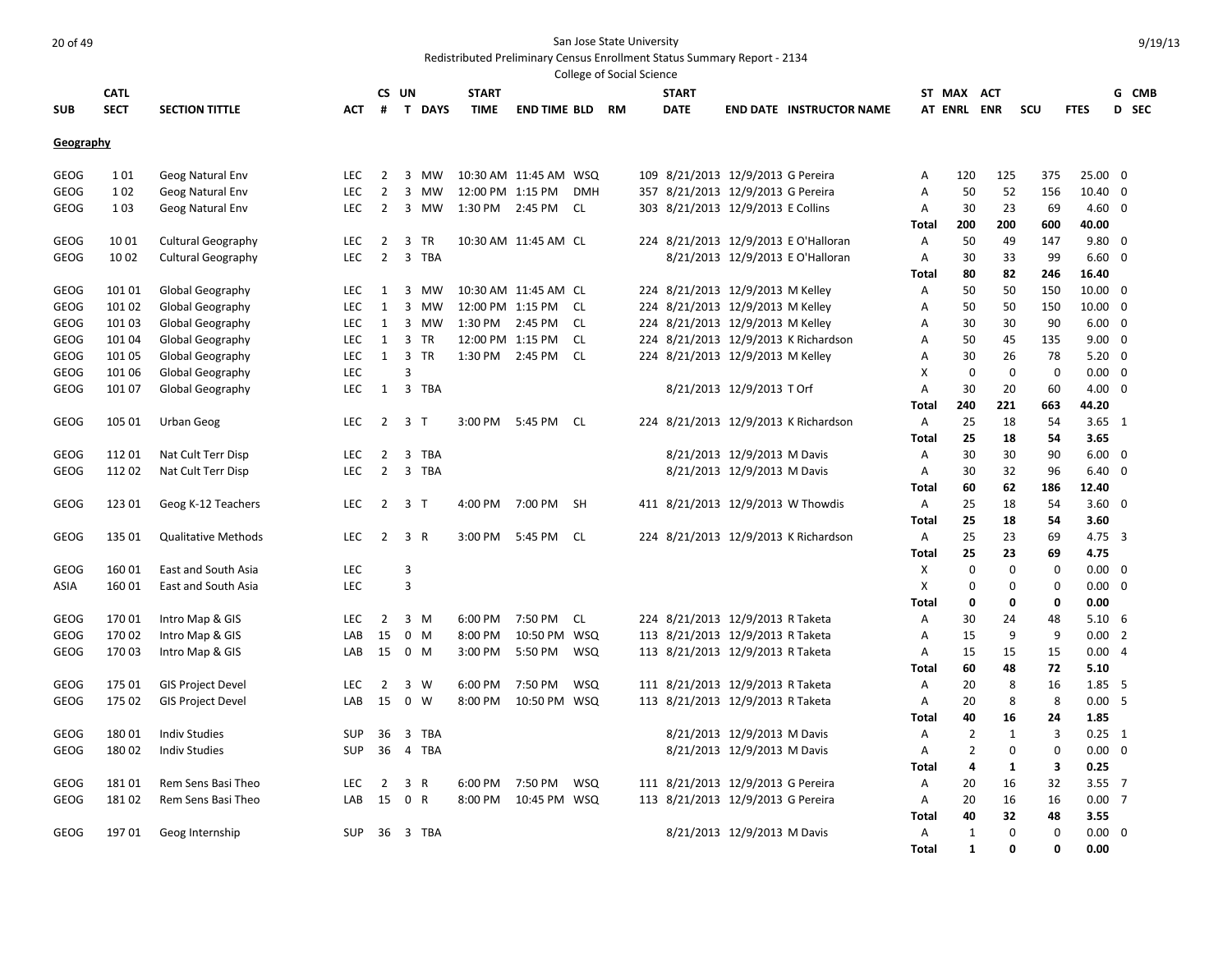|            |             |                       |            |       |             |              |                     |     | <b>College of Social Science</b> |              |                                  |                                 |                        |                |            |          |              |                |       |
|------------|-------------|-----------------------|------------|-------|-------------|--------------|---------------------|-----|----------------------------------|--------------|----------------------------------|---------------------------------|------------------------|----------------|------------|----------|--------------|----------------|-------|
|            | <b>CATL</b> |                       |            | CS UN |             | <b>START</b> |                     |     |                                  | <b>START</b> |                                  |                                 |                        | ST MAX         | ACT        |          |              |                | G CMB |
| <b>SUB</b> | <b>SECT</b> | <b>SECTION TITTLE</b> | <b>ACT</b> | #     | <b>DAYS</b> | TIME         | <b>END TIME BLD</b> |     | <b>RM</b>                        | <b>DATE</b>  |                                  | <b>END DATE INSTRUCTOR NAME</b> |                        | AT ENRL        | <b>ENR</b> | scu      | <b>FTES</b>  |                | D SEC |
| GEOG       | 27901       | Sem: GIS Appl         | SEM        | -5    | 3 T         | 3:00 PM      | 5:45 PM             | WSQ |                                  |              | 111 8/21/2013 12/9/2013 R Taketa |                                 | A                      | 12             | 9          |          | 27           | $2.25$ 9       |       |
|            |             |                       |            |       |             |              |                     |     |                                  |              |                                  |                                 | Total                  | 12             | 9          |          | 27           | 2.25           |       |
| GEOG       | 28201       | Adv Geog Tech         | SEM        | -5    | 3 T         | 6:00 PM      | 8:45 PM             | WSQ |                                  |              | 111 8/21/2013 12/9/2013 R Taketa |                                 | A                      | 12             |            |          | 21           | 1.65, 5        |       |
|            |             |                       |            |       |             |              |                     |     |                                  |              |                                  |                                 | Total                  | 12             |            |          | 21           | 1.65           |       |
| GEOG       | 298 01      | Special Study         | <b>SUP</b> | 25    | 3 TBA       |              |                     |     |                                  |              | 8/21/2013 12/9/2013 R Taketa     |                                 | А                      | $\mathbf{1}$   | $\Omega$   |          | $\Omega$     | $0.00 \quad 0$ |       |
| GEOG       | 298 02      | Special Study         | SUP        | 25    | 4 TBA       |              |                     |     |                                  |              | 8/21/2013 12/9/2013 R Taketa     |                                 | A                      |                | $\Omega$   |          | $\mathbf{0}$ | $0.00 \quad 0$ |       |
|            |             |                       |            |       |             |              |                     |     |                                  |              |                                  |                                 | Total                  | $\mathbf{2}$   |            | $\Omega$ | $\mathbf{0}$ | 0.00           |       |
| GEOG       | 299 01      | MA Thesis/Project     | <b>SUP</b> | 25    | 3 TBA       |              |                     |     |                                  |              | 8/21/2013 12/9/2013 R Taketa     |                                 | A                      | $\overline{2}$ | $\Omega$   |          | $\mathbf{0}$ | $0.00 \quad 0$ |       |
| GEOG       | 299 02      | MA Thesis/Project     | <b>SUP</b> | 25    | 6 TBA       |              |                     |     |                                  |              | 8/21/2013 12/9/2013 R Taketa     |                                 | А                      | $\overline{2}$ |            |          | 12           | $1.00 \quad 2$ |       |
|            |             |                       |            |       |             |              |                     |     |                                  |              |                                  |                                 | Total                  | 4              |            |          | 12           | 1.00           |       |
|            |             |                       |            |       |             |              |                     |     |                                  |              |                                  |                                 | <b>Geography Total</b> | 830            | 739        | 2079     |              | 140.65         |       |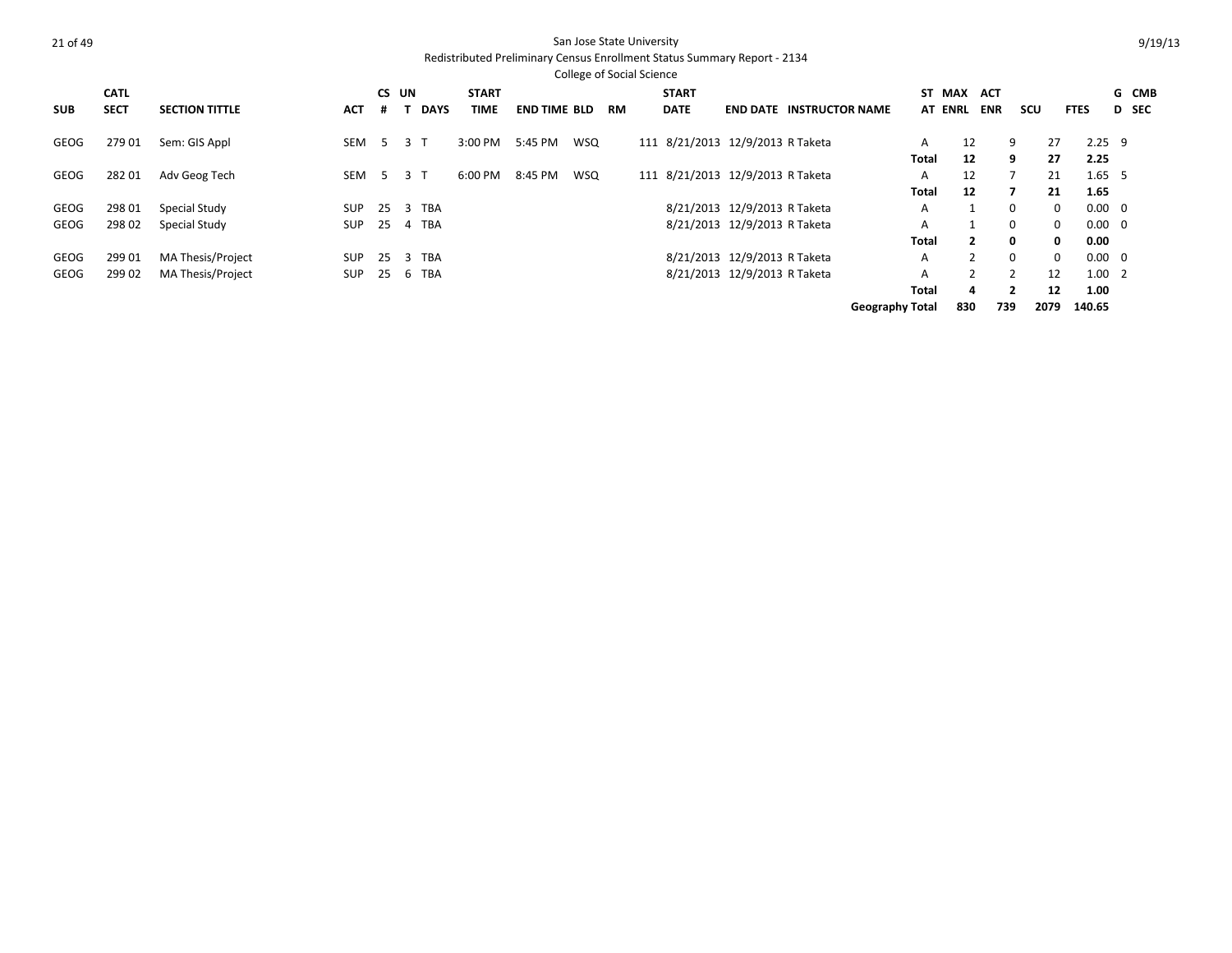|                            |                  |                                        |                          |                |                                        |                    |                        |                          | College of Social Science |              |                                                                                |                                           |              |             |             |              |                |                      |  |
|----------------------------|------------------|----------------------------------------|--------------------------|----------------|----------------------------------------|--------------------|------------------------|--------------------------|---------------------------|--------------|--------------------------------------------------------------------------------|-------------------------------------------|--------------|-------------|-------------|--------------|----------------|----------------------|--|
|                            | <b>CATL</b>      |                                        |                          |                | CS UN                                  | <b>START</b>       |                        |                          |                           | <b>START</b> |                                                                                |                                           |              | ST MAX ACT  |             |              |                | G CMB                |  |
| <b>SUB</b>                 | <b>SECT</b>      | <b>SECTION TITTLE</b>                  | <b>ACT</b>               | #              | T DAYS                                 | <b>TIME</b>        | <b>END TIME BLD RM</b> |                          |                           | <b>DATE</b>  |                                                                                | <b>END DATE INSTRUCTOR NAME</b>           |              | AT ENRL ENR |             | scu          | <b>FTES</b>    | D SEC                |  |
| <b>History</b>             |                  |                                        |                          |                |                                        |                    |                        |                          |                           |              |                                                                                |                                           |              |             |             |              |                |                      |  |
|                            |                  |                                        |                          |                |                                        |                    |                        |                          |                           |              |                                                                                |                                           |              |             |             |              |                |                      |  |
| <b>HIST</b>                | 1A 01            | World History to 1500                  | <b>LEC</b>               | $\overline{2}$ | 3 T                                    | 6:00 PM            | 8:45 PM                | <b>DMH</b>               |                           |              | 163 8/21/2013 12/9/2013 B Kline                                                |                                           | Α            | 40          | 31          | 93           | $6.20 \quad 0$ |                      |  |
|                            |                  |                                        |                          |                |                                        |                    |                        |                          |                           |              |                                                                                |                                           | Total        | 40          | 31          | 93           | 6.20           |                      |  |
| <b>HIST</b>                | 1B01             | World History from 1500                | <b>LEC</b>               | $\overline{2}$ | 3 MW                                   | 12:00 PM 1:15 PM   |                        | <b>DMH</b>               |                           |              | 165 8/21/2013 12/9/2013 E Reynolds                                             |                                           | A            | 40          | 27          | 81           | $5.40 \quad 0$ |                      |  |
|                            |                  |                                        |                          |                |                                        |                    |                        |                          |                           |              |                                                                                |                                           | Total        | 40          | 27          | 81           | 5.40           |                      |  |
| HIST                       | 10A 01           | Western Civilizatn                     | <b>LEC</b>               | $\overline{2}$ | 3<br><b>TR</b>                         | 12:00 PM 1:15 PM   |                        | <b>DMH</b>               |                           |              | 163 8/21/2013 12/9/2013 R Cirivilleri                                          |                                           | Α            | 40          | 40          | 120          | $8.00 \quad 0$ |                      |  |
| <b>HIST</b>                | 10B 01           | Western Civilizatn                     | <b>LEC</b>               | $\overline{2}$ | $\overline{3}$<br>MW                   | 1:30 PM 2:45 PM    |                        | <b>DMH</b>               |                           |              | 165 8/21/2013 12/9/2013 A Katsev                                               |                                           | Α            | 40          | 35          | 105          | $7.00 \quad 0$ |                      |  |
|                            |                  |                                        |                          |                |                                        |                    |                        |                          |                           |              |                                                                                |                                           | Total        | 80          | 75          | 225          | 15.00          |                      |  |
| <b>HIST</b>                | 15A 01           | U.S. History/Govt                      | LEC                      | 3              | 3<br>MW                                |                    | 9:00 AM  10:15 AM  DMH |                          |                           |              | 150 8/21/2013 12/9/2013 I Jerke                                                |                                           | Α            | 92          | 46          | 138          |                | 9.20 0 C             |  |
| HIST                       | 15A 02           | U.S. History/Govt                      | LEC                      | 3              | $\overline{3}$<br>MW                   |                    | 10:30 AM 11:45 AM      | <b>DMH</b>               |                           |              | 150 8/21/2013 12/9/2013 I Jerke                                                |                                           | A            | 92          | 46          | 138          |                | 9.20 O C             |  |
| <b>HIST</b>                | 15A 03           | U.S. History/Govt                      | <b>LEC</b>               | 3              | 3 MW                                   | 12:00 PM 1:15 PM   |                        | <b>DMH</b>               |                           |              | 150 8/21/2013 12/9/2013 M Wilson                                               |                                           | A            | 92          | 45          | 135          |                | 9.00 0 C             |  |
| <b>HIST</b>                | 15A 04           | U.S. History/Govt                      | LEC                      | 3              | $\overline{3}$<br>МW                   | 1:30 PM            | 2:45 PM                | <b>DMH</b>               |                           |              | 150 8/21/2013 12/9/2013 I Jerke                                                |                                           | Α            | 92          | 45          | 135          |                | 9.00 0 C             |  |
| <b>HIST</b>                | 15A 05           | U.S. History/Govt                      | LEC                      | 3              | 3 MW                                   | 3:00 PM            | 4:15 PM                | <b>DMH</b>               |                           |              | 150 8/21/2013 12/9/2013 L Guardino                                             |                                           | Α            | 92          | 46          | 138          |                | 9.20 0 C             |  |
| <b>HIST</b><br><b>HIST</b> | 15A 06           | U.S. History/Govt                      | <b>LEC</b><br><b>LEC</b> | 3              | $3 \, M$<br><b>TR</b>                  | 6:00 PM<br>7:30 AM | 8:45 PM<br>8:45 AM     | <b>DMH</b><br><b>DMH</b> |                           |              | 150 8/21/2013 12/9/2013 M Wilson                                               |                                           | A<br>A       | 92          | 45          | 135<br>135   |                | 9.00 0 C             |  |
| <b>HIST</b>                | 15A 07<br>15A 08 | U.S. History/Govt<br>U.S. History/Govt | LEC                      | 3<br>3         | $\overline{3}$<br>$\overline{3}$<br>TR | 9:00 AM            | 10:15 AM DMH           |                          |                           |              | 150 8/21/2013 12/9/2013 R Cirivilleri<br>150 8/21/2013 12/9/2013 R Cirivilleri |                                           | Α            | 92<br>92    | 45<br>45    | 135          |                | 9.00 0 C<br>9.00 0 C |  |
| <b>HIST</b>                | 15A 09           | U.S. History/Govt                      | LEC                      | 3              | $\overline{3}$<br>TR                   |                    | 10:30 AM 11:45 AM      | <b>DMH</b>               |                           |              | 150 8/21/2013 12/9/2013 M McBane                                               |                                           | Α            | 92          | 44          | 132          |                | 8.80 0 C             |  |
| HIST                       | 15A 10           | U.S. History/Govt                      | LEC                      | 3              | 3 TR                                   | 12:00 PM 1:15 PM   |                        | <b>DMH</b>               |                           |              | 150 8/21/2013 12/9/2013 M McBane                                               |                                           | Α            | 92          | 44          | 132          |                | 8.80 0 C             |  |
| HIST                       | 15A 11           | U.S. History/Govt                      | <b>LEC</b>               | 3              | $\overline{3}$<br><b>TR</b>            | 1:30 PM            | 2:45 PM                | <b>DMH</b>               |                           |              | 150 8/21/2013 12/9/2013 R Cirivilleri                                          |                                           | A            | 92          | 45          | 135          |                | 9.00 0 C             |  |
| <b>HIST</b>                |                  | 15A 12 U.S. History/Govt               | <b>LEC</b>               | 3              | 3 TR                                   | 3:00 PM            | 4:15 PM                | <b>DMH</b>               |                           |              |                                                                                | 150 8/21/2013 12/9/2013 M Currin-Percival | Α            | 92          | 46          | 138          |                | 9.20 0 C             |  |
|                            |                  |                                        |                          |                |                                        |                    |                        |                          |                           |              |                                                                                |                                           | <b>Total</b> | 1104        | 542         | 1626         | 108.40         |                      |  |
| <b>HIST</b>                | 20B 01           | Hist of Amer Peopl                     | LEC                      |                | $\overline{3}$                         |                    |                        |                          |                           |              |                                                                                |                                           | X            | $\mathbf 0$ | $\mathbf 0$ | $\mathbf 0$  | $0.00 \quad 0$ |                      |  |
| HIST                       | 20B 02           | Hist of Amer Peopl                     | <b>LEC</b>               | $\overline{2}$ | $\overline{3}$<br><b>TR</b>            | $9:00 \text{ AM}$  | 10:15 AM DMH           |                          |                           |              | 163 8/21/2013 12/9/2013 M Wilson                                               |                                           | Α            | 40          | 38          | 114          | $7.60 \quad 0$ |                      |  |
|                            |                  |                                        |                          |                |                                        |                    |                        |                          |                           |              |                                                                                |                                           | Total        | 40          | 38          | 114          | 7.60           |                      |  |
| <b>HIST</b>                | 5001             | <b>Historical Process</b>              | <b>SEM</b>               | 4              | 3<br>MW                                | 9:00 AM            | 10:15 AM DMH           |                          |                           |              | 167 8/21/2013 12/9/2013 A Katsev                                               |                                           | Α            | 25          | 25          | 75           | $5.00 \quad 0$ |                      |  |
| <b>HIST</b>                | 5002             | <b>Historical Process</b>              | <b>SEM</b>               | $\overline{4}$ | $\overline{3}$<br>MW                   |                    | 10:30 AM 11:45 AM DMH  |                          |                           |              | 167 8/21/2013 12/9/2013 A Katsev                                               |                                           | Α            | 25          | 24          | 72           | 4.80 0         |                      |  |
| <b>HIST</b>                | 5003             | <b>Historical Process</b>              | <b>SEM</b>               | 4              | $\overline{3}$<br>M                    | 3:00 PM            | 5:45 PM                | <b>DMH</b>               |                           |              | 167 8/21/2013 12/9/2013 M Conniff                                              |                                           | A            | 25          | 22          | 66           | 4.40 0         |                      |  |
| <b>HIST</b>                | 5004             | <b>Historical Process</b>              | <b>SEM</b>               | 4              | 3<br>W                                 | 3:00 PM            | 5:45 PM                | <b>DMH</b>               |                           |              |                                                                                | 167 8/21/2013 12/9/2013 E Narveson        | A            | 25          | 25          | 75           | $5.00 \quad 0$ |                      |  |
| <b>HIST</b>                | 50 05            | <b>Historical Process</b>              | SEM                      | 4              | $\overline{3}$<br>TR                   |                    | 10:30 AM 11:45 AM DMH  |                          |                           |              | 167 8/21/2013 12/9/2013 R Chopra                                               |                                           | Α            | 25          | 23          | 69           | $4.60 \quad 0$ |                      |  |
|                            |                  |                                        |                          |                |                                        |                    |                        |                          |                           |              |                                                                                |                                           | Total        | 125         | 119         | 357          | 23.80          |                      |  |
| <b>HIST</b>                | 99 01            | <b>History Fundamentals</b>            | <b>SEM</b>               | 5              | $\overline{3}$<br><b>TBA</b>           |                    |                        |                          |                           |              | 8/21/2013 12/9/2013 L Guardino                                                 |                                           | Α            | 25          | 24          | 72           | 4.80 0         |                      |  |
| HIST                       | 99 02            | <b>History Fundamentals</b>            | <b>SEM</b>               | 5              | 3 MW                                   | 12:00 PM 1:15 PM   |                        | <b>DMH</b>               |                           |              | 162 8/21/2013 12/9/2013 L Guardino                                             |                                           | Α            | 25          | 24          | 72           | 4.80 0         |                      |  |
|                            |                  |                                        |                          |                |                                        |                    |                        |                          |                           |              |                                                                                |                                           | Total        | 50          | 48          | 144          | 9.60           |                      |  |
| <b>HIST</b>                |                  | 100W 01 History Writers' Workshop      | SEM                      | $\overline{4}$ | $\overline{3}$<br><b>TR</b>            | 12:00 PM 1:15 PM   |                        | <b>DMH</b>               |                           |              | 162 8/21/2013 12/9/2013 M Wilson                                               |                                           | Α            | 25          | 27          | 81           | $5.40 \quad 0$ |                      |  |
|                            |                  |                                        |                          |                |                                        |                    |                        |                          |                           |              |                                                                                |                                           | Total        | 25          | 27          | 81           | 5.40           |                      |  |
| <b>HIST</b>                | 101 01           | <b>Hist Honors</b>                     | <b>SEM</b>               |                | $\overline{4}$                         |                    |                        |                          |                           |              |                                                                                |                                           | Χ            | $\mathbf 0$ | $\mathbf 0$ | $\mathbf 0$  | $0.00 \quad 0$ |                      |  |
|                            |                  |                                        |                          |                |                                        |                    |                        |                          |                           |              |                                                                                |                                           | Total        | $\mathbf 0$ | 0           | $\mathbf{0}$ | 0.00           |                      |  |
| <b>HIST</b>                | 102 01           | Historiography                         | LEC                      | $\overline{2}$ | $\overline{4}$<br>TBA                  |                    |                        |                          |                           |              | 8/21/2013 12/9/2013                                                            |                                           | Α            | 20          | 25          | 100          | $6.73$ 1       |                      |  |
| HIST                       | 102 02           | Historiography                         | LEC                      |                | $\overline{4}$                         |                    |                        |                          |                           |              |                                                                                |                                           | X            | $\mathbf 0$ | $\mathbf 0$ | $\mathbf 0$  | $0.00 \quad 0$ |                      |  |
|                            |                  |                                        |                          |                |                                        |                    |                        |                          |                           |              |                                                                                |                                           | Total        | 20          | 25          | 100          | 6.73           |                      |  |
| <b>HIST</b>                | 103 01           | Modern Mid East                        | <b>LEC</b>               |                | $\overline{4}$                         |                    |                        |                          |                           |              |                                                                                |                                           | Χ            | $\mathbf 0$ | 0           | $\mathbf 0$  | $0.00 \quad 0$ |                      |  |
|                            |                  |                                        |                          |                |                                        |                    |                        |                          |                           |              |                                                                                |                                           | Total        | 0           | 0           | 0            | 0.00           |                      |  |
| <b>HIST</b>                | 104 01           | <b>Adv Topics Ancient</b>              | <b>LEC</b>               | $\overline{2}$ | 4 TBA                                  |                    |                        |                          |                           |              | 8/21/2013 12/9/2013                                                            |                                           | A            | 35          | 35          | 140          | 9.40 1         |                      |  |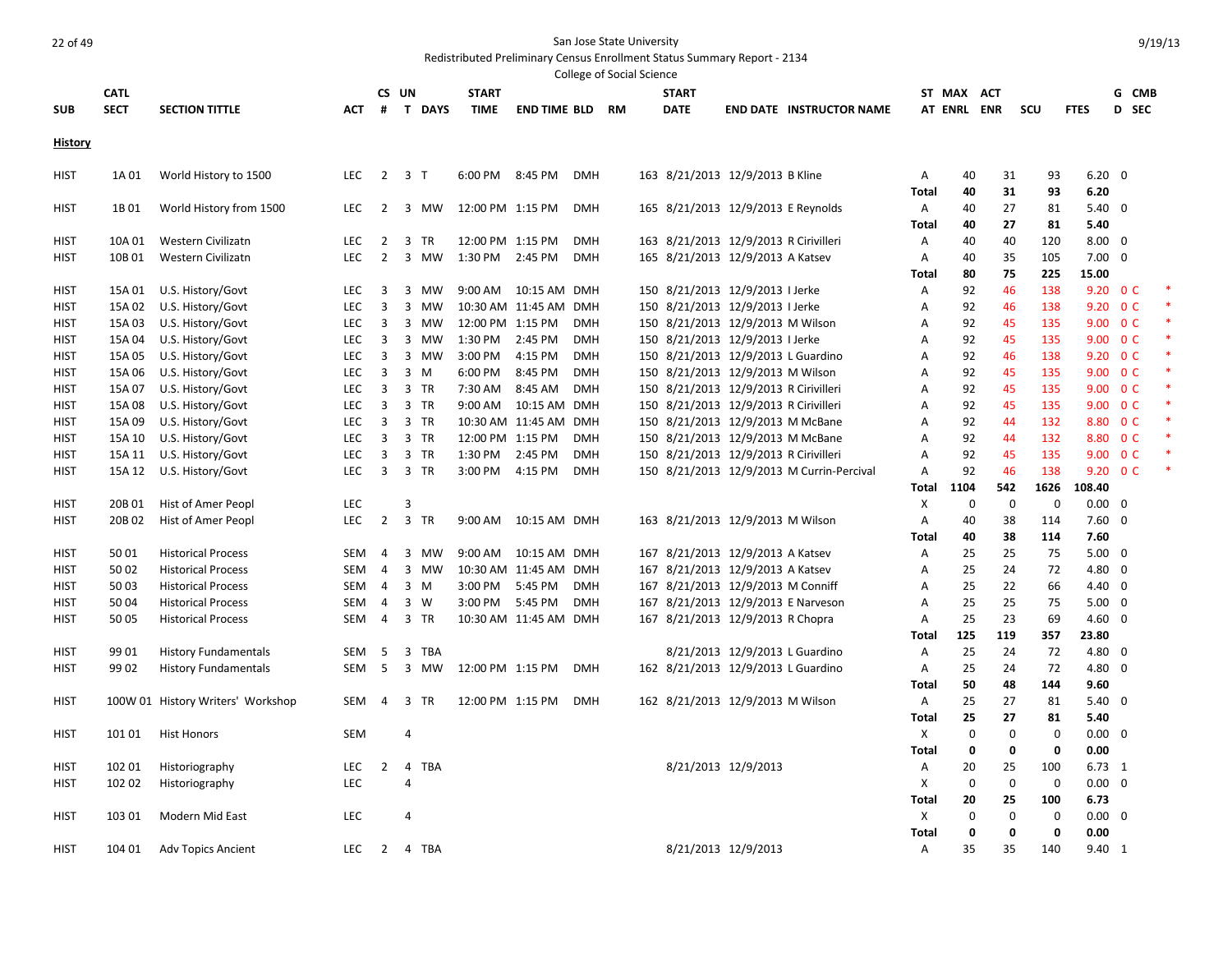|             |             |                            |               |                                  |                             |                             |                        |            | College of Social Science |              |                                    |                                 |              |                |                |              |                      |       |
|-------------|-------------|----------------------------|---------------|----------------------------------|-----------------------------|-----------------------------|------------------------|------------|---------------------------|--------------|------------------------------------|---------------------------------|--------------|----------------|----------------|--------------|----------------------|-------|
|             | <b>CATL</b> |                            |               | CS UN                            |                             | <b>START</b>                |                        |            |                           | <b>START</b> |                                    |                                 |              | ST MAX ACT     |                |              |                      | G CMB |
| <b>SUB</b>  | <b>SECT</b> | <b>SECTION TITTLE</b>      | <b>ACT</b>    | #                                | <b>DAYS</b><br>$\mathbf{T}$ | <b>TIME</b>                 | <b>END TIME BLD</b>    |            | <b>RM</b>                 | <b>DATE</b>  |                                    | <b>END DATE INSTRUCTOR NAME</b> |              | <b>AT ENRL</b> | <b>ENR</b>     | scu          | <b>FTES</b>          | D SEC |
|             |             |                            |               |                                  |                             |                             |                        |            |                           |              |                                    |                                 | Total        | 35             | 35             | 140          | 9.40                 |       |
| <b>HIST</b> | 11201       | <b>Ancient West</b>        | <b>LEC</b>    | $\overline{2}$                   | 4 TBA                       |                             |                        |            |                           |              | 8/21/2013 12/9/2013                |                                 | Α            | 35             | 34             | 136          | $9.07 \quad 0$       |       |
|             |             |                            |               |                                  |                             |                             |                        |            |                           |              |                                    |                                 | Total        | 35             | 34             | 136          | 9.07                 |       |
| <b>HIST</b> | 13201       | Adv Topics World           | LEC           |                                  | $\overline{4}$              |                             |                        |            |                           |              |                                    |                                 | Х            | $\mathbf 0$    | 0              | $\mathbf 0$  | $0.00 \quad 0$       |       |
|             |             |                            |               |                                  |                             |                             |                        |            |                           |              |                                    |                                 | Total        | 0              | 0              | $\mathbf 0$  | 0.00                 |       |
| <b>HIST</b> | 144 01      | Europe 1900-1945           | <b>LEC</b>    | $\overline{2}$                   | $\overline{4}$<br>TBA       |                             |                        |            |                           |              | 8/21/2013 12/9/2013                |                                 | Α            | 35             | 40             | 160          | 10.80 2              |       |
|             |             |                            |               |                                  |                             |                             |                        |            |                           |              |                                    |                                 | Total        | 35             | 40             | 160          | 10.80                |       |
| HIST        | 155 01      | 20th Century World         | <b>LEC</b>    | 2                                | 3<br>MW                     |                             | 9:00 AM  10:15 AM  DMH |            |                           |              | 163 8/21/2013 12/9/2013 E Reynolds |                                 | A            | 40             | 38             | 114          | $7.60 \quad 0$       |       |
|             |             |                            |               |                                  |                             |                             |                        |            |                           |              |                                    |                                 | Total        | 40             | 38             | 114          | 7.60                 |       |
| HIST        | 163 01      | Modern Latin Am            | LEC           |                                  | $\overline{4}$              |                             |                        |            |                           |              |                                    |                                 | X            | 0              | $\mathbf 0$    | $\mathbf 0$  | $0.00 \quad 0$       |       |
|             |             |                            |               |                                  |                             |                             |                        |            |                           |              |                                    |                                 | Total        | 0              | 0              | $\mathbf 0$  | 0.00                 |       |
| HIST        | 16701       | Adv Topics Lat Am          | <b>LEC</b>    | $\overline{2}$                   | 4 TBA                       |                             |                        |            |                           |              | 8/21/2013 12/9/2013 M Conniff      |                                 | Α            | 35             | 32             | 128          | 8.80 4               |       |
|             |             |                            |               |                                  |                             |                             |                        |            |                           |              |                                    |                                 | Total        | 35             | 32             | 128          | 8.80                 |       |
| <b>HIST</b> | 17001       | <b>Topics Amer Hist</b>    | LEC           | $\overline{2}$                   | 3<br>MW                     | 1:30 PM 2:45 PM             |                        | <b>DMH</b> |                           |              | 163 8/21/2013 12/9/2013 S Millner  |                                 | Α            | 40             | 46             | 138          | $9.20 \quad 0$       |       |
| HIST        | 170 02      | <b>Topics Amer Hist</b>    | LEC           |                                  | $\overline{3}$              |                             |                        |            |                           |              |                                    |                                 | X            | $\mathbf 0$    | $\mathbf 0$    | $\mathbf 0$  | $0.00 \quad 0$       |       |
| HIST        | 17003       | <b>Topics Amer Hist</b>    | <b>LEC</b>    | $\overline{2}$                   | 3 TR                        | 1:30 PM                     | 2:45 PM                | <b>DMH</b> |                           |              | 163 8/21/2013 12/9/2013 F Propas   |                                 | Α            | 40             | 35             | 105          | $7.00 \quad 0$       |       |
| <b>HIST</b> | 17004       | <b>Topics Amer Hist</b>    | LEC<br>LEC    | $\overline{2}$<br>$\overline{2}$ | 3<br>TR<br>3 TR             | 3:00 PM<br>12:00 PM 1:15 PM | 4:15 PM                | <b>DMH</b> |                           |              | 163 8/21/2013 12/9/2013 M McBane   |                                 | A            | 40             | 29<br>38       | 87<br>114    | $5.80$ 0<br>$7.60$ 0 |       |
| <b>HIST</b> | 170 05      | <b>Topics Amer Hist</b>    |               |                                  |                             |                             |                        | <b>DMH</b> |                           |              | 165 8/21/2013 12/9/2013 G Vasquez  |                                 | Α<br>Total   | 40<br>160      | 148            | 444          | 29.60                |       |
| <b>HIST</b> | 174 01      | Col & Rev America          | LEC           | $\overline{2}$                   | 4 TBA                       |                             |                        |            |                           |              | 8/21/2013 12/9/2013                |                                 | Α            | 35             | 32             | 128          | 8.67 2               |       |
|             |             |                            |               |                                  |                             |                             |                        |            |                           |              |                                    |                                 | Total        | 35             | 32             | 128          | 8.67                 |       |
| HIST        | 17701       | Industrial Am              | <b>LEC</b>    | $\overline{2}$                   | <b>TBA</b><br>4             |                             |                        |            |                           |              | 8/21/2013 12/9/2013                |                                 | A            | 35             | 35             | 140          | 9.675                |       |
|             |             |                            |               |                                  |                             |                             |                        |            |                           |              |                                    |                                 | Total        | 35             | 35             | 140          | 9.67                 |       |
| HIST        | 18001       | <b>Indiv Studies</b>       | <b>SUP</b>    | 36                               | 4 TBA                       |                             |                        |            |                           |              | 8/21/2013 12/9/2013                |                                 | Α            | $\mathbf 0$    | $\mathbf 0$    | $\mathbf 0$  | $0.00 \quad 0$       |       |
| <b>HIST</b> | 18002       | <b>Indiv Studies</b>       | <b>SUP</b>    | 36                               | 1 TBA                       |                             |                        |            |                           |              | 8/21/2013 12/9/2013 P Hill         |                                 | Α            | 6              | 1              | 1            | $0.07 \quad 0$       |       |
|             |             |                            |               |                                  |                             |                             |                        |            |                           |              |                                    |                                 | Total        | 6              | $\mathbf{1}$   | $\mathbf{1}$ | 0.07                 |       |
| HIST        | 18101       | Adv Topics Am Hist         | LEC           |                                  | 4                           |                             |                        |            |                           |              |                                    |                                 | Χ            | $\mathbf 0$    | 0              | 0            | $0.00 \quad 0$       |       |
| HIST        | 18102       | Adv Topics Am Hist         | LEC           |                                  | $\overline{4}$              |                             |                        |            |                           |              |                                    |                                 | Χ            | $\mathbf 0$    | 0              | $\Omega$     | $0.00 \quad 0$       |       |
|             |             |                            |               |                                  |                             |                             |                        |            |                           |              |                                    |                                 | <b>Total</b> | 0              | 0              | 0            | 0.00                 |       |
| HIST        | 18401       | <b>Directed Reading</b>    | <b>SUP</b>    | 36                               | 4 TBA                       |                             |                        |            |                           |              | 8/21/2013 12/9/2013                |                                 | Α            | $\mathbf 0$    | 0              | $\Omega$     | $0.00 \quad 0$       |       |
|             |             |                            |               |                                  |                             |                             |                        |            |                           |              |                                    |                                 | Total        | 0              | 0              | $\mathbf 0$  | 0.00                 |       |
| HIST        |             | 189B 01 Ca Hist Since 1900 | <b>LEC</b>    | $\overline{2}$                   | 4 TBA                       |                             |                        |            |                           |              | 8/21/2013 12/9/2013                |                                 | Α            | 40             | 39             | 156          | 10.40 0              |       |
|             |             |                            |               |                                  |                             |                             |                        |            |                           |              |                                    |                                 | Total        | 40             | 39             | 156          | 10.40                |       |
| HIST        | 19901       | History Internship         | <b>SUP</b>    | 36                               | 3 TBA                       |                             |                        |            |                           |              | 8/21/2013 12/9/2013 M McBane       |                                 | Α            | 10             | $\overline{2}$ | 6            | $0.45$ 1             |       |
|             |             |                            |               |                                  |                             |                             |                        |            |                           |              |                                    |                                 | <b>Total</b> | 10             | $\overline{2}$ | 6            | 0.45                 |       |
| HIST        | 205 01      | Topics in History          | SEM           | -5                               | 3 TBA                       |                             |                        |            |                           |              | 8/21/2013 12/9/2013 P Hill         |                                 | A            | 5              | 1              | 3            | $0.25$ 1             |       |
|             |             |                            |               |                                  |                             |                             |                        |            |                           |              |                                    |                                 | Total        | 5              | 1              | 3            | 0.25                 |       |
| HIST        |             | 210B 01 Colloq 19th C Am   | SEM           | -5                               | TBA<br>4                    |                             |                        |            |                           |              | 8/21/2013 12/9/2013                |                                 | A            | 15             | 11             | 44           | 3.67 11              |       |
|             |             |                            |               |                                  |                             |                             |                        |            |                           |              |                                    |                                 | <b>Total</b> | 15             | 11             | 44           | 3.67                 |       |
| <b>HIST</b> | 22001       | Colloq World Hist          | SEM           | 5                                | TBA<br>4                    |                             |                        |            |                           |              | 8/21/2013 12/9/2013                |                                 | Α            | 15             | 15             | 60           | 5.00 15              |       |
|             |             |                            |               |                                  |                             |                             |                        |            |                           |              |                                    |                                 | Total        | 15             | 15             | 60           | 5.00                 |       |
| HIST        | 241 01      | Sem 20th Cent Eur          | <b>LEC</b>    | 2                                | 4 TBA                       |                             |                        |            |                           |              | 8/21/2013 12/9/2013                |                                 | A            | 15             | 17             | 68           | 5.67 17              |       |
|             |             |                            |               |                                  |                             |                             |                        |            |                           |              |                                    |                                 | <b>Total</b> | 15             | 17             | 68           | 5.67                 |       |
| <b>HIST</b> | 298 01      | <b>Spec Studies</b>        | <b>SUP 25</b> |                                  | 6 TBA                       |                             |                        |            |                           |              | 8/21/2013 12/9/2013                |                                 | $\mathsf{A}$ | $\Omega$       | $\Omega$       | $\Omega$     | $0.00 \quad 0$       |       |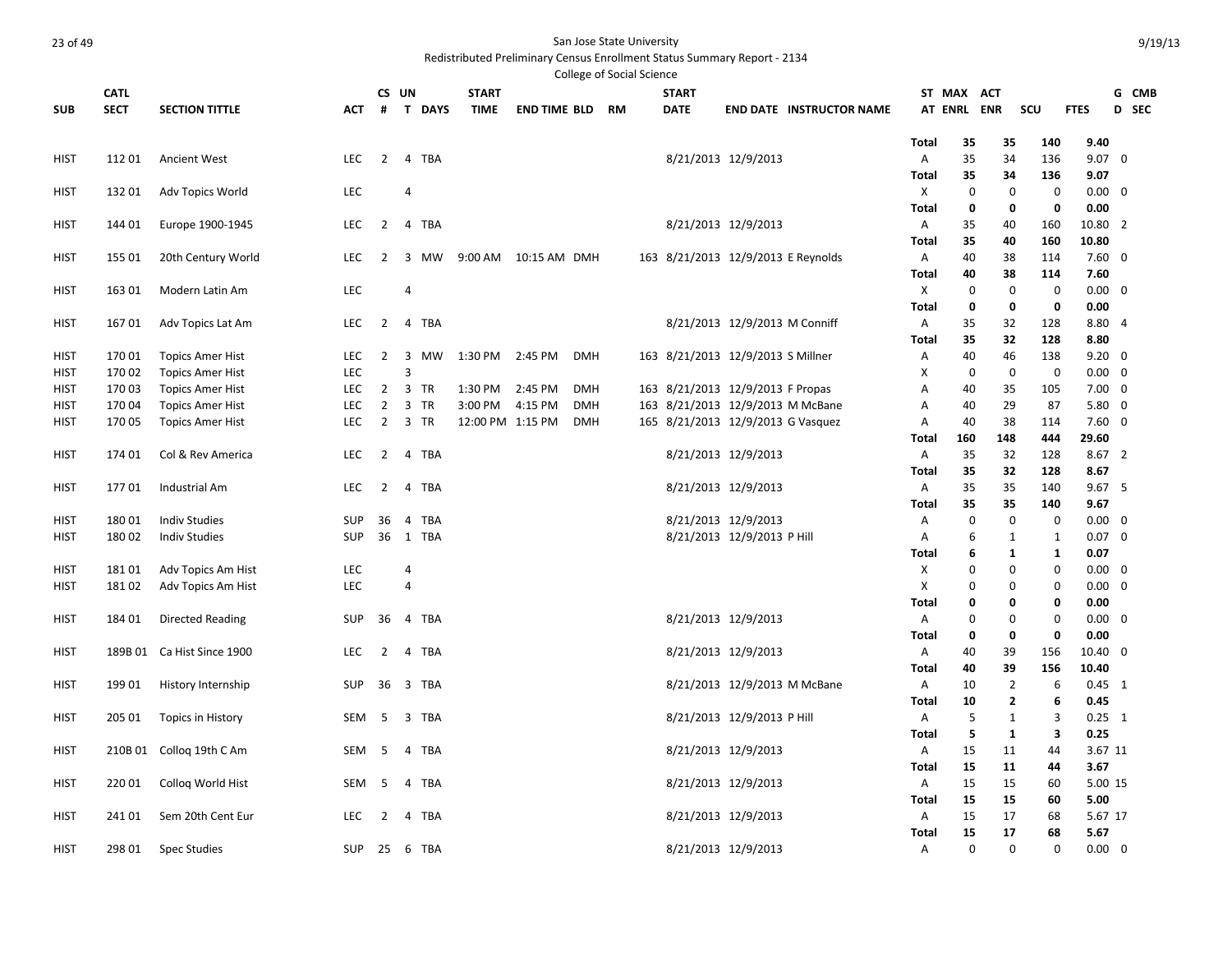|             |             |                       |            |       |             |              |                     | <b>College of Social Science</b> |           |              |                                   |                                 |                      |                |            |          |             |                |              |
|-------------|-------------|-----------------------|------------|-------|-------------|--------------|---------------------|----------------------------------|-----------|--------------|-----------------------------------|---------------------------------|----------------------|----------------|------------|----------|-------------|----------------|--------------|
|             | <b>CATL</b> |                       |            | CS UN |             | <b>START</b> |                     |                                  |           | <b>START</b> |                                   |                                 |                      | ST MAX         | ACT        |          |             |                | G CMB        |
| <b>SUB</b>  | <b>SECT</b> | <b>SECTION TITTLE</b> | <b>ACT</b> |       | <b>DAYS</b> | <b>TIME</b>  | <b>END TIME BLD</b> |                                  | <b>RM</b> | <b>DATE</b>  |                                   | <b>END DATE INSTRUCTOR NAME</b> |                      | <b>AT ENRL</b> | <b>ENR</b> | scu      | <b>FTES</b> |                | <b>D</b> SEC |
| <b>HIST</b> | 298 02      | Spec Studies          | <b>SUP</b> | 25    | 2 R         | 6:00 PM      | 8:45 PM             | <b>DMH</b>                       |           |              | 165 8/21/2013 12/9/2013 P Hill    |                                 | А                    | 8              | 10         |          | 20          | $1.63$ 9       |              |
| <b>HIST</b> | 298 03      | Spec Studies          | SUP        | 25    | 2 R         | 6:00 PM      | 8:45 PM             | <b>DMH</b>                       |           |              | 165 8/21/2013 12/9/2013 G Gendzel |                                 | A                    | 8              |            |          | 14          | $1.17$ 7       |              |
| <b>HIST</b> | 298 04      | Spec Studies          | <b>SUP</b> | 25    | 2 R         | 6:00 PM      | 8:45 PM             | <b>DMH</b>                       |           |              | 165 8/21/2013 12/9/2013 G Vasquez |                                 | A                    | 8              | 10         |          | 20          | $1.60\quad 8$  |              |
| <b>HIST</b> | 298 05      | Spec Studies          | SUP        |       | 25 2 TBA    |              |                     |                                  |           |              | 8/21/2013 12/9/2013 J Roth        |                                 | A                    | 5              |            |          |             | $0.17 \quad 1$ |              |
|             |             |                       |            |       |             |              |                     |                                  |           |              |                                   |                                 | Total                | 29             | 28         |          | 56<br>4.57  |                |              |
| <b>HIST</b> | 299 01      | <b>Masters Thesis</b> | SUP        | 25    | 6 TBA       |              |                     |                                  |           |              | 8/21/2013 12/9/2013               |                                 | A                    | $\Omega$       |            | $\Omega$ | $\Omega$    | $0.00 \quad 0$ |              |
| <b>HIST</b> | 299 02      | <b>Masters Thesis</b> | <b>SUP</b> | 25    | 6 TBA       |              |                     |                                  |           |              | 8/21/2013 12/9/2013 J Roth        |                                 | A                    | 5.             |            |          | 12          | $1.00 \quad 2$ |              |
|             |             |                       |            |       |             |              |                     |                                  |           |              |                                   |                                 | Total                | 5.             |            |          | 12<br>1.00  |                |              |
|             |             |                       |            |       |             |              |                     |                                  |           |              |                                   |                                 | <b>History Total</b> | 2074           | 1442       | 4617     | 312.80      |                |              |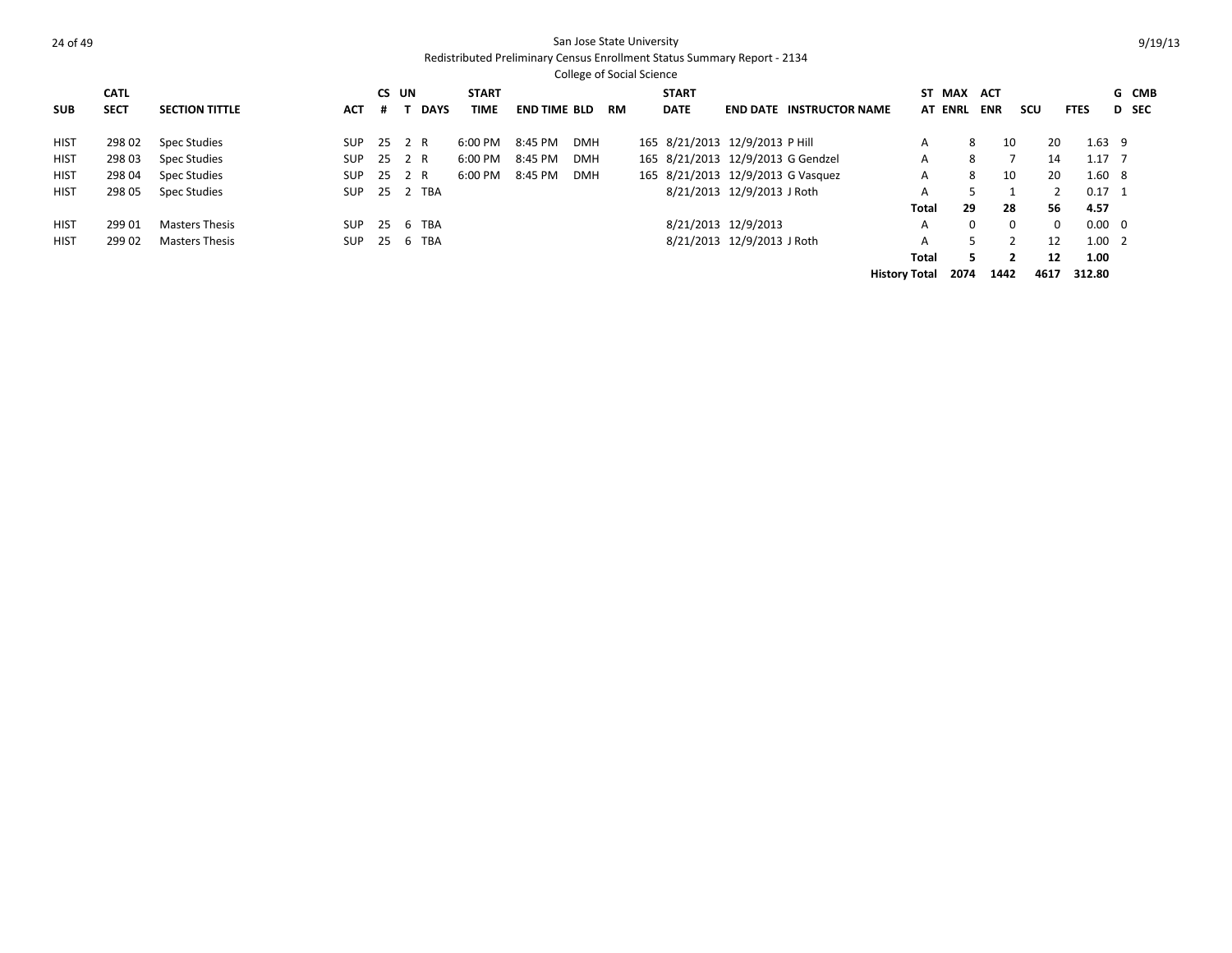| 25 of 49    |                            |                         |            |            |                |                             |                     |           | San Jose State University<br><b>College of Social Science</b> |                             | Redistributed Preliminary Census Enrollment Status Summary Report - 2134 |                                 |                   |                              |            |               |                        |                | 9/19/13        |
|-------------|----------------------------|-------------------------|------------|------------|----------------|-----------------------------|---------------------|-----------|---------------------------------------------------------------|-----------------------------|--------------------------------------------------------------------------|---------------------------------|-------------------|------------------------------|------------|---------------|------------------------|----------------|----------------|
| <b>SUB</b>  | <b>CATL</b><br><b>SECT</b> | <b>SECTION TITTLE</b>   | <b>ACT</b> | CS UN<br># | <b>DAYS</b>    | <b>START</b><br><b>TIME</b> | <b>END TIME BLD</b> | <b>RM</b> |                                                               | <b>START</b><br><b>DATE</b> |                                                                          | <b>END DATE INSTRUCTOR NAME</b> |                   | ST MAX ACT<br><b>AT ENRL</b> | <b>ENR</b> | scu           | <b>FTES</b>            |                | G CMB<br>D SEC |
|             | Int'l Global Studies       |                         |            |            |                |                             |                     |           |                                                               |                             |                                                                          |                                 |                   |                              |            |               |                        |                |                |
| <b>GLST</b> | 1A 01                      | Intro to Global Studies | LEC.       | 3          | <b>TR</b><br>3 | 1:30 PM                     | 2:45 PM CL          |           |                                                               |                             | 303 8/21/2013 12/9/2013 C Cox                                            |                                 | A<br>Total        | 40<br>40                     | 37<br>37   | 111<br>111    | 7.40                   | $7.40 \quad 0$ |                |
| <b>GLST</b> | 18901                      | Global Experience       | SUP        | 48 3       | <b>TBA</b>     |                             |                     |           |                                                               |                             | 8/21/2013 12/9/2013 M Davis                                              | Int'l Global Studies Total      | A<br><b>Total</b> | 10<br>10<br>50               | 40         | 3<br>3<br>120 | 9<br>9<br>0.60<br>8.00 | $0.60 \quad 0$ |                |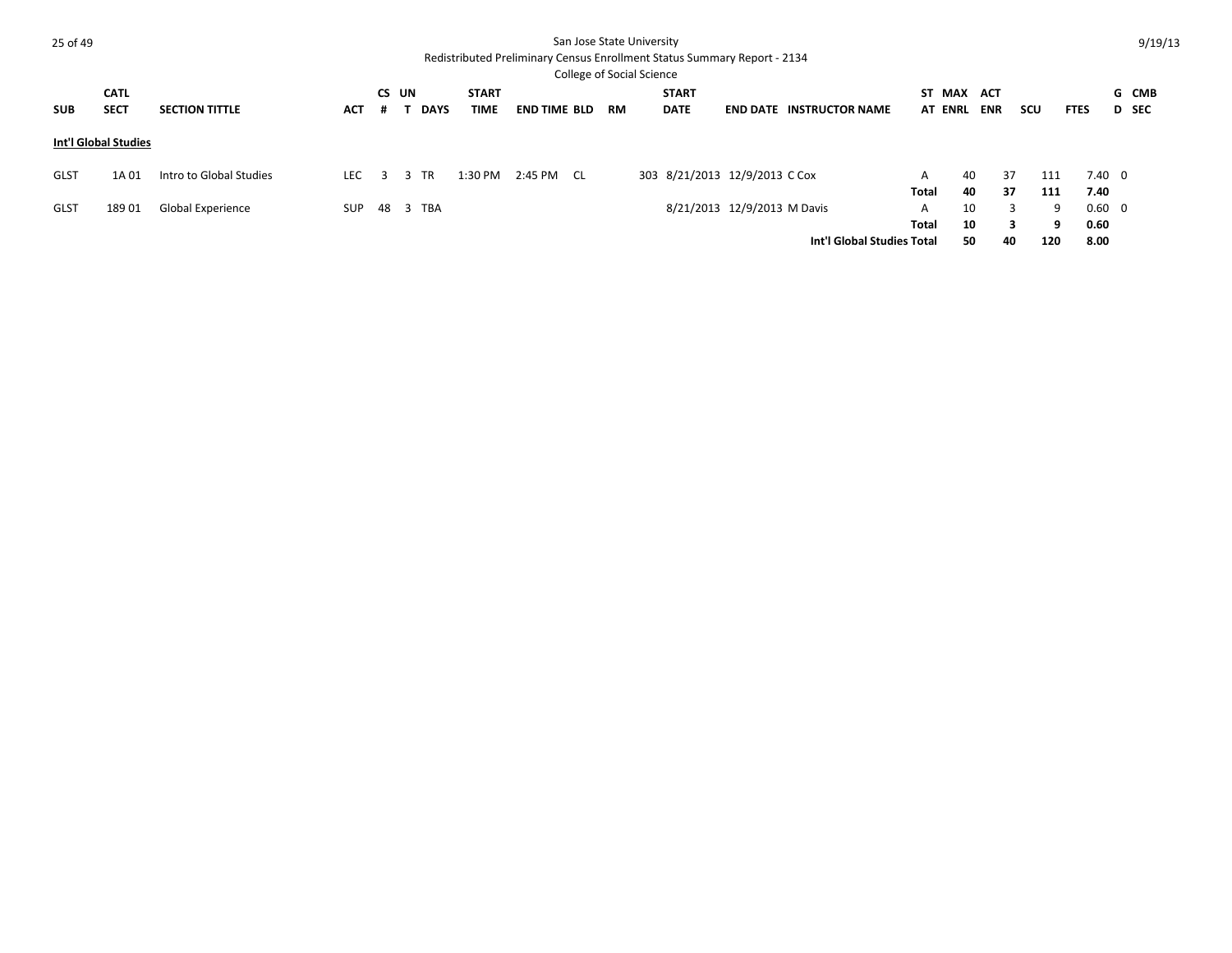|            |                                 |                          |            |                |                                         |                       |                        | College of Social Science |                                   |                                           |              |             |              |              |                |                          |            |
|------------|---------------------------------|--------------------------|------------|----------------|-----------------------------------------|-----------------------|------------------------|---------------------------|-----------------------------------|-------------------------------------------|--------------|-------------|--------------|--------------|----------------|--------------------------|------------|
|            | <b>CATL</b>                     |                          |            |                | CS UN                                   | <b>START</b>          |                        |                           | <b>START</b>                      |                                           |              | ST MAX ACT  |              |              |                | G CMB                    |            |
| <b>SUB</b> | <b>SECT</b>                     | <b>SECTION TITTLE</b>    | <b>ACT</b> | #              | T DAYS                                  | <b>TIME</b>           | <b>END TIME BLD</b>    | RM                        | <b>DATE</b>                       | <b>END DATE INSTRUCTOR NAME</b>           |              | AT ENRL ENR |              | scu          | <b>FTES</b>    | D                        | <b>SEC</b> |
|            |                                 |                          |            |                |                                         |                       |                        |                           |                                   |                                           |              |             |              |              |                |                          |            |
|            | <b>Mexican American Studies</b> |                          |            |                |                                         |                       |                        |                           |                                   |                                           |              |             |              |              |                |                          |            |
|            |                                 |                          |            |                |                                         |                       |                        |                           |                                   |                                           |              |             |              |              |                |                          |            |
| MAS        | 10A 01                          | Mex Am US Hist/Gov       | <b>LEC</b> | $\overline{2}$ | 3<br>MW                                 |                       | 9:00 AM  10:15 AM  DMH |                           |                                   | 234 8/21/2013 12/9/2013 J Covarrubias     | Α            | 72          | 77           | 231          | 15.40 0        |                          |            |
| MAS        | 10A 02                          | Mex Am US Hist/Gov       | LEC        | $\overline{2}$ | $\overline{3}$<br><b>MW</b>             |                       | 10:30 AM 11:45 AM DMH  |                           |                                   | 234 8/21/2013 12/9/2013 J Covarrubias     | Α            | 72          | 77           | 231          | 15.40 0        |                          |            |
| MAS        | 10A 03                          | Mex Am US Hist/Gov       | LEC        |                | 3                                       |                       |                        |                           |                                   |                                           | X            | $\mathbf 0$ | $\mathbf 0$  | $\mathbf 0$  | $0.00 \quad 0$ |                          |            |
| <b>MAS</b> | 10A 04                          | Mex Am US Hist/Gov       | <b>LEC</b> | $\overline{2}$ | $\overline{3}$<br><b>TR</b>             |                       | 9:00 AM  10:15 AM  CL  |                           |                                   | 226 8/21/2013 12/9/2013 G Mora-Torres     | A            | 72          | 74           | 222          | 14.80 0        |                          |            |
| <b>MAS</b> | 10A 05                          | Mex Am US Hist/Gov       | <b>LEC</b> | $\overline{2}$ | $\overline{3}$<br><b>TR</b>             |                       | 10:30 AM 11:45 AM CL   |                           |                                   | 226 8/21/2013 12/9/2013 G Mora-Torres     | A            | 72          | 77           | 231          | 15.40 0        |                          |            |
| MAS        | 10A 06                          | Mex Am US Hist/Gov       | LEC        |                | 3                                       |                       |                        |                           |                                   |                                           | x            | $\mathbf 0$ | 0            | 0            | $0.00 \quad 0$ |                          |            |
| MAS        | 10A 07                          | Mex Am US Hist/Gov       | LEC        | $\overline{2}$ | $\overline{3}$<br>MW                    | 12:00 PM 1:15 PM      |                        | <b>SH</b>                 | 435 8/21/2013 12/9/2013 M Barrera |                                           | Α            | 45          | 32           | 96           | $6.40 \quad 0$ |                          |            |
| MAS        | 10A 08                          | Mex Am US Hist/Gov       | LEC        | $\overline{2}$ | $\overline{3}$<br><b>MW</b>             | 12:00 PM 1:15 PM      |                        | <b>DMH</b>                |                                   | 163 8/21/2013 12/9/2013 M Callaghan       | Α            | 45          | 29           | 87           | $5.80$ 0       |                          |            |
|            |                                 |                          |            |                |                                         |                       |                        |                           |                                   |                                           | Total        | 378         | 366          | 1098         | 73.20          |                          |            |
| MAS        | 25 01                           | <b>Changing Majority</b> | LEC        | $\overline{2}$ | $\overline{\mathbf{3}}$<br>T            | 6:00 PM               | 8:45 PM                | <b>CL</b>                 | 111 8/21/2013 12/9/2013 R Wilson  |                                           | Α            | 40          | $\mathbf 0$  | $\mathbf{0}$ |                | $0.00 \quad 0 \text{ C}$ |            |
| AAS        | 25 01                           | <b>Changing Majority</b> | <b>LEC</b> | $\overline{2}$ | $\overline{\mathbf{3}}$<br>$\mathsf{T}$ | 6:00 PM               | 8:45 PM                | <b>CL</b>                 | 111 8/21/2013 12/9/2013 R Wilson  |                                           | Α            | $\mathbf 0$ | $\mathbf{0}$ | $\mathbf 0$  | 0.00           | 0 <sup>C</sup>           |            |
| <b>MAS</b> | 25 02                           | <b>Changing Majority</b> | <b>LEC</b> | $\overline{2}$ | $\overline{3}$<br>MW                    | 1:30 PM               | 2:45 PM                | <b>CL</b>                 | 111 8/21/2013 12/9/2013 R Wilson  |                                           | A            | 30          | $\mathbf{0}$ | $\mathbf 0$  |                | $0.00 \quad 0 \text{ C}$ |            |
| AAS        | 25 02                           | <b>Changing Majority</b> | <b>LEC</b> | $\overline{2}$ | $\overline{\mathbf{3}}$<br>MW           | 1:30 PM               | 2:45 PM                | <b>CL</b>                 | 111 8/21/2013 12/9/2013 R Wilson  |                                           | Α            | $\Omega$    | $\mathbf 0$  | $\mathbf 0$  |                | $0.00 \t 0 C$            |            |
|            |                                 |                          |            |                |                                         |                       |                        |                           |                                   |                                           | Total        | 70          | $\mathbf 0$  | 0            | 0.00           |                          |            |
| MAS        | 3001                            | Race and Ethnicity       | <b>SEM</b> | 5              | 3<br><b>TR</b>                          |                       | 10:30 AM 11:45 AM SPXE |                           |                                   | 77 8/21/2013 12/9/2013 J Curry-Rodriguez  | Α            | 25          | 25           | 75           | $5.00 \quad 0$ |                          |            |
| MAS        | 30 02                           | Race and Ethnicity       | <b>SEM</b> | 5              | $\overline{3}$<br><b>TR</b>             | 12:00 PM 1:15 PM      |                        | <b>HGH</b>                |                                   | 120 8/21/2013 12/9/2013 J Curry-Rodriguez | Α            | 25          | 21           | 63           | $4.20 \ 0$     |                          |            |
|            |                                 |                          |            |                |                                         |                       |                        |                           |                                   |                                           | <b>Total</b> | 50          | 46           | 138          | 9.20           |                          |            |
| MAS        | 40 01                           | Chicano Theater          | SEM        |                | 3                                       |                       |                        |                           |                                   |                                           | X            | $\Omega$    | $\mathbf 0$  | $\mathbf 0$  | $0.00 \quad 0$ |                          |            |
| <b>MAS</b> | 40 02                           | <b>Chicano Theater</b>   | <b>SEM</b> |                | 3                                       |                       |                        |                           |                                   |                                           | X            | $\Omega$    | $\mathbf 0$  | $\mathbf 0$  | $0.00 \quad 0$ |                          |            |
| MAS        | 4003                            | <b>Chicano Theater</b>   | <b>ACT</b> |                | $\mathbf 0$                             |                       |                        |                           |                                   |                                           | X            | $\Omega$    | $\mathbf 0$  | $\mathbf 0$  | $0.00 \quad 0$ |                          |            |
|            |                                 |                          |            |                |                                         |                       |                        |                           |                                   |                                           | Total        | 0           | 0            | 0            | 0.00           |                          |            |
| MAS        | 74 01                           | <b>Public Address</b>    | SEM        | 4              | 3<br>MW                                 |                       | 9:00 AM  10:15 AM  CL  |                           | 243 8/21/2013 12/9/2013 P Tabera  |                                           | Α            | 25          | 25           | 75           | $5.00 \quad 0$ |                          |            |
| MAS        | 74 02                           | <b>Public Address</b>    | <b>SEM</b> | $\overline{4}$ | $\overline{3}$<br>MW                    |                       | 10:30 AM 11:45 AM DMH  |                           | 347 8/21/2013 12/9/2013 P Tabera  |                                           | Α            | 25          | 27           | 81           | $5.40 \quad 0$ |                          |            |
| MAS        | 74 03                           | <b>Public Address</b>    | <b>SEM</b> | $\overline{4}$ | $\overline{3}$<br><b>TR</b>             |                       | 9:00 AM  10:15 AM  CL  |                           | 243 8/21/2013 12/9/2013 K Rios    |                                           | Α            | 25          | 22           | 66           | 4.40 0         |                          |            |
| MAS        | 74 04                           | <b>Public Address</b>    | <b>SEM</b> | $\overline{4}$ | 3<br>MW                                 | 12:00 PM 1:15 PM      |                        | <b>CL</b>                 | 308 8/21/2013 12/9/2013 K Rios    |                                           | A            | 25          | 23           | 69           | 4.60 0         |                          |            |
| MAS        | 74 05                           | <b>Public Address</b>    | SEM        | 4              | 3<br><b>TR</b>                          | 12:00 PM 1:15 PM      |                        | CL.                       | 243 8/21/2013 12/9/2013 L Juarez  |                                           | A            | 25          | 28           | 84           | $5.60$ 0       |                          |            |
| <b>MAS</b> | 74 06                           | <b>Public Address</b>    | <b>SEM</b> | 4              | 3<br><b>TR</b>                          | 1:30 PM               | 2:45 PM                | <b>SH</b>                 | 345 8/21/2013 12/9/2013 L Juarez  |                                           | A            | 25          | 26           | 78           | $5.20 \ 0$     |                          |            |
| <b>MAS</b> | 74 07                           | <b>Public Address</b>    | SEM        | 4              | $\overline{3}$<br>MW                    | 1:30 PM 2:45 PM       |                        | <b>BBC</b>                | 205 8/21/2013 12/9/2013 M Barrera |                                           | Α            | 25          | 22           | 66           | $4.40 \quad 0$ |                          |            |
| MAS        | 74 08                           | <b>Public Address</b>    | <b>SEM</b> |                | 3                                       |                       |                        |                           |                                   |                                           | X            | $\Omega$    | $\Omega$     | 0            | $0.00 \quad 0$ |                          |            |
| MAS        | 74 09                           | <b>Public Address</b>    | SEM        | $\overline{4}$ | 3 TR                                    |                       | 10:30 AM 11:45 AM ENG  |                           | 401 8/21/2013 12/9/2013 L Juarez  |                                           | Α            | 25          | 20           | 60           | $4.00 \quad 0$ |                          |            |
|            |                                 |                          |            |                |                                         |                       |                        |                           |                                   |                                           | Total        | 200         | 193          | 579          | 38.60          |                          |            |
| MAS        | 105 01                          | Chicn: US/Mex Relt       | <b>LEC</b> | $\overline{2}$ | 3<br>MW                                 |                       | 10:30 AM 11:45 AM ENG  |                           |                                   | 301 8/21/2013 12/9/2013 G Mora-Torres     | A            | 25          | 22           | 66           | $4.40 \quad 0$ |                          |            |
|            |                                 |                          |            |                |                                         |                       |                        |                           |                                   |                                           | Total        | 25          | 22           | 66           | 4.40           |                          |            |
| MAS        | 115 01                          | Chicana/o Families       | LEC        |                | 3                                       |                       |                        |                           |                                   |                                           | X            | $\mathbf 0$ | $\mathbf 0$  | $\mathbf 0$  | $0.00 \quad 0$ |                          |            |
|            |                                 |                          |            |                |                                         |                       |                        |                           |                                   |                                           | <b>Total</b> | 0           | 0            | 0            | 0.00           |                          |            |
| MAS        | 12701                           | Chic Crim Just Syst      | <b>LEC</b> |                | 3                                       |                       |                        |                           |                                   |                                           | X            | $\Omega$    | 0            | $\mathbf 0$  | $0.00 \quad 0$ |                          |            |
|            |                                 |                          |            |                |                                         |                       |                        |                           |                                   |                                           | Total        | 0           | 0            | 0            | 0.00           |                          |            |
| MAS        | 13001                           | Chicna/o Amer Soc        | LEC        | 2              | 3<br>MW                                 |                       | 10:30 AM 11:45 AM CL   |                           | 243 8/21/2013 12/9/2013 K Rios    |                                           | Α            | 25          | 25           | 75           | $5.00 \quad 0$ |                          |            |
| MAS        | 130 02                          | Chicna/o Amer Soc        | <b>LEC</b> | $\overline{2}$ | 3<br>TR                                 |                       | 10:30 AM 11:45 AM HB   |                           | 408 8/21/2013 12/9/2013 K Rios    |                                           | Α            | 25          | 27           | 81           | $5.40 \quad 0$ |                          |            |
|            |                                 |                          |            |                |                                         |                       |                        |                           |                                   |                                           | Total        | 50          | 52           | 156          | 10.40          |                          |            |
| MAS        | 135 01                          | Con Chicana/o Iss        | <b>LEC</b> | 1              |                                         | 3 MW 12:00 PM 1:15 PM |                        | CL                        | 243 8/21/2013 12/9/2013 M Pizarro |                                           | Α            | 25          | 25           | 75           | $5.00 \quad 0$ |                          |            |
|            |                                 |                          |            |                |                                         |                       |                        |                           |                                   |                                           | Total        | 25          | 25           | 75           | 5.00           |                          |            |
|            |                                 |                          |            |                |                                         |                       |                        |                           |                                   |                                           |              |             |              |              |                |                          |            |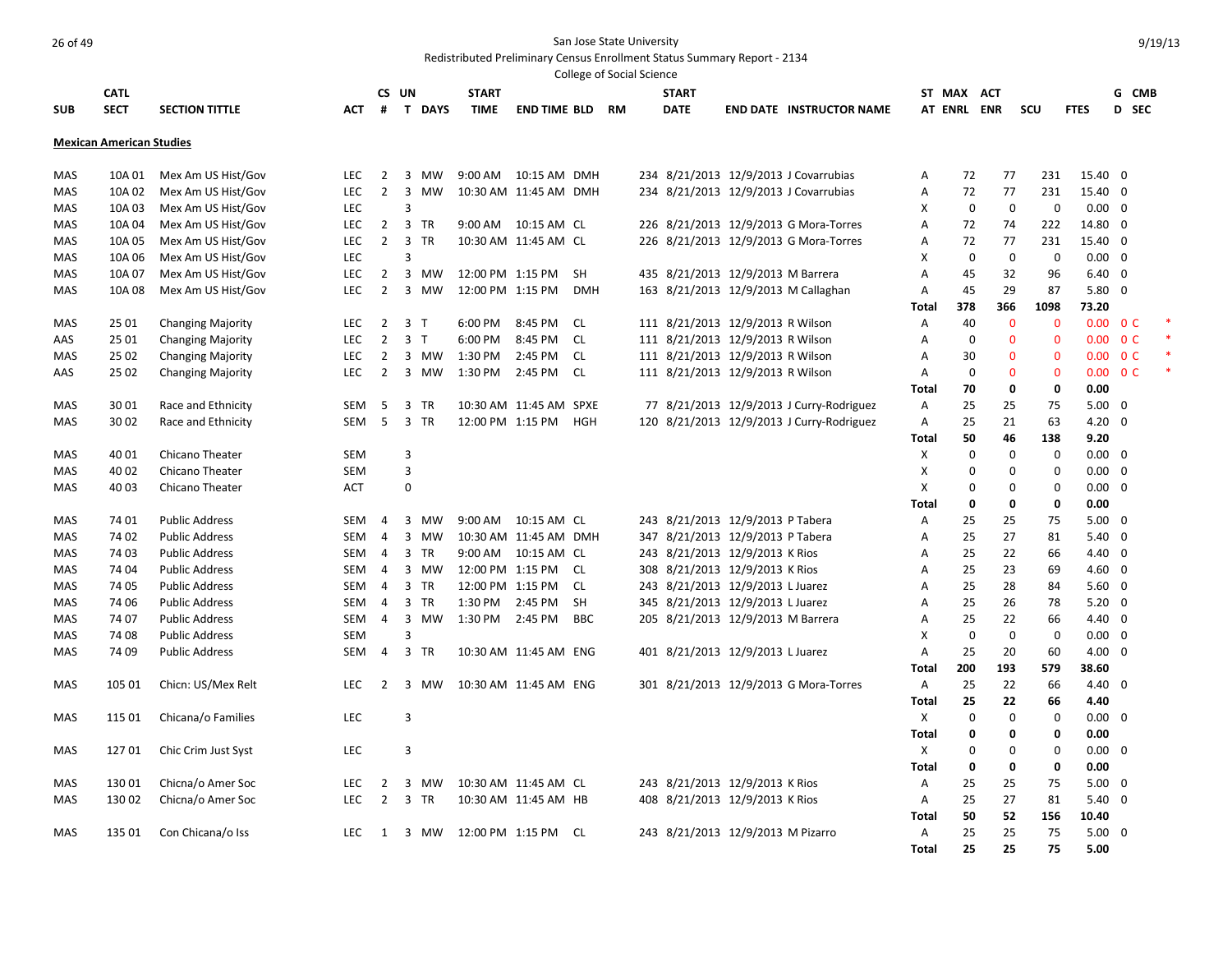#### Redistributed Preliminary Census Enrollment Status Summary Report - 2134

|            |             |                             |            |       |                 |                  |                     |      | <b>College of Social Science</b> |                                   |                               |                                           |              |                |            |                |             |                |       |
|------------|-------------|-----------------------------|------------|-------|-----------------|------------------|---------------------|------|----------------------------------|-----------------------------------|-------------------------------|-------------------------------------------|--------------|----------------|------------|----------------|-------------|----------------|-------|
|            | <b>CATL</b> |                             |            | CS UN |                 | <b>START</b>     |                     |      |                                  | <b>START</b>                      |                               |                                           |              | ST MAX         | <b>ACT</b> |                |             |                | G CMB |
| <b>SUB</b> | <b>SECT</b> | <b>SECTION TITTLE</b>       | <b>ACT</b> |       | <b>DAYS</b>     | <b>TIME</b>      | <b>END TIME BLD</b> |      | RM                               | <b>DATE</b>                       |                               | <b>END DATE INSTRUCTOR NAME</b>           |              | <b>AT ENRL</b> | <b>ENR</b> | SCU            | <b>FTES</b> |                | D SEC |
| <b>MAS</b> | 144 01      | Chicana/o Lit               | LEC        |       | 3               |                  |                     |      |                                  |                                   |                               |                                           | X            | 0              |            | 0              | 0           | $0.00 \quad 0$ |       |
|            |             |                             |            |       |                 |                  |                     |      |                                  |                                   |                               |                                           | <b>Total</b> | 0              |            | 0              | 0           | 0.00           |       |
| <b>MAS</b> | 16001       | Gender and Sexuality        | LEC        |       | 3               |                  |                     |      |                                  |                                   |                               |                                           | X            | 0              |            | $\Omega$       | $\mathbf 0$ | $0.00 \quad 0$ |       |
| <b>MAS</b> | 160 02      | <b>Gender and Sexuality</b> | LEC        |       | $\overline{3}$  |                  |                     |      |                                  |                                   |                               |                                           | X            | $\mathbf 0$    |            | $\Omega$       | 0           | $0.00 \quad 0$ |       |
|            |             |                             |            |       |                 |                  |                     |      |                                  |                                   |                               |                                           | <b>Total</b> | 0              |            | 0              | 0           | 0.00           |       |
| MAS        | 18001       | <b>Indiv Studies</b>        | <b>SUP</b> | 36    | 3 TBA           |                  |                     |      |                                  |                                   | 8/21/2013 12/9/2013 M Barrera |                                           | А            | $\mathbf 0$    |            | 0              | $\mathbf 0$ | $0.00 \quad 0$ |       |
| <b>MAS</b> | 18002       | <b>Indiv Studies</b>        | <b>SUP</b> | 36    | 3 TBA           |                  |                     |      |                                  |                                   | 8/21/2013 12/9/2013 M Barrera |                                           | А            | 5              |            | $\mathbf{1}$   | 3           | $0.20 \quad 0$ |       |
|            |             |                             |            |       |                 |                  |                     |      |                                  |                                   |                               |                                           | <b>Total</b> | 5              |            | 1              | з           | 0.20           |       |
| <b>MAS</b> | 200 01      | Ideology & Ch Exp           | SEM        | -5    | 3 W             |                  | 6:00 PM 8:45 PM CL  |      |                                  | 318 8/21/2013 12/9/2013 M Barrera |                               |                                           | A            | 15             |            | 9              | 27          | $2.15 \quad 7$ |       |
|            |             |                             |            |       |                 |                  |                     |      |                                  |                                   |                               |                                           | <b>Total</b> | 15             |            | 9              | 27          | 2.15           |       |
| MAS        | 205 01      | Chicana/o History           | SEM        | - 5   | 3 <sub>1</sub>  | 6:00 PM          | 8:45 PM             | CL.  |                                  |                                   |                               | 231 8/21/2013 12/9/2013 G Mora-Torres     | A            | 15             |            | 9              | 27          | $2.25$ 9       |       |
|            |             |                             |            |       |                 |                  |                     |      |                                  |                                   |                               |                                           | <b>Total</b> | 15             |            | 9              | 27          | 2.25           |       |
| <b>MAS</b> | 21001       | Foundatns of Ch St          | SEM        | - 5   | 3 <sub>5</sub>  | 10:30 AM 3:00 PM |                     | - CL |                                  |                                   |                               | 205 8/21/2013 12/9/2013 J Curry-Rodriguez | Α            | 15             |            | 10             | 30          | 2.50 10        |       |
|            |             |                             |            |       |                 |                  |                     |      |                                  |                                   |                               |                                           | <b>Total</b> | 15             |            | 10             | 30          | 2.50           |       |
| MAS        | 23001       | <b>Policy Analysis</b>      | SEM        | -5    | 3 R             |                  | 6:00 PM 8:45 PM CL  |      |                                  | 318 8/21/2013 12/9/2013 P Lopez   |                               |                                           | A            | 15             |            | 6              | 18          | 1.506          |       |
|            |             |                             |            |       |                 |                  |                     |      |                                  |                                   |                               |                                           | <b>Total</b> | 15             |            | 6              | 18          | 1.50           |       |
| MAS        | 240 01      | Applied CS Seminar          | SEM        | -5    | 3 M             | 6:00 PM          | 8:45 PM             | - CL |                                  | 231 8/21/2013 12/9/2013 M Pizarro |                               |                                           | A            | 15             |            | 6              | 18          | 1.506          |       |
|            |             |                             |            |       |                 |                  |                     |      |                                  |                                   |                               |                                           | <b>Total</b> | 15             |            | 6              | 18          | 1.50           |       |
| MAS        | 298 01      | <b>Special Studies</b>      | <b>SUP</b> | 25    | 6<br><b>TBA</b> |                  |                     |      |                                  |                                   | 8/21/2013 12/9/2013 M Barrera |                                           | A            | $\mathbf 0$    |            | 0              | 0           | $0.00 \quad 0$ |       |
| <b>MAS</b> | 298 02      | <b>Special Studies</b>      | <b>SUP</b> | 25    | 3 TBA           |                  |                     |      |                                  |                                   | 8/21/2013 12/9/2013 M Barrera |                                           | A            | 5              |            | 2              | 6           | $0.50$ 2       |       |
|            |             |                             |            |       |                 |                  |                     |      |                                  |                                   |                               |                                           | <b>Total</b> | 5              |            | $\overline{2}$ | 6           | 0.50           |       |
| <b>MAS</b> | 299 01      | <b>MA Thesis</b>            | <b>SUP</b> | 25    | 6<br><b>TBA</b> |                  |                     |      |                                  |                                   | 8/21/2013 12/9/2013 M Barrera |                                           | A            | $\mathbf 0$    |            | 0              | 0           | $0.00 \quad 0$ |       |
| <b>MAS</b> | 299 02      | <b>MA Thesis</b>            | <b>SUP</b> | 25    | 3 TBA           |                  |                     |      |                                  |                                   | 8/21/2013 12/9/2013 M Barrera |                                           | А            | 5              |            | $\Omega$       | 0           | $0.00 \quad 0$ |       |
|            |             |                             |            |       |                 |                  |                     |      |                                  |                                   |                               |                                           | <b>Total</b> | 5              |            | 0              | 0           | 0.00           |       |

**Mexican American Studies Total 888 747 2241 151.40**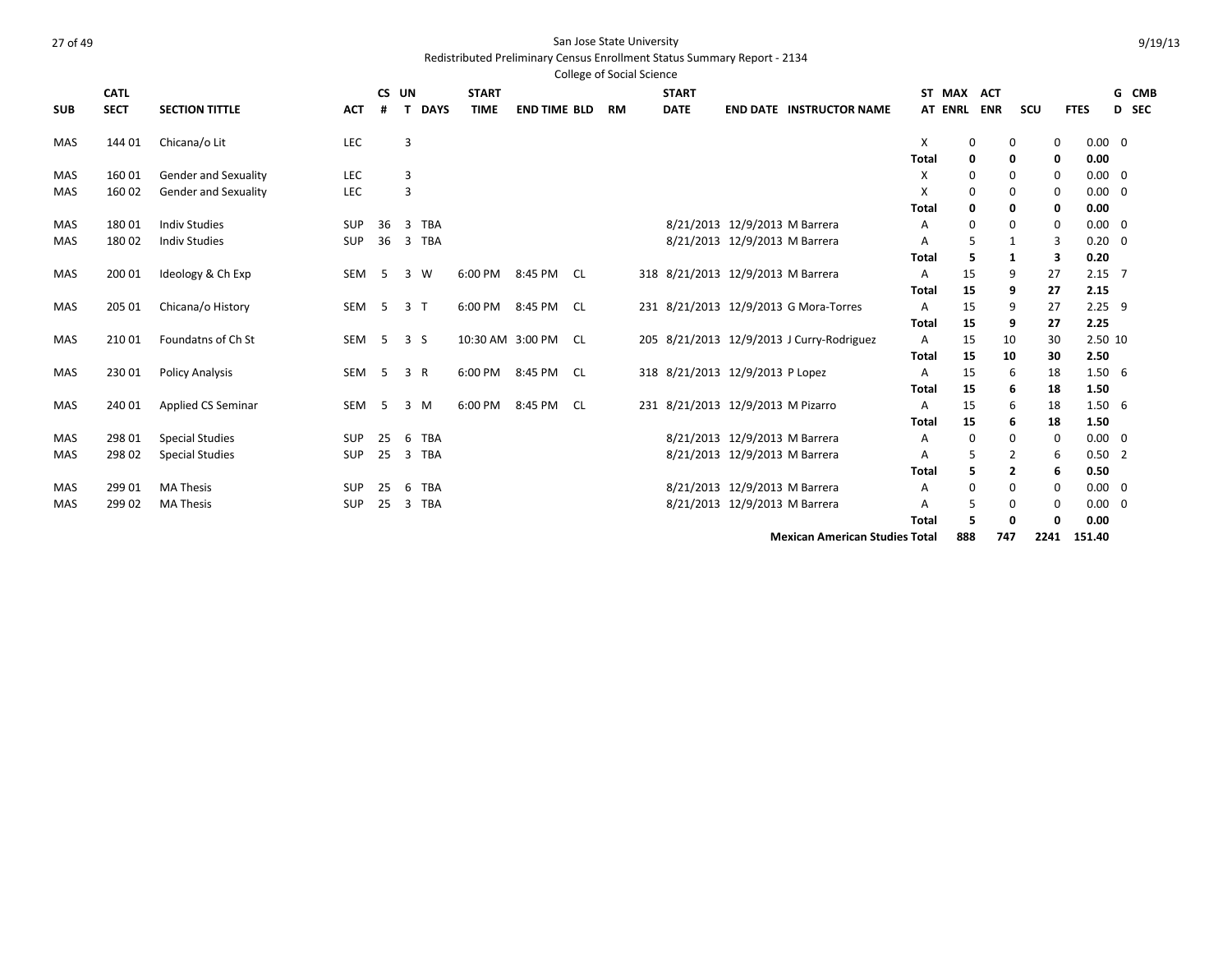|                          |                  |                            |            |                |                               |                    |                        |            | College of Social Science |                                   |                                |                                 |            |                   |                    |                      |             |                                       |       |  |
|--------------------------|------------------|----------------------------|------------|----------------|-------------------------------|--------------------|------------------------|------------|---------------------------|-----------------------------------|--------------------------------|---------------------------------|------------|-------------------|--------------------|----------------------|-------------|---------------------------------------|-------|--|
|                          | <b>CATL</b>      |                            |            | CS UN          |                               | <b>START</b>       |                        |            |                           | <b>START</b>                      |                                |                                 |            | ST MAX ACT        |                    |                      |             |                                       | G CMB |  |
| <b>SUB</b>               | <b>SECT</b>      | <b>SECTION TITTLE</b>      | АСТ        | #              | T DAYS                        | <b>TIME</b>        | <b>END TIME BLD RM</b> |            |                           | <b>DATE</b>                       |                                | <b>END DATE INSTRUCTOR NAME</b> |            | <b>AT ENRL</b>    | <b>ENR</b>         | scu                  | <b>FTES</b> |                                       | D SEC |  |
|                          |                  |                            |            |                |                               |                    |                        |            |                           |                                   |                                |                                 |            |                   |                    |                      |             |                                       |       |  |
| <b>Political Science</b> |                  |                            |            |                |                               |                    |                        |            |                           |                                   |                                |                                 |            |                   |                    |                      |             |                                       |       |  |
|                          |                  |                            |            |                |                               |                    |                        |            |                           |                                   |                                |                                 |            |                   |                    |                      |             |                                       |       |  |
| PADM                     | 202 01           | <b>Regional Governance</b> | SEM        | - 5            | 3 R                           | 6:00 PM 8:45 PM    |                        | CL         |                           | 306 8/21/2013 12/9/2013 F Keeley  |                                |                                 | Α          | 25                | 21                 | 63                   |             | 5.25 21                               |       |  |
|                          |                  |                            |            |                |                               |                    |                        |            |                           |                                   |                                |                                 | Total      | 25                | 21                 | 63                   | 5.25        |                                       |       |  |
| PADM                     | 210 01           | Intro Pub Admin            | SEM        | -5             | 3 M                           | 6:00 PM            | 8:45 PM                | CL.        |                           | 306 8/21/2013 12/9/2013 F Edwards |                                |                                 | Α          | 20                | 20                 | 60                   |             | 5.00 20                               |       |  |
|                          |                  |                            |            |                |                               |                    |                        |            |                           |                                   |                                |                                 | Total      | 20                | 20                 | 60                   | 5.00        |                                       |       |  |
| PADM                     | 21201            | Admin Research             | SEM        | - 5            | 3 <sub>T</sub>                | 6:00 PM            | 8:45 PM                |            | DMH 149A                  |                                   | 8/21/2013 12/9/2013 D Shim     |                                 | Α          | 20                | 20                 | 60                   |             | 5.00 20                               |       |  |
|                          |                  |                            |            |                |                               |                    |                        |            |                           |                                   |                                |                                 | Total      | 20                | 20                 | 60                   | 5.00        |                                       |       |  |
| PADM                     | 21301            | Pol Analysis & Eval        | SEM        | - 5            | 3 T                           | 6:00 PM            | 8:45 PM                | CL         |                           | 306 8/21/2013 12/9/2013 P Haas    |                                |                                 | Α          | 20                | 16                 | 48                   |             | 4.00 16                               |       |  |
|                          |                  |                            |            |                |                               |                    |                        |            |                           |                                   |                                |                                 | Total      | 20                | 16                 | 48                   | 4.00        |                                       |       |  |
| PADM                     | 214 01<br>214 01 | <b>Public Management</b>   | SEM        | 5<br>5         | 3<br>M<br>$\overline{3}$<br>M | 6:00 PM<br>6:00 PM | 8:45 PM<br>8:45 PM     |            | DMH 149A<br>DMH 149A      |                                   |                                | 8/21/2013 12/9/2013 D Goodrich  | Α          | 20<br>$\mathbf 0$ | 16<br>$\mathbf{0}$ | 48<br>$\overline{0}$ |             | 4.00 16 C<br>$0.00 \quad 0 \text{ C}$ |       |  |
| URBP                     |                  | <b>Public Management</b>   | SEM        |                |                               |                    |                        |            |                           |                                   |                                | 8/21/2013 12/9/2013 D Goodrich  | Α          | 20                | 16                 | 48                   | 4.00        |                                       |       |  |
| PADM                     | 215 01           | Public Pers Admin          | SEM        | -5             | 3<br>w                        | 6:00 PM            | 8:45 PM                |            | DMH 149A                  |                                   |                                |                                 | Total      | 20                | 21                 | 63                   |             | 5.25 21                               |       |  |
|                          |                  |                            |            |                |                               |                    |                        |            |                           |                                   |                                | 8/21/2013 12/9/2013 E Ramones   | Α          | 20                | 21                 | 63                   | 5.25        |                                       |       |  |
|                          | 21801            |                            |            | - 5            | 3 R                           | 6:00 PM            | 8:45 PM                |            | DMH 149A                  |                                   | 8/21/2013 12/9/2013 D Shim     |                                 | Total      | 20                | 16                 | 48                   |             | 4.00 16                               |       |  |
| PADM                     |                  | <b>Public Budgeting</b>    | SEM        |                |                               |                    |                        |            |                           |                                   |                                |                                 | Α          | 20                | 16                 | 48                   | 4.00        |                                       |       |  |
| PADM                     | 28101            | Pub Adm Internship         | <b>SUP</b> | -25            | 3 W                           | 3:00 PM            | 5:45 PM                |            |                           |                                   | 8/21/2013 12/9/2013 G Percival |                                 | Total<br>Α | 10                | 3                  | 9                    |             | $0.75 - 3$                            |       |  |
|                          |                  |                            |            |                |                               |                    |                        |            |                           |                                   |                                |                                 |            | 10                | 3                  | 9                    | 0.75        |                                       |       |  |
| PADM                     | 297 01           | <b>Advanced Seminar</b>    | SEM        | 5              | $\overline{\mathbf{3}}$<br>T  | 6:00 PM            | 8:45 PM                | CL.        |                           | 243 8/21/2013 12/9/2013 F Edwards |                                |                                 | Total<br>Α | 20                | 21                 | 63                   |             | 5.25 21                               |       |  |
|                          |                  |                            |            |                |                               |                    |                        |            |                           |                                   |                                |                                 |            | 20                | 21                 | 63                   | 5.25        |                                       |       |  |
| PADM                     | 298 01           | <b>Special Problems</b>    | <b>SUP</b> | 25             | 3<br><b>TBA</b>               |                    |                        |            |                           |                                   | 8/21/2013 12/9/2013 P Haas     |                                 | Total<br>Α | 10                | 3                  | 9                    |             | $0.75 - 3$                            |       |  |
| PADM                     | 298 02           | <b>Special Problems</b>    | <b>SUP</b> | 25             | $\overline{3}$<br><b>TBA</b>  |                    |                        |            |                           |                                   | 8/21/2013 12/9/2013 F Edwards  |                                 | Α          | 10                | 5                  | 15                   |             | $1.25$ 5                              |       |  |
| PADM                     | 298 03           | <b>Special Problems</b>    | <b>SUP</b> | 25             | $\overline{3}$<br><b>TBA</b>  |                    |                        |            |                           |                                   | 8/21/2013 12/9/2013 D Shim     |                                 | A          | 10                | $\overline{2}$     | 6                    |             | $0.50$ 2                              |       |  |
| PADM                     | 298 04           | <b>Special Problems</b>    | <b>SUP</b> | 25             | $\overline{3}$<br>TBA         |                    |                        |            |                           |                                   | 8/21/2013 12/9/2013            |                                 | Α          | 10                | 0                  | 0                    |             | $0.00 \quad 0$                        |       |  |
| PADM                     | 298 05           | <b>Special Problems</b>    | <b>SUP</b> | 25             | 3<br><b>TBA</b>               |                    |                        |            |                           |                                   | 8/21/2013 12/9/2013            |                                 | Α          | 10                | $\mathbf 0$        | $\mathbf 0$          |             | $0.00 \quad 0$                        |       |  |
| PADM                     | 298 06           | <b>Special Problems</b>    | <b>SUP</b> | 25             | 3 TBA                         |                    |                        |            |                           |                                   | 8/21/2013 12/9/2013            |                                 | Α          | 10                | $\mathbf 0$        | $\mathbf 0$          |             | $0.00 \quad 0$                        |       |  |
| PADM                     | 298 07           | <b>Special Problems</b>    | SUP        | 25             | 3 TBA                         |                    |                        |            |                           |                                   | 8/21/2013 12/9/2013            |                                 | Α          | 10                | 0                  | $\mathbf 0$          |             | $0.00 \quad 0$                        |       |  |
| PADM                     | 298 08           | <b>Special Problems</b>    | <b>SUP</b> | 25             | 3 TBA                         |                    |                        |            |                           |                                   | 8/21/2013 12/9/2013            |                                 | A          | 10                | $\mathbf 0$        | $\mathbf 0$          |             | $0.00 \quad 0$                        |       |  |
|                          |                  |                            |            |                |                               |                    |                        |            |                           |                                   |                                |                                 | Total      | 80                | 10                 | 30                   | 2.50        |                                       |       |  |
| POLS                     | 101              | Amer Govt                  | LEC        | 2              | 3<br>MW                       | 9:00 AM            | 10:15 AM DMH 149A      |            |                           |                                   | 8/21/2013 12/9/2013 F Edwards  |                                 | Α          | 40                | 39                 | 117                  |             | $7.80$ 0                              |       |  |
| <b>POLS</b>              | 102              | Amer Govt                  | LEC        | 2              | 3<br>MW                       | 7:30 AM            | 8:45 AM                |            | DMH 149A                  |                                   | 8/21/2013 12/9/2013 L Gerston  |                                 | Α          | 40                | 28                 | 84                   |             | $5.60 \quad 0$                        |       |  |
| <b>POLS</b>              | 1 0 3            | Amer Govt                  | <b>LEC</b> | 2              | 3<br>MW                       | 12:00 PM 1:15 PM   |                        |            | DMH 149A                  |                                   | 8/21/2013 12/9/2013 L Gerston  |                                 | Α          | 40                | 39                 | 117                  |             | $7.80 \quad 0$                        |       |  |
| POLS                     | 1 0 4            | Amer Govt                  | LEC        | $\overline{2}$ | 3<br><b>TR</b>                | 1:30 PM            | 2:45 PM                |            | DMH 149A                  |                                   | 8/21/2013 12/9/2013 D Shim     |                                 | Α          | 40                | 41                 | 123                  |             | $8.20 \ 0$                            |       |  |
| POLS                     | 1 0 5            | Amer Govt                  | LEC        | $\overline{2}$ | 3<br>$\mathsf{T}$             | 6:00 PM            | 8:45 PM                | <b>HGH</b> |                           | 116 8/21/2013 12/9/2013 K Nuger   |                                |                                 | Α          | 40                | 42                 | 126                  |             | $8.40 \quad 0$                        |       |  |
| <b>POLS</b>              | 1 0 6            | Amer Govt                  | LEC        | $\overline{2}$ | $\overline{3}$<br>MW          | 1:30 PM            | 2:45 PM                |            | DMH 149A                  |                                   | 8/21/2013 12/9/2013 L Gerston  |                                 | Α          | 40                | 35                 | 105                  |             | $7.00 \quad 0$                        |       |  |
| <b>POLS</b>              | 107              | Amer Govt                  | <b>LEC</b> | 2              | $\overline{3}$<br>MW          | 3:00 PM            | 4:15 PM                | <b>HGH</b> |                           | 116 8/21/2013 12/9/2013 S Gordon  |                                |                                 | Α          | 40                | 42                 | 126                  |             | 8.40 0                                |       |  |
| <b>POLS</b>              | 1 10             | Amer Govt                  | <b>LEC</b> | $\overline{2}$ | $\overline{3}$                | MTW 8:30 AM        | 9:20 AM                | <b>OFF</b> | CAMPUS                    |                                   | 8/21/2013 12/9/2013 M Jackson  |                                 | Α          | 35                | 25                 | 75                   |             | $5.00 \quad 0$                        |       |  |
| <b>POLS</b>              | 180              | Amer Govt                  | <b>LEC</b> | $\overline{2}$ | 3<br><b>TBA</b>               |                    |                        |            |                           |                                   | 8/21/2013 12/9/2013 J Brent    |                                 | A          | 40                | 35                 | 105                  |             | $7.00 \quad 0$                        |       |  |
| POLS                     | 181              | Amer Govt                  | LEC        | $\overline{2}$ | 3<br>TBA                      |                    |                        |            |                           |                                   | 8/21/2013 12/9/2013 J Brent    |                                 | Α          | 40                | 35                 | 105                  |             | $7.10$ 2                              |       |  |
|                          |                  |                            |            |                |                               |                    |                        |            |                           |                                   |                                |                                 | Total      | 395               | 361                | 1083                 | 72.30       |                                       |       |  |
| <b>POLS</b>              | 201              | Intro Comp Pol             | <b>LEC</b> | 2              | 3<br>мw                       | 7:30 AM            | 8:45 AM                | <b>HGH</b> |                           | 116 8/21/2013 12/9/2013 S Pinnell |                                |                                 | Α          | 40                | 20                 | 60                   |             | $4.00 \quad 0$                        |       |  |
| <b>POLS</b>              | 202              | Intro Comp Pol             | <b>LEC</b> | $\overline{2}$ | $\overline{3}$<br><b>TR</b>   | 3:00 PM            | 4:15 PM                | HGH        |                           | 116 8/21/2013 12/9/2013 D Dudley  |                                |                                 | Α          | 40                | 33                 | 99                   |             | $6.60 \quad 0$                        |       |  |
| <b>POLS</b>              | 203              | Intro Comp Pol             | <b>LEC</b> | $\overline{2}$ | 3 TR                          | $9:00 \text{ AM}$  | 10:15 AM HGH           |            |                           | 116 8/21/2013 12/9/2013 D Dudley  |                                |                                 | A          | 40                | 39                 | 117                  |             | $7.80 \quad 0$                        |       |  |
|                          |                  |                            |            |                |                               |                    |                        |            |                           |                                   |                                |                                 |            |                   |                    |                      |             |                                       |       |  |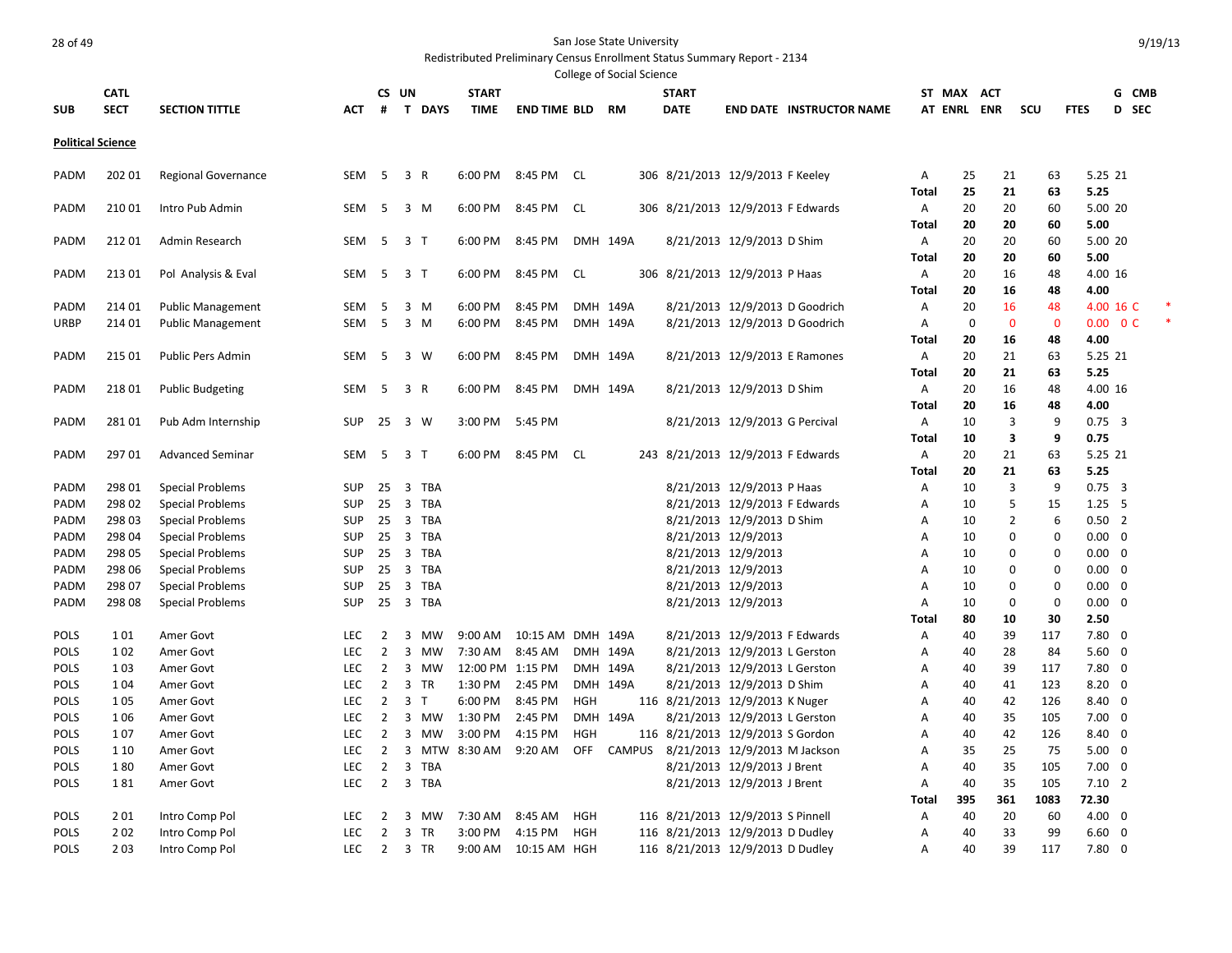|              |             |                          |            |                |                                |                  |                            |            | College of Social Science |                                                                       |                              |                                           |              |             |              |                |                          |                          |        |
|--------------|-------------|--------------------------|------------|----------------|--------------------------------|------------------|----------------------------|------------|---------------------------|-----------------------------------------------------------------------|------------------------------|-------------------------------------------|--------------|-------------|--------------|----------------|--------------------------|--------------------------|--------|
|              | <b>CATL</b> |                          |            |                | CS UN                          | <b>START</b>     |                            |            |                           | <b>START</b>                                                          |                              |                                           |              | ST MAX ACT  |              |                |                          | G CMB                    |        |
| <b>SUB</b>   | <b>SECT</b> | <b>SECTION TITTLE</b>    | <b>ACT</b> | #              | T DAYS                         | <b>TIME</b>      | <b>END TIME BLD</b>        |            | <b>RM</b>                 | <b>DATE</b>                                                           |                              | <b>END DATE INSTRUCTOR NAME</b>           |              |             | AT ENRL ENR  | scu            | <b>FTES</b>              | D SEC                    |        |
|              |             |                          |            |                |                                |                  |                            |            |                           |                                                                       |                              |                                           |              |             |              |                |                          |                          |        |
|              |             |                          |            |                |                                |                  |                            |            |                           |                                                                       |                              |                                           | <b>Total</b> | 120         | 92           | 276            | 18.40                    |                          |        |
| POLS         | 3 0 1       | Intro Pol Thought        | LEC        | 3              | $\overline{3}$<br>TR           | 9:00 AM          | 10:15 AM DMH 149A          |            |                           |                                                                       | 8/21/2013 12/9/2013 L Quill  |                                           | Α            | 40          | 42           | 126            | $8.40 \quad 0$           |                          |        |
| POLS         | 3 0 2       | Intro Pol Thought        | LEC        | 3              | 3<br><b>TR</b>                 | 1:30 PM          | 2:45 PM                    | HGH        |                           | 116 8/21/2013 12/9/2013 L Quill                                       |                              |                                           | Α            | 40          | 42           | 126            | $8.40 \quad 0$           |                          |        |
| <b>POLS</b>  | 3 0 3       | Intro Pol Thought        | <b>LEC</b> | 3              | 3 MW                           | 9:00 AM          | 10:15 AM HGH               |            |                           | 116 8/21/2013 12/9/2013 S Benson                                      |                              |                                           | Α            | 40          | 41           | 123            | $8.20 \quad 0$           |                          |        |
|              |             |                          |            |                |                                |                  |                            |            |                           |                                                                       |                              |                                           | Total        | 120         | 125          | 375            | 25.00                    |                          |        |
| POLS         | 4 0 1       | Intro Intl Rel           | <b>LEC</b> | $\overline{2}$ | 3<br>TR                        |                  | 10:30 AM 11:45 AM DMH 149A |            |                           |                                                                       |                              | 8/21/2013 12/9/2013 K Sasikumar           | Α            | 40          | 42           | 126            | $8.40 \quad 0$           |                          |        |
| POLS         | 4 0 2       | Intro Intl Rel           | LEC        | 2              | $\overline{3}$<br>MW           |                  | 10:30 AM 11:45 AM DMH 149A |            |                           |                                                                       |                              | 8/21/2013 12/9/2013 K Sasikumar           | Α            | 40          | 39           | 117            | $7.80$ 0                 |                          |        |
|              |             |                          |            |                |                                |                  |                            |            |                           |                                                                       |                              |                                           | Total        | 80          | 81           | 243            | 16.20                    |                          |        |
| POLS         | 15A 01      | U.S. History/Govt        | LEC        | 3              | 3 MW                           |                  | 9:00 AM  10:15 AM  DMH     |            |                           | 150 8/21/2013 12/9/2013 I Jerke                                       |                              |                                           | Α            | $\mathbf 0$ | 46           | 138            | 9.20 0 C                 |                          |        |
| <b>POLS</b>  | 15A 02      | U.S. History/Govt        | <b>LEC</b> | 3              | 3<br>MW                        |                  | 10:30 AM 11:45 AM DMH      |            |                           | 150 8/21/2013 12/9/2013 I Jerke                                       |                              |                                           | Α            | $\mathbf 0$ | 45           | 135            | 9.00 0 C                 |                          | $\ast$ |
| <b>POLS</b>  | 15A 03      | U.S. History/Govt        | <b>LEC</b> | 3              | 3 MW                           | 12:00 PM 1:15 PM |                            | <b>DMH</b> |                           | 150 8/21/2013 12/9/2013 M Wilson                                      |                              |                                           | Α            | $\mathbf 0$ | 46           | 138            |                          | 9.20 0 C                 |        |
| <b>POLS</b>  | 15A 04      | U.S. History/Govt        | <b>LEC</b> | 3              | 3 MW                           | 1:30 PM          | 2:45 PM                    | <b>DMH</b> |                           | 150 8/21/2013 12/9/2013 I Jerke                                       |                              |                                           | Α            | 0           | 44           | 132            |                          | 8.80 0 C                 |        |
| POLS         | 15A 05      | U.S. History/Govt        | <b>LEC</b> | 3              | 3 MW                           | 3:00 PM          | 4:15 PM                    | <b>DMH</b> |                           | 150 8/21/2013 12/9/2013 L Guardino                                    |                              |                                           | Α            | 0           | 46           | 138            |                          | 9.20 0 C                 |        |
| POLS         | 15A 06      | U.S. History/Govt        | <b>LEC</b> | 3              | 3 M                            | 6:00 PM          | 8:45 PM                    | <b>DMH</b> |                           | 150 8/21/2013 12/9/2013 M Wilson                                      |                              |                                           | Α            | 0           | 45           | 135            |                          | 9.00 0 C                 |        |
| POLS         | 15A 07      | U.S. History/Govt        | <b>LEC</b> | 3              | 3<br><b>TR</b>                 | 7:30 AM          | 8:45 AM                    | <b>DMH</b> |                           | 150 8/21/2013 12/9/2013 R Cirivilleri                                 |                              |                                           | A            | $\Omega$    | 46           | 138            |                          | $9.20 \quad 0 \text{ C}$ |        |
| POLS         | 15A 08      | U.S. History/Govt        | LEC        | 3              | 3 TR                           | 9:00 AM          | 10:15 AM DMH               |            |                           | 150 8/21/2013 12/9/2013 R Cirivilleri                                 |                              |                                           | Α            | 0           | 44           | 132            |                          | 8.80 0 C                 |        |
| POLS         | 15A 09      | U.S. History/Govt        | LEC        | 3              | 3 TR                           |                  | 10:30 AM 11:45 AM          | <b>DMH</b> |                           | 150 8/21/2013 12/9/2013 M McBane                                      |                              |                                           | Α            | 0           | 45           | 135            |                          | 9.00 0 C                 |        |
| POLS         | 15A 10      | U.S. History/Govt        | LEC        | 3              | 3 TR                           | 12:00 PM 1:15 PM |                            | <b>DMH</b> |                           | 150 8/21/2013 12/9/2013 M McBane                                      |                              |                                           | A            | 0           | 44           | 132            |                          | 8.80 0 C                 |        |
| POLS         | 15A 11      | U.S. History/Govt        | <b>LEC</b> | 3              | 3 TR                           | 1:30 PM          | 2:45 PM                    | <b>DMH</b> |                           | 150 8/21/2013 12/9/2013 R Cirivilleri                                 |                              |                                           | Α            | $\mathbf 0$ | 46           | 138            | 9.20 0 C                 |                          |        |
| POLS         | 15A 12      | U.S. History/Govt        | <b>LEC</b> | 3              | 3 TR                           | 3:00 PM          | 4:15 PM                    | <b>DMH</b> |                           |                                                                       |                              | 150 8/21/2013 12/9/2013 M Currin-Percival | Α            | $\mathbf 0$ | 46           | 138            | $9.20 \quad 0 \text{ C}$ |                          |        |
|              |             |                          |            |                |                                |                  |                            |            |                           |                                                                       |                              |                                           | <b>Total</b> | 0           | 543          | 1629           | 108.60                   |                          |        |
| <b>POLS</b>  | 2001        | Controv Legal Iss        | <b>LEC</b> | 3              | $\overline{3}$<br><b>TR</b>    | 7:30 AM          | 8:45 AM                    |            | DMH 149A                  |                                                                       | 8/21/2013 12/9/2013 S Benson |                                           | Α            | 35          | 36           | 108            | $7.20 \quad 0$           |                          |        |
| POLS         | 20 02       | Controv Legal Iss        | LEC        | 3              | $\overline{3}$<br>$\mathsf{R}$ | 6:00 PM          | 8:45 PM                    | <b>HGH</b> |                           |                                                                       |                              | 116 8/21/2013 12/9/2013 M Currin-Percival | Α            | 35          | 30           | 90             | $6.00 \quad 0$           |                          |        |
| POLS         | 2003        | Controv Legal Iss        | <b>LEC</b> | 3              | $\overline{3}$<br><b>TR</b>    | 1:30 PM          | 2:45 PM                    | IS         |                           |                                                                       |                              | 113 8/21/2013 12/9/2013 M Currin-Percival | Α            | 35          | 33           | 99             | $6.60 \quad 0$           |                          |        |
| POLS         | 2004        | Controv Legal Iss        | LEC        | 3              | $\overline{3}$<br><b>MW</b>    | 12:00 PM 1:15 PM |                            |            | <b>DMH 226B</b>           |                                                                       | 8/21/2013 12/9/2013 S Benson |                                           | Α            | 35          | 37           | 111            | $7.40 \quad 0$           |                          |        |
| <b>POLS</b>  | 20 80       | Controv Legal Iss        | LEC        | 3              | 3<br><b>TBA</b>                |                  |                            |            |                           |                                                                       | 8/21/2013 12/9/2013 S Gordon |                                           | Α            | 35          | 34           | 102            | $6.80$ 0                 |                          |        |
| POLS         | 2081        |                          | <b>LEC</b> | $\overline{3}$ | $\overline{3}$<br><b>TBA</b>   |                  |                            |            |                           |                                                                       | 8/21/2013 12/9/2013 S Gordon |                                           | A            | 45          | 45           | 135            | $9.00 \quad 0$           |                          |        |
|              |             | Controv Legal Iss        |            |                |                                |                  |                            |            |                           |                                                                       |                              |                                           | Total        | 220         | 215          | 645            | 43.00                    |                          |        |
|              |             |                          | <b>SEM</b> |                | 3<br>MW                        | 7:30 AM          |                            | <b>DMH</b> |                           |                                                                       |                              |                                           |              | 25          | 28           |                | $5.60 \quad 0$           |                          |        |
| POLS<br>POLS |             | 100W 01 Writing Workshop | SEM        | 4              | 3<br>MW                        | 12:00 PM 1:15 PM | 8:45 AM                    | <b>DMH</b> |                           | 161 8/21/2013 12/9/2013 S Benson<br>161 8/21/2013 12/9/2013 E Collins |                              |                                           | Α            | 25          | 25           | 84<br>75       | $5.00 \quad 0$           |                          |        |
|              |             | 100W 02 Writing Workshop |            | 4              |                                |                  |                            |            |                           |                                                                       |                              |                                           | Α            | 50          | 53           | 159            | 10.60                    |                          |        |
|              | 102 01      | <b>State Politics</b>    | <b>LEC</b> | $\overline{2}$ | 3 MW                           | 9:00 AM          | 10:15 AM DMH               |            |                           | 161 8/21/2013 12/9/2013 L Gerston                                     |                              |                                           | Total        | 40          | 32           | 96             | $6.40 \quad 0$           |                          |        |
| POLS         |             |                          |            |                |                                |                  |                            |            |                           |                                                                       |                              |                                           | Α            |             |              |                |                          |                          |        |
|              |             |                          |            |                |                                |                  |                            |            |                           |                                                                       |                              |                                           | Total        | 40          | 32           | 96             | 6.40                     |                          |        |
| POLS         | 103 01      | <b>Local Politics</b>    | <b>LEC</b> | $\overline{2}$ | 3<br><b>MW</b>                 | 9:00 AM          | 10:15 AM CL                |            |                           | 303 8/21/2013 12/9/2013 G Percival                                    |                              |                                           | Α            | 40          | 39           | 117            |                          | 7.90 2 C                 | $\ast$ |
| URBP         | 103 01      | <b>Local Politics</b>    | <b>LEC</b> | $\overline{2}$ | 3<br><b>MW</b>                 | 9:00 AM          | 10:15 AM CL                |            |                           | 303 8/21/2013 12/9/2013 G Percival                                    |                              |                                           | Α            | 0           | $\mathbf 0$  | $\mathbf 0$    |                          | $0.00 \quad 0 \text{ C}$ |        |
| POLS         | 103 02      | <b>Local Politics</b>    | LEC        | $\overline{2}$ | 3<br>MW                        | 1:30 PM          | 2:45 PM                    | HGH        |                           | 116 8/21/2013 12/9/2013 G Percival                                    |                              |                                           | Α            | 40          | 32           | 96             |                          | 6.40 0 C                 |        |
| <b>URBP</b>  | 103 02      | <b>Local Politics</b>    | <b>LEC</b> | $\overline{2}$ | 3 MW                           | 1:30 PM          | 2:45 PM                    | HGH        |                           | 116 8/21/2013 12/9/2013 G Percival                                    |                              |                                           | Α            | $\mathbf 0$ | $\mathbf{0}$ | $\overline{0}$ |                          | $0.00 \t 0 C$            |        |
|              |             |                          |            |                |                                |                  |                            |            |                           |                                                                       |                              |                                           | Total        | 80          | 71           | 213            | 14.30                    |                          |        |
| POLS         | 105 01      | <b>Legisl Process</b>    | <b>LEC</b> |                | $2 \quad 3$<br><b>TR</b>       |                  | 10:30 AM 11:45 AM BBC      |            |                           | 205 8/21/2013 12/9/2013 J Brent                                       |                              |                                           | Α            | 40          | 24           | 72             | 4.80 0                   |                          |        |
|              |             |                          |            |                |                                |                  |                            |            |                           |                                                                       |                              |                                           | <b>Total</b> | 40          | 24           | 72             | 4.80                     |                          |        |
| POLS         | 108 01      | Poli Participation       | LEC        | $\overline{2}$ | 3 MW                           | 12:00 PM 1:15 PM |                            | HGH        |                           | 116 8/21/2013 12/9/2013 M Jackson                                     |                              |                                           | Α            | 40          | 27           | 81             | $5.40 \quad 0$           |                          |        |
|              |             |                          |            |                |                                |                  |                            |            |                           |                                                                       |                              |                                           | <b>Total</b> | 40          | 27           | 81             | 5.40                     |                          |        |
| POLS         | 12001       | U S Law and Society      | <b>LEC</b> | $\overline{2}$ | 3<br><b>TR</b>                 | 1:30 PM          | 2:45 PM                    | <b>DMH</b> |                           | 167 8/21/2013 12/9/2013 K Nuger                                       |                              |                                           | Α            | 35          | 34           | 102            | $6.80$ 0                 |                          |        |
| POLS         | 12002       | U S Law and Society      | <b>LEC</b> | $2^{\circ}$    | 3 TR                           | 9:00 AM          | 10:15 AM                   | <b>DMH</b> |                           | 165 8/21/2013 12/9/2013 K Nuger                                       |                              |                                           | A            | 40          | 37           | 111            | $7.40 \quad 0$           |                          |        |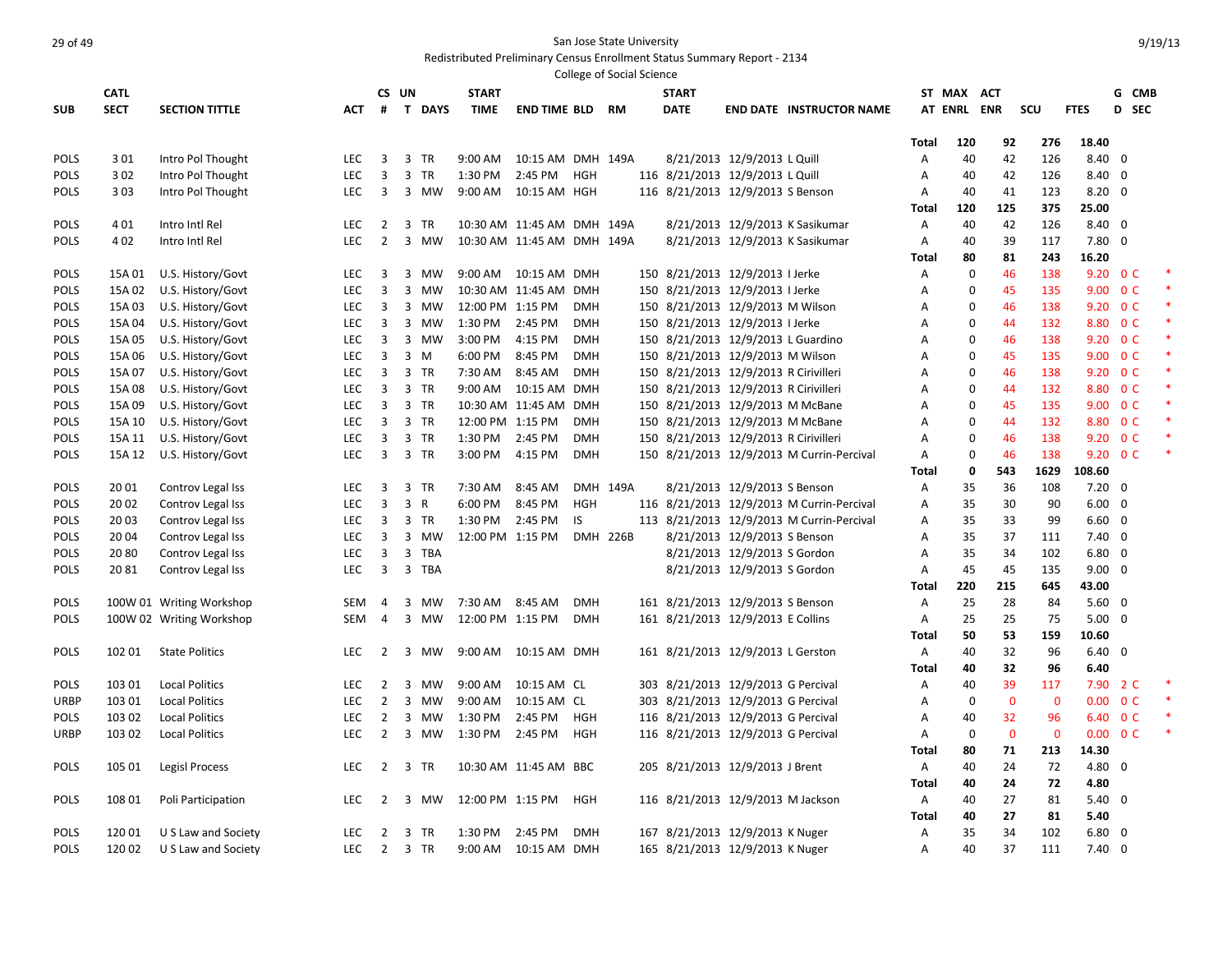|             |             |                                  |            |                         |                |                  |                        |            | College of Social Science |                                   |                                |                                     |              |             |              |              |                |                         |  |
|-------------|-------------|----------------------------------|------------|-------------------------|----------------|------------------|------------------------|------------|---------------------------|-----------------------------------|--------------------------------|-------------------------------------|--------------|-------------|--------------|--------------|----------------|-------------------------|--|
|             | <b>CATL</b> |                                  |            | CS UN                   |                | <b>START</b>     |                        |            |                           | <b>START</b>                      |                                |                                     |              | ST MAX ACT  |              |              |                | G CMB                   |  |
| <b>SUB</b>  | <b>SECT</b> | <b>SECTION TITTLE</b>            | <b>ACT</b> | #                       | T DAYS         | <b>TIME</b>      | <b>END TIME BLD RM</b> |            |                           | <b>DATE</b>                       |                                | <b>END DATE INSTRUCTOR NAME</b>     |              | AT ENRL ENR |              | scu          | <b>FTES</b>    | D SEC                   |  |
|             |             |                                  |            |                         |                |                  |                        |            |                           |                                   |                                |                                     |              |             |              |              |                |                         |  |
|             |             |                                  |            |                         |                |                  |                        |            |                           |                                   |                                |                                     | <b>Total</b> | 75          | 71           | 213          | 14.20          |                         |  |
| <b>POLS</b> |             | 121B 01 Civil Liberties          | <b>LEC</b> | $\overline{3}$          | 3 TR           | 12:00 PM 1:15 PM |                        | HGH        |                           | 116 8/21/2013 12/9/2013 K Nuger   |                                |                                     | Α            | 40          | 33           | 99           | $6.60 \quad 0$ |                         |  |
|             |             |                                  |            |                         |                |                  |                        |            |                           |                                   |                                |                                     | <b>Total</b> | 40          | 33           | 99           | 6.60           |                         |  |
| POLS        | 12201       | <b>Judicial Politics</b>         | LEC        | $\overline{2}$          | 3 TR           |                  | 1:30 PM 2:45 PM        | MН         |                           | 224 8/21/2013 12/9/2013 J Brent   |                                |                                     | Α            | 40          | 21           | 63           | $4.20 \ 0$     |                         |  |
|             |             |                                  |            |                         |                |                  |                        |            |                           |                                   |                                |                                     | Total        | 40          | 21           | 63           | 4.20           |                         |  |
| <b>POLS</b> | 14701       | Globalization                    | LEC        | $\overline{2}$          | 3 TR           | 9:00 AM          | 10:15 AM CL            |            |                           | 303 8/21/2013 12/9/2013 S Pinnell |                                |                                     | Α            | 40          | 24           | 72           | 4.80 0         |                         |  |
|             |             |                                  |            |                         |                |                  |                        |            |                           |                                   |                                |                                     | Total        | 40          | 24           | 72           | 4.80           |                         |  |
| POLS        | 148 01      | <b>Political Culture</b>         | <b>LEC</b> | $\overline{2}$          | 3 M            | 6:00 PM 8:45 PM  |                        | <b>HGH</b> |                           | 116 8/21/2013 12/9/2013 K Wood    |                                |                                     | $\mathsf{A}$ | 40          | 27           | 81           | $5.40 \quad 0$ |                         |  |
|             |             |                                  |            |                         |                |                  |                        |            |                           |                                   |                                |                                     | <b>Total</b> | 40          | 27           | 81           | 5.40           |                         |  |
| POLS        | 15001       | War and Peace                    | LEC        | $\overline{2}$          | 3<br>MW        | 1:30 PM 2:45 PM  |                        | <b>SH</b>  |                           | 314 8/21/2013 12/9/2013 S Pinnell |                                |                                     | $\mathsf{A}$ | 40          | 37           | 111          | $7.40 \quad 0$ |                         |  |
| <b>POLS</b> | 15080       | War and Peace                    | <b>LEC</b> | $\overline{2}$          | 3 TBA          |                  |                        |            |                           |                                   |                                | 8/21/2013 12/9/2013 K Sasikumar     | A            | 40          | 39           | 117          | $7.80 \quad 0$ |                         |  |
|             |             |                                  |            |                         |                |                  |                        |            |                           |                                   |                                |                                     | <b>Total</b> | 80          | 76           | 228          | 15.20          |                         |  |
| <b>POLS</b> |             | 152A 01 Int'l Organizations/NGOs | LEC        | $\overline{2}$          | 3 <sub>T</sub> | 6:00 PM 8:45 PM  |                        | HGH        |                           | 122 8/21/2013 12/9/2013 D Dudley  |                                |                                     | Α            | 40          | 31           | 93           | $6.20 \quad 0$ |                         |  |
|             |             |                                  |            |                         |                |                  |                        |            |                           |                                   |                                |                                     | <b>Total</b> | 40          | 31           | 93           | 6.20           |                         |  |
| POLS        | 154 01      | US Foreign Policy                | LEC        | 2                       | 3 MW           | 1:30 PM 2:45 PM  |                        | SH         |                           |                                   |                                | 239 8/21/2013 12/9/2013 K Sasikumar | Α            | 40          | 36           | 108          | $7.20 \quad 0$ |                         |  |
|             |             |                                  |            |                         |                |                  |                        |            |                           |                                   |                                |                                     | Total        | 40          | 36           | 108          | 7.20           |                         |  |
| <b>POLS</b> | 155 01      | IPE                              | LEC        | $\overline{2}$          | 3 TR           |                  | 10:30 AM 11:45 AM HGH  |            |                           | 116 8/21/2013 12/9/2013 D Dudley  |                                |                                     | Α            | 40          | 28           | 84           | $5.60 \quad 0$ |                         |  |
|             |             |                                  |            |                         |                |                  |                        |            |                           |                                   |                                |                                     | Total        | 40          | 28           | 84           | 5.60           |                         |  |
| <b>POLS</b> |             | 160A 01 Class Pol Thought        | LEC        | 3                       | 3 MW           |                  | 10:30 AM 11:45 AM DMH  |            |                           | 161 8/21/2013 12/9/2013 K Peter   |                                |                                     | A            | 40          | 22           | 66           | 4.40 0         |                         |  |
|             |             |                                  |            |                         |                |                  |                        |            |                           |                                   |                                |                                     | Total        | 40          | 22           | 66           | 4.40           |                         |  |
| POLS        |             | 160C 01 Recent Pol Thought       | LEC        | $\overline{\mathbf{3}}$ | 3 TR           |                  | 10:30 AM 11:45 AM CL   |            |                           | 303 8/21/2013 12/9/2013 L Quill   |                                |                                     | A            | 40          | 23           | 69           | $4.60 \quad 0$ |                         |  |
|             |             |                                  |            |                         |                |                  |                        |            |                           |                                   |                                |                                     | Total        | 40          | 23           | 69           | 4.60           |                         |  |
| POLS        |             | 170V 01 Amer Pol Global          | <b>SEM</b> | 3                       | 3 MW           |                  | 10:30 AM 11:45 AM ENG  |            |                           | 403 8/21/2013 12/9/2013 S Pinnell |                                |                                     | A            | 40          | 20           | 60           | $4.00 \quad 0$ |                         |  |
|             |             |                                  |            |                         |                |                  |                        |            |                           |                                   |                                |                                     | <b>Total</b> | 40          | 20           | 60           | 4.00           |                         |  |
| <b>POLS</b> | 18001       | <b>Indiv Studies</b>             | <b>SUP</b> | 36                      | 3 TBA          |                  |                        |            |                           |                                   | 8/21/2013 12/9/2013            |                                     | Α            | 20          | $\mathbf 0$  | $\mathbf 0$  | $0.00 \quad 0$ |                         |  |
| POLS        | 18002       | <b>Indiv Studies</b>             | <b>SUP</b> | 36                      | 3 TBA          |                  |                        |            |                           |                                   | 8/21/2013 12/9/2013            |                                     | Α            | 20          | 0            | $\Omega$     | $0.00 \quad 0$ |                         |  |
| POLS        | 18003       | <b>Indiv Studies</b>             | <b>SUP</b> | 36                      | 3 TBA          |                  |                        |            |                           |                                   | 8/21/2013 12/9/2013            |                                     | Α            | 20          | 0            | $\mathbf 0$  | $0.00 \quad 0$ |                         |  |
| POLS        | 18004       | <b>Indiv Studies</b>             | <b>SUP</b> | 36                      | 3 TBA          |                  |                        |            |                           |                                   | 8/21/2013 12/9/2013            |                                     | А            | 20          | 0            | $\mathbf 0$  | $0.00 \quad 0$ |                         |  |
| POLS        | 18005       | <b>Indiv Studies</b>             | <b>SUP</b> | 36                      | 3 TBA          |                  |                        |            |                           |                                   | 8/21/2013 12/9/2013            |                                     | Α            | 20          | 0            | $\mathbf 0$  | $0.00 \quad 0$ |                         |  |
| POLS        | 18006       | <b>Indiv Studies</b>             | <b>SUP</b> | 36                      | 3 TBA          |                  |                        |            |                           |                                   | 8/21/2013 12/9/2013            |                                     | A            | 20          | 0            | $\mathbf 0$  | $0.00 \quad 0$ |                         |  |
| POLS        | 18007       | <b>Indiv Studies</b>             | <b>SUP</b> | 36                      | 2 TBA          |                  |                        |            |                           |                                   | 8/21/2013 12/9/2013            |                                     | A            | 20          | $\mathbf 0$  | $\mathbf 0$  | 0.00           | $\overline{\mathbf{0}}$ |  |
| POLS        | 18008       | <b>Indiv Studies</b>             | <b>SUP</b> |                         | 36 1 TBA       |                  |                        |            |                           |                                   | 8/21/2013 12/9/2013 K Peter    |                                     | A            | 10          | $\mathbf{1}$ | $\mathbf{1}$ | $0.07 \quad 0$ |                         |  |
|             |             |                                  |            |                         |                |                  |                        |            |                           |                                   |                                |                                     | Total        | 150         | 1            | 1            | 0.07           |                         |  |
| <b>POLS</b> | 18101       | Internships                      | <b>SEM</b> | 6                       | 3 W            | 3:00 PM          | 5:45 PM                |            | DMH 149A                  |                                   | 8/21/2013 12/9/2013 G Percival |                                     | A            | 15          | 8            | 24           | $1.60 \quad 0$ |                         |  |
|             |             |                                  |            |                         |                |                  |                        |            |                           |                                   |                                |                                     | <b>Total</b> | 15          | 8            | 24           | 1.60           |                         |  |
| <b>POLS</b> | 184 01      | Directed Reading                 | <b>SUP</b> | 36                      | 3 TBA          |                  |                        |            |                           |                                   | 8/21/2013 12/9/2013            |                                     | A            | 10          | $\mathbf 0$  | $\mathbf 0$  | $0.00 \quad 0$ |                         |  |
| POLS        | 18402       | Directed Reading                 | <b>SUP</b> | 36                      | 3 TBA          |                  |                        |            |                           |                                   | 8/21/2013 12/9/2013            |                                     | А            | 10          | 0            | $\Omega$     | $0.00 \quad 0$ |                         |  |
| POLS        | 18403       | Directed Reading                 | <b>SUP</b> | 36                      | 3 TBA          |                  |                        |            |                           |                                   | 8/21/2013 12/9/2013            |                                     | A            | 10          | $\mathbf 0$  | $\mathbf 0$  | $0.00 \quad 0$ |                         |  |
| POLS        | 184 04      | Directed Reading                 | <b>SUP</b> | 36                      | 3 TBA          |                  |                        |            |                           |                                   | 8/21/2013 12/9/2013            |                                     | Α            | 10          | $\mathbf 0$  | $\mathbf 0$  | $0.00 \quad 0$ |                         |  |
| POLS        | 184 05      | Directed Reading                 | <b>SUP</b> | 36                      | 1 TBA          |                  |                        |            |                           |                                   | 8/21/2013 12/9/2013            |                                     | A            | 10          | $\mathbf 0$  | $\mathbf 0$  | $0.00 \quad 0$ |                         |  |
|             |             |                                  |            |                         |                |                  |                        |            |                           |                                   |                                |                                     | Total        | 50          | 0            | 0            | 0.00           |                         |  |
| POLS        | 190 01      | Senior Seminar                   | <b>SEM</b> | -5                      | 3 TR           | 3:00 PM          | 4:15 PM                |            | DMH 149A                  |                                   | 8/21/2013 12/9/2013 L Quill    |                                     | Α            | 25          | 30           | 90           | $6.00 \quad 0$ |                         |  |
|             |             |                                  |            |                         |                |                  |                        |            |                           |                                   |                                |                                     | <b>Total</b> | 25          | 30           | 90           | 6.00           |                         |  |
| <b>POLS</b> |             | 190H 01 Honors Thesis            | SUP        |                         | 25 1 TR        | 3:00 PM 4:15 PM  |                        |            |                           |                                   | 8/21/2013 12/9/2013 L Quill    |                                     | A            | 5           | 4            | 4            | $0.27 \quad 0$ |                         |  |
|             |             |                                  |            |                         |                |                  |                        |            |                           |                                   |                                |                                     |              |             |              |              |                |                         |  |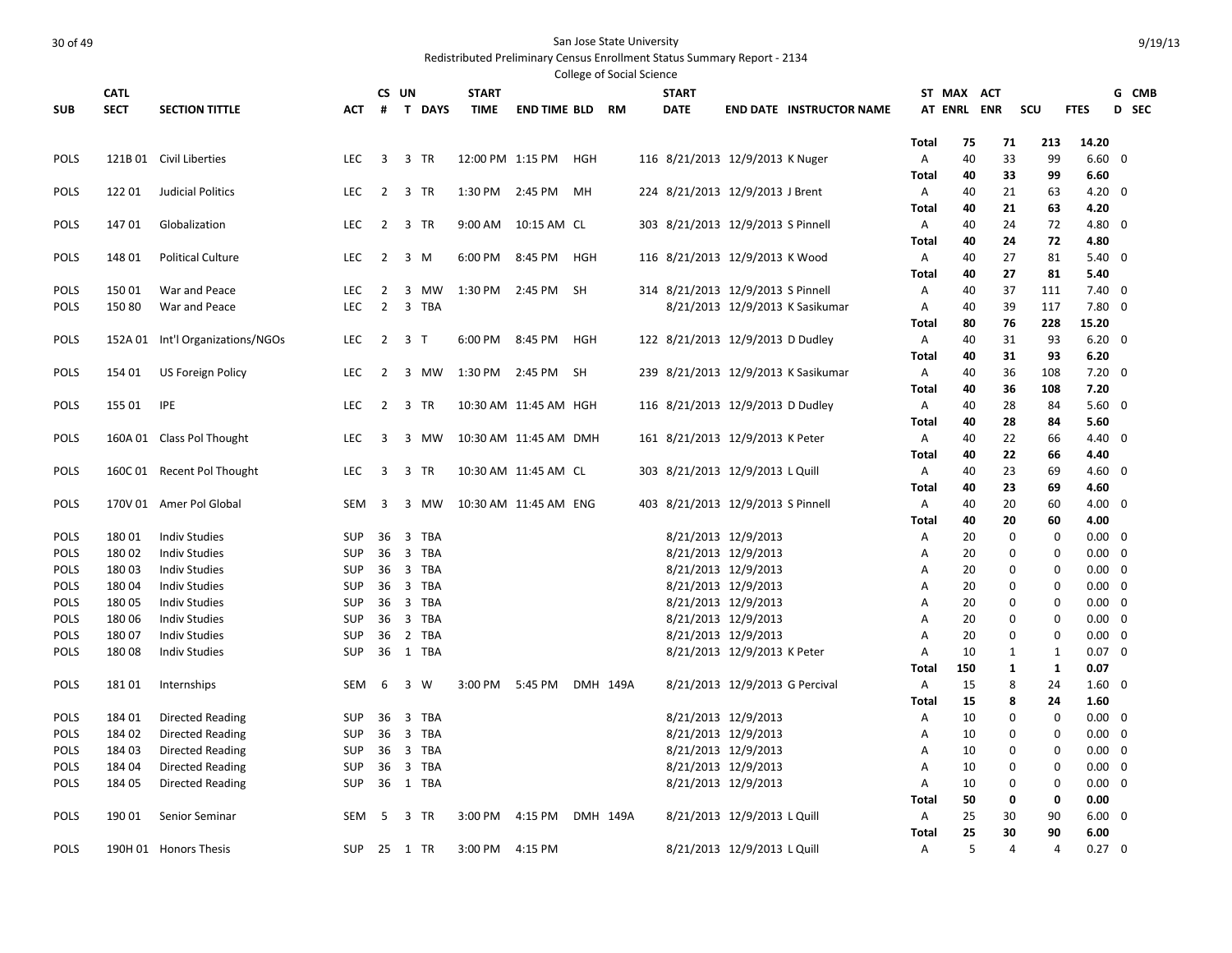| 31 of 49    |             |                       |      |             |              |                       |            |    | San Jose State University |              |                                                                          |                                           |              |                |            |      |                |       | 9/19/13 |
|-------------|-------------|-----------------------|------|-------------|--------------|-----------------------|------------|----|---------------------------|--------------|--------------------------------------------------------------------------|-------------------------------------------|--------------|----------------|------------|------|----------------|-------|---------|
|             |             |                       |      |             |              |                       |            |    |                           |              | Redistributed Preliminary Census Enrollment Status Summary Report - 2134 |                                           |              |                |            |      |                |       |         |
|             |             |                       |      |             |              |                       |            |    | College of Social Science |              |                                                                          |                                           |              |                |            |      |                |       |         |
|             | <b>CATL</b> |                       |      | CS UN       | <b>START</b> |                       |            |    |                           | <b>START</b> |                                                                          |                                           |              | ST MAX ACT     |            |      |                |       | G CMB   |
| <b>SUB</b>  | <b>SECT</b> | <b>SECTION TITTLE</b> | ACT  | <b>DAYS</b> | TIME         | <b>END TIME BLD</b>   |            | RM |                           | <b>DATE</b>  |                                                                          | <b>END DATE INSTRUCTOR NAME</b>           |              | <b>AT ENRL</b> | <b>ENR</b> | scu  | <b>FTES</b>    | D SEC |         |
|             |             |                       |      |             |              |                       |            |    |                           |              |                                                                          |                                           |              |                |            |      |                |       |         |
|             |             |                       |      |             |              |                       |            |    |                           |              |                                                                          |                                           | Total        | 5.             | 4          | 4    | 0.27           |       |         |
| <b>POLS</b> | 195A 01     | Political Inquiry     | LEC. | 3 MW        | 3:00 PM      | 4:15 PM               | <b>DMH</b> |    |                           |              |                                                                          | 161 8/21/2013 12/9/2013 M Currin-Percival | A            | 40             | 35         | 105  | $7.00 \quad 0$ |       |         |
|             |             |                       |      |             |              |                       |            |    |                           |              |                                                                          |                                           | Total        | 40             | 35         | 105  | 7.00           |       |         |
| <b>POLS</b> | 19901       | Cur Pol Issues        | LEC. | MW.         |              | 10:30 AM 11:45 AM ENG |            |    |                           |              | 303 8/21/2013 12/9/2013 M Jackson                                        |                                           | $\mathsf{A}$ | 35             | 36         | 36   | $7.20 \quad 0$ |       |         |
|             |             |                       |      |             |              |                       |            |    |                           |              |                                                                          |                                           | Total        | 35             | 36         | 36   | 7.20           |       |         |
|             |             |                       |      |             |              |                       |            |    |                           |              |                                                                          | <b>Political Science Total</b>            |              | 2315           | 2314       | 6860 | 470.53         |       |         |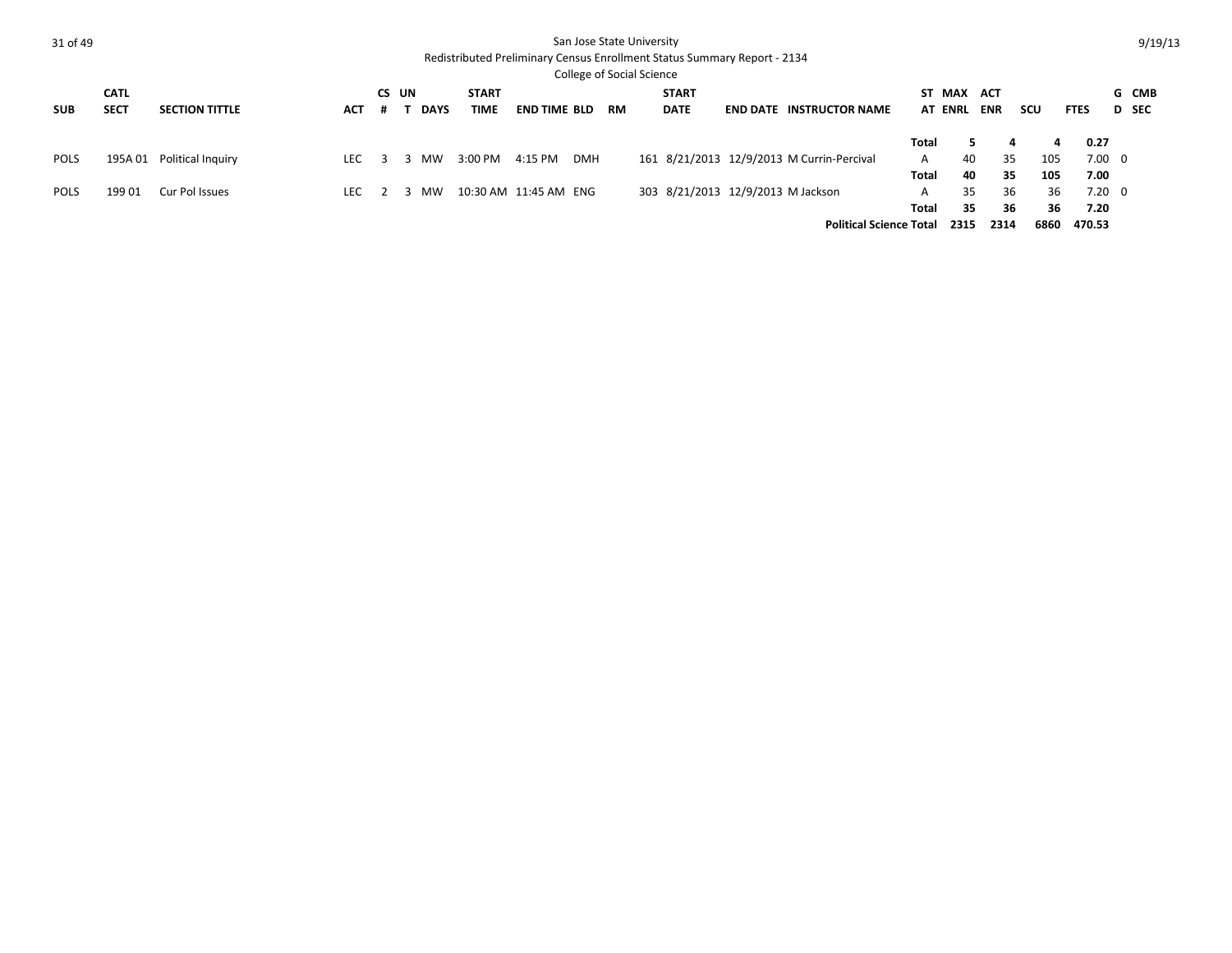|             |             |                           |            |                |                |              |                  |                       |            | College of Social Science |              |                                    |                                               |              |                |            |      |                |                         |       |
|-------------|-------------|---------------------------|------------|----------------|----------------|--------------|------------------|-----------------------|------------|---------------------------|--------------|------------------------------------|-----------------------------------------------|--------------|----------------|------------|------|----------------|-------------------------|-------|
|             | <b>CATL</b> |                           |            |                | CS UN          |              | <b>START</b>     |                       |            |                           | <b>START</b> |                                    |                                               |              | ST MAX         | <b>ACT</b> |      |                |                         | G CMB |
| <b>SUB</b>  | <b>SECT</b> | <b>SECTION TITTLE</b>     | <b>ACT</b> | #              | $\mathbf{T}$   | <b>DAYS</b>  | <b>TIME</b>      | <b>END TIME BLD</b>   |            | <b>RM</b>                 | <b>DATE</b>  |                                    | <b>END DATE INSTRUCTOR NAME</b>               |              | <b>AT ENRL</b> | <b>ENR</b> | SCU  | <b>FTES</b>    |                         | D SEC |
| Psychology  |             |                           |            |                |                |              |                  |                       |            |                           |              |                                    |                                               |              |                |            |      |                |                         |       |
| <b>PSYC</b> | 101         | General Psychology        | LEC        | $\overline{2}$ | 3              | $\mathsf{R}$ | 6:00 PM          | 8:45 PM               | <b>DMH</b> |                           |              |                                    | 356 8/21/2013 12/9/2013 S Macramalla          | A            | 45             | 42         | 126  | $8.40 \quad 0$ |                         |       |
| <b>PSYC</b> | 102         | General Psychology        | LEC        | $\overline{2}$ | 3              | <b>TBA</b>   |                  |                       |            |                           |              | 8/21/2013 12/9/2013                |                                               | Α            | 38             | 36         | 108  | 7.20           | $\Omega$                |       |
| <b>PSYC</b> | 103         | General Psychology        | LEC        | $\overline{2}$ | 3              | TR           | 4:30 PM          | 5:45 PM               | <b>DMH</b> |                           |              | 356 8/21/2013 12/9/2013 J Still    |                                               | Α            | 45             | 45         | 135  | $9.00 \quad 0$ |                         |       |
| <b>PSYC</b> | 1 0 4       | General Psychology        | LEC        | $\overline{2}$ | 3              | MW           |                  | 10:30 AM 11:45 AM     | <b>DMH</b> |                           |              | 355 8/21/2013 12/9/2013 N Rattan   |                                               | Α            | 45             | 45         | 135  | $9.00 \quad 0$ |                         |       |
| <b>PSYC</b> | 105         | General Psychology        | LEC        | $\overline{2}$ | $\overline{3}$ | TR           | 3:00 PM          | 4:15 PM               | <b>DMH</b> |                           |              |                                    | 234 8/21/2013 12/9/2013 S Macramalla          | Α            | 45             | 44         | 132  | 8.80           | $\overline{\mathbf{0}}$ |       |
| <b>PSYC</b> | 106         | <b>General Psychology</b> | LEC        | $\overline{2}$ | 3              | W            | 4:30 PM          | 7:15 PM               | <b>DMH</b> |                           |              | 353 8/21/2013 12/9/2013 J Danese   |                                               | A            | 45             | 42         | 126  | 8.40           | $\overline{0}$          |       |
| <b>PSYC</b> | 107         | General Psychology        | LEC        | $\overline{2}$ |                | 3 TBA        |                  |                       |            |                           |              | 8/21/2013 12/9/2013                |                                               | Α            | 35             | 34         | 102  | 6.80           | $\overline{\mathbf{0}}$ |       |
| <b>PSYC</b> | 108         | General Psychology        | LEC        | $\overline{2}$ | $\overline{3}$ | <b>TR</b>    | 12:00 PM 1:15 PM |                       | CL         |                           |              |                                    | 117 8/21/2013 12/9/2013 S Snycerski           | A            | 45             | 46         | 138  | $9.20 \quad 0$ |                         |       |
| <b>PSYC</b> | 1 0 9       | General Psychology        | LEC        | $\overline{2}$ |                | 3 TR         | 9:00 AM          | 10:15 AM CL           |            |                           |              | 117 8/21/2013 12/9/2013 R Karlsson |                                               | A            | 45             | 45         | 135  | $9.00 \quad 0$ |                         |       |
| <b>PSYC</b> | 1 10        | General Psychology        | LEC        | $\overline{2}$ | $\overline{3}$ | <b>TR</b>    |                  | 10:30 AM 11:45 AM CL  |            |                           |              | 117 8/21/2013 12/9/2013 J Still    |                                               | A            | 45             | 44         | 132  | 8.80           | $\Omega$                |       |
| PSYC        | 1 1 1       | General Psychology        | LEC        | $\overline{2}$ | 3              | <b>TR</b>    | 1:30 PM          | 2:45 PM               | <b>MD</b>  |                           |              | 101 8/21/2013 12/9/2013 G Feist    |                                               | A            | 270            | 263        | 789  | 52.60          | - 0                     |       |
| <b>PSYC</b> | 1 1 2       | General Psychology        | LEC        | $\overline{2}$ | 3              | MW           | 9:00 AM          | 10:15 AM CL           |            |                           |              |                                    | 224 8/21/2013 12/9/2013 S Del Chiaro          | A            | 45             | 44         | 132  | $8.80\ 0$      |                         |       |
| PSYC        | 1 1 3       | General Psychology        | LEC        | $\overline{2}$ | 3              | MW           | 1:30 PM          | 2:45 PM               | <b>DMH</b> |                           |              | 353 8/21/2013 12/9/2013 D Schuster |                                               | A            | 45             | 45         | 135  | 9.00           | $\Omega$                |       |
| <b>PSYC</b> | 1 1 4       | General Psychology        | LEC        | $\overline{2}$ | $\overline{3}$ | MW           | 3:00 PM          | 4:15 PM               | <b>CL</b>  |                           |              |                                    | 117 8/21/2013 12/9/2013 S Snycerski           | Α            | 45             | 42         | 126  | 8.40           | $\overline{\mathbf{0}}$ |       |
| <b>PSYC</b> | 1 1 5       | General Psychology        | LEC        | $\overline{2}$ | 3              | <b>MW</b>    | 7:30 AM          | 8:45 AM               | <b>CL</b>  |                           |              |                                    | 117 8/21/2013 12/9/2013 L Castellano          | Α            | 45             | 44         | 132  | 8.80           | $\overline{\mathbf{0}}$ |       |
| <b>PSYC</b> | 1 1 6       | General Psychology        | LEC        | $\overline{2}$ | 3              | <b>MW</b>    |                  | 10:30 AM 11:45 AM DMH |            |                           |              | 353 8/21/2013 12/9/2013 J Danese   |                                               | Α            | 45             | 46         | 138  | 9.20           | $\overline{\mathbf{0}}$ |       |
| <b>PSYC</b> | 1 1 7       | General Psychology        | LEC        | $\overline{2}$ | 3              | <b>MW</b>    | 4:30 PM          | 5:45 PM               | <b>CL</b>  |                           |              | 117 8/21/2013 12/9/2013 D Schuster |                                               | A            | 45             | 42         | 126  | $8.40 \quad 0$ |                         |       |
|             |             |                           |            |                |                |              |                  |                       |            |                           |              |                                    |                                               | <b>Total</b> | 973            | 949        | 2847 | 189.80         |                         |       |
| <b>PSYC</b> | 2Q 01       | Identity / Prejudice      | SEM        | 5              | 3              | <b>TR</b>    |                  | 10:30 AM 11:45 AM HGH |            |                           |              | 227 8/21/2013 12/9/2013 R Arias    |                                               | Α            | 20             | 20         | 60   | $4.00 \quad 0$ |                         |       |
| PSYC        | 2Q 02       | Identity / Prejudice      | <b>SEM</b> | 5              | 3              | MW           | 1:30 PM          | 2:45 PM               | HGH        |                           |              | 227 8/21/2013 12/9/2013 N Rattan   |                                               | A            | 20             | 21         | 63   | 4.20           | 0                       |       |
| <b>PSYC</b> | 2Q 03       | Identity / Prejudice      | SEM        | -5             |                | 3 MW         | 3:00 PM          | 4:15 PM               | <b>DMH</b> |                           |              | 308 8/21/2013 12/9/2013 N Rattan   |                                               | A            | 20             | 20         | 60   | $4.00 \quad 0$ |                         |       |
|             |             |                           |            |                |                |              |                  |                       |            |                           |              |                                    |                                               | <b>Total</b> | 60             | 61         | 183  | 12.20          |                         |       |
| <b>PSYC</b> | 30 01       | Intro Psychbiology        | LEC        | $\overline{2}$ | 3              | MW           | 3:00 PM          | 4:15 PM               | <b>DMH</b> |                           |              | 355 8/21/2013 12/9/2013 S Trafalis |                                               | A            | 42             | 40         | 120  | $8.00 \quad 0$ |                         |       |
| <b>PSYC</b> | 30 02       | Intro Psychbiology        | LEC        | $\overline{2}$ | 3              | TR           | 1:30 PM          | 2:45 PM               | <b>DMH</b> |                           |              |                                    | 356 8/21/2013 12/9/2013 C Chancellor-Freeland | Α            | 42             | 43         | 129  | 8.60           | $\Omega$                |       |
| <b>PSYC</b> | 3003        | Intro Psychbiology        | LEC        | $\overline{2}$ | 3              | TR           | 12:00 PM 1:15 PM |                       | <b>DMH</b> |                           |              |                                    | 356 8/21/2013 12/9/2013 C Chancellor-Freeland | Α            | 42             | 41         | 123  | 8.20           | $\overline{0}$          |       |
| <b>PSYC</b> | 30 04       | Intro Psychbiology        | LEC        | $\overline{2}$ |                | $3 \, M$     | 6:00 PM          | 8:45 PM               | <b>DMH</b> |                           |              | 353 8/21/2013 12/9/2013 D Liston   |                                               | A            | 42             | 44         | 132  | $8.80\ 0$      |                         |       |
|             |             |                           |            |                |                |              |                  |                       |            |                           |              |                                    |                                               | Total        | 168            | 168        | 504  | 33.60          |                         |       |
| <b>PSYC</b> |             | 100W 01 Writing Workshop  | SEM        | 4              | 3              | MW           | 12:00 PM 1:15 PM |                       | <b>DMH</b> |                           |              | 347 8/21/2013 12/9/2013 J Fanos    |                                               | Α            | 23             | 24         | 72   | 4.80           | - 0                     |       |
| <b>PSYC</b> |             | 100W 02 Writing Workshop  | <b>SEM</b> | $\overline{4}$ | 3              | MW           | 1:30 PM          | 2:45 PM               | <b>DMH</b> |                           |              | 347 8/21/2013 12/9/2013 J Fanos    |                                               | A            | 23             | 25         | 75   | 5.00           | $\overline{0}$          |       |
| <b>PSYC</b> |             | 100W 03 Writing Workshop  | SEM        | $\overline{4}$ |                | 3 TR         | 1:30 PM          | 2:45 PM               | <b>DMH</b> |                           |              | 347 8/21/2013 12/9/2013 V Hoffman  |                                               | Α            | 23             | 25         | 75   | $5.00 \quad 0$ |                         |       |
| <b>PSYC</b> |             | 100W 04 Writing Workshop  | <b>SEM</b> | $\overline{a}$ | $\overline{3}$ | M            | 4:30 PM          | 7:15 PM               | <b>CL</b>  |                           |              | 316 8/21/2013 12/9/2013 J Danese   |                                               | A            | 23             | 22         | 66   | 4.40 0         |                         |       |
| <b>PSYC</b> |             | 100W 05 Writing Workshop  | SEM        | 4              | 3              | M            | 6:00 PM          | 8:45 PM               | <b>DMH</b> |                           |              | 347 8/21/2013 12/9/2013 A Holguin  |                                               | A            | 23             | 26         | 78   | 5.20           | $\overline{\mathbf{0}}$ |       |
| <b>PSYC</b> |             | 100W 06 Writing Workshop  | SEM        | $\overline{a}$ | 3              | <b>TR</b>    |                  | 10:30 AM 11:45 AM     | DMH        |                           |              | 347 8/21/2013 12/9/2013 S Pelaprat |                                               | A            | 23             | 25         | 75   | 5.00           | $\overline{\mathbf{0}}$ |       |
| <b>PSYC</b> |             | 100W 07 Writing Workshop  | <b>SEM</b> | $\overline{4}$ | 3              | <b>TR</b>    | 12:00 PM 1:15 PM |                       | <b>DMH</b> |                           |              | 347 8/21/2013 12/9/2013 V Hoffman  |                                               | A            | 23             | 25         | 75   | $5.00 \quad 0$ |                         |       |
| <b>PSYC</b> |             | 100W 08 Writing Workshop  | SEM        | $\overline{4}$ | $\overline{3}$ | TR           | 3:00 PM          | 4:15 PM               | <b>DMH</b> |                           |              |                                    | 347 8/21/2013 12/9/2013 S Snycerski           | Α            | 23             | 24         | 72   | 4.80           | 0                       |       |
| <b>PSYC</b> |             | 100W 09 Writing Workshop  | SEM        | $\overline{a}$ | 3              | <b>TR</b>    | 9:00 AM          | 10:15 AM DMH          |            |                           |              | 347 8/21/2013 12/9/2013 S Pelaprat |                                               | A            | 23             | 25         | 75   | $5.00 \quad 0$ |                         |       |
|             |             |                           |            |                |                |              |                  |                       |            |                           |              |                                    |                                               | <b>Total</b> | 207            | 221        | 663  | 44.20          |                         |       |
| <b>PSYC</b> | 102 01      | Child Psych               | LEC        | $\overline{2}$ | 3              | <b>MW</b>    | 12:00 PM 1:15 PM |                       | <b>CL</b>  |                           |              |                                    | 117 8/21/2013 12/9/2013 L Jones-Hagata        | Α            | 42             | 43         | 129  | $8.60 \quad 0$ |                         |       |
| <b>PSYC</b> | 102 02      | Child Psych               | LEC        | $\overline{2}$ | $\overline{3}$ | <b>TR</b>    |                  | 10:30 AM 11:45 AM WSQ |            |                           |              | 207 8/21/2013 12/9/2013 R Cooper   |                                               | Α            | 125            | 124        | 372  | 24.80          | $\overline{0}$          |       |
| <b>PSYC</b> | 102 03      | Child Psych               | LEC        | $\overline{2}$ | 3              | <b>TR</b>    | 3:00 PM          | 4:15 PM               | <b>DMH</b> |                           |              |                                    | 165 8/21/2013 12/9/2013 L Jones-Hagata        | A            | 42             | 42         | 126  | 8.40           | $\overline{0}$          |       |
| <b>PSYC</b> | 102 04      | Child Psych               | <b>LEC</b> | $\overline{2}$ |                | 3 MW         | 3:00 PM          | 4:15 PM               | <b>DMH</b> |                           |              |                                    | 234 8/21/2013 12/9/2013 L Jones-Hagata        | А            | 42             | 40         | 120  | 8.00           | - 0                     |       |
|             |             |                           |            |                |                |              |                  |                       |            |                           |              |                                    |                                               | Total        | 251            | 249        | 747  | 49.80          |                         |       |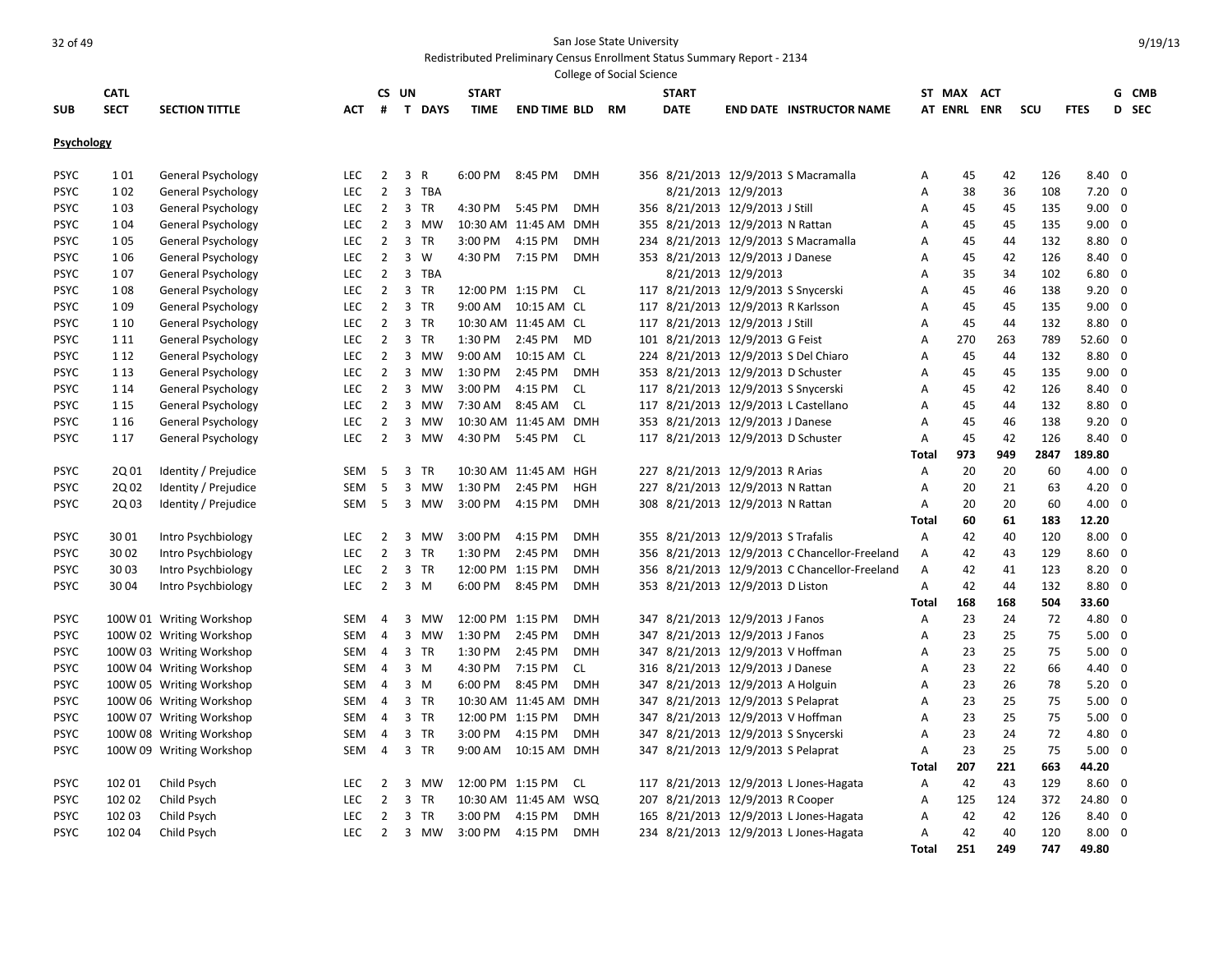|             |             |                                  |                   |                |                             |                             |                       |            | <b>College of Social Science</b> |                                    |                                      |              |             |              |                |                          |                         |  |
|-------------|-------------|----------------------------------|-------------------|----------------|-----------------------------|-----------------------------|-----------------------|------------|----------------------------------|------------------------------------|--------------------------------------|--------------|-------------|--------------|----------------|--------------------------|-------------------------|--|
|             | <b>CATL</b> |                                  |                   |                | CS UN                       | <b>START</b>                |                       |            |                                  | <b>START</b>                       |                                      |              | ST MAX ACT  |              |                |                          | G CMB                   |  |
| <b>SUB</b>  | <b>SECT</b> | <b>SECTION TITTLE</b>            | АСТ               | #              | $\mathbf{T}$<br><b>DAYS</b> | <b>TIME</b>                 | <b>END TIME BLD</b>   |            | <b>RM</b>                        | <b>DATE</b>                        | <b>END DATE INSTRUCTOR NAME</b>      |              |             | AT ENRL ENR  | SCU            | <b>FTES</b>              | D SEC                   |  |
| <b>PSYC</b> | 10701       | Psych of Women                   | LEC               | $\overline{2}$ | 3 TR                        | 12:00 PM 1:15 PM            |                       | <b>DMH</b> |                                  | 348 8/21/2013 12/9/2013 A Caffrey  |                                      | Α            | 48          | 48           | 144            | 9.60 O C                 |                         |  |
| <b>WOMS</b> | 107 01      | Psych of Women                   | <b>LEC</b>        | $\overline{2}$ | $\overline{3}$<br><b>TR</b> | 12:00 PM 1:15 PM            |                       | <b>DMH</b> |                                  | 348 8/21/2013 12/9/2013 A Caffrey  |                                      | A            | $\mathbf 0$ | $\mathbf 0$  | $\mathbf{0}$   | $0.00 \quad 0 \text{ C}$ |                         |  |
|             |             |                                  |                   |                |                             |                             |                       |            |                                  |                                    |                                      | <b>Total</b> | 48          | 48           | 144            | 9.60                     |                         |  |
| <b>PSYC</b> | 110 01      | Abnormal Psy                     | <b>LEC</b>        | $\overline{2}$ | 3<br><b>MW</b>              | 12:00 PM 1:15 PM            |                       | <b>DMH</b> |                                  | 355 8/21/2013 12/9/2013 N Wagner   |                                      | Α            | 45          | 45           | 135            | $9.00 \quad 0$           |                         |  |
| <b>PSYC</b> | 110 02      | Abnormal Psy                     | <b>LEC</b>        | $2^{\circ}$    | 3 MW                        |                             | 10:30 AM 11:45 AM CL  |            |                                  |                                    | 117 8/21/2013 12/9/2013 G Callaghan  | Α            | 45          | 46           | 138            | $9.20 \quad 0$           |                         |  |
| <b>PSYC</b> | 11003       | Abnormal Psy                     | <b>LEC</b>        | $\overline{2}$ | 3 TR                        | 4:30 PM                     | 5:45 PM               | <b>CL</b>  |                                  | 117 8/21/2013 12/9/2013 E Herb     |                                      | A            | 45          | 44           | 132            | 8.80 0                   |                         |  |
| <b>PSYC</b> | 11004       | Abnormal Psy                     | LEC               | $\overline{2}$ | 3 <sub>1</sub>              | 6:00 PM                     | 8:45 PM               | <b>DMH</b> |                                  | 348 8/21/2013 12/9/2013 G Berg     |                                      | Α            | 45          | 45           | 135            | $9.05 \quad 1$           |                         |  |
| <b>PSYC</b> | 110 05      | Abnormal Psy                     | LEC               | $\overline{2}$ | 3 TR                        |                             | 10:30 AM 11:45 AM DMH |            |                                  |                                    | 356 8/21/2013 12/9/2013 S Del Chiaro | Α            | 45          | 46           | 138            | $9.20 \quad 0$           |                         |  |
| <b>PSYC</b> | 110 06      | Abnormal Psy                     | LEC               | $\overline{2}$ | $\overline{3}$<br><b>TR</b> | 3:00 PM                     | 4:15 PM               | <b>CL</b>  |                                  | 117 8/21/2013 12/9/2013 J Gregg    |                                      | Α            | 45          | 43           | 129            | 8.65 1                   |                         |  |
| <b>PSYC</b> | 11007       | Abnormal Psy                     | LEC               | $2^{\circ}$    | 3 TR                        | 9:00 AM                     | 10:15 AM CL           |            |                                  | 224 8/21/2013 12/9/2013 J Gregg    |                                      | A            | 45          | 45           | 135            | $9.00 \quad 0$           |                         |  |
| <b>PSYC</b> | 11008       | Abnormal Psy                     | <b>LEC</b>        | $\overline{2}$ | $\overline{3}$<br><b>TR</b> | 7:30 AM                     | 8:45 AM               | <b>DMH</b> |                                  |                                    | 356 8/21/2013 12/9/2013 S Del Chiaro | A            | 45          | 46           | 138            | $9.20 \quad 0$           |                         |  |
| <b>PSYC</b> | 110 09      | Abnormal Psy                     | LEC               | $\overline{2}$ | 3 MW                        | 3:00 PM                     | 4:15 PM               | <b>DMH</b> |                                  |                                    | 353 8/21/2013 12/9/2013 G Callaghan  | Α            | 45          | 45           | 135            | $9.00 \quad 0$           |                         |  |
|             |             |                                  |                   |                |                             |                             |                       |            |                                  |                                    |                                      | <b>Total</b> | 405         | 405          | 1215           | 81.10                    |                         |  |
| <b>PSYC</b> | 11201       | Psych of Adoles                  | LEC               | $2^{\circ}$    | 3 TR                        | 1:30 PM                     | 2:45 PM               | <b>DMH</b> |                                  | 359 8/21/2013 12/9/2013 M Alvarez  |                                      | Α            | 40          | 39           | 117            | $7.80$ 0                 |                         |  |
| <b>PSYC</b> | 112 02      | Psych of Adoles                  | <b>LEC</b>        | $\overline{2}$ | 3<br><b>TR</b>              | 9:00 AM                     | 10:15 AM DMH          |            |                                  | 355 8/21/2013 12/9/2013 M Alvarez  |                                      | Α            | 40          | 39           | 117            | $7.80 \quad 0$           |                         |  |
| <b>PSYC</b> | 112 03      | Psych of Adoles                  | LEC               | $\overline{2}$ | $\overline{3}$<br>TR        |                             | 10:30 AM 11:45 AM DMH |            |                                  | 355 8/21/2013 12/9/2013 M Alvarez  |                                      | Α            | 40          | 39           | 117            | $7.80$ 0                 |                         |  |
|             |             |                                  |                   |                |                             |                             |                       |            |                                  |                                    |                                      | Total        | 120         | 117          | 351            | 23.40                    |                         |  |
| <b>PSYC</b> | 114 01      | Psych of Aging                   | <b>LEC</b>        | $\overline{2}$ | 3<br><b>MW</b>              | 9:00 AM                     | 10:15 AM SH           |            |                                  |                                    | 435 8/21/2013 12/9/2013 E Woodhead   | Α            | 45          | 45           | 135            | 9.00 0 C                 |                         |  |
| <b>GERO</b> | 114 01      | Psych of Aging                   | LEC               | $\overline{2}$ | $\overline{3}$<br>MW        | 9:00 AM                     | 10:15 AM SH           |            |                                  |                                    | 435 8/21/2013 12/9/2013 E Woodhead   | A            | $\mathbf 0$ | $\mathbf{0}$ | $\overline{0}$ | $0.00 \quad 0 \text{ C}$ |                         |  |
|             |             |                                  |                   |                |                             |                             |                       |            |                                  |                                    |                                      | <b>Total</b> | 45          | 45           | 135            | 9.00                     |                         |  |
| <b>PSYC</b> | 11701       | Psych Tests & Meas               | LEC               | $\overline{2}$ | 3 MW                        | 7:30 AM                     | 8:45 AM               | <b>DMH</b> |                                  | 356 8/21/2013 12/9/2013 B Oliveira |                                      | Α            | 40          | 43           | 129            | $8.60 \quad 0$           |                         |  |
| <b>PSYC</b> | 11702       | Psych Tests & Meas               | LEC               | $\overline{2}$ | 3<br>MW                     | 9:00 AM                     | 10:15 AM DMH          |            |                                  | 356 8/21/2013 12/9/2013 B Oliveira |                                      | Α            | 45          | 44           | 132            | 8.80 0                   |                         |  |
| <b>PSYC</b> | 11703       | Psych Tests & Meas               | LEC               | $\overline{2}$ | 3 TR                        | 3:00 PM                     | 4:15 PM               | <b>CL</b>  |                                  | 225 8/21/2013 12/9/2013 G Feist    |                                      | Α            | 45          | 47           | 141            | $9.40 \quad 0$           |                         |  |
| <b>PSYC</b> | 11704       | Psych Tests & Meas               | <b>LEC</b>        | $\overline{2}$ | $3 \quad W$                 | 6:00 PM                     | 8:45 PM               | <b>DMH</b> |                                  | 356 8/21/2013 12/9/2013 B Oliveira |                                      | A            | 45          | 43           | 129            | $8.60 \quad 0$           |                         |  |
|             |             |                                  |                   |                |                             |                             |                       |            |                                  |                                    |                                      | Total        | 175         | 177          | 531            | 35.40                    |                         |  |
| <b>PSYC</b> | 120 10      | Adv Res Meth & Des               | <b>LEC</b>        | $\overline{2}$ | 4<br>MW                     | 4:30 PM                     | 5:45 PM               | <b>DMH</b> |                                  | 359 8/21/2013 12/9/2013 G Savage   |                                      | Α            | 24          | 19           | 57             | $5.07 \quad 0$           |                         |  |
| <b>PSYC</b> | 120 11      | Adv Res Meth & Des               | <b>ACT</b>        | $\overline{7}$ | 0<br>W                      | 6:00 PM                     | 8:00 PM               | <b>DMH</b> |                                  | 339 8/21/2013 12/9/2013 G Savage   |                                      | Α            | 24          | 19           | 19             | $0.00 \quad 0$           |                         |  |
| <b>PSYC</b> | 120 20      | Adv Res Meth & Des               | <b>LEC</b>        | $\overline{2}$ | 4 MW                        | 1:30 PM                     | 2:45 PM               | <b>DMH</b> |                                  | 356 8/21/2013 12/9/2013 M Still    |                                      | A            | 48          | 44           | 132            | 11.73 0                  |                         |  |
| <b>PSYC</b> | 120 21      | Adv Res Meth & Des               | <b>ACT</b>        | $\overline{7}$ | $\mathbf 0$<br>M            | 3:00 PM                     | 5:00 PM               | <b>DMH</b> |                                  | 339 8/21/2013 12/9/2013 M Still    |                                      | A            | 24          | 25           | 25             | $0.00 \quad 0$           |                         |  |
| <b>PSYC</b> | 120 22      | Adv Res Meth & Des               | <b>ACT</b>        | $\overline{7}$ | $0 \quad W$                 | 3:00 PM                     | 5:00 PM               | <b>DMH</b> |                                  | 236 8/21/2013 12/9/2013 M Still    |                                      | Α            | 24          | 19           | 19             | $0.00 \quad 0$           |                         |  |
| <b>PSYC</b> | 120 30      | Adv Res Meth & Des               | LEC               | $\overline{2}$ | 4 TR                        | 3:00 PM                     | 4:15 PM               | <b>DMH</b> |                                  | 348 8/21/2013 12/9/2013 S Trafalis |                                      | Α            | 48          | 47           | 141            | 12.53 0                  |                         |  |
| <b>PSYC</b> | 120 31      | Adv Res Meth & Des               | <b>ACT</b>        | $\overline{7}$ | 0 <sub>T</sub>              | 4:30 PM                     | 6:30 PM               | <b>DMH</b> |                                  | 339 8/21/2013 12/9/2013 S Trafalis |                                      | Α            | 24          | 23           | 23             | $0.00 \quad 0$           |                         |  |
| <b>PSYC</b> | 120 32      | Adv Res Meth & Des               | <b>ACT</b>        | $\overline{7}$ | $\mathsf{R}$<br>$\mathbf 0$ | 4:30 PM                     | 6:30 PM               | <b>DMH</b> |                                  | 339 8/21/2013 12/9/2013 S Trafalis |                                      | Α            | 24          | 24           | 24             | $0.00 \quad 0$           |                         |  |
| <b>PSYC</b> | 120 40      | Adv Res Meth & Des               | LEC               | $\overline{2}$ | <b>MW</b><br>$\overline{4}$ | 4:30 PM                     | 5:45 PM               | <b>DMH</b> |                                  | 355 8/21/2013 12/9/2013 S Trafalis |                                      | A            | 24          | 22           | 66             | 5.87 0                   |                         |  |
| <b>PSYC</b> | 12041       | Adv Res Meth & Des               | <b>ACT</b>        | $\overline{7}$ | $\mathbf 0$<br>M            | 6:00 PM                     | 8:00 PM               | <b>DMH</b> |                                  | 339 8/21/2013 12/9/2013 S Trafalis |                                      | A            | 24          | 22           | 22             | $0.00 \quad 0$           |                         |  |
| <b>PSYC</b> | 120 50      | Adv Res Meth & Des               | LEC               | $\overline{2}$ | <b>MW</b><br>4              | 9:00 AM                     | 10:15 AM              | <b>DMH</b> |                                  | 347 8/21/2013 12/9/2013 M Still    |                                      | Α            | 24          | 25           | 75             | 6.67                     | $\overline{\mathbf{0}}$ |  |
| <b>PSYC</b> | 120 51      | Adv Res Meth & Des               | <b>ACT</b>        | $\overline{7}$ | $0$ M                       |                             | 10:30 AM 12:30 PM DMH |            |                                  | 339 8/21/2013 12/9/2013 M Still    |                                      | Α            | 24          | 25           | 25             | $0.00 \quad 0$           |                         |  |
|             |             |                                  |                   |                |                             |                             |                       |            |                                  |                                    |                                      | <b>Total</b> | 336         | 314          | 628            | 41.87                    |                         |  |
| <b>PSYC</b> |             | 121A 10 Adv Res Meth Social/Pers | SEM               | $\overline{4}$ | 2 W                         | 12:00 PM 1:00 PM            |                       | <b>DMH</b> |                                  | 339 8/21/2013 12/9/2013 C Oyamot   |                                      | Α            | 24          | 25           | 25             | $3.33 \ 0$               |                         |  |
| <b>PSYC</b> |             | 121A 11 Adv Res Meth Social/Pers | LAB               | 16             | $\overline{0}$<br>W         | 1:00 PM                     | 3:45 PM               | <b>DMH</b> |                                  | 339 8/21/2013 12/9/2013 C Oyamot   |                                      | A            | 24          | 25           | 25             | $0.00 \quad 0$           |                         |  |
|             |             |                                  |                   |                |                             |                             |                       |            |                                  |                                    |                                      | Total        | 48          | 50           | 50             | 3.33                     |                         |  |
| <b>PSYC</b> | 121B 10     | Adv R Met: Cog/Perc              | <b>SEM</b><br>LAB | 4              | 2 <sub>T</sub><br>$0$ T     | 9:00 AM<br>10:00 AM 1:00 PM | 10:00 AM DMH          | <b>DMH</b> |                                  | 339 8/21/2013 12/9/2013 C Feria    |                                      | Α<br>A       | 24<br>24    | 16<br>16     | 16<br>16       | $2.17$ 1<br>0.00 1       |                         |  |
| <b>PSYC</b> |             | 121B 11 Adv R Met: Cog/Perc      |                   | 16             |                             |                             |                       |            |                                  | 339 8/21/2013 12/9/2013 C Feria    |                                      | <b>Total</b> | 48          | 32           | 32             | 2.17                     |                         |  |
|             |             |                                  |                   |                |                             |                             |                       |            |                                  |                                    |                                      |              |             |              |                |                          |                         |  |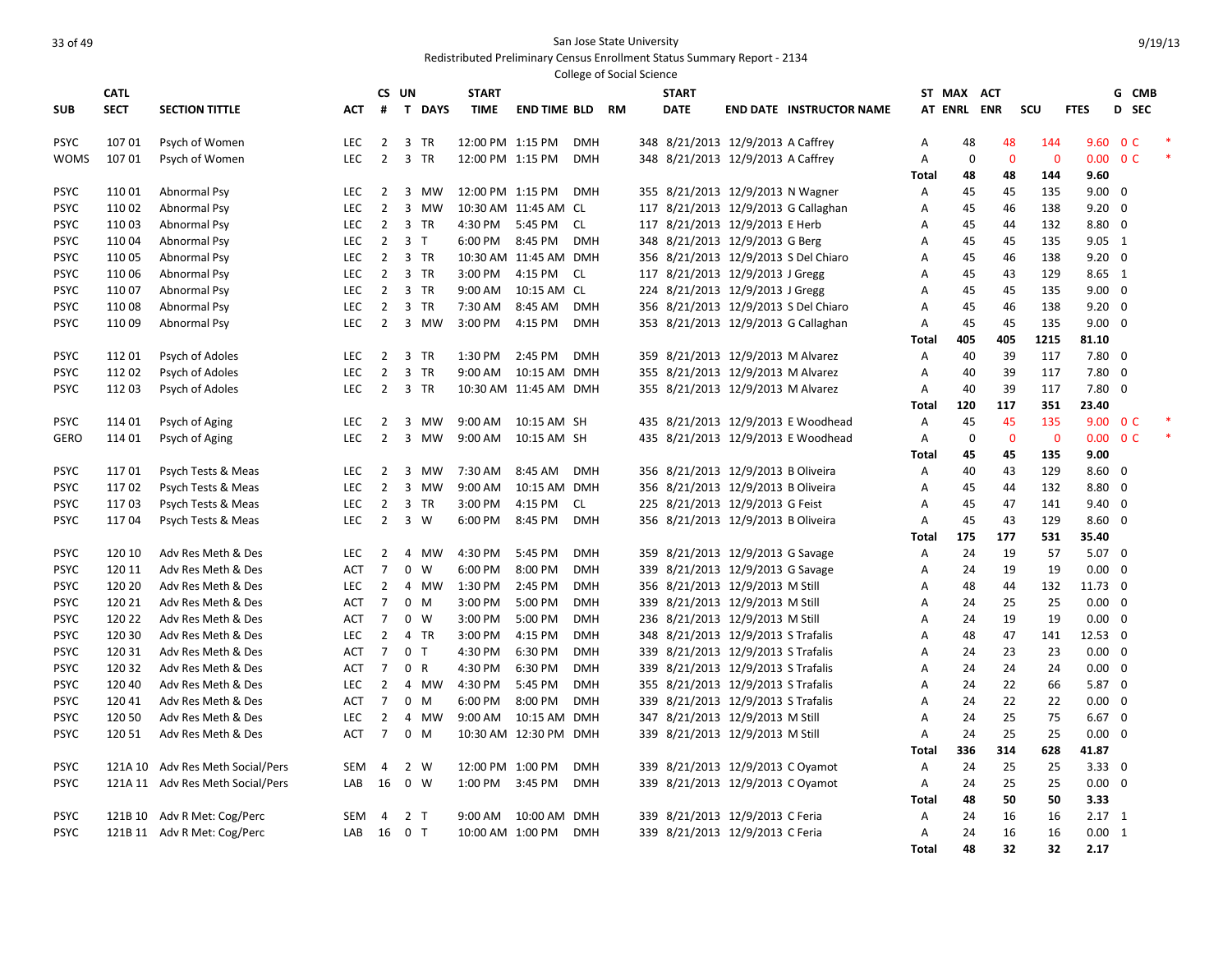|                            |                  |                            |                   |                |                             |                    |                            |            | <b>College of Social Science</b> |                                     |                                               |                   |             |                   |                         |                            |                         |  |
|----------------------------|------------------|----------------------------|-------------------|----------------|-----------------------------|--------------------|----------------------------|------------|----------------------------------|-------------------------------------|-----------------------------------------------|-------------------|-------------|-------------------|-------------------------|----------------------------|-------------------------|--|
|                            | <b>CATL</b>      |                            |                   |                | CS UN                       | <b>START</b>       |                            |            |                                  | <b>START</b>                        |                                               |                   | ST MAX ACT  |                   |                         |                            | G CMB                   |  |
| <b>SUB</b>                 | <b>SECT</b>      | <b>SECTION TITTLE</b>      | АСТ               | #              | T DAYS                      | <b>TIME</b>        | <b>END TIME BLD</b>        |            | <b>RM</b>                        | <b>DATE</b>                         | <b>END DATE INSTRUCTOR NAME</b>               |                   |             | AT ENRL ENR       | SCU                     | <b>FTES</b>                | D SEC                   |  |
| <b>PSYC</b>                | 126 01           | Drugs + Brain & Beh        | LEC               | $\overline{2}$ | 3 MW                        | 1:30 PM            | 2:45 PM                    | - CL       |                                  | 117 8/21/2013 12/9/2013 S Snycerski |                                               | Α                 | 45          | 45                | 135                     |                            | 9.00 0 C                |  |
| HS                         | 126 01           | Drugs + Brain & Beh        | LEC               | $\overline{2}$ | $\overline{3}$<br>MW        | 1:30 PM            | 2:45 PM                    | <b>CL</b>  |                                  | 117 8/21/2013 12/9/2013 S Snycerski |                                               | Α                 | $\mathbf 0$ | $\mathbf{0}$      | $\mathbf{0}$            | 0.00                       | 0 <sup>C</sup>          |  |
|                            |                  |                            |                   |                |                             |                    |                            |            |                                  |                                     |                                               | Total             | 45          | 45                | 135                     | 9.00                       |                         |  |
| <b>PSYC</b>                | 129 01           | Neuroscience               | LEC               | 2              | 3<br><b>TR</b>              |                    | 10:30 AM 11:45 AM DMH      |            |                                  |                                     | 359 8/21/2013 12/9/2013 C Chancellor-Freeland | Α                 | 40          | 43                | 129                     | 8.65                       | $1\,c$                  |  |
| <b>BIOL</b>                | 129 01           | Neuroscience               | LEC               | $\overline{2}$ | $\overline{3}$<br><b>TR</b> |                    | 10:30 AM 11:45 AM DMH      |            |                                  |                                     | 359 8/21/2013 12/9/2013 C Chancellor-Freeland | Α                 | $\mathbf 0$ | $\mathbf 0$       | $\overline{\mathbf{0}}$ |                            | $0.00 \t 0 C$           |  |
|                            |                  |                            |                   |                |                             |                    |                            |            |                                  |                                     |                                               | <b>Total</b>      | 40          | 43                | 129                     | 8.65                       |                         |  |
| <b>PSYC</b>                | 135 01           | Cognition                  | SEM               | -5             | 3 TR                        | 9:00 AM            | 10:15 AM DMH               |            |                                  | 359 8/21/2013 12/9/2013 R Cooper    |                                               | Α                 | 38          | 39                | 117                     | 7.85 1                     |                         |  |
| <b>PSYC</b>                | 135 02           | Cognition                  | SEM               | 5              | 3 MW                        | 12:00 PM 1:15 PM   |                            | <b>DMH</b> |                                  |                                     | 164 8/21/2013 12/9/2013 L Huntsman            | Α                 | 38          | 40                | 120                     | 8.05 1                     |                         |  |
| <b>PSYC</b><br><b>PSYC</b> | 135 03<br>135 04 | Cognition<br>Cognition     | SEM<br><b>SEM</b> | 5<br>-5        | 3 MW<br>3 TR                | 9:00 AM<br>1:30 PM | 10:15 AM DMH<br>2:45 PM CL |            |                                  | 238 8/21/2013 12/9/2013 R Cooper    | 359 8/21/2013 12/9/2013 M Van Selst           | Α<br>A            | 38<br>38    | 38<br>38          | 114<br>114              | $7.60 \quad 0$<br>$7.65$ 1 |                         |  |
|                            |                  |                            |                   |                |                             |                    |                            |            |                                  |                                     |                                               | Total             | 152         | 155               | 465                     | 31.15                      |                         |  |
| <b>PSYC</b>                | 13901            | Psy of Person              | LEC               | $\overline{2}$ | $\overline{3}$<br>MW        | 7:30 AM            | 8:45 AM                    | <b>DMH</b> |                                  | 355 8/21/2013 12/9/2013 N Wagner    |                                               | Α                 | 35          | 35                | 105                     | $7.00 \quad 0$             |                         |  |
| <b>PSYC</b>                | 13902            | Psy of Person              | <b>LEC</b>        | $\overline{2}$ | 3<br>MW                     | 1:30 PM            | 2:45 PM                    | <b>DMH</b> |                                  | 234 8/21/2013 12/9/2013 N Wagner    |                                               | Α                 | 35          | 35                | 105                     | $7.00 \quad 0$             |                         |  |
| <b>PSYC</b>                | 13903            | Psy of Person              | <b>LEC</b>        | $\overline{2}$ | 3 MW                        |                    | 10:30 AM 11:45 AM DMH      |            |                                  | 359 8/21/2013 12/9/2013 N Wagner    |                                               | Α                 | 35          | 35                | 105                     | $7.00 \quad 0$             |                         |  |
|                            |                  |                            |                   |                |                             |                    |                            |            |                                  |                                     |                                               | Total             | 105         | 105               | 315                     | 21.00                      |                         |  |
| <b>PSYC</b>                | 142 01           | Child Psychopathology      | LEC               | $\overline{2}$ | 3 TR                        | 1:30 PM            | 2:45 PM                    | <b>DMH</b> |                                  | 348 8/21/2013 12/9/2013 R Arias     |                                               | Α                 | 45          | 52                | 156                     | 10.40 0                    |                         |  |
| <b>PSYC</b>                | 142 02           | Child Psychopathology      | <b>LEC</b>        | $\overline{2}$ | 3 MW                        |                    | 10:30 AM 11:45 AM HGH      |            |                                  | 116 8/21/2013 12/9/2013 R Arias     |                                               | Α                 | 45          | 52                | 156                     | 10.40 0                    |                         |  |
| <b>PSYC</b>                | 142 03           | Child Psychopathology      | LEC               | $\overline{2}$ | 3 TR                        | 4:30 PM            | 5:45 PM                    | <b>DMH</b> |                                  | 348 8/21/2013 12/9/2013 G Berg      |                                               | Α                 | 45          | 44                | 132                     | 8.80 0                     |                         |  |
|                            |                  |                            |                   |                |                             |                    |                            |            |                                  |                                     |                                               | Total             | 135         | 148               | 444                     | 29.60                      |                         |  |
| <b>PSYC</b>                | 153 01           | Psych in Courtroom         | LEC               | $\overline{2}$ | $\overline{3}$<br>M         | 6:00 PM            | 8:45 PM                    | <b>DMH</b> |                                  | 359 8/21/2013 12/9/2013 R Karlsson  |                                               | Α                 | 25          | 24                | 72                      | 4.85 1                     |                         |  |
|                            |                  |                            |                   |                |                             |                    |                            |            |                                  |                                     |                                               | <b>Total</b>      | 25          | 24                | 72                      | 4.85                       |                         |  |
| <b>PSYC</b>                | 154 01           | Social Psy                 | <b>LEC</b>        | $\overline{2}$ | 3<br><b>TR</b>              | 3:00 PM            | 4:15 PM                    | <b>DMH</b> |                                  | 356 8/21/2013 12/9/2013 C Oyamot    |                                               | Α                 | 48          | 47                | 141                     | $9.40 \quad 0$             |                         |  |
| <b>PSYC</b>                | 154 02           | Social Psy                 | <b>LEC</b>        | $\overline{2}$ | $\overline{3}$<br><b>TR</b> | 7:30 AM            | 8:45 AM                    | <b>DMH</b> |                                  | 348 8/21/2013 12/9/2013 A Asuncion  |                                               | Α                 | 48          | 46                | 138                     | $9.20 \quad 0$             |                         |  |
| <b>PSYC</b>                | 154 03           | Social Psy                 | LEC               | 2              | $\overline{3}$<br><b>TR</b> |                    | 9:00 AM  10:15 AM  DMH     |            |                                  | 348 8/21/2013 12/9/2013 A Asuncion  |                                               | Α                 | 48          | 50                | 150                     | $10.00 \quad 0$            |                         |  |
| <b>PSYC</b>                | 154 04           | Social Psy                 | LEC               | $\overline{2}$ | 3 MW                        |                    | 10:30 AM 11:45 AM DMH      |            |                                  | 356 8/21/2013 12/9/2013 C Oyamot    |                                               | Α<br><b>Total</b> | 48<br>192   | 49<br>192         | 147<br>576              | $9.80 \quad 0$<br>38.40    |                         |  |
| <b>PSYC</b>                | 155 01           | Human Learning             | LEC               | 2              | 3 MW                        |                    | 10:30 AM 11:45 AM DMH      |            |                                  |                                     | 348 8/21/2013 12/9/2013 S Del Chiaro          | Α                 | 45          | 48                | 144                     | $9.60 \quad 0$             |                         |  |
|                            |                  |                            |                   |                |                             |                    |                            |            |                                  |                                     |                                               | <b>Total</b>      | 45          | 48                | 144                     | 9.60                       |                         |  |
| <b>PSYC</b>                | 15701            | Psy of Motivation          | LEC               | $\overline{2}$ | $\overline{3}$<br><b>TR</b> | 1:30 PM            | 2:45 PM                    | <b>DMH</b> |                                  | 358 8/21/2013 12/9/2013 S Laraway   |                                               | Α                 | 35          | 34                | 102                     | $6.80\quad 0$              |                         |  |
|                            |                  |                            |                   |                |                             |                    |                            |            |                                  |                                     |                                               | <b>Total</b>      | 35          | 34                | 102                     | 6.80                       |                         |  |
| <b>PSYC</b>                | 15801            | Perception                 | <b>LEC</b>        | $\overline{2}$ | 3<br>MW                     | 1:30 PM            | 2:45 PM                    | <b>DMH</b> |                                  | 161 8/21/2013 12/9/2013 C Feria     |                                               | Α                 | 35          | 34                | 102                     | $7.05$ 5                   |                         |  |
| <b>PSYC</b>                | 15802            | Perception                 | LEC               | $\overline{2}$ | $\overline{3}$<br>TR        | 3:00 PM            | 4:15 PM                    | <b>DMH</b> |                                  | 357 8/21/2013 12/9/2013 C Feria     |                                               | Α                 | 35          | 34                | 102                     | $6.90$ 2                   |                         |  |
| <b>PSYC</b>                | 15803            | Perception                 | LEC               | $\overline{2}$ | 3 <sub>1</sub>              | 6:00 PM            | 8:45 PM                    | <b>DMH</b> |                                  | 359 8/21/2013 12/9/2013 D Kalar     |                                               | Α                 | 35          | 34                | 102                     | 6.902                      |                         |  |
|                            |                  |                            |                   |                |                             |                    |                            |            |                                  |                                     |                                               | Total             | 105         | 102               | 306                     | 20.85                      |                         |  |
| <b>PSYC</b>                | 16001            | <b>Clinical Psychology</b> | LEC               | 2              | 3<br>MW                     | 9:00 AM            | 10:15 AM DMH               |            |                                  |                                     | 355 8/21/2013 12/9/2013 G Callaghan           | Α                 | 42          | 42                | 126                     | $8.40 \quad 0$             |                         |  |
| <b>PSYC</b>                | 160 02           | <b>Clinical Psychology</b> | LEC               | $\overline{2}$ | $\overline{3}$<br>TR        |                    | 10:30 AM 11:45 AM DMH      |            |                                  |                                     | 353 8/21/2013 12/9/2013 E Woodhead            | Α                 | 42          | 43                | 129                     | 8.60                       | $\overline{\mathbf{0}}$ |  |
| <b>PSYC</b>                | 160 03           | <b>Clinical Psychology</b> | LEC               | $\overline{2}$ | 3 TR                        |                    | 9:00 AM  10:15 AM  DMH     |            |                                  |                                     | 353 8/21/2013 12/9/2013 E Woodhead            | Α                 | 42          | 42                | 126                     | 8.40 0                     |                         |  |
|                            |                  |                            |                   |                |                             |                    |                            |            |                                  |                                     |                                               | Total             | 126         | 127               | 381                     | 25.40                      |                         |  |
| <b>PSYC</b>                | 165 01           | Theory Meth Couns          | <b>LEC</b>        | 3              | 3<br><b>TR</b>              | 1:30 PM            | 2:45 PM                    | <b>DMH</b> |                                  | 355 8/21/2013 12/9/2013 J Gregg     |                                               | Α                 | 42          | 39                | 117                     | $7.80 \quad 0$             |                         |  |
| <b>PSYC</b>                | 165 02           | Theory Meth Couns          | LEC               | 3              | $\overline{3}$<br>TR        | 3:00 PM            | 4:15 PM                    | <b>DMH</b> |                                  | 355 8/21/2013 12/9/2013 E Herb      |                                               | Α                 | 35          | 33                | 99                      | $6.60 \quad 0$             |                         |  |
|                            |                  |                            |                   |                |                             |                    |                            |            |                                  |                                     |                                               | <b>Total</b>      | 77          | 72                | 216<br>$\Omega$         | 14.40                      |                         |  |
| <b>PSYC</b>                | 16701            | Sports Psychology          | <b>LEC</b>        | 2              | 3<br>MW                     |                    | 10:30 AM 11:45 AM SPXE     |            |                                  |                                     | 77 8/21/2013 12/9/2013 T Semerjian            | Α<br>Total        | 40<br>40    | $\mathbf{0}$<br>0 | 0                       | 0.00                       | $0.00 \t 0 C$           |  |
| <b>PSYC</b>                | 17001            | Indus Psy                  | <b>LEC</b>        | 2              | 3 W                         | 6:00 PM            | 8:45 PM                    | <b>DMH</b> |                                  | 355 8/21/2013 12/9/2013 H Pila      |                                               | A                 | 35          | 40                | 120                     | 8.10 2                     |                         |  |
|                            |                  |                            |                   |                |                             |                    |                            |            |                                  |                                     |                                               |                   |             |                   |                         |                            |                         |  |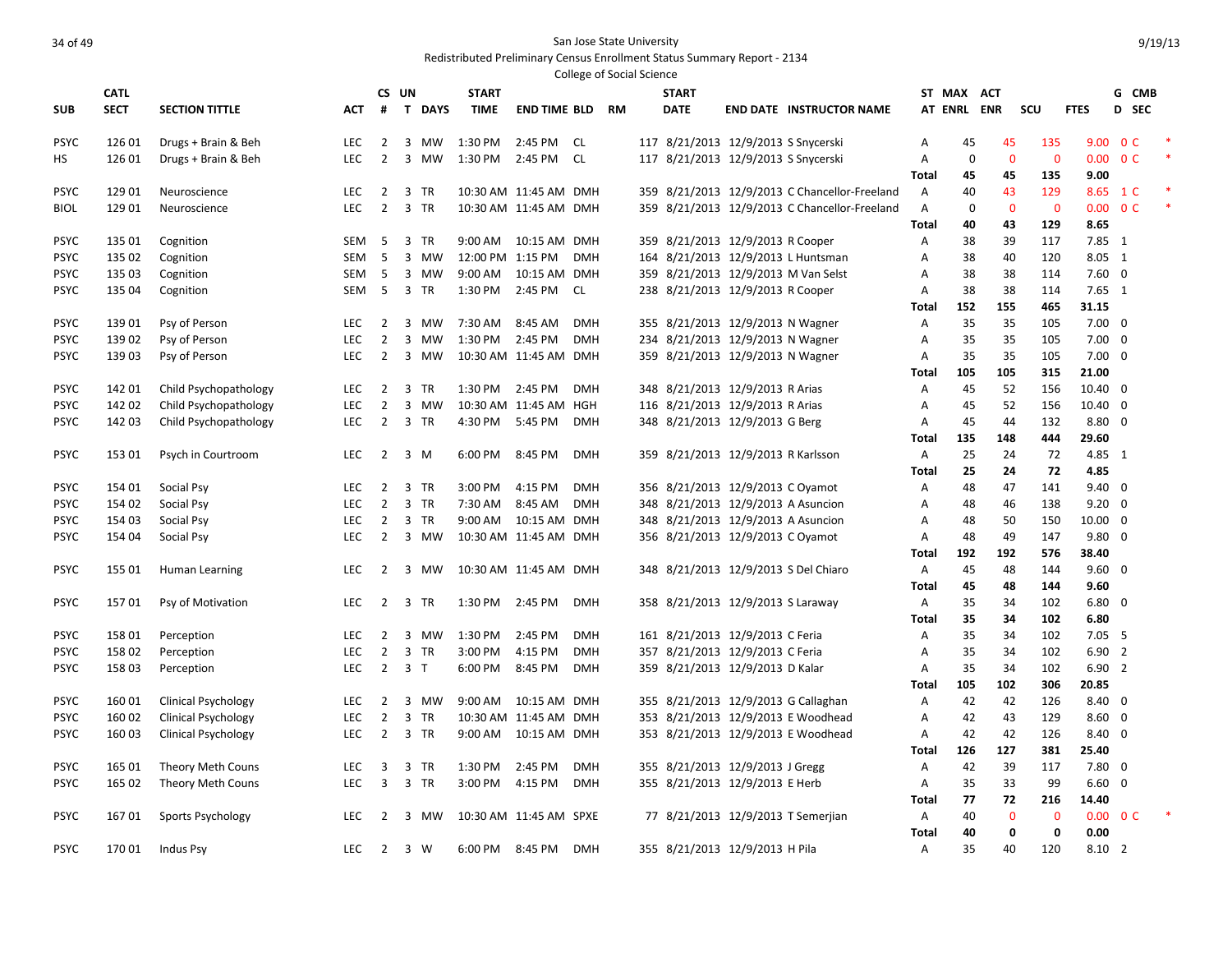|                     |                 |                                                                  |                   |                |                   |                  |                       |            | <b>College of Social Science</b> |              |                                                                        |                                           |              |                |                     |                |                                  |   |       |
|---------------------|-----------------|------------------------------------------------------------------|-------------------|----------------|-------------------|------------------|-----------------------|------------|----------------------------------|--------------|------------------------------------------------------------------------|-------------------------------------------|--------------|----------------|---------------------|----------------|----------------------------------|---|-------|
|                     | <b>CATL</b>     |                                                                  |                   |                | CS UN             | <b>START</b>     |                       |            |                                  | <b>START</b> |                                                                        |                                           |              | ST MAX         | <b>ACT</b>          |                |                                  |   | G CMB |
| <b>SUB</b>          | <b>SECT</b>     | <b>SECTION TITTLE</b>                                            | АСТ               | #              | T.<br><b>DAYS</b> | <b>TIME</b>      | <b>END TIME BLD</b>   |            | <b>RM</b>                        | <b>DATE</b>  |                                                                        | <b>END DATE INSTRUCTOR NAME</b>           |              | <b>AT ENRL</b> | <b>ENR</b>          | SCU            | <b>FTES</b>                      |   | D SEC |
| PSYC                | 17002           | Indus Psy                                                        | <b>LEC</b>        | 2              | 3 MW              | 12:00 PM 1:15 PM |                       | <b>DMH</b> |                                  |              | 356 8/21/2013 12/9/2013 A Rogers                                       |                                           | Α            | 40             | 39                  | 117            | $7.85 \quad 1$                   |   |       |
|                     |                 |                                                                  |                   |                |                   |                  |                       |            |                                  |              |                                                                        |                                           | Total        | 75             | 79                  | 237            | 15.95                            |   |       |
| PSYC                | 17301           | <b>Human Factors</b>                                             | LEC               | $\overline{2}$ | 3 TR              | 1:30 PM          | 2:45 PM               | <b>DMH</b> |                                  |              | 234 8/21/2013 12/9/2013 J Still                                        |                                           | Α            | 35             | 32                  | 96             | $6.40 \quad 0$                   |   |       |
|                     |                 |                                                                  |                   |                |                   |                  |                       |            |                                  |              |                                                                        |                                           | <b>Total</b> | 35             | 32                  | 96             | 6.40                             |   |       |
| PSYC                | 17501           | <b>Management Psy</b>                                            | <b>LEC</b>        | $\overline{2}$ | $3 \, M$          | 6:00 PM          | 8:45 PM               | <b>DMH</b> |                                  |              | 355 8/21/2013 12/9/2013 H Pila                                         |                                           | Α            | 30             | 29                  | 87             | $5.80$ 0                         |   |       |
|                     |                 |                                                                  |                   |                |                   |                  |                       |            |                                  |              |                                                                        |                                           | Total        | 30             | 29                  | 87             | 5.80                             |   |       |
| PSYC                | 18001           | <b>Indiv Studies</b>                                             | SUP               | 36             | TBA<br>4          |                  |                       |            |                                  |              | 8/21/2013 12/9/2013                                                    |                                           | Α            | $\mathbf 0$    | 0                   | 0              | $0.00 \quad 0$                   |   |       |
| PSYC                | 18002           | <b>Indiv Studies</b>                                             | SUP               | 36             | <b>TBA</b><br>1   |                  |                       |            |                                  |              | 8/21/2013 12/9/2013 J Fanos                                            |                                           | A            | 5              | 1                   | 1              | $0.07 \quad 0$                   |   |       |
| PSYC                | 18003           | <b>Indiv Studies</b>                                             | <b>SUP</b>        | 36             | 1 TBA             |                  |                       |            |                                  |              | 8/21/2013 12/9/2013 C Oyamot                                           |                                           | Α            | 5              | $\mathbf{1}$        | $\mathbf{1}$   | $0.07 \quad 0$                   |   |       |
| PSYC                | 18004           | <b>Indiv Studies</b>                                             | <b>SUP</b>        | 36             | 1 TBA             |                  |                       |            |                                  |              | 8/21/2013 12/9/2013 A Prins                                            |                                           | A            | 5<br>5         | $\mathbf{1}$        | 1              | $0.07 \quad 0$                   |   |       |
| PSYC                | 18005           | <b>Indiv Studies</b>                                             | <b>SUP</b>        | 36             | 1 TBA             |                  |                       |            |                                  |              |                                                                        | 8/21/2013 12/9/2013 C Chancellor-Freeland | Α            | 5              | $\mathbf{1}$        | 1<br>4         | $0.07 \quad 0$                   |   |       |
| PSYC<br><b>PSYC</b> | 18006<br>18007  | <b>Indiv Studies</b><br><b>Indiv Studies</b>                     | SUP<br><b>SUP</b> | 36<br>36       | 2 TBA<br>2 TBA    |                  |                       |            |                                  |              | 8/21/2013 12/9/2013 M Van Selst                                        | 8/21/2013 12/9/2013 C Chancellor-Freeland | Α<br>Α       | 5              | $\overline{2}$<br>3 | 6              | $0.27 \quad 0$<br>$0.40 \quad 0$ |   |       |
| <b>PSYC</b>         | 18008           | <b>Indiv Studies</b>                                             | <b>SUP</b>        |                | 36 2 TBA          |                  |                       |            |                                  |              | 8/21/2013 12/9/2013                                                    |                                           | Α            | 5              | 0                   | $\Omega$       | $0.00 \quad 0$                   |   |       |
| <b>PSYC</b>         | 18009           | <b>Indiv Studies</b>                                             | SUP               | 36             | 2 TBA             |                  |                       |            |                                  |              | 8/21/2013 12/9/2013                                                    |                                           | Α            | 5              | 0                   | $\Omega$       | $0.00 \quad 0$                   |   |       |
| PSYC                | 180 10          | <b>Indiv Studies</b>                                             | SUP               | 36             | 2 TBA             |                  |                       |            |                                  |              | 8/21/2013 12/9/2013                                                    |                                           | A            | 5              | $\Omega$            | $\Omega$       | $0.00 \quad 0$                   |   |       |
| PSYC                | 180 11          | <b>Indiv Studies</b>                                             | <b>SUP</b>        | 36             | 2 TBA             |                  |                       |            |                                  |              | 8/21/2013 12/9/2013                                                    |                                           | Α            | 5              | 0                   | $\mathbf 0$    | $0.00 \quad 0$                   |   |       |
| PSYC                | 180 12          | <b>Indiv Studies</b>                                             | <b>SUP</b>        | 36             | 3 TBA             |                  |                       |            |                                  |              |                                                                        | 8/21/2013 12/9/2013 C Chancellor-Freeland | Α            | 5              | $\mathbf{1}$        | $\overline{3}$ | $0.20 \quad 0$                   |   |       |
| <b>PSYC</b>         | 180 13          | <b>Indiv Studies</b>                                             | <b>SUP</b>        | 36             | 3 TBA             |                  |                       |            |                                  |              | 8/21/2013 12/9/2013                                                    |                                           | A            | 5              | 0                   | $\Omega$       | $0.00 \quad 0$                   |   |       |
| PSYC                | 180 14          | <b>Indiv Studies</b>                                             | <b>SUP</b>        | 36             | 3 TBA             |                  |                       |            |                                  |              | 8/21/2013 12/9/2013                                                    |                                           | Α            | 5              | $\mathbf 0$         | $\Omega$       | $0.00 \quad 0$                   |   |       |
| PSYC                | 180 15          | <b>Indiv Studies</b>                                             | SUP               | 36             | 3 TBA             |                  |                       |            |                                  |              | 8/21/2013 12/9/2013                                                    |                                           | Α            | 5              | $\Omega$            | 0              | $0.00 \quad 0$                   |   |       |
| <b>PSYC</b>         | 180 16          | <b>Indiv Studies</b>                                             | <b>SUP</b>        | 36             | 3 TBA             |                  |                       |            |                                  |              | 8/21/2013 12/9/2013                                                    |                                           | Α            | 5              | 0                   | $\mathbf 0$    | $0.00 \quad 0$                   |   |       |
|                     |                 |                                                                  |                   |                |                   |                  |                       |            |                                  |              |                                                                        |                                           | Total        | 75             | 10                  | 17             | 1.13                             |   |       |
| <b>PSYC</b>         | 184 01          | <b>Directed Reading</b>                                          | SUP               | 36             | <b>TBA</b><br>4   |                  |                       |            |                                  |              | 8/21/2013 12/9/2013                                                    |                                           | A            | $\Omega$       | $\mathbf 0$         | $\mathbf 0$    | $0.00 \quad 0$                   |   |       |
| PSYC                | 184 02          | <b>Directed Reading</b>                                          | SUP               | 36             | <b>TBA</b><br>1   |                  |                       |            |                                  |              | 8/21/2013 12/9/2013 G Feist                                            |                                           | Α            | 3              | 1                   | 1              | $0.07 \quad 0$                   |   |       |
| PSYC                | 18403           | <b>Directed Reading</b>                                          | SUP               | 36             | 1 TBA             |                  |                       |            |                                  |              | 8/21/2013 12/9/2013                                                    |                                           | Α            | 3              | 0                   | $\Omega$       | $0.00 \quad 0$                   |   |       |
| PSYC                | 184 04          | <b>Directed Reading</b>                                          | <b>SUP</b>        | 36             | 1 TBA             |                  |                       |            |                                  |              | 8/21/2013 12/9/2013                                                    |                                           | Α            | 3              | 0                   | $\Omega$       | $0.00 \quad 0$                   |   |       |
| PSYC                | 184 05          | <b>Directed Reading</b>                                          | SUP               | 36             | 2 TBA             |                  |                       |            |                                  |              | 8/21/2013 12/9/2013                                                    |                                           | A            | 3              | 0                   | $\Omega$       | $0.00 \quad 0$                   |   |       |
| <b>PSYC</b>         | 184 06          | <b>Directed Reading</b>                                          | SUP               | 36             | 3 TBA             |                  |                       |            |                                  |              | 8/21/2013 12/9/2013                                                    |                                           | A            | 3              | $\Omega$            | $\Omega$       | $0.00 \quad 0$                   |   |       |
| PSYC                | 184 07          | <b>Directed Reading</b>                                          | <b>SUP</b>        | 36             | 4 TBA             |                  |                       |            |                                  |              | 8/21/2013 12/9/2013                                                    |                                           | Α            | 3              | 0                   | 0              | $0.00 \quad 0$                   |   |       |
|                     |                 |                                                                  |                   |                |                   |                  |                       |            |                                  |              |                                                                        |                                           | Total        | 18             | 1                   | 1              | 0.07                             |   |       |
| <b>PSYC</b>         | 18601           | Psych Field Wk                                                   | SUP               | 36             | 4 TBA             |                  |                       |            |                                  |              | 8/21/2013 12/9/2013                                                    |                                           | Α            | 0              | 0                   | $\Omega$       | $0.00 \quad 0$                   |   |       |
| PSYC                | 18602           | Psych Field Wk                                                   | <b>SUP</b>        | 36             | 1 TBA             |                  |                       |            |                                  |              | 8/21/2013 12/9/2013                                                    |                                           | Α            | 3              | 0                   | $\Omega$       | $0.00 \quad 0$                   |   |       |
| PSYC                | 18603           | Psych Field Wk                                                   | <b>SUP</b>        | 36             | 1 TBA             |                  |                       |            |                                  |              | 8/21/2013 12/9/2013                                                    |                                           | Α            | 3              | 0                   | $\Omega$       | $0.00 \quad 0$                   |   |       |
| PSYC                | 18604           | Psych Field Wk                                                   | <b>SUP</b>        | 36             | 2 TBA             |                  |                       |            |                                  |              | 8/21/2013 12/9/2013                                                    |                                           | Α            | 3              | 0                   | $\Omega$       | $0.00 \quad 0$                   |   |       |
| PSYC                | 186 05          | Psych Field Wk                                                   | <b>SUP</b>        | 36             | 3 TBA             |                  |                       |            |                                  |              | 8/21/2013 12/9/2013                                                    |                                           | Α            | 3              | $\Omega$            | $\Omega$       | 0.00                             | 0 |       |
| <b>PSYC</b>         | 186 06          | Psych Field Wk                                                   | <b>SUP</b>        | 36             | 3 TBA             |                  |                       |            |                                  |              | 8/21/2013 12/9/2013                                                    |                                           | A            | 3              | 0                   | $\Omega$       | $0.00 \quad 0$                   |   |       |
|                     |                 |                                                                  |                   |                |                   |                  |                       |            |                                  |              |                                                                        |                                           | Total        | 15             | 0                   | 0              | 0.00                             |   |       |
| PSYC                | 190 01<br>19002 | <b>Current Issues Capstone</b>                                   | SEM               | - 5            | 3 M<br>3 MW       | 6:00 PM          | 8:45 PM               | <b>DMH</b> |                                  |              | 308 8/21/2013 12/9/2013 J Fanos                                        |                                           | Α            | 22             | 19<br>22            | 57             | $3.80$ 0<br>$4.40 \quad 0$       |   |       |
| <b>PSYC</b>         | 19003           | <b>Current Issues Capstone</b>                                   | SEM<br>SEM        | -5<br>-5       | 3 TR              | 12:00 PM 1:15 PM | 10:30 AM 11:45 AM DMH | <b>DMH</b> |                                  |              | 234 8/21/2013 12/9/2013 G Callaghan<br>234 8/21/2013 12/9/2013 J Gregg |                                           | A            | 22<br>22       | 27                  | 66<br>81       | $5.40 \quad 0$                   |   |       |
| PSYC<br>PSYC        | 190 04          | <b>Current Issues Capstone</b><br><b>Current Issues Capstone</b> | SEM               | 5              | 3<br>$\mathsf{R}$ | 6:00 PM          | 8:45 PM               | <b>DMH</b> |                                  |              | 308 8/21/2013 12/9/2013 G Berg                                         |                                           | Α<br>A       | 22             | 17                  | 51             | $3.40 \quad 0$                   |   |       |
| PSYC                | 190 05          | <b>Current Issues Capstone</b>                                   | SEM <sub>5</sub>  |                | 3 MW              | 4:30 PM          | 5:45 PM               | <b>DMH</b> |                                  |              | 347 8/21/2013 12/9/2013 J Fanos                                        |                                           | Α            | 22             | 21                  | 63             | $4.20 \ 0$                       |   |       |
|                     |                 |                                                                  |                   |                |                   |                  |                       |            |                                  |              |                                                                        |                                           | <b>Total</b> | 110            | 106                 | 318            | 21.20                            |   |       |
|                     |                 |                                                                  |                   |                |                   |                  |                       |            |                                  |              |                                                                        |                                           |              |                |                     |                |                                  |   |       |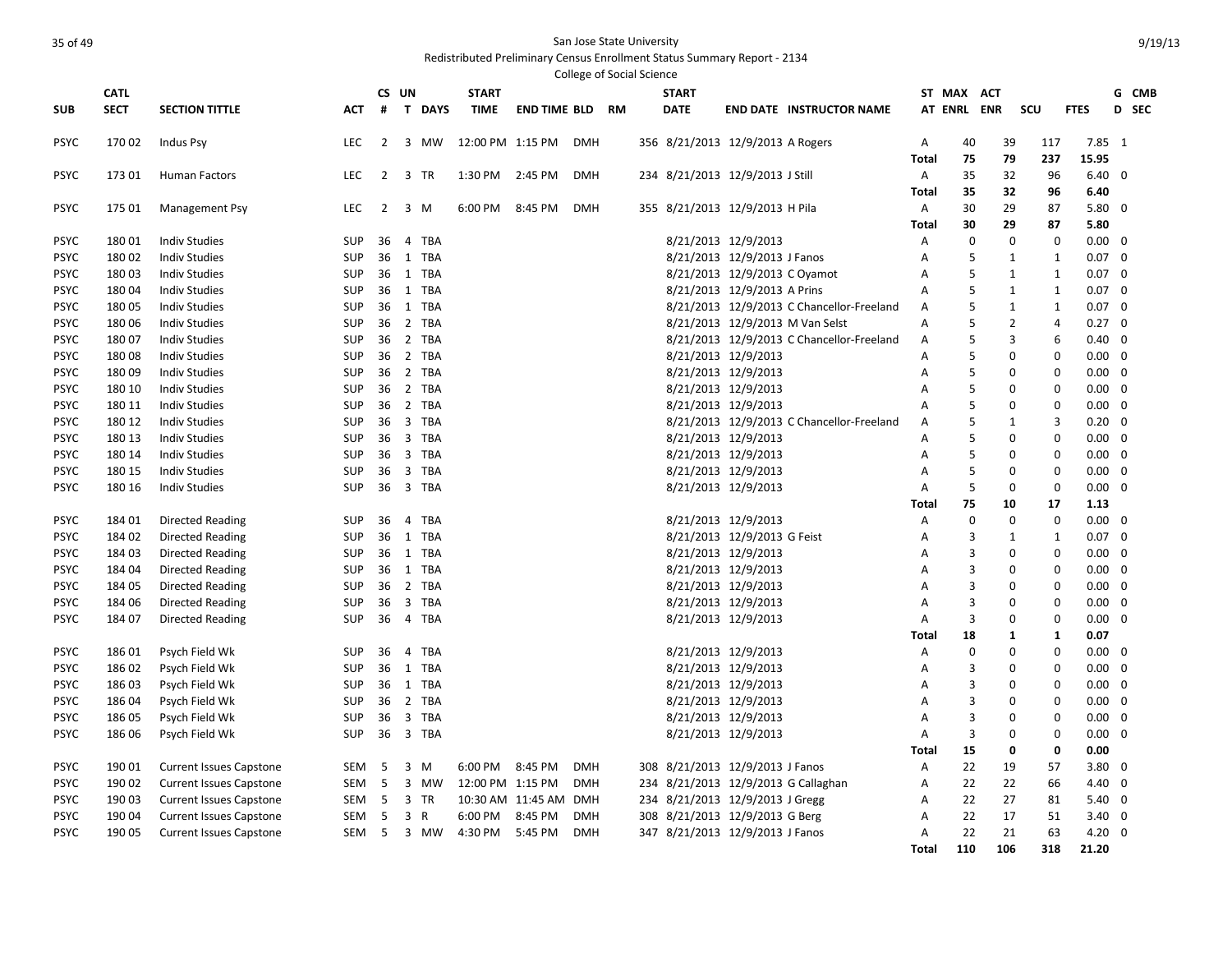|                            |                  |                                     |                          |                |                |           |                  |                      | <b>College of Social Science</b> |      |              |                                                      |                                           |              |                                  |                            |                            |                            |                         |       |
|----------------------------|------------------|-------------------------------------|--------------------------|----------------|----------------|-----------|------------------|----------------------|----------------------------------|------|--------------|------------------------------------------------------|-------------------------------------------|--------------|----------------------------------|----------------------------|----------------------------|----------------------------|-------------------------|-------|
|                            | <b>CATL</b>      |                                     |                          | CS UN          |                |           | <b>START</b>     |                      |                                  |      | <b>START</b> |                                                      |                                           |              | ST MAX ACT                       |                            |                            |                            |                         | G CMB |
| <b>SUB</b>                 | <b>SECT</b>      | <b>SECTION TITTLE</b>               | АСТ                      | #              |                | T DAYS    | <b>TIME</b>      | <b>END TIME BLD</b>  |                                  | - RM | <b>DATE</b>  |                                                      | <b>END DATE INSTRUCTOR NAME</b>           |              | AT ENRL ENR                      |                            | SCU                        | <b>FTES</b>                |                         | D SEC |
| <b>PSYC</b>                | 19101            | Psych of Prejudice                  | LEC                      | $\overline{2}$ | $\overline{3}$ | MW        | 1:30 PM          | 2:45 PM              | <b>DMH</b>                       |      |              | 355 8/21/2013 12/9/2013 R Arias                      |                                           | Α            | 42                               | 47                         | 141                        | $9.40 \quad 0$             |                         |       |
| <b>PSYC</b>                | 19102            | Psych of Prejudice                  | LEC                      | $\overline{2}$ | $\overline{3}$ | <b>MW</b> | 9:00 AM          | 10:15 AM DMH         |                                  |      |              | 353 8/21/2013 12/9/2013 N Rattan                     |                                           | A            | 42                               | 44                         | 132                        | $8.80\ 0$                  |                         |       |
| <b>PSYC</b>                | 191 03           | Psych of Prejudice                  | <b>LEC</b>               | $\overline{2}$ | 3 TR           |           | 12:00 PM 1:15 PM |                      | <b>DMH</b>                       |      |              | 353 8/21/2013 12/9/2013 A Asuncion                   |                                           | A            | 42                               | 41                         | 123                        | $8.20 \quad 0$             |                         |       |
| PSYC                       | 19104            | Psych of Prejudice                  | LEC                      | $\overline{2}$ | 3              | <b>TR</b> | 1:30 PM          | 2:45 PM              | <b>DMH</b>                       |      |              | 353 8/21/2013 12/9/2013 A Asuncion                   |                                           | A            | 42                               | 38                         | 114                        | $7.60 \quad 0$             |                         |       |
| <b>PSYC</b>                | 191 05           | Psych of Prejudice                  | LEC                      | $\overline{2}$ | 3 TR           |           | 3:00 PM          | 4:15 PM              | <b>DMH</b>                       |      |              | 164 8/21/2013 12/9/2013 N Rattan                     |                                           | A            | 42                               | 41                         | 123                        | $8.20 \ 0$                 |                         |       |
|                            |                  |                                     |                          |                |                |           |                  |                      |                                  |      |              |                                                      |                                           | <b>Total</b> | 210                              | 211                        | 633                        | 42.20                      |                         |       |
| <b>PSYC</b>                | 19901            | Senior Hon Thesis                   | <b>SUP</b>               | 36             | 3 TBA          |           |                  |                      |                                  |      |              | 8/21/2013 12/9/2013                                  |                                           | Α            | $\overline{2}$                   | $\mathbf 0$                | $\mathbf 0$                | $0.00 \quad 0$             |                         |       |
| <b>PSYC</b>                | 19902            | Senior Hon Thesis                   | <b>SUP</b>               | 36             | 3 TBA          |           |                  |                      |                                  |      |              | 8/21/2013 12/9/2013                                  |                                           | A            | $\overline{2}$                   | $\mathbf 0$                | $\mathbf 0$                | $0.00 \quad 0$             |                         |       |
|                            |                  |                                     |                          |                |                |           |                  |                      |                                  |      |              |                                                      |                                           | <b>Total</b> | $\overline{4}$                   | 0                          | 0                          | 0.00                       |                         |       |
| <b>PSYC</b>                | 204 01           | Adv Child Psy                       | SEM                      | - 5            | 3 W            |           |                  | 9:00 AM 11:45 AM DMH |                                  |      |              | 308 8/21/2013 12/9/2013 M Alvarez                    |                                           | Α            | 15                               | 16                         | 48                         | 4.00 16                    |                         |       |
|                            |                  |                                     |                          |                |                |           |                  |                      |                                  |      |              |                                                      |                                           | Total        | 15                               | 16                         | 48                         | 4.00                       |                         |       |
| <b>PSYC</b>                | 240 01           | App Psychometrics                   | SEM                      | - 5            |                | 3 MW      | 3:00 PM          | 4:15 PM              | <b>DMH</b>                       |      |              |                                                      | 347 8/21/2013 12/9/2013 H Tokunaga        | Α            | 25                               | 15                         | 45                         | 3.75 15                    |                         |       |
|                            |                  |                                     |                          |                |                |           |                  |                      |                                  |      |              |                                                      |                                           | Total        | 25                               | 15                         | 45                         | 3.75                       |                         |       |
| <b>PSYC</b>                | 24901            | I/O Psy Field Work                  | SUP.                     | 25             | 6 TBA          |           |                  |                      |                                  |      |              | 8/21/2013 12/9/2013                                  |                                           | Α            | $\mathbf 0$                      | $\mathbf 0$                | $\mathbf 0$                | $0.00 \quad 0$             |                         |       |
| <b>PSYC</b>                | 249 02           | I/O Psy Field Work                  | SUP                      | 25             | 3 TBA          |           |                  |                      |                                  |      |              | 8/21/2013 12/9/2013 M Hosoda                         |                                           | Α            | 15                               | 12                         | 36                         | 3.00 12                    |                         |       |
|                            |                  |                                     |                          |                |                |           |                  |                      |                                  |      |              |                                                      |                                           | Total        | 15                               | 12                         | 36                         | 3.00                       |                         |       |
| <b>PSYC</b>                | 256 01           | Sem in Perception                   | SEM                      | - 5            | 3              | M         | 9:00 AM          | 11:45 AM DMH         |                                  |      |              | 308 8/21/2013 12/9/2013 C Feria                      |                                           | A            | 15                               | 15                         | 45                         | 3.75 15                    |                         |       |
|                            |                  |                                     |                          |                |                |           |                  |                      |                                  |      |              |                                                      |                                           | Total        | 15                               | 15                         | 45                         | 3.75                       |                         |       |
| <b>PSYC</b>                | 27001            | Sem Ind/Org Psych                   | SEM                      | - 5            |                | 3 MW      | 4:30 PM          | 5:45 PM              | <b>DMH</b>                       |      |              | 308 8/21/2013 12/9/2013 M Hosoda                     |                                           | Α            | 15                               | 10                         | 30                         | 2.50 10                    |                         |       |
|                            |                  |                                     |                          |                |                |           |                  |                      |                                  |      |              |                                                      |                                           | <b>Total</b> | 15                               | 10                         | 30                         | 2.50                       |                         |       |
| <b>PSYC</b>                | 27301            | Sem Human Factors                   | SEM                      | - 5            | 3T             |           | 3:00 PM          | 5:45 PM              | ENG                              |      |              | 486 8/21/2013 12/9/2013 A Andre                      |                                           | Α            | 40                               | 30                         | 90                         | 7.50 30                    |                         |       |
|                            |                  |                                     |                          |                |                |           |                  |                      |                                  |      |              |                                                      |                                           | Total        | 40                               | 30                         | 90                         | 7.50                       |                         |       |
| <b>PSYC</b>                | 27601            | Groups at Work                      | SEM                      | - 5            | 3 <sub>1</sub> |           | 4:30 PM          | 7:15 PM              | <b>DMH</b>                       |      |              | 308 8/21/2013 12/9/2013 A Rogers                     |                                           | A            | 15                               | 13                         | 39                         | 3.25 13                    |                         |       |
|                            |                  |                                     |                          |                |                |           |                  |                      |                                  |      |              |                                                      |                                           | <b>Total</b> | 15                               | 13                         | 39                         | 3.25                       |                         |       |
| <b>PSYC</b>                | 28001            | General Seminar                     | SEM                      | - 5            |                | 3 MW      | 1:30 PM          | 2:45 PM              | <b>DMH</b>                       |      |              | 308 8/21/2013 12/9/2013 G Feist                      |                                           | Α            | 15                               | 15                         | 45                         | 3.75 15                    |                         |       |
|                            |                  |                                     |                          |                |                |           |                  |                      |                                  |      |              |                                                      |                                           | Total        | 15                               | 15                         | 45                         | 3.75                       |                         |       |
| <b>PSYC</b>                | 298 01           | <b>Special Prob</b>                 | <b>SUP</b>               | 25             | 4 TBA          |           |                  |                      |                                  |      |              | 8/21/2013 12/9/2013                                  |                                           | A            | $\Omega$                         | $\mathbf 0$                | $\mathbf 0$                | $0.00 \quad 0$             |                         |       |
| <b>PSYC</b>                | 298 02           | Special Prob                        | SUP                      | 25             | 1 TBA          |           |                  |                      |                                  |      |              | 8/21/2013 12/9/2013                                  |                                           | Α            | $\overline{4}$                   | 0                          | 0                          | $0.00 \quad 0$             |                         |       |
| PSYC                       | 298 03           | <b>Special Prob</b>                 | <b>SUP</b>               | 25             | 1 TBA          |           |                  |                      |                                  |      |              | 8/21/2013 12/9/2013                                  |                                           | Α            | $\overline{4}$                   | 0                          | 0                          | $0.00 \quad 0$             |                         |       |
| <b>PSYC</b><br><b>PSYC</b> | 298 04           | <b>Special Prob</b>                 | <b>SUP</b>               | 25<br>25       | 2 TBA<br>2 TBA |           |                  |                      |                                  |      |              | 8/21/2013 12/9/2013                                  |                                           | Α            | $\overline{4}$<br>$\overline{4}$ | $\mathbf 0$<br>$\mathbf 0$ | $\mathbf 0$<br>$\mathbf 0$ | $0.00 \quad 0$<br>0.00     | $\overline{\mathbf{0}}$ |       |
| <b>PSYC</b>                | 298 05           | <b>Special Prob</b>                 | <b>SUP</b><br><b>SUP</b> | 25             | 3 TBA          |           |                  |                      |                                  |      |              | 8/21/2013 12/9/2013                                  |                                           | A<br>A       | $\overline{4}$                   | 1                          | 3                          | $0.25$ 1                   |                         |       |
|                            | 298 06           | <b>Special Prob</b>                 |                          | 25             | 3 TBA          |           |                  |                      |                                  |      |              | 8/21/2013 12/9/2013 C Oyamot                         |                                           |              |                                  |                            | 3                          |                            |                         |       |
| <b>PSYC</b><br><b>PSYC</b> | 298 07<br>298 08 | <b>Special Prob</b>                 | <b>SUP</b><br><b>SUP</b> | 25             | 4 TBA          |           |                  |                      |                                  |      |              | 8/21/2013 12/9/2013 S Laraway<br>8/21/2013 12/9/2013 |                                           | Α            | $\overline{4}$<br>$\overline{4}$ | $\mathbf{1}$<br>0          | $\mathbf 0$                | $0.25$ 1<br>$0.00 \quad 0$ |                         |       |
| <b>PSYC</b>                | 298 09           | <b>Special Prob</b><br>Special Prob | <b>SUP</b>               | 25             | 4 TBA          |           |                  |                      |                                  |      |              | 8/21/2013 12/9/2013                                  |                                           | Α<br>A       | $\overline{4}$                   | $\mathbf 0$                | $\mathbf 0$                | $0.00 \quad 0$             |                         |       |
| <b>PSYC</b>                | 298 10           | Special Prob                        | SUP                      | 25             | 4 TBA          |           |                  |                      |                                  |      |              | 8/21/2013 12/9/2013                                  |                                           | A            | $\overline{4}$                   | 0                          | 0                          | $0.00 \quad 0$             |                         |       |
| <b>PSYC</b>                | 298 11           | <b>Special Prob</b>                 | <b>SUP</b>               | 25             | 4 TBA          |           |                  |                      |                                  |      |              | 8/21/2013 12/9/2013                                  |                                           | A            | $\overline{4}$                   | $\mathbf 0$                | 0                          | $0.00 \quad 0$             |                         |       |
| <b>PSYC</b>                | 298 12           | <b>Special Prob</b>                 | <b>SUP</b>               | 25             | 3 TBA          |           |                  |                      |                                  |      |              |                                                      | 8/21/2013 12/9/2013 C Chancellor-Freeland | Α            | $\overline{4}$                   | $\mathbf{1}$               | $\overline{3}$             | $0.25$ 1                   |                         |       |
| <b>PSYC</b>                | 298 13           | Special Prob                        | SUP                      | 25             | 3 TBA          |           |                  |                      |                                  |      |              | 8/21/2013 12/9/2013                                  |                                           | A            | $\overline{4}$                   | $\mathbf 0$                | $\mathbf 0$                | $0.00 \quad 0$             |                         |       |
|                            |                  |                                     |                          |                |                |           |                  |                      |                                  |      |              |                                                      |                                           | Total        | 48                               | 3                          | 9                          | 0.75                       |                         |       |
| <b>PSYC</b>                | 299 01           | <b>Masters Thesis</b>               | <b>SUP</b>               | 25             | 6 TBA          |           |                  |                      |                                  |      |              | 8/21/2013 12/9/2013                                  |                                           | Α            | $\Omega$                         | $\mathbf 0$                | $\mathbf 0$                | $0.00 \quad 0$             |                         |       |
| <b>PSYC</b>                | 299 02           | <b>Masters Thesis</b>               | <b>SUP</b>               | 25             | 1 TBA          |           |                  |                      |                                  |      |              | 8/21/2013 12/9/2013 M Hosoda                         |                                           | A            | $\overline{4}$                   | $\mathbf 0$                | $\mathbf 0$                | $0.00 \quad 0$             |                         |       |
| PSYC                       | 299 03           | <b>Masters Thesis</b>               | <b>SUP</b>               | 25             | 2 TBA          |           |                  |                      |                                  |      |              | 8/21/2013 12/9/2013 S Laraway                        |                                           | A            | $\overline{A}$                   | 3                          | 6                          | $0.50$ 3                   |                         |       |
| <b>PSYC</b>                | 299 04           | <b>Masters Thesis</b>               | SUP 25 2 TBA             |                |                |           |                  |                      |                                  |      |              | 8/21/2013 12/9/2013 A Rogers                         |                                           | A            | $\overline{A}$                   | $\mathbf{1}$               | $\overline{2}$             | $0.17$ 1                   |                         |       |
|                            |                  |                                     |                          |                |                |           |                  |                      |                                  |      |              |                                                      |                                           |              |                                  |                            |                            |                            |                         |       |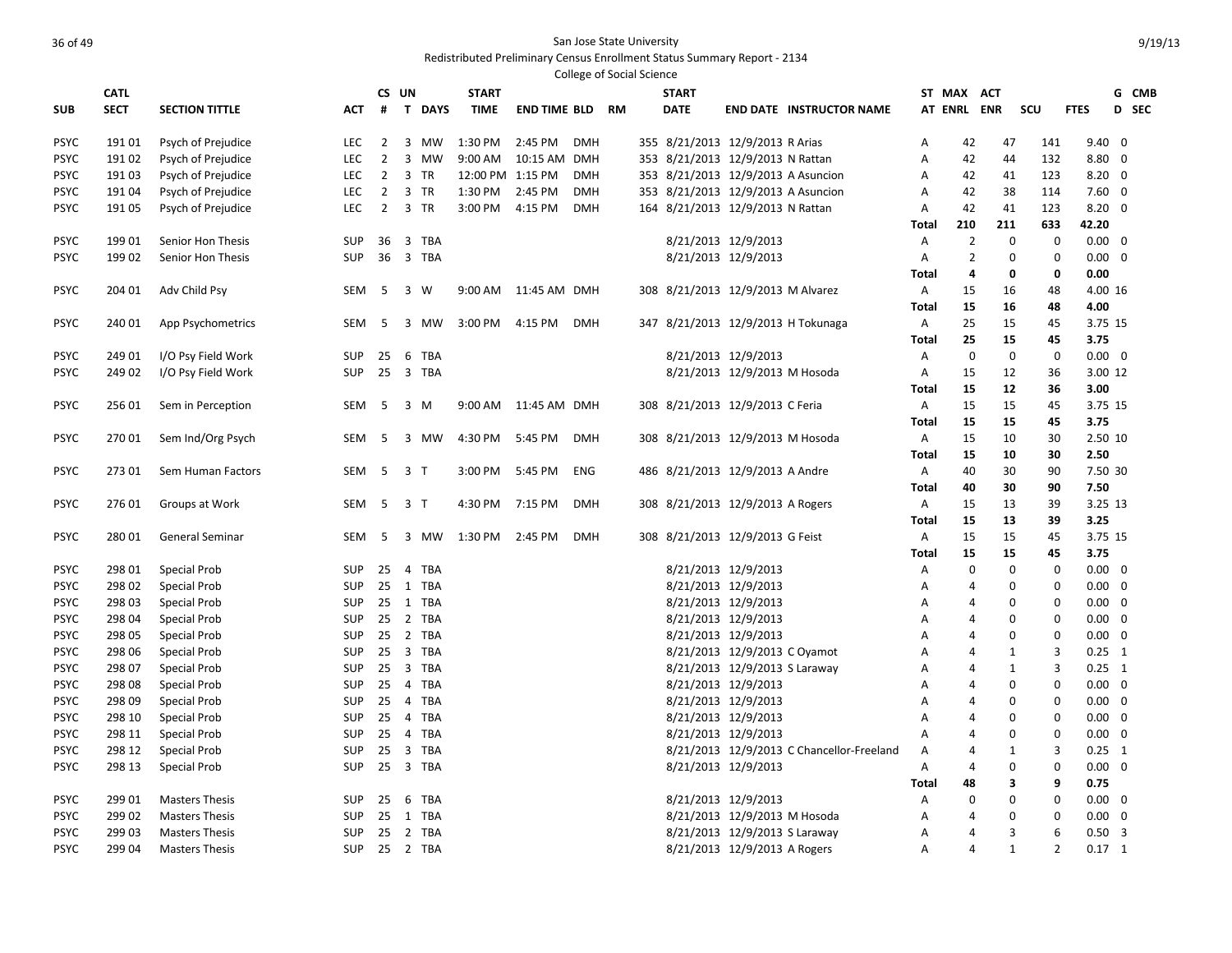Redistributed Preliminary Census Enrollment Status Summary Report - 2134

|             |             |                       |            |                |                                      |                  |                       |            | <b>College of Social Science</b> |                                    |                               |                                      |              |                |            |                |                |                |       |
|-------------|-------------|-----------------------|------------|----------------|--------------------------------------|------------------|-----------------------|------------|----------------------------------|------------------------------------|-------------------------------|--------------------------------------|--------------|----------------|------------|----------------|----------------|----------------|-------|
|             | <b>CATL</b> |                       |            |                | CS UN                                | <b>START</b>     |                       |            |                                  | <b>START</b>                       |                               |                                      |              | ST MAX         | <b>ACT</b> |                |                |                | G CMB |
| <b>SUB</b>  | <b>SECT</b> | <b>SECTION TITTLE</b> | <b>ACT</b> | #              | T DAYS                               | <b>TIME</b>      | <b>END TIME BLD</b>   |            | <b>RM</b>                        | <b>DATE</b>                        |                               | <b>END DATE INSTRUCTOR NAME</b>      |              | AT ENRL ENR    |            | SCU            |                | <b>FTES</b>    | D SEC |
| <b>PSYC</b> | 29905       | <b>Masters Thesis</b> | <b>SUP</b> | 25             | <b>TBA</b><br>$\overline{3}$         |                  |                       |            |                                  |                                    | 8/21/2013 12/9/2013 M Hosoda  |                                      | A            | 4              |            | $\overline{2}$ | 6              | $0.50$ 2       |       |
| <b>PSYC</b> | 299 06      | <b>Masters Thesis</b> | <b>SUP</b> | 25             | $\overline{3}$<br>TBA                |                  |                       |            |                                  |                                    | 8/21/2013 12/9/2013 S Laraway |                                      | A            | 4              |            | $\mathbf{1}$   | 3              | $0.25 \quad 1$ |       |
| <b>PSYC</b> | 299 07      | <b>Masters Thesis</b> | <b>SUP</b> | 25             | 3 TBA                                |                  |                       |            |                                  |                                    | 8/21/2013 12/9/2013           |                                      | A            | $\overline{A}$ |            | $\mathbf 0$    | 0              | $0.00 \quad 0$ |       |
| <b>PSYC</b> | 299 08      | <b>Masters Thesis</b> | <b>SUP</b> | 25             | 3 TBA                                |                  |                       |            |                                  |                                    | 8/21/2013 12/9/2013           |                                      | A            | 4              |            | $\mathbf 0$    | 0              | $0.00 \quad 0$ |       |
| <b>PSYC</b> | 299 09      | <b>Masters Thesis</b> | <b>SUP</b> | 25             | 4 TBA                                |                  |                       |            |                                  |                                    | 8/21/2013 12/9/2013 M Hosoda  |                                      | A            | 4              |            | $\mathbf{1}$   | $\overline{4}$ | $0.33 \quad 1$ |       |
| PSYC        | 299 10      | <b>Masters Thesis</b> | <b>SUP</b> | 25             | - 5<br><b>TBA</b>                    |                  |                       |            |                                  |                                    | 8/21/2013 12/9/2013           |                                      | Α            | $\overline{4}$ |            | $\mathbf 0$    | 0              | $0.00 \quad 0$ |       |
| <b>PSYC</b> | 299 11      | <b>Masters Thesis</b> | <b>SUP</b> | 25             | 6<br><b>TBA</b>                      |                  |                       |            |                                  |                                    | 8/21/2013 12/9/2013 A Rogers  |                                      | A            | $\overline{4}$ |            | $\mathbf{1}$   | 6              | $0.50$ 1       |       |
| <b>PSYC</b> | 299 12      | <b>Masters Thesis</b> | <b>SUP</b> | 25             | 6<br>TBA                             |                  |                       |            |                                  |                                    |                               | 8/21/2013 12/9/2013 H Tokunaga       | A            | $\overline{4}$ |            | 4              | 24             | 2.004          |       |
| <b>PSYC</b> | 299 13      | <b>Masters Thesis</b> | <b>SUP</b> | 25             | 6<br><b>TBA</b>                      |                  |                       |            |                                  |                                    | 8/21/2013 12/9/2013           |                                      | Α            | 4              |            | 0              | $\mathbf 0$    | $0.00 \quad 0$ |       |
| PSYC        | 299 14      | <b>Masters Thesis</b> | <b>SUP</b> | 25             | 3 TBA                                |                  |                       |            |                                  |                                    | 8/21/2013 12/9/2013           |                                      | Α            | $\overline{A}$ |            | $\mathbf 0$    | $\mathbf 0$    | $0.00 \quad 0$ |       |
| <b>PSYC</b> | 299 15      | <b>Masters Thesis</b> | <b>SUP</b> | 25             | 3 TBA                                |                  |                       |            |                                  |                                    | 8/21/2013 12/9/2013           |                                      | Α            | $\overline{4}$ |            | $\mathbf 0$    | 0              | $0.00 \quad 0$ |       |
| <b>PSYC</b> | 299 16      | <b>Masters Thesis</b> | <b>SUP</b> | 25             | 3 TBA                                |                  |                       |            |                                  |                                    | 8/21/2013 12/9/2013           |                                      | A            | $\overline{4}$ |            | $\mathbf 0$    | 0              | $0.00 \quad 0$ |       |
| <b>PSYC</b> | 299 17      | <b>Masters Thesis</b> | <b>SUP</b> | 25             | $\overline{4}$<br><b>TBA</b>         |                  |                       |            |                                  |                                    | 8/21/2013 12/9/2013 C Feria   |                                      | A            | 4              |            | 1              | 4              | $0.33 \quad 1$ |       |
| <b>PSYC</b> | 299 18      | <b>Masters Thesis</b> | <b>SUP</b> | 25             | $\overline{2}$<br><b>TBA</b>         |                  |                       |            |                                  |                                    | 8/21/2013 12/9/2013 A Rogers  |                                      | A            | $\overline{4}$ |            | $\mathbf 0$    | $\mathbf 0$    | $0.00 \quad 0$ |       |
| PSYC        | 299 19      | <b>Masters Thesis</b> | <b>SUP</b> | 25             | 6<br><b>TBA</b>                      |                  |                       |            |                                  |                                    | 8/21/2013 12/9/2013           |                                      | A            | 4              |            | $\mathbf 0$    | 0              | $0.00 \quad 0$ |       |
| <b>PSYC</b> | 299 20      | <b>Masters Thesis</b> | SUP        | 25             | 2 TBA                                |                  |                       |            |                                  |                                    | 8/21/2013 12/9/2013 M Hosoda  |                                      | A            | $\overline{4}$ |            | 1              | $\overline{2}$ | $0.17$ 1       |       |
| <b>PSYC</b> | 299 21      | <b>Masters Thesis</b> | <b>SUP</b> | 25             | 4 TBA                                |                  |                       |            |                                  |                                    | 8/21/2013 12/9/2013 K Jordan  |                                      | Α            | $\overline{4}$ |            | $\mathbf{1}$   | $\overline{4}$ | $0.33 \quad 1$ |       |
|             |             |                       |            |                |                                      |                  |                       |            |                                  |                                    |                               |                                      | <b>Total</b> | 80             |            | 16             | 61             | 5.08           |       |
| <b>STAT</b> | 95 01       | Elem Stat             | <b>LEC</b> | 2              | 3<br>MW                              | 9:00 AM          | 10:15 AM CL           |            |                                  |                                    |                               | 117 8/21/2013 12/9/2013 S Macramalla | A            | 42             |            | 42             | 126            | 8.40 0         |       |
| <b>STAT</b> | 95 02       | Elem Stat             | LEC        | $\overline{2}$ | 3<br><b>MW</b>                       |                  | 10:30 AM 11:45 AM WSQ |            |                                  |                                    |                               | 207 8/21/2013 12/9/2013 L Huntsman   | A            | 125            | 117        |                | 351            | 23.40 0        |       |
| <b>STAT</b> | 95 03       | Elem Stat             | <b>LEC</b> | $\overline{2}$ | $\overline{\mathbf{3}}$<br>MW        | 1:30 PM          | 2:45 PM               | WSQ        |                                  |                                    |                               | 207 8/21/2013 12/9/2013 H Tokunaga   | A            | 125            | 124        |                | 372            | 24.80 0        |       |
| <b>STAT</b> | 95 04       | Elem Stat             | <b>LEC</b> | $\overline{2}$ | $\overline{3}$<br>MW                 | 3:00 PM          | 4:15 PM               | <b>SH</b>  |                                  |                                    |                               | 239 8/21/2013 12/9/2013 L Huntsman   | A            | 42             |            | 41             | 123            | $8.20 \ 0$     |       |
| <b>STAT</b> | 95 05       | Elem Stat             | <b>LEC</b> | $\overline{2}$ | 3 TR                                 | 9:00 AM          | 10:15 AM DMH          |            |                                  | 356 8/21/2013 12/9/2013 M Abrams   |                               |                                      | A            | 42             |            | 41             | 123            | $8.20 \ 0$     |       |
| <b>STAT</b> | 95 06       | Elem Stat             | <b>LEC</b> | $\overline{2}$ | 3 <sub>T</sub>                       | 6:00 PM          | 8:45 PM               | <b>DMH</b> |                                  | 353 8/21/2013 12/9/2013 D Schuster |                               |                                      | A            | 42             |            | 42             | 126            | 8.45 1         |       |
| <b>STAT</b> | 95 07       | Elem Stat             | <b>LEC</b> | $\overline{2}$ | 3 TR                                 | 12:00 PM 1:15 PM |                       | <b>DMH</b> |                                  | 355 8/21/2013 12/9/2013 M Abrams   |                               |                                      | A            | 42             |            | 39             | 117            | $7.80$ 0       |       |
| <b>STAT</b> | 95 08       | Elem Stat             | LEC        | $\mathbf{2}$   | 3 TR                                 | 1:30 PM          | 2:45 PM               | CL         |                                  |                                    |                               | 117 8/21/2013 12/9/2013 S Macramalla | A            | 42             |            | 42             | 126            | 8.40 0         |       |
| <b>STAT</b> | 95 09       | Elem Stat             | <b>LEC</b> | $\overline{2}$ | $3 \quad W$                          | 6:00 PM          | 8:45 PM               | <b>DMH</b> |                                  | 357 8/21/2013 12/9/2013 D Kalar    |                               |                                      | A            | 42             |            | 42             | 126            | 8.40 0         |       |
| <b>STAT</b> | 95 10       | Elem Stat             | <b>LEC</b> | $\overline{2}$ | $\overline{\mathbf{3}}$<br><b>TR</b> | 4:30 PM          | 5:45 PM               | <b>DMH</b> |                                  | 353 8/21/2013 12/9/2013 C Kempel   |                               |                                      | A            | 42             |            | 42             | 126            | 8.40 0         |       |
| <b>STAT</b> | 95 11       | Elem Stat             | LEC        | $\overline{2}$ | 3<br><b>TR</b>                       | 3:00 PM          | 4:15 PM               | <b>DMH</b> |                                  | 353 8/21/2013 12/9/2013 C Kempel   |                               |                                      | A            | 42             |            | 42             | 126            | $8.40 \quad 0$ |       |
| <b>STAT</b> | 95 12       | Elem Stat             | <b>LEC</b> | $\overline{2}$ | 3 MW                                 | 12:00 PM 1:15 PM |                       | <b>DMH</b> |                                  |                                    |                               | 353 8/21/2013 12/9/2013 S Macramalla | A            | 42             |            | 40             | 120            | $8.00 \quad 0$ |       |
|             |             |                       |            |                |                                      |                  |                       |            |                                  |                                    |                               |                                      | <b>Total</b> | 670            | 654        |                | 1962           | 130.85         |       |
| <b>STAT</b> | 115 01      | Interm Stat           | <b>LEC</b> | 2              | $\overline{\mathbf{3}}$<br>MW        | 3:00 PM          | 4:15 PM               | <b>DMH</b> |                                  | 359 8/21/2013 12/9/2013 M Hosoda   |                               |                                      | Α            | 35             |            | 33             | 99             | $6.75\quad 3$  |       |
| <b>STAT</b> | 115 02      | Interm Stat           | <b>LEC</b> | $\overline{2}$ | 3 TR                                 | 3:00 PM          | 4:15 PM               | <b>DMH</b> |                                  | 359 8/21/2013 12/9/2013 S Laraway  |                               |                                      | A            | 35             |            | 35             | 105            | $7.00 \quad 0$ |       |
|             |             |                       |            |                |                                      |                  |                       |            |                                  |                                    |                               |                                      | <b>Total</b> | 70             |            | 68             | 204            | 13.75          |       |
| <b>STAT</b> | 245 01      | <b>Adv Statistics</b> | <b>SEM</b> | 5              | 3<br><b>MW</b>                       | 4:30 PM          | 5:45 PM               | <b>ENG</b> |                                  | 303 8/21/2013 12/9/2013 S Laraway  |                               |                                      | Α            | 35             |            | 32             | 96             | 7.95 31        |       |
|             |             |                       |            |                |                                      |                  |                       |            |                                  |                                    |                               |                                      | Total        | 35             |            | 32             | 96             | 7.95           |       |

**Psychology Total 5636 5298 15414 1037.80**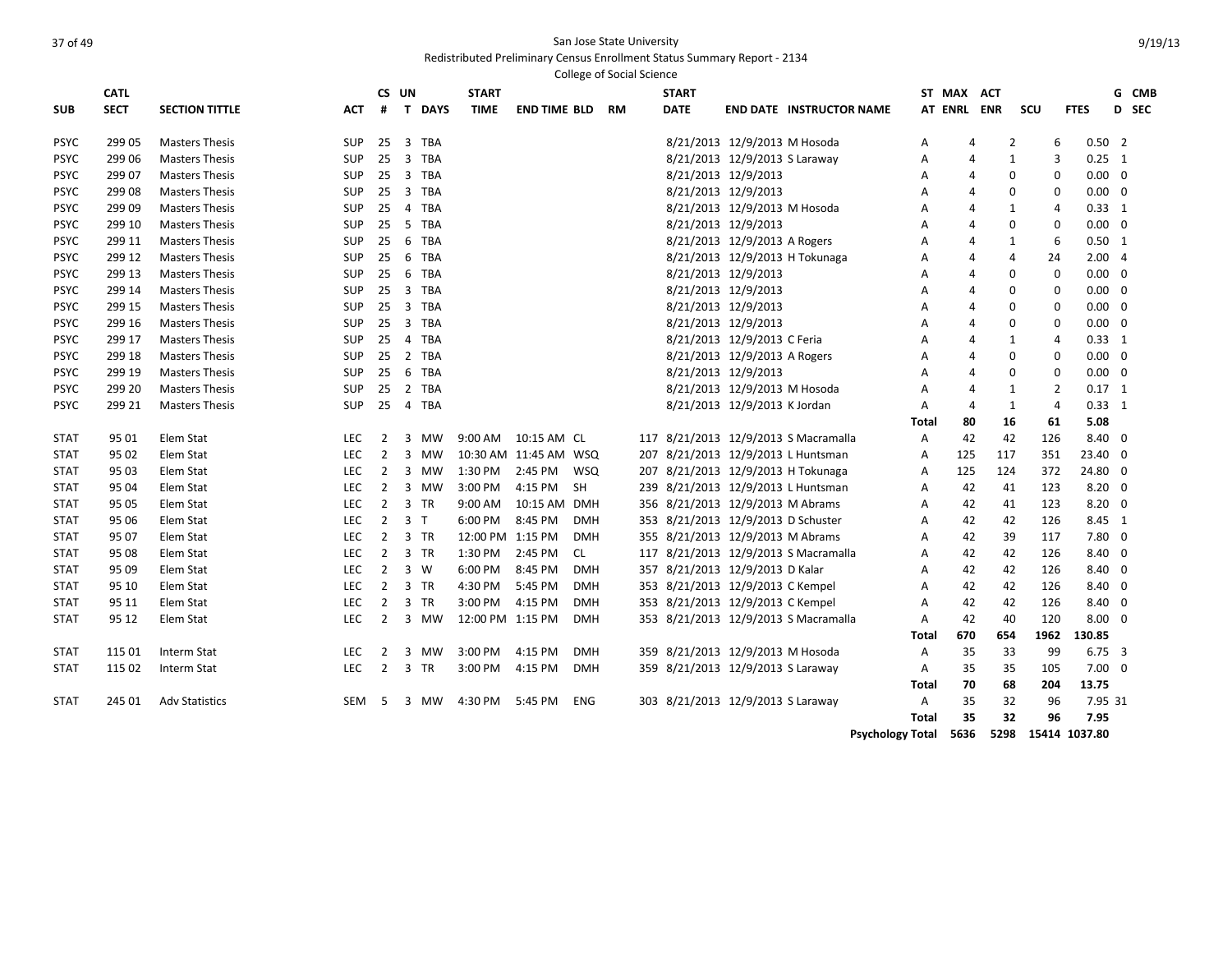|                        |             |                           |            |                |                             |                  |                        |            | <b>College of Social Science</b> |                                   |                          |                                 |              |             |                             |              |                          |                |        |
|------------------------|-------------|---------------------------|------------|----------------|-----------------------------|------------------|------------------------|------------|----------------------------------|-----------------------------------|--------------------------|---------------------------------|--------------|-------------|-----------------------------|--------------|--------------------------|----------------|--------|
|                        | <b>CATL</b> |                           |            | CS UN          |                             | <b>START</b>     |                        |            |                                  | <b>START</b>                      |                          |                                 |              | ST MAX ACT  |                             |              |                          |                | G CMB  |
| <b>SUB</b>             | <b>SECT</b> | <b>SECTION TITTLE</b>     | <b>ACT</b> | #              | T DAYS                      | <b>TIME</b>      | <b>END TIME BLD RM</b> |            |                                  | <b>DATE</b>                       |                          | <b>END DATE INSTRUCTOR NAME</b> |              | AT ENRL ENR |                             | SCU          | <b>FTES</b>              |                | D SEC  |
| <b>Social Sciences</b> |             |                           |            |                |                             |                  |                        |            |                                  |                                   |                          |                                 |              |             |                             |              |                          |                |        |
| AAS                    | 33A 01      | As Am US Hist/Pol         | <b>LEC</b> | 2              | 3<br>MW                     |                  | 9:00 AM  10:15 AM  ENG |            |                                  | 343 8/21/2013 12/9/2013 S Doi     |                          |                                 | Α            | 90          | 91                          | 273          | 18.20 0                  |                |        |
| AAS                    | 33A02       | As Am US Hist/Pol         | <b>LEC</b> | $\overline{2}$ | $\overline{3}$<br>MW        |                  | 10:30 AM 11:45 AM ENG  |            |                                  | 343 8/21/2013 12/9/2013 S Doi     |                          |                                 | Α            | 90          | 88                          | 264          | 17.60 0                  |                |        |
| AAS                    | 33A03       | As Am US Hist/Pol         | <b>LEC</b> | $\overline{2}$ | $\overline{3}$<br>MW        | 12:00 PM 1:15 PM |                        | <b>ENG</b> |                                  | 343 8/21/2013 12/9/2013 S Choi    |                          |                                 | A            | 90          | 90                          | 270          | 18.00 0                  |                |        |
| AAS                    | 33A04       | As Am US Hist/Pol         | <b>LEC</b> | $\overline{2}$ | $\overline{3}$<br>MW        | 1:30 PM 2:45 PM  |                        | <b>ENG</b> |                                  | 343 8/21/2013 12/9/2013 J Franks  |                          |                                 | Α            | 90          | 91                          | 273          | 18.20 0                  |                |        |
| AAS                    | 33A05       | As Am US Hist/Pol         | <b>LEC</b> | $\overline{2}$ | 3 TR                        |                  | 9:00 AM  10:15 AM  ENG |            |                                  | 343 8/21/2013 12/9/2013 H Do      |                          |                                 | Α            | 90          | 92                          | 276          | 18.40 0                  |                |        |
| AAS                    | 33A 06      | As Am US Hist/Pol         | <b>LEC</b> | $\overline{2}$ | 3 TR                        |                  | 10:30 AM 11:45 AM ENG  |            |                                  | 343 8/21/2013 12/9/2013 J Franks  |                          |                                 | A            | 90          | 90                          | 270          | 18.00 0                  |                |        |
| AAS                    | 33A 07      | As Am US Hist/Pol         | <b>LEC</b> | $\overline{2}$ | 3 TR                        | 12:00 PM 1:15 PM |                        | <b>ENG</b> |                                  | 343 8/21/2013 12/9/2013 E Habal   |                          |                                 | Α            | 90          | 90                          | 270          | 18.00 0                  |                |        |
| AAS                    | 33A08       | As Am US Hist/Pol         | <b>LEC</b> | $\overline{2}$ | 3 TR                        | 1:30 PM          | 2:45 PM                | <b>ENG</b> |                                  | 343 8/21/2013 12/9/2013 A Yamato  |                          |                                 | Α            | 90          | 88                          | 264          | 17.60 0                  |                |        |
| AAS                    | 33A09       | As Am US Hist/Pol         | <b>LEC</b> | $\overline{2}$ | $\overline{3}$<br><b>TR</b> | 3:00 PM          | 4:15 PM                | <b>ENG</b> |                                  | 343 8/21/2013 12/9/2013 A Yamato  |                          |                                 | Α            | 90          | 89                          | 267          | 17.80 0                  |                |        |
| AAS                    | 33A 10      | As Am US Hist/Pol         | <b>LEC</b> | $\overline{2}$ | 3 MW                        | 3:00 PM          | 4:15 PM                | <b>ENG</b> |                                  | 343 8/21/2013 12/9/2013 A Yamato  |                          |                                 | Α            | 90          | 88                          | 264          | 17.60 0                  |                |        |
| AAS                    | 33A 11      | As Am US Hist/Pol         | <b>LEC</b> | $\overline{2}$ | 3 F                         | 9:00 AM          | 12:15 PM ENG           |            |                                  | 343 8/21/2013 12/9/2013 O Sawi    |                          |                                 | A            | 90          | 89                          | 267          | 17.80 0                  |                |        |
|                        |             |                           |            |                |                             |                  |                        |            |                                  |                                   |                          |                                 | Total        | 990         | 986                         | 2958         | 197.20                   |                |        |
| AAS                    | 125 01      | <b>Filipino Exper</b>     | <b>LEC</b> | $\overline{2}$ | 3<br>MW                     | 3:00 PM 4:15 PM  |                        | <b>ENG</b> |                                  | 401 8/21/2013 12/9/2013 E Habal   |                          |                                 | Α            | 35          | 30                          | 90           | $6.05$ 1                 |                |        |
| AAS                    | 125 02      | <b>Filipino Exper</b>     | LEC        |                | $\overline{3}$              |                  |                        |            |                                  |                                   |                          |                                 | X            |             | $\mathbf 0$<br>$\mathbf 0$  | $\mathbf 0$  | $0.00 \quad 0$           |                |        |
|                        |             |                           |            |                |                             |                  |                        |            |                                  |                                   |                          |                                 | <b>Total</b> | 35          | 30                          | 90           | 6.05                     |                |        |
| AAS                    | 175 01      | Asian Am Comm             | LEC.       | 2              | 3 TR                        |                  | 10:30 AM 11:45 AM DMH  |            |                                  | 162 8/21/2013 12/9/2013 A Yamato  |                          |                                 | Α            | 38          | 35                          | 105          | $7.05$ 1                 |                |        |
|                        |             |                           |            |                |                             |                  |                        |            |                                  |                                   |                          |                                 | Total        | 38          | 35                          | 105          | 7.05                     |                |        |
| AAS                    | 18001       | <b>Individual Studies</b> | <b>SUP</b> |                | 36 3 TBA                    |                  |                        |            |                                  |                                   | 8/21/2013 12/9/2013 H Do |                                 | Α            |             | 5<br>$\Omega$               | $\mathbf 0$  | $0.00 \quad 0$           |                |        |
|                        |             |                           |            |                |                             |                  |                        |            |                                  |                                   |                          |                                 | <b>Total</b> |             | 5<br>$\mathbf{0}$           | $\mathbf{0}$ | 0.00                     |                |        |
| AAS                    | 190 01      | Internship                | <b>SUP</b> | 36             | 3 TBA                       |                  |                        |            |                                  |                                   | 8/21/2013 12/9/2013 H Do |                                 | Α            |             | $\Omega$<br>$\Omega$        | $\Omega$     | 0.00                     | $\overline{0}$ |        |
|                        |             |                           |            |                |                             |                  |                        |            |                                  |                                   |                          |                                 | Total        |             | $\mathbf 0$<br>$\mathbf{0}$ | $\mathbf 0$  | 0.00                     |                |        |
| SOCS                   | 13701       | CA Hist Soc Sci Pers      | <b>LEC</b> | 2              | 3<br><b>TR</b>              | 3:00 PM          | 4:15 PM                | <b>HGH</b> |                                  | 122 8/21/2013 12/9/2013 S Millner |                          |                                 | Α            | 40          | 36                          | 108          | $7.20 \t 0 C$            |                |        |
| ANTH                   | 13701       | CA Hist Soc Sci Pers      | <b>LEC</b> | $\overline{2}$ | 3 TR                        | 3:00 PM          | 4:15 PM                | <b>HGH</b> |                                  | 122 8/21/2013 12/9/2013 S Millner |                          |                                 | Α            |             | $\mathbf 0$<br>0            | $\bf{0}$     | 0.00                     | 0 <sup>C</sup> |        |
| GEOG                   | 13701       | CA Hist Soc Sci Pers      | <b>LEC</b> | $\overline{2}$ | 3 TR                        | 3:00 PM          | 4:15 PM                | <b>HGH</b> |                                  | 122 8/21/2013 12/9/2013 S Millner |                          |                                 | Α            |             | $\mathbf 0$<br>$\mathbf{0}$ | $\mathbf{0}$ | 0.00                     | 0 <sup>C</sup> |        |
| <b>HIST</b>            | 13701       | CA Hist Soc Sci Pers      | <b>LEC</b> | $\overline{2}$ | $\overline{3}$<br><b>TR</b> | 3:00 PM 4:15 PM  |                        | <b>HGH</b> |                                  | 122 8/21/2013 12/9/2013 S Millner |                          |                                 | Α            | $\mathbf 0$ | $\mathbf{0}$                | $\mathbf{0}$ | 0.00                     | 0 <sup>C</sup> |        |
| SOCS                   | 13702       | CA Hist Soc Sci Pers      | <b>LEC</b> | $2^{\circ}$    | 3 TR                        |                  | 10:30 AM 11:45 AM ENG  |            |                                  | 303 8/21/2013 12/9/2013 W Rouse   |                          |                                 | Α            | 40          | 41                          | 123          | 8.20 0 C                 |                |        |
| <b>ANTH</b>            | 13702       | CA Hist Soc Sci Pers      | <b>LEC</b> | $\overline{2}$ | $\overline{3}$<br><b>TR</b> |                  | 10:30 AM 11:45 AM ENG  |            |                                  | 303 8/21/2013 12/9/2013 W Rouse   |                          |                                 | A            |             | $\mathbf{0}$<br>$\mathbf 0$ | $\mathbf{0}$ | 0.00                     | 0 <sup>C</sup> |        |
| <b>GEOG</b>            | 13702       | CA Hist Soc Sci Pers      | <b>LEC</b> | $\overline{2}$ | $\overline{3}$<br><b>TR</b> |                  | 10:30 AM 11:45 AM ENG  |            |                                  | 303 8/21/2013 12/9/2013 W Rouse   |                          |                                 | A            |             | $\Omega$<br>$\Omega$        | $\Omega$     | 0.00                     | 0 <sup>C</sup> |        |
| <b>HIST</b>            | 13702       | CA Hist Soc Sci Pers      | <b>LEC</b> | $\overline{2}$ | $\overline{3}$<br>TR        |                  | 10:30 AM 11:45 AM ENG  |            |                                  | 303 8/21/2013 12/9/2013 W Rouse   |                          |                                 | Α            |             | $\mathbf 0$<br>$\mathbf{0}$ | $\mathbf 0$  | 0.00                     | 0 <sup>C</sup> |        |
|                        |             |                           |            |                |                             |                  |                        |            |                                  |                                   |                          |                                 | <b>Total</b> | 80          | 77                          | 231          | 15.40                    |                |        |
| SOCS                   | 13801       | US Hist Soc Sci Pers      | <b>LEC</b> | 2              | 3<br>MW                     | 1:30 PM 2:45 PM  |                        | <b>CL</b>  |                                  | 226 8/21/2013 12/9/2013 M Ochoa   |                          |                                 | Α            | 40          | 38                          | 114          | 7.65 1 C                 |                |        |
| ANTH                   | 13801       | US Hist Soc Sci Pers      | <b>LEC</b> | $\overline{2}$ | $\overline{3}$<br><b>MW</b> | 1:30 PM          | 2:45 PM                | <b>CL</b>  |                                  | 226 8/21/2013 12/9/2013 M Ochoa   |                          |                                 | Α            |             | $\mathbf{0}$<br>$\mathbf 0$ | $\mathbf{0}$ | 0.00                     | 0 <sup>C</sup> | $\ast$ |
| <b>GEOG</b>            | 13801       | US Hist Soc Sci Pers      | <b>LEC</b> | $\overline{2}$ | $\overline{3}$<br>MW        | 1:30 PM 2:45 PM  |                        | <b>CL</b>  |                                  | 226 8/21/2013 12/9/2013 M Ochoa   |                          |                                 | Α            | $\mathbf 0$ | $\Omega$                    | $\mathbf{0}$ | $0.00 \quad 0 \text{ C}$ |                |        |
| <b>HIST</b>            | 13801       | US Hist Soc Sci Pers      | <b>LEC</b> | $\overline{2}$ | $\overline{3}$<br>MW        | 1:30 PM          | 2:45 PM                | <b>CL</b>  |                                  | 226 8/21/2013 12/9/2013 M Ochoa   |                          |                                 | Α            | 0           | $\mathbf 0$                 | $\bf{0}$     | $0.00 \t 0 C$            |                |        |
| SOCS                   | 13802       | US Hist Soc Sci Pers      | <b>LEC</b> | $\overline{2}$ | 3 TR                        | 1:30 PM          | 2:45 PM                | <b>CL</b>  |                                  | 229 8/21/2013 12/9/2013 M Ochoa   |                          |                                 | Α            | 40          | 30                          | 90           | 6.05 1 C                 |                |        |
| ANTH                   | 13802       | US Hist Soc Sci Pers      | <b>LEC</b> | $\overline{2}$ | $\overline{3}$<br><b>TR</b> | 1:30 PM          | 2:45 PM                | <b>CL</b>  |                                  | 229 8/21/2013 12/9/2013 M Ochoa   |                          |                                 | A            |             | $\mathbf 0$<br>$\Omega$     | $\mathbf{0}$ | 0.00                     | 0 <sup>C</sup> |        |
| <b>GEOG</b>            | 13802       | US Hist Soc Sci Pers      | <b>LEC</b> | $\overline{2}$ | $\overline{3}$<br><b>TR</b> | 1:30 PM          | 2:45 PM                | <b>CL</b>  |                                  | 229 8/21/2013 12/9/2013 M Ochoa   |                          |                                 | Α            |             | $\Omega$<br>$\Omega$        | $\mathbf{0}$ | 0.00                     | 0 <sup>C</sup> |        |
| <b>HIST</b>            | 13802       | US Hist Soc Sci Pers      | <b>LEC</b> | 2              | 3 TR                        | 1:30 PM 2:45 PM  |                        | <b>CL</b>  |                                  |                                   |                          |                                 | Α            |             | $\mathbf{0}$<br>$\mathbf 0$ | $\mathbf{0}$ | 0.00                     | 0 <sup>C</sup> |        |
|                        |             |                           |            |                |                             |                  |                        |            |                                  | 229 8/21/2013 12/9/2013 M Ochoa   |                          |                                 | Total        | 80          | 68                          | 204          | 13.70                    |                |        |
| SOCS                   | 13901       | Wrl Hist Soc Sci Pers     | <b>LEC</b> | 3              | 3<br>MW                     |                  | 10:30 AM 11:45 AM DMH  |            |                                  | 162 8/21/2013 12/9/2013 G Smay    |                          |                                 | Α            | 30          | 33                          | 99           | 6.60                     | 0 <sup>C</sup> |        |
| ANTH                   | 13901       | Wrl Hist Soc Sci Pers     | <b>LEC</b> | 3              | 3 MW                        |                  | 10:30 AM 11:45 AM DMH  |            |                                  | 162 8/21/2013 12/9/2013 G Smay    |                          |                                 | Α            |             | $\mathbf 0$<br>$\mathbf{0}$ | $\mathbf{0}$ | 0.00                     | 0 <sup>C</sup> | $\ast$ |
| <b>GEOG</b>            | 13901       | Wrl Hist Soc Sci Pers     | <b>LEC</b> | $\overline{3}$ | 3 MW                        |                  | 10:30 AM 11:45 AM DMH  |            |                                  | 162 8/21/2013 12/9/2013 G Smay    |                          |                                 | A            |             | $\Omega$<br>$\Omega$        | $\Omega$     | 0.00                     | 0 <sup>C</sup> |        |
|                        |             |                           |            |                |                             |                  |                        |            |                                  |                                   |                          |                                 |              |             |                             |              |                          |                |        |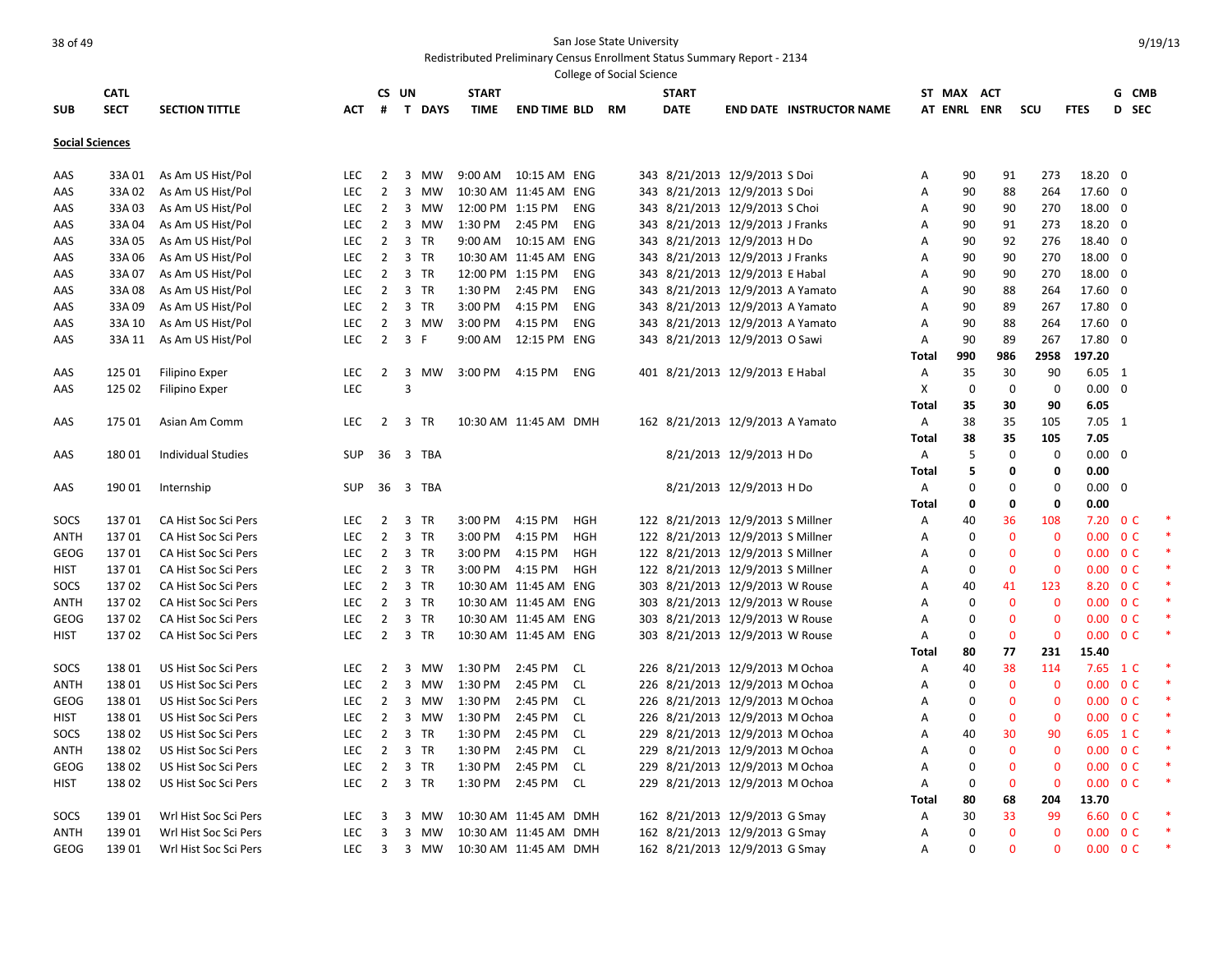|             |             |                           |            |                |                             |              |                        |            | <b>College of Social Science</b> |                                    |                                 |              |             |              |                |                   |                          |  |
|-------------|-------------|---------------------------|------------|----------------|-----------------------------|--------------|------------------------|------------|----------------------------------|------------------------------------|---------------------------------|--------------|-------------|--------------|----------------|-------------------|--------------------------|--|
|             | <b>CATL</b> |                           |            | CS UN          |                             | <b>START</b> |                        |            |                                  | <b>START</b>                       |                                 | ST MAX ACT   |             |              |                |                   | G CMB                    |  |
| <b>SUB</b>  | <b>SECT</b> | <b>SECTION TITTLE</b>     | <b>ACT</b> | #              | T.<br><b>DAYS</b>           | <b>TIME</b>  | <b>END TIME BLD</b>    |            | <b>RM</b>                        | <b>DATE</b>                        | <b>END DATE INSTRUCTOR NAME</b> | AT ENRL ENR  |             |              | SCU            | <b>FTES</b>       | D SEC                    |  |
|             |             |                           |            |                |                             |              |                        |            |                                  |                                    |                                 |              |             |              |                |                   |                          |  |
| <b>HIST</b> | 13901       | Wrl Hist Soc Sci Pers     | <b>LEC</b> | 3              | 3 MW                        |              | 10:30 AM 11:45 AM DMH  |            |                                  | 162 8/21/2013 12/9/2013 G Smay     |                                 | Α            | $\mathbf 0$ | $\Omega$     | $\Omega$       |                   | $0.00 \quad 0 \text{ C}$ |  |
| SOCS        | 13902       | Wrl Hist Soc Sci Pers     | <b>LEC</b> | 3              | 3<br><b>TR</b>              | 1:30 PM      | 2:45 PM                | HGH        |                                  | 122 8/21/2013 12/9/2013 M Wilson   |                                 | Α            | 30          | 34           | 102            | 6.80              | 0 <sup>C</sup>           |  |
| ANTH        | 13902       | Wrl Hist Soc Sci Pers     | <b>LEC</b> | 3              | 3 TR                        | 1:30 PM      | 2:45 PM                | <b>HGH</b> |                                  | 122 8/21/2013 12/9/2013 M Wilson   |                                 | A            | $\Omega$    | $\Omega$     | $\mathbf{0}$   |                   | $0.00 \quad 0 \text{ C}$ |  |
| <b>GEOG</b> | 13902       | Wrl Hist Soc Sci Pers     | <b>LEC</b> | 3              | 3<br><b>TR</b>              | 1:30 PM      | 2:45 PM                | <b>HGH</b> |                                  | 122 8/21/2013 12/9/2013 M Wilson   |                                 | Α            | $\mathbf 0$ | $\Omega$     | $\mathbf{0}$   | 0.00 <sub>1</sub> | 0 <sup>C</sup>           |  |
| <b>HIST</b> | 13902       | Wrl Hist Soc Sci Pers     | <b>LEC</b> | $\overline{3}$ | 3 TR                        | 1:30 PM      | 2:45 PM                | <b>HGH</b> |                                  | 122 8/21/2013 12/9/2013 M Wilson   |                                 | Α            | $\Omega$    | $\mathbf{0}$ | $\mathbf{0}$   |                   | $0.00 \quad 0 \text{ C}$ |  |
|             |             |                           |            |                |                             |              |                        |            |                                  |                                    |                                 | Total        | 60          | 67           | 201            | 13.40             |                          |  |
| SOCS        | 17701       | Soci Education            | LEC        |                | 3                           |              |                        |            |                                  |                                    |                                 | X            | $\mathbf 0$ | $\mathbf 0$  | $\mathbf 0$    | $0.00 \quad 0$    |                          |  |
| SOCI        | 17701       | Soci Education            | <b>LEC</b> |                | 3                           |              |                        |            |                                  |                                    |                                 | X            | $\mathbf 0$ | $\mathbf 0$  | $\mathbf 0$    | $0.00 \quad 0$    |                          |  |
| SOCS        | 17702       | Soci Education            | <b>LEC</b> |                | 3                           |              |                        |            |                                  |                                    |                                 | X            | $\Omega$    | $\mathbf 0$  | $\mathbf 0$    | $0.00 \quad 0$    |                          |  |
| SOCI        | 17702       | Soci Education            | <b>LEC</b> |                | 3                           |              |                        |            |                                  |                                    |                                 | X            | $\mathbf 0$ | $\mathbf 0$  | $\mathbf 0$    | $0.00 \quad 0$    |                          |  |
| SOCS        | 17703       | Soci Education            | <b>LEC</b> | $\overline{2}$ | 3 <sub>1</sub>              | 3:00 PM      | 5:45 PM                | <b>BBC</b> |                                  | 3 8/21/2013 12/9/2013 M Alaniz     |                                 | A            | 35          | 36           | 108            | 7.20              | 0 <sup>C</sup>           |  |
| SOCI        | 17703       | Soci Education            | <b>LEC</b> | $\overline{2}$ | 3 <sub>1</sub>              | 3:00 PM      | 5:45 PM                | <b>BBC</b> |                                  | 3 8/21/2013 12/9/2013 M Alaniz     |                                 | Α            | $\mathbf 0$ | $\mathbf{0}$ | $\overline{0}$ |                   | $0.00 \quad 0 \text{ C}$ |  |
| SOCS        | 17704       | Soci Education            | <b>LEC</b> | $\overline{2}$ | 3 R                         | 3:00 PM      | 5:45 PM                | <b>BBC</b> |                                  | 225 8/21/2013 12/9/2013 M Alaniz   |                                 | Α            | 35          | 33           | 99             | 6.65              | $1\,c$                   |  |
| SOCI        | 17704       | Soci Education            | <b>LEC</b> | $\overline{2}$ | 3 R                         | 3:00 PM      | 5:45 PM                | <b>BBC</b> |                                  | 225 8/21/2013 12/9/2013 M Alaniz   |                                 | Α            | $\mathbf 0$ | $\mathbf{0}$ | $\overline{0}$ |                   | $0.00 \t 0 C$            |  |
|             |             |                           |            |                |                             |              |                        |            |                                  |                                    |                                 | Total        | 70          | 69           | 207            | 13.85             |                          |  |
| SOCS        | 18002       | <b>Indiv Studies</b>      | SUP        | 36             | 3 TBA                       |              |                        |            |                                  | 8/21/2013 12/9/2013 M Alaniz       |                                 | Α            | 6           | 0            | $\mathbf 0$    | $0.00 \quad 0$    |                          |  |
|             |             |                           |            |                |                             |              |                        |            |                                  |                                    |                                 | <b>Total</b> | 6           | 0            | 0              | 0.00              |                          |  |
| SOCS        | 190 01      | Internship                | SUP        | 36             | 3 TBA                       |              |                        |            |                                  | 8/21/2013 12/9/2013 M Alaniz       |                                 | Α            | 5           | $\mathbf{1}$ | 3              | $0.20 \quad 0$    |                          |  |
|             |             |                           |            |                |                             |              |                        |            |                                  |                                    |                                 | <b>Total</b> | 5           | $\mathbf{1}$ | 3              | 0.20              |                          |  |
| SOCS        | 195 01      | Thry Pract Soc Sci        | <b>SEM</b> |                | 3                           |              |                        |            |                                  |                                    |                                 | X            | $\Omega$    | $\mathbf 0$  | $\Omega$       | $0.00 \quad 0$    |                          |  |
|             |             |                           |            |                |                             |              |                        |            |                                  |                                    |                                 | <b>Total</b> | 0           | $\mathbf{0}$ | 0              | 0.00              |                          |  |
| SOCS        | 37801       | Soc Sci Methods           | SEM        | 5              | 3 T                         | 4:00 PM      | 6:30 PM                | <b>SH</b>  |                                  | 434 8/21/2013 12/9/2013 J Narveson |                                 | Α            | 30          | 24           | 72             | 4.80 0            |                          |  |
|             |             |                           |            |                |                             |              |                        |            |                                  |                                    |                                 | <b>Total</b> | 30          | 24           | 72             | 4.80              |                          |  |
| SOCS        | 96 01       | Success Soc Sci           | <b>LEC</b> |                | $\mathbf{1}$                |              |                        |            |                                  |                                    |                                 | X            | $\mathbf 0$ | $\mathbf 0$  | $\mathbf 0$    | $0.00 \quad 0$    |                          |  |
| SOCS        | 96 02       | Success Soc Sci           | <b>LEC</b> | $\overline{2}$ | 1 R                         | 2:00 PM      | 2:50 PM                | CL.        |                                  | 240 8/21/2013 12/9/2013 H Do       |                                 | Α            | 25          | 16           | 16             | $1.07 \quad 0$    |                          |  |
| SOCS        | 96 03       | Success Soc Sci           | <b>LEC</b> | $\overline{2}$ | 1 W                         |              | 10:00 AM 10:50 AM CL   |            |                                  | 240 8/21/2013 12/9/2013 H Do       |                                 | Α            | 25          | 8            | 8              | $0.53 \quad 0$    |                          |  |
|             |             |                           |            |                |                             |              |                        |            |                                  |                                    |                                 | Total        | 50          | 24           | 24             | 1.60              |                          |  |
| <b>WOMS</b> | 5Q 01       | Gender Race Media         | <b>SEM</b> | $\overline{4}$ | $\overline{3}$<br><b>TR</b> |              | 9:00 AM  10:15 AM  HGH |            |                                  | 122 8/21/2013 12/9/2013 S Gallardo |                                 | Α            | 30          | 30           | 90             | $6.00 \quad 0$    |                          |  |
| <b>WOMS</b> | 5Q 02       | Gender Race Media         | <b>SEM</b> | $\overline{4}$ | $\overline{3}$<br><b>TR</b> |              | 10:30 AM 11:45 AM HGH  |            |                                  | 122 8/21/2013 12/9/2013 S Gallardo |                                 | Α            | 30          | 30           | 90             | $6.00 \quad 0$    |                          |  |
|             |             |                           |            |                |                             |              |                        |            |                                  |                                    |                                 | Total        | 60          | 60           | 180            | 12.00             |                          |  |
| <b>WOMS</b> | 1001        | Sex and Gender Roles      | LEC        | $\overline{2}$ | 3<br><b>TBA</b>             |              |                        |            |                                  | 8/21/2013 12/9/2013                |                                 | Α            | 38          | 30           | 90             | $6.00 \quad 0$    |                          |  |
| <b>WOMS</b> | 10 02       | Sex and Gender Roles      | <b>LEC</b> | $\overline{2}$ | 3 TBA                       |              |                        |            |                                  | 8/21/2013 12/9/2013                |                                 | Α            | 38          | 29           | 87             | 5.80              | $\overline{\mathbf{0}}$  |  |
|             |             |                           |            |                |                             |              |                        |            |                                  |                                    |                                 | <b>Total</b> | 76          | 59           | 177            | 11.80             |                          |  |
| <b>WOMS</b> | 2001        | Wom of Color in US        | <b>LEC</b> | $\overline{2}$ | 3<br><b>MW</b>              | 4:30 PM      | 5:45 PM                | CL         |                                  | 225 8/21/2013 12/9/2013 V Rue      |                                 | Α            | 35          | 31           | 93             |                   | 6.20 0 C                 |  |
| AAS         | 20 01       | Wom of Color in US        | <b>LEC</b> | $\overline{2}$ | 3 MW                        | 4:30 PM      | 5:45 PM                | - CL       |                                  | 225 8/21/2013 12/9/2013 V Rue      |                                 | Α            | $\mathbf 0$ | $\mathbf{0}$ | $\overline{0}$ |                   | $0.00 \t 0 C$            |  |
|             |             |                           |            |                |                             |              |                        |            |                                  |                                    |                                 | Total        | 35          | 31           | 93             | 6.20              |                          |  |
| <b>WOMS</b> | 10101       | Study of Women            | <b>LEC</b> | $\overline{2}$ | 3<br>MW                     |              | 10:30 AM 11:45 AM HGH  |            |                                  | 122 8/21/2013 12/9/2013 T Bakhru   |                                 | Α            | 40          | 39           | 117            | $7.80 \quad 0$    |                          |  |
| <b>WOMS</b> | 101 02      | Study of Women            | <b>LEC</b> | $\overline{2}$ | 3 MW                        | 1:30 PM      | 2:45 PM                | HGH        |                                  | 122 8/21/2013 12/9/2013 T Bakhru   |                                 | Α            | 40          | 32           | 96             | $6.40 \quad 0$    |                          |  |
|             |             |                           |            |                |                             |              |                        |            |                                  |                                    |                                 | <b>Total</b> | 80          | 71           | 213            | 14.20             |                          |  |
| <b>WOMS</b> | 102 01      | Global Women              | <b>LEC</b> | $\overline{2}$ | 3<br>мw                     | 9:00 AM      | 10:15 AM DMH           |            |                                  | 162 8/21/2013 12/9/2013 T Bakhru   |                                 | A            | 38          | 34           | 102            | $6.80 \quad 0$    |                          |  |
| <b>WOMS</b> | 102 02      | Global Women              | <b>LEC</b> | $\overline{2}$ | 3 <sub>1</sub>              | 3:00 PM      | 5:45 PM                | <b>DMH</b> |                                  | 162 8/21/2013 12/9/2013 T Bakhru   |                                 | Α            | 30          | 29           | 87             | $5.80 \quad 0$    |                          |  |
|             |             |                           |            |                |                             |              |                        |            |                                  |                                    |                                 | <b>Total</b> | 68          | 63           | 189            | 12.60             |                          |  |
| <b>WOMS</b> | 18001       | <b>Individual Studies</b> | <b>SUP</b> |                | 36 3 TBA                    |              |                        |            |                                  | 8/21/2013 12/9/2013 S Gerami       |                                 | Α            | 5           | $\mathbf 0$  | $\mathbf 0$    | $0.00 \quad 0$    |                          |  |
|             |             |                           |            |                |                             |              |                        |            |                                  |                                    |                                 | <b>Total</b> | 5           | $\mathbf{0}$ | $\Omega$       | 0.00              |                          |  |
|             |             |                           |            |                |                             |              |                        |            |                                  |                                    |                                 |              |             |              |                |                   |                          |  |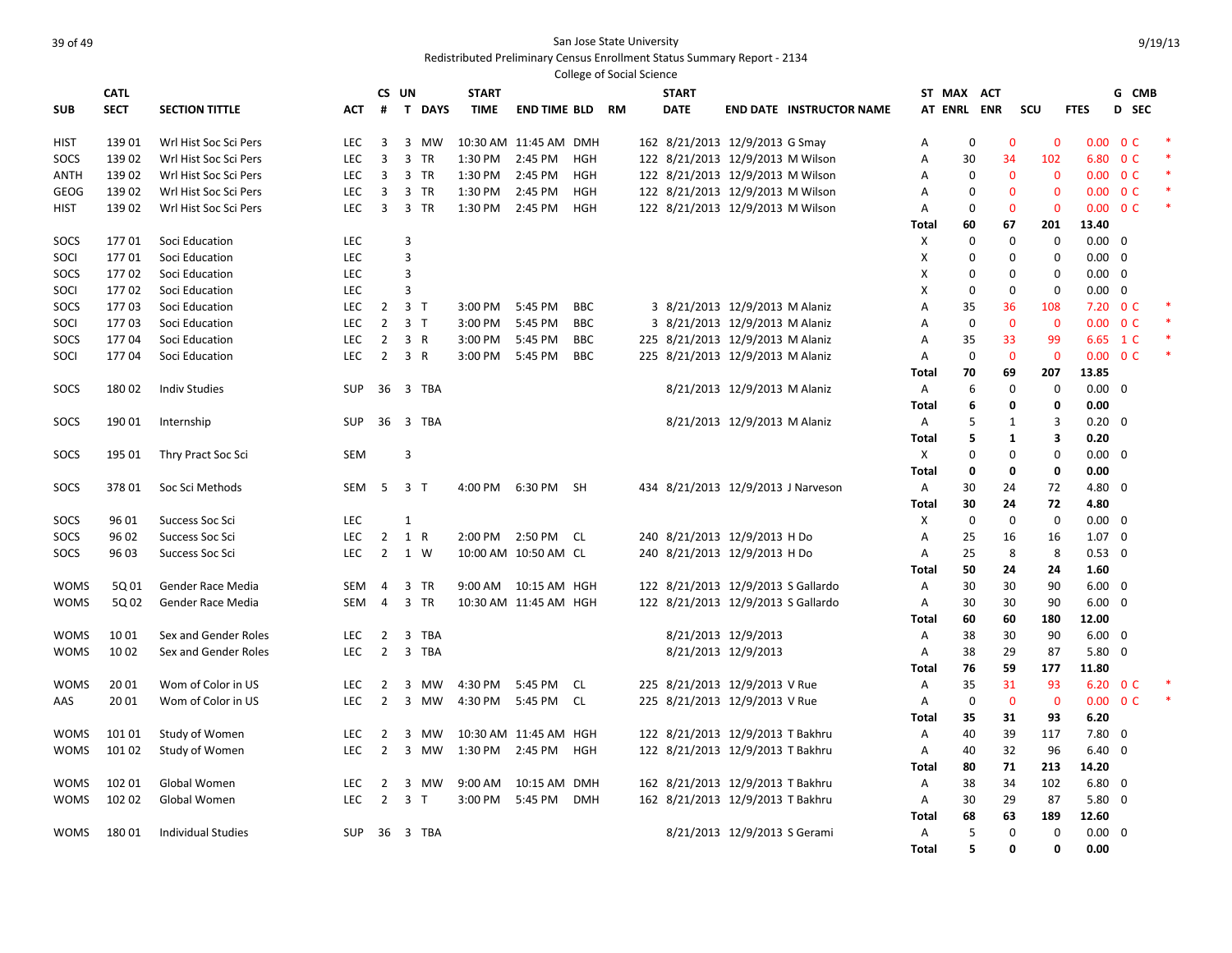|             |                            |                       |     |                        |              |                             |                     |     | College of Social Science |                             |                              |                                 |       |                          |                          |                |                |                            |          |
|-------------|----------------------------|-----------------------|-----|------------------------|--------------|-----------------------------|---------------------|-----|---------------------------|-----------------------------|------------------------------|---------------------------------|-------|--------------------------|--------------------------|----------------|----------------|----------------------------|----------|
| <b>SUB</b>  | <b>CATL</b><br><b>SECT</b> | <b>SECTION TITTLE</b> | ACT | CS UN                  | <b>DAYS</b>  | <b>START</b><br><b>TIME</b> | <b>END TIME BLD</b> |     | RM                        | <b>START</b><br><b>DATE</b> |                              | <b>END DATE INSTRUCTOR NAME</b> |       | ST MAX<br><b>AT ENRL</b> | <b>ACT</b><br><b>ENR</b> | scu            | <b>FTES</b>    | G CMB<br>D SEC             |          |
| <b>WOMS</b> | 18901                      | Islam & Gender        | SEM | $\ddot{\phantom{1}}$ 5 | 3 T          | $5:00$ PM                   | 7:45 PM             |     | DMH 149B                  |                             | 8/21/2013 12/9/2013 S Gerami |                                 |       | 40                       | 14                       | 42             |                | 2.85 1 C                   | <b>水</b> |
| MDES        | 18901                      | Islam & Gender        |     |                        | SEM 5 3 T    | $5:00$ PM                   | 7:45 PM             | DMH | 149B                      |                             | 8/21/2013 12/9/2013 S Gerami |                                 | Total | $\Omega$<br>40           | $\Omega$<br>14           | $\Omega$<br>42 | 2.85           | $0.00 \quad 0 \text{ C}$ * |          |
| <b>WOMS</b> | 19001                      | Internship            |     |                        | SUP 36 4 TBA |                             |                     |     |                           |                             | 8/21/2013 12/9/2013 S Gerami |                                 | A     | $\Omega$                 | $\Omega$                 | $\Omega$       | $0.00 \quad 0$ |                            |          |
|             |                            |                       |     |                        |              |                             |                     |     |                           |                             |                              |                                 | Total | 0                        | $\Omega$                 | 0              | 0.00           |                            |          |
|             |                            |                       |     |                        |              |                             |                     |     |                           |                             |                              | <b>Social Sciences Total</b>    |       | 1813                     | 1679                     | 4989           | 332.90         |                            |          |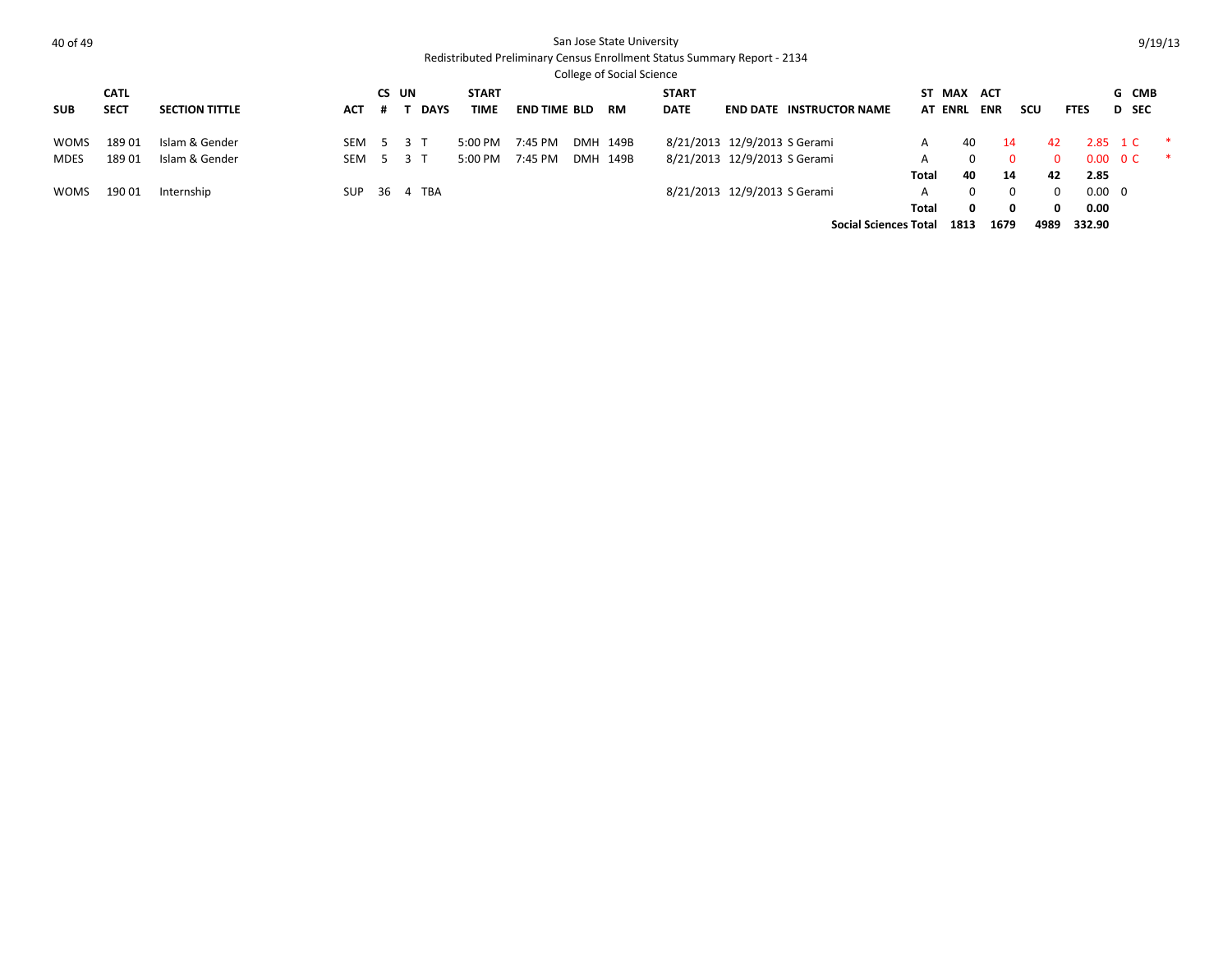| 41 of 49 |  |
|----------|--|
|          |  |

### San Jose State University

|             |                               |                          |            |       |             |              |                     | College of Social Science |              |                                     |        |                |            |              |              |                |              |  |
|-------------|-------------------------------|--------------------------|------------|-------|-------------|--------------|---------------------|---------------------------|--------------|-------------------------------------|--------|----------------|------------|--------------|--------------|----------------|--------------|--|
|             | <b>CATL</b>                   |                          |            | CS UN |             | <b>START</b> |                     |                           | <b>START</b> |                                     | ST MAX |                | <b>ACT</b> |              |              |                | G CMB        |  |
| <b>SUB</b>  | <b>SECT</b>                   | <b>SECTION TITTLE</b>    | <b>ACT</b> | #     | <b>DAYS</b> | TIME         | <b>END TIME BLD</b> | <b>RM</b>                 | <b>DATE</b>  | <b>END DATE INSTRUCTOR NAME</b>     |        | <b>AT ENRL</b> | <b>ENR</b> | scu          | <b>FTES</b>  |                | <b>D</b> SEC |  |
|             | Social Sciences - All College |                          |            |       |             |              |                     |                           |              |                                     |        |                |            |              |              |                |              |  |
| SSED        | 184101                        | Student Tchng Ind Intern | SUP        | -25   | 4 TBA       |              |                     |                           |              | 8/21/2013 12/9/2013 W Rouse         | A      | 25             |            | $\Omega$     | $\Omega$     | $0.00 \quad 0$ |              |  |
|             |                               |                          |            |       |             |              |                     |                           |              |                                     | Total  | 25             |            | $\mathbf{0}$ | $\mathbf{0}$ | 0.00           |              |  |
| <b>SSED</b> |                               | 184Y 01 Stdt Tchg II     | <b>SUP</b> | 25    | 4 TBA       |              |                     |                           |              | 8/21/2013 12/9/2013                 | A      | 25             |            |              | 28           | $1.87 \quad 0$ |              |  |
|             |                               |                          |            |       |             |              |                     |                           |              |                                     | Total  | 25             |            |              | 28           | 1.87           |              |  |
| <b>SSED</b> | 184Z 01                       | Stdt Tchg III            | <b>SUP</b> | 25    | 4 TBA       |              |                     |                           |              | 8/21/2013 12/9/2013 W Rouse         | A      | 20             |            |              | 28           | $1.87 \quad 0$ |              |  |
|             |                               |                          |            |       |             |              |                     |                           |              |                                     | Total  | 20             |            | $\mathbf{z}$ | 28           | 1.87           |              |  |
|             |                               |                          |            |       |             |              |                     |                           |              | Social Sciences - All College Total |        | 70             |            | 14           | 56           | 3.73           |              |  |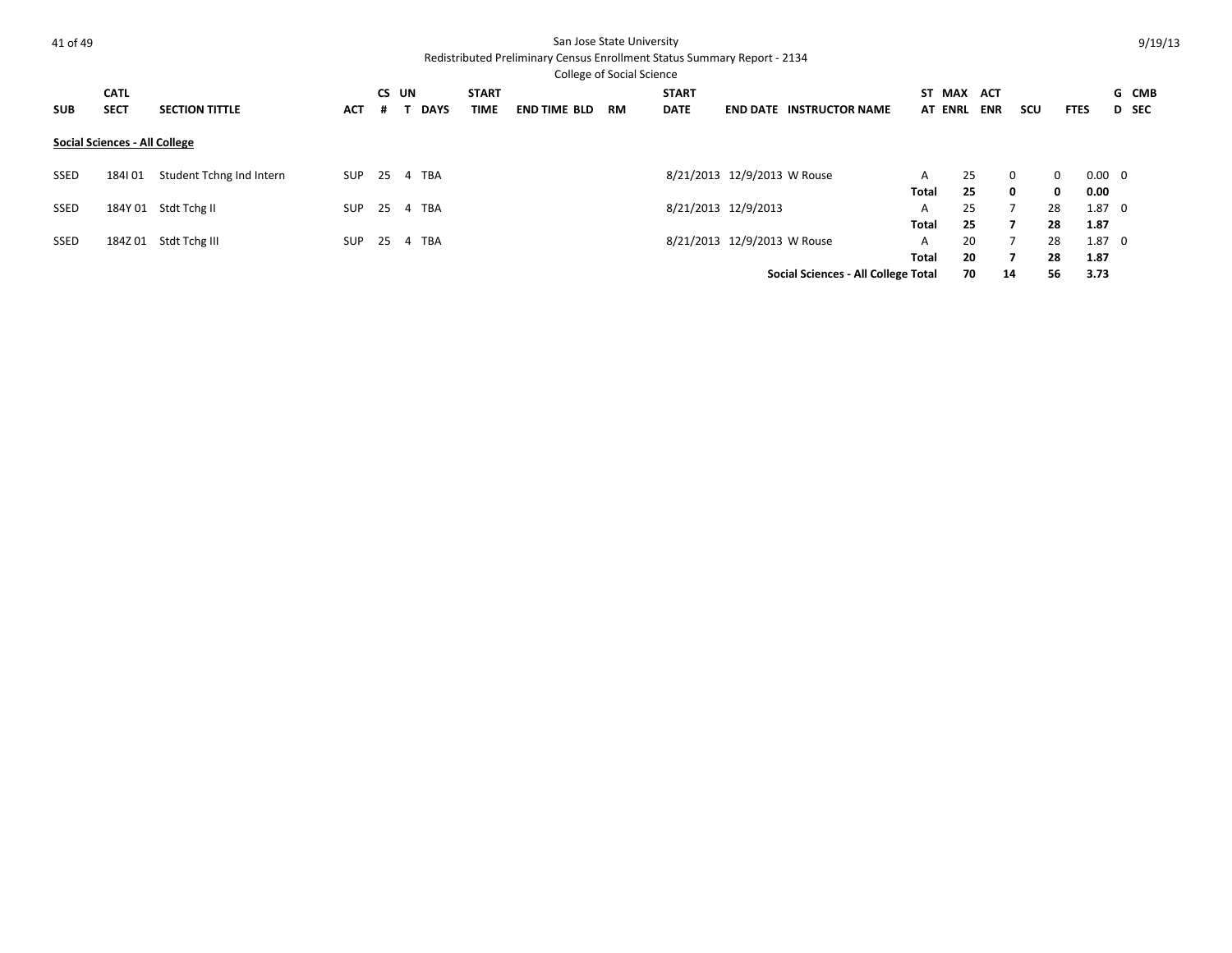|             |             |                          |            |                |                             |                  |                              |            | College of Social Science |              |                                    |                                        |       |                |                |                |                          |                |       |  |
|-------------|-------------|--------------------------|------------|----------------|-----------------------------|------------------|------------------------------|------------|---------------------------|--------------|------------------------------------|----------------------------------------|-------|----------------|----------------|----------------|--------------------------|----------------|-------|--|
|             | <b>CATL</b> |                          |            |                | CS UN                       | <b>START</b>     |                              |            |                           | <b>START</b> |                                    |                                        |       | ST MAX ACT     |                |                |                          |                | G CMB |  |
| <b>SUB</b>  | <b>SECT</b> | <b>SECTION TITTLE</b>    | АСТ        | #              | T DAYS                      | TIME             | <b>END TIME BLD RM</b>       |            |                           | <b>DATE</b>  |                                    | <b>END DATE INSTRUCTOR NAME</b>        |       | <b>AT ENRL</b> | <b>ENR</b>     | SCU            | <b>FTES</b>              |                | D SEC |  |
| Sociology   |             |                          |            |                |                             |                  |                              |            |                           |              |                                    |                                        |       |                |                |                |                          |                |       |  |
| SOCI        | 101         | Intro to Sociology       | LEC        | 1              | 3<br>MW                     |                  | 9:00 AM  10:15 AM  WSQ       |            |                           |              | 207 8/21/2013 12/9/2013 M Pasion   |                                        | Α     | 120            | 116            | 348            | 23.20 0                  |                |       |  |
| SOCI        | 102         | Intro to Sociology       | LEC        | $\mathbf{1}$   | 3<br>MW                     | 12:00 PM 1:15 PM |                              | <b>DMH</b> |                           |              | 227 8/21/2013 12/9/2013 J DeHaan   |                                        | Α     | 50             | 51             | 153            | $10.20 \quad 0$          |                |       |  |
| SOCI        | 103         | Intro to Sociology       | LEC        | 1              | 3<br><b>MW</b>              | 4:30 PM 5:45 PM  |                              | <b>BBC</b> |                           |              | 326 8/21/2013 12/9/2013 J Gomez    |                                        | Α     | 50             | 50             | 150            | $10.00 \quad 0$          |                |       |  |
| SOCI        | 1 0 4       | Intro to Sociology       | LEC        | 1              | 3<br><b>TR</b>              |                  | 10:30 AM 11:45 AM BBC        |            |                           |              | 224 8/21/2013 12/9/2013 S Murray   |                                        | Α     | 60             | 58             | 174            | 11.60 0                  |                |       |  |
| SOCI        | 1 0 5       | Intro to Sociology       | LEC        | 1              | 3 TR                        | 12:00 PM 1:15 PM |                              | <b>DMH</b> |                           |              | 227 8/21/2013 12/9/2013 S Murray   |                                        | Α     | 60             | 60             | 180            | 12.00 0                  |                |       |  |
| SOCI        | 107         | Intro to Sociology       | <b>LEC</b> | $\mathbf{1}$   | $\overline{3}$<br>F.        |                  | 9:00 AM 11:45 AM DMH         |            |                           |              | 227 8/21/2013 12/9/2013 J Murphy   |                                        | A     | 60             | 61             | 183            | 12.20 0                  |                |       |  |
| SOCI        | 108         | Intro to Sociology       | LEC        |                | 3                           |                  |                              |            |                           |              |                                    |                                        | Χ     | $\mathbf 0$    | $\mathbf 0$    | 0              | $0.00 \quad 0$           |                |       |  |
| SOCI        | 1 0 9       | Intro to Sociology       | LEC        |                | 3                           |                  |                              |            |                           |              |                                    |                                        | X     | $\mathbf 0$    | 0              | 0              | $0.00 \quad 0$           |                |       |  |
|             |             |                          |            |                |                             |                  |                              |            |                           |              |                                    |                                        | Total | 400            | 396            | 1188           | 79.20                    |                |       |  |
| SOCI        | 15 01       | Stat Ap in Soc Sci       | <b>LEC</b> | 3              | 3<br>MW                     |                  | 10:30 AM 11:45 AM DMH 226A   |            |                           |              | 8/21/2013 12/9/2013 M Thiele       |                                        | Α     | 30             | 29             | 87             | 5.80                     | 0 <sup>C</sup> |       |  |
| SOCS        | 15 01       | Stat Ap in Soc Sci       | LEC        | 3              | 3<br><b>MW</b>              |                  | 10:30 AM 11:45 AM DMH 226A   |            |                           |              | 8/21/2013 12/9/2013 M Thiele       |                                        | Α     | $\mathbf 0$    | $\mathbf 0$    | $\mathbf{0}$   | 0.00                     | 0 <sup>C</sup> |       |  |
| SOCI        | 15 02       | Stat Ap in Soc Sci       | LEC        | 3              | 3<br>MW                     | 1:30 PM 2:45 PM  |                              |            | <b>DMH 226A</b>           |              | 8/21/2013 12/9/2013 M Thiele       |                                        | Α     | 30             | 29             | 87             | 5.80 OC                  |                |       |  |
| SOCS        | 15 02       | Stat Ap in Soc Sci       | <b>LEC</b> | 3              | 3<br>MW                     | 1:30 PM          | 2:45 PM                      |            | <b>DMH 226A</b>           |              | 8/21/2013 12/9/2013 M Thiele       |                                        | Α     | $\mathbf 0$    | $\overline{0}$ | $\overline{0}$ | $0.00 \quad 0 \text{ C}$ |                |       |  |
| SOCI        | 15 03       | Stat Ap in Soc Sci       | <b>LEC</b> | 3              | 3<br><b>TR</b>              | 9:00 AM          | 10:15 AM DMH 226A            |            |                           |              | 8/21/2013 12/9/2013 U Cohn         |                                        | A     | 30             | 30             | 90             | 6.00 0 C                 |                |       |  |
| SOCS        | 15 03       | Stat Ap in Soc Sci       | LEC        | 3              | $\overline{3}$<br>TR        | 9:00 AM          | 10:15 AM DMH 226A            |            |                           |              | 8/21/2013 12/9/2013 U Cohn         |                                        | Α     | $\Omega$       | $\mathbf 0$    | $\mathbf 0$    | 0.00                     | 0 <sup>C</sup> |       |  |
|             |             |                          |            |                |                             |                  |                              |            |                           |              |                                    |                                        | Total | 90             | 88             | 264            | 17.60                    |                |       |  |
| SOCI        | 5701        | Community Involve        | LEC        | 1              | $\overline{3}$<br><b>TR</b> |                  | 10:30 AM 11:45 AM DMH        |            |                           |              | 161 8/21/2013 12/9/2013 C Cox      |                                        | Α     | 40             | 38             | 114            | 7.60 0 C                 |                |       |  |
| <b>UNVS</b> | 5701        | Community Involve        | LEC        | $\mathbf{1}$   | $\overline{3}$<br><b>TR</b> |                  | 10:30 AM 11:45 AM            | <b>DMH</b> |                           |              | 161 8/21/2013 12/9/2013 C Cox      |                                        | Α     | $\mathbf 0$    | $\mathbf 0$    | $\mathbf 0$    | 0.00                     | 0 <sup>C</sup> |       |  |
| SOCI        | 5702        | Community Involve        | LEC        | $\mathbf{1}$   | $\overline{3}$<br><b>TR</b> | 3:00 PM          | 4:15 PM                      | <b>DMH</b> |                           |              | 161 8/21/2013 12/9/2013 C Cox      |                                        | Α     | 40             | 41             | 123            | 8.20 0 C                 |                |       |  |
| <b>UNVS</b> | 5702        | Community Involve        | LEC        | 1              | 3<br><b>TR</b>              | 3:00 PM          | 4:15 PM                      | <b>DMH</b> |                           |              | 161 8/21/2013 12/9/2013 C Cox      |                                        | Α     | $\mathbf 0$    | $\mathbf{0}$   | $\mathbf{0}$   | $0.00 \quad 0 \text{ C}$ |                |       |  |
| SOCI        | 5703        | Community Involve        | LEC        |                | $\overline{3}$              |                  |                              |            |                           |              |                                    |                                        | X     | $\mathbf 0$    | $\mathbf 0$    | $\mathbf 0$    | $0.00 \quad 0$           |                |       |  |
| <b>UNVS</b> | 5703        | Community Involve        | <b>LEC</b> |                | 3                           |                  |                              |            |                           |              |                                    |                                        | х     | $\Omega$       | $\mathbf 0$    | $\mathbf 0$    | $0.00 \quad 0$           |                |       |  |
|             |             |                          |            |                |                             |                  |                              |            |                           |              |                                    |                                        | Total | 80             | 79             | 237            | 15.80                    |                |       |  |
| SOCI        | 8001        | Social Problems          | LEC        | 1              | 3<br>MW                     | 3:00 PM          | 4:15 PM                      | <b>BBC</b> |                           |              | 102 8/21/2013 12/9/2013 J Gomez    |                                        | Α     | 60             | 58             | 174            | 11.60 0                  |                |       |  |
| SOCI        | 8002        | Social Problems          | LEC        | $\mathbf{1}$   | $\overline{3}$<br><b>TR</b> |                  | 10:30 AM 11:45 AM DMH        |            |                           |              |                                    | 227 8/21/2013 12/9/2013 S Myers-Lipton | Α     | 60             | 59             | 177            | 11.80 0                  |                |       |  |
| SOCI        | 8003        | Social Problems          | LEC        | 1              | 3 TR                        | 12:00 PM 1:15 PM |                              | <b>CL</b>  |                           |              | 202 8/21/2013 12/9/2013 D Brook    |                                        | Α     | 60             | 53             | 159            | $10.60$ 0                |                |       |  |
| SOCI        | 8004        | Social Problems          | LEC        | 1              | $\overline{3}$<br><b>TR</b> | 4:30 PM          | 5:45 PM                      | <b>DMH</b> |                           |              | 161 8/21/2013 12/9/2013 D Brook    |                                        | Α     | 58             | 43             | 129            | $8.60 \quad 0$           |                |       |  |
| SOCI        | 8005        | <b>Social Problems</b>   | LEC        | 1              | 3 F                         |                  | 9:00 AM 11:45 AM BBC         |            |                           |              | 102 8/21/2013 12/9/2013 J Gomez    |                                        | Α     | 60             | 39             | 117            | $7.80$ 0                 |                |       |  |
|             |             |                          |            |                |                             |                  |                              |            |                           |              |                                    |                                        | Total | 298            | 252            | 756            | 50.40                    |                |       |  |
| SOCI        |             | 100W 01 Writing Workshop | <b>SEM</b> | 4              | 3<br>MW                     |                  | 9:00 AM  10:15 AM  DMH  226A |            |                           |              |                                    | 8/21/2013 12/9/2013 S Morewitz         | Α     | 25             | 26             | 78             | $5.20 \ 0$               |                |       |  |
| SOCI        |             | 100W 02 Writing Workshop | SEM        | $\overline{4}$ | 3<br>MW                     | 12:00 PM 1:15 PM |                              | ENG        |                           |              | 327 8/21/2013 12/9/2013 S Nava     |                                        | Α     | 25             | 24             | 72             | 4.80 0                   |                |       |  |
| SOCI        |             | 100W 03 Writing Workshop | <b>SEM</b> |                | 3                           |                  |                              |            |                           |              |                                    |                                        | Χ     | $\mathbf 0$    | $\mathbf 0$    | 0              | $0.00 \quad 0$           |                |       |  |
| SOCI        |             | 100W 04 Writing Workshop | <b>SEM</b> | $\overline{4}$ | 3<br><b>TR</b>              | 12:00 PM 1:15 PM |                              | <b>DMH</b> |                           |              | 231 8/21/2013 12/9/2013 J DeHaan   |                                        | Α     | 25             | 25             | 75             | $5.00 \quad 0$           |                |       |  |
| SOCI        |             | 100W 05 Writing Workshop | <b>SEM</b> | $\overline{4}$ | 3<br><b>TR</b>              | 3:00 PM 4:15 PM  |                              |            | <b>DMH 226A</b>           |              | 8/21/2013 12/9/2013 U Cohn         |                                        | Α     | 25             | 29             | 87             | $5.80$ 0                 |                |       |  |
| SOCI        |             | 100W 06 Writing Workshop | <b>SEM</b> |                | 3                           |                  |                              |            |                           |              |                                    |                                        | X     | $\mathbf 0$    | $\mathbf 0$    | $\mathbf 0$    | $0.00 \quad 0$           |                |       |  |
|             |             |                          |            |                |                             |                  |                              |            |                           |              |                                    |                                        | Total | 100            | 104            | 312            | 20.80                    |                |       |  |
| SOCI        | 101 01      | Social Theory            | <b>LEC</b> | 2              | 3<br>MW                     |                  | 10:30 AM 11:45 AM DMH        |            |                           |              | 231 8/21/2013 12/9/2013 P Chua     |                                        | Α     | 30             | 34             | 102            | $6.80 \quad 0$           |                |       |  |
| SOCI        | 101 02      | Social Theory            | LEC        | $\overline{2}$ | $\overline{3}$<br>MW        | 3:00 PM          | 4:15 PM                      | <b>DMH</b> |                           |              | 231 8/21/2013 12/9/2013 M Rokni    |                                        | Α     | 30             | 35             | 105            | $7.00 \quad 0$           |                |       |  |
| SOCI        | 101 03      | Social Theory            | LEC        | $\overline{2}$ | $\overline{3}$<br>TR        | 9:00 AM          | 10:15 AM HGH                 |            |                           |              | 217 8/21/2013 12/9/2013 P Rudy     |                                        | Α     | 30             | 30             | 90             | $6.00 \quad 0$           |                |       |  |
| SOCI        | 101 04      | Social Theory            | LEC        | $\overline{2}$ | 3 TR                        | 1:30 PM          | 2:45 PM                      | <b>DMH</b> |                           |              | 231 8/21/2013 12/9/2013 P Rudy     |                                        | Α     | 30             | 31             | 93             | $6.20 \quad 0$           |                |       |  |
|             |             |                          |            |                |                             |                  |                              |            |                           |              |                                    |                                        | Total | 120            | 130            | 390            | 26.00                    |                |       |  |
| SOCI        | 102 01      | Intro To Stat            | <b>LEC</b> | 3              | $\overline{3}$<br>W         | 6:30 PM          | 9:15 PM                      | <b>DMH</b> |                           |              | 231 8/21/2013 12/9/2013 J Bautista |                                        | A     | 30             | 24             | 72             | 4.90 2                   |                |       |  |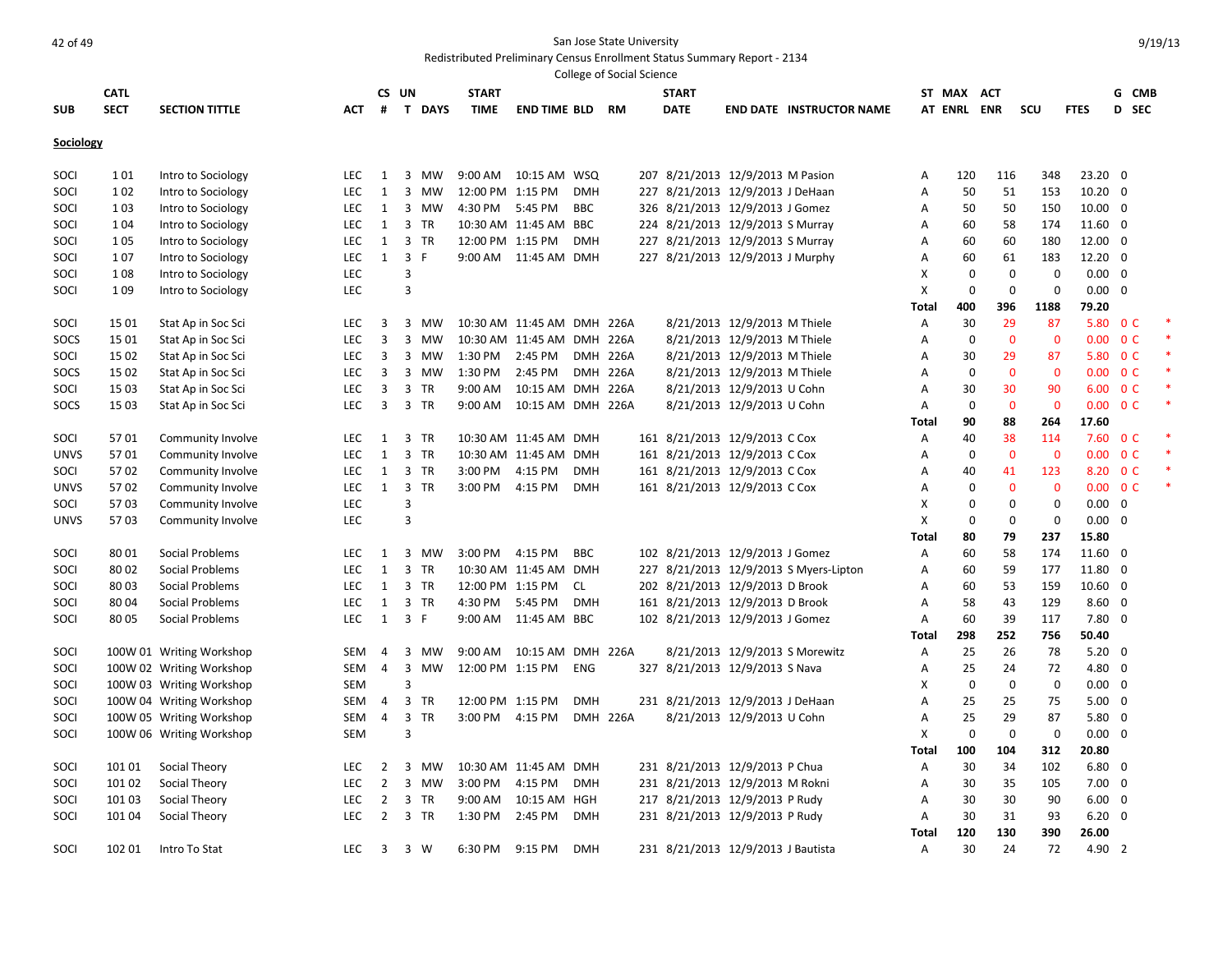|            |             |                               |            |                |                             |                  |                            |            | College of Social Science |                                  |                              |                                        |                |             |             |             |                         |       |
|------------|-------------|-------------------------------|------------|----------------|-----------------------------|------------------|----------------------------|------------|---------------------------|----------------------------------|------------------------------|----------------------------------------|----------------|-------------|-------------|-------------|-------------------------|-------|
|            | <b>CATL</b> |                               |            | CS UN          |                             | <b>START</b>     |                            |            |                           | <b>START</b>                     |                              |                                        | ST MAX         |             | <b>ACT</b>  |             |                         | G CMB |
| <b>SUB</b> | <b>SECT</b> | <b>SECTION TITTLE</b>         | АСТ        | #              | T DAYS                      | <b>TIME</b>      | <b>END TIME BLD</b>        |            | RM                        | <b>DATE</b>                      |                              | <b>END DATE INSTRUCTOR NAME</b>        | <b>AT ENRL</b> |             | <b>ENR</b>  | scu         | <b>FTES</b>             | D SEC |
|            |             |                               |            |                |                             |                  |                            |            |                           |                                  |                              |                                        | <b>Total</b>   | 30          | 24          | 72          | 4.90                    |       |
| SOCI       | 103 01      | <b>SPSS Computer Analysis</b> | <b>ACT</b> |                | $\mathbf{1}$                |                  |                            |            |                           |                                  |                              |                                        | Χ              | $\mathbf 0$ | $\mathbf 0$ | $\mathbf 0$ | $0.00 \quad 0$          |       |
| SOCI       | 103 80      | <b>SPSS Computer Analysis</b> | ACT        |                | 13 1 TBA                    |                  |                            |            |                           |                                  | 8/21/2013 12/9/2013          |                                        | Α              | 20          | 19          | 19          | 1.53 16                 |       |
|            |             |                               |            |                |                             |                  |                            |            |                           |                                  |                              |                                        | <b>Total</b>   | 20          | 19          | 19          | 1.53                    |       |
| SOCI       | 104 01      | <b>Quantit Res Meth</b>       | <b>LEC</b> | $\overline{2}$ | 3 MW                        | 12:00 PM 1:15 PM |                            |            | <b>DMH 226A</b>           |                                  | 8/21/2013 12/9/2013 C Garcia |                                        | Α              | 30          | 34          | 102         | $6.80 \quad 0$          |       |
| SOCI       | 104 02      | Quantit Res Meth              | LEC        | $\overline{2}$ | 3<br>MW                     | 3:00 PM          | 4:15 PM                    | <b>DMH</b> |                           | 165 8/21/2013 12/9/2013 M Thiele |                              |                                        | Α              | 30          | 30          | 90          | $6.00 \quad 0$          |       |
| SOCI       | 104 03      | <b>Quantit Res Meth</b>       | <b>LEC</b> | $\overline{2}$ | 3 TR                        | 9:00 AM          | 10:15 AM DMH               |            |                           | 231 8/21/2013 12/9/2013 C Garcia |                              |                                        | Α              | 30          | 28          | 84          | $5.60 \quad 0$          |       |
|            |             |                               |            |                |                             |                  |                            |            |                           |                                  |                              |                                        | Total          | 90          | 92          | 276         | 18.40                   |       |
| SOCI       | 104B 01     | Adv Quant Research            | LEC        |                | $\overline{3}$              |                  |                            |            |                           |                                  |                              |                                        | X              | $\Omega$    | $\mathbf 0$ | $\mathbf 0$ | $0.00 \quad 0$          |       |
|            |             |                               |            |                |                             |                  |                            |            |                           |                                  |                              |                                        | <b>Total</b>   | 0           | 0           | $\mathbf 0$ | 0.00                    |       |
| SOCI       | 105 01      | Qual Research Meth            | <b>LEC</b> | 2              | 3<br>MW                     |                  | 9:00 AM  10:15 AM  DMH     |            |                           | 231 8/21/2013 12/9/2013 J DeHaan |                              |                                        | Α              | 30          | 19          | 57          | $3.80 \quad 0$          |       |
| SOCI       | 105 02      | Qual Research Meth            | <b>LEC</b> |                | $\overline{3}$              |                  |                            |            |                           |                                  |                              |                                        | Χ              | $\mathbf 0$ | $\mathbf 0$ | $\mathbf 0$ | $0.00 \quad 0$          |       |
| SOCI       | 105 03      | Qual Research Meth            | LEC        | $\overline{2}$ | 3<br><b>TR</b>              |                  | 10:30 AM 11:45 AM DMH 226A |            |                           |                                  | 8/21/2013 12/9/2013 J DeHaan |                                        | Α              | 30          | 29          | 87          | $5.80 \quad 0$          |       |
| SOCI       | 105 04      | Qual Research Meth            | <b>LEC</b> | $\overline{2}$ | 3<br><b>TR</b>              | 1:30 PM          | 2:45 PM                    |            | <b>DMH 226A</b>           |                                  |                              | 8/21/2013 12/9/2013 A Leisenring       | Α              | 30          | 27          | 81          | $5.45 \quad 1$          |       |
|            |             |                               |            |                |                             |                  |                            |            |                           |                                  |                              |                                        | <b>Total</b>   | 90          | 75          | 225         | 15.05                   |       |
| SOCI       | 116 01      | <b>Global Society</b>         | <b>LEC</b> | 1              | 3 MW                        |                  | 10:30 AM 11:45 AM SH       |            |                           | 242 8/21/2013 12/9/2013 V Montes |                              |                                        | A              | 40          | 44          | 132         | 8.80 0                  |       |
| SOCI       | 116 02      | <b>Global Society</b>         | LEC        | 1              | 3 TR                        |                  | 10:30 AM 11:45 AM ENG      |            |                           | 403 8/21/2013 12/9/2013 D Brook  |                              |                                        | Α              | 40          | 39          | 117         | $7.80 \quad 0$          |       |
| SOCI       | 11603       | Global Society                | <b>LEC</b> | 1              | $\overline{3}$<br><b>TR</b> | 3:00 PM          | 4:15 PM                    | <b>DMH</b> |                           | 231 8/21/2013 12/9/2013 D Brook  |                              |                                        | A              | 40          | 39          | 117         | $7.80 \quad 0$          |       |
| SOCI       | 116 04      | <b>Global Society</b>         | <b>LEC</b> | 1              | 3 TR                        | 4:30 PM          | 5:45 PM                    | <b>DMH</b> |                           | 231 8/21/2013 12/9/2013 C Cox    |                              |                                        | A              | 40          | 41          | 123         | $8.20 \quad 0$          |       |
| SOCI       | 116 05      | <b>Global Society</b>         | LEC        | 1              | 3 M                         | 6:00 PM          | 8:45 PM                    | DMH        |                           | 227 8/21/2013 12/9/2013 U Cohn   |                              |                                        | A              | 40          | 40          | 120         | $8.00 \quad 0$          |       |
|            |             |                               |            |                |                             |                  |                            | <b>DMH</b> |                           |                                  |                              |                                        | Total          | 200         | 203<br>29   | 609<br>87   | 40.60<br>$5.80 \quad 0$ |       |
| SOCI       | 118 01      | Soci of Hum Rights            | LEC.       | $\overline{2}$ | 3<br>MW                     | 4:30 PM          | 5:45 PM                    |            |                           | 227 8/21/2013 12/9/2013 M Rokni  |                              |                                        | Α<br>Total     | 40<br>40    | 29          | 87          | 5.80                    |       |
| SOCI       | 140 02      | Soci of Media                 | LEC        | $\overline{2}$ | 3 TR                        | 6:00 PM 7:15 PM  |                            | CL         |                           | 303 8/21/2013 12/9/2013 S Nava   |                              |                                        | Α              | 40          | 38          | 114         | $7.60 \quad 0$          |       |
|            |             |                               |            |                |                             |                  |                            |            |                           |                                  |                              |                                        | <b>Total</b>   | 40          | 38          | 114         | 7.60                    |       |
| SOCI       | 15101       | Violence in Family            | <b>LEC</b> | $\overline{2}$ | 3 TR                        | 1:30 PM          | 2:45 PM                    | <b>DMH</b> |                           | 161 8/21/2013 12/9/2013 S Murray |                              |                                        | Α              | 40          | 41          | 123         | $8.20 \quad 0$          |       |
|            |             |                               |            |                |                             |                  |                            |            |                           |                                  |                              |                                        | Total          | 40          | 41          | 123         | 8.20                    |       |
| SOCI       | 154 01      | Non Conform Behav             | <b>LEC</b> | $\overline{2}$ | 3 MW                        | 3:00 PM          | 4:15 PM                    | <b>DMH</b> |                           | 227 8/21/2013 12/9/2013 V Montes |                              |                                        | Α              | 40          | 37          | 111         | $7.40 \quad 0$          |       |
|            |             |                               |            |                |                             |                  |                            |            |                           |                                  |                              |                                        | <b>Total</b>   | 40          | 37          | 111         | 7.40                    |       |
| SOCI       | 16001       | Immigration & Identy          | <b>LEC</b> | $\overline{2}$ | 3 MW                        | 9:00 AM          | 10:15 AM DMH               |            |                           | 227 8/21/2013 12/9/2013 C Garcia |                              |                                        | A              | 40          | 43          | 129         | 8.65 1                  |       |
|            |             |                               |            |                |                             |                  |                            |            |                           |                                  |                              |                                        | Total          | 40          | 43          | 129         | 8.65                    |       |
| SOCI       | 16101       | City Life                     | LEC        | $\overline{2}$ | 3<br>MW                     | 1:30 PM          | 2:45 PM                    | <b>DMH</b> |                           | 227 8/21/2013 12/9/2013 P Chua   |                              |                                        | Α              | 40          | 23          | 69          | $4.65$ 1                |       |
|            |             |                               |            |                |                             |                  |                            |            |                           |                                  |                              |                                        | <b>Total</b>   | 40          | 23          | 69          | 4.65                    |       |
| SOCI       | 162 01      | Race/Ethnic Rels              | <b>LEC</b> | $\overline{2}$ | 3<br>MW                     | 1:30 PM          | 2:45 PM                    | <b>SH</b>  |                           | 434 8/21/2013 12/9/2013 V Montes |                              |                                        | A              | 35          | 34          | 102         | 6.85 1                  |       |
| SOCI       | 162 02      | Race/Ethnic Rels              | LEC        | $\overline{2}$ | 3 TR                        | 1:30 PM          | 2:45 PM                    | <b>SH</b>  |                           | 312 8/21/2013 12/9/2013 S Nava   |                              |                                        | Α              | 35          | 36          | 108         | $7.20 \quad 0$          |       |
| SOCI       | 162 03      | Race/Ethnic Rels              | <b>LEC</b> | $\overline{2}$ | $\overline{3}$<br>M         | 6:00 PM          | 8:45 PM                    |            | <b>DMH 226A</b>           |                                  | 8/21/2013 12/9/2013 V Montes |                                        | A              | 35          | 28          | 84          | $5.60 \quad 0$          |       |
| SOCI       | 162 04      | Race/Ethnic Rels              | LEC        |                | $\overline{3}$              |                  |                            |            |                           |                                  |                              |                                        | X              | $\mathbf 0$ | $\mathbf 0$ | $\Omega$    | $0.00 \quad 0$          |       |
|            |             |                               |            |                |                             |                  |                            |            |                           |                                  |                              |                                        | <b>Total</b>   | 105         | 98          | 294         | 19.65                   |       |
| SOCI       | 163 01      | Social Change                 | LEC        | 2              | 3 MW                        |                  | 10:30 AM 11:45 AM DMH      |            |                           | 227 8/21/2013 12/9/2013 M Rokni  |                              |                                        | A              | 40          | 45          | 135         | $9.10$ 2                |       |
|            |             |                               |            |                |                             |                  |                            |            |                           |                                  |                              |                                        | <b>Total</b>   | 40          | 45          | 135         | 9.10                    |       |
| SOCI       | 164 01      | Social Action                 | <b>LEC</b> | 2              | 3 TR                        | 9:00 AM          | 10:15 AM DMH               |            |                           |                                  |                              | 161 8/21/2013 12/9/2013 S Myers-Lipton | A              | 40          | 36          | 108         | $7.25 \quad 1$          |       |
|            |             |                               |            |                |                             |                  |                            |            |                           |                                  |                              |                                        | <b>Total</b>   | 40          | 36          | 108         | 7.25                    |       |
| SOCI       | 165 01      | Poverty Wealth Prv            | <b>LEC</b> | 2              | 3 TR                        | 3:00 PM          | 4:15 PM                    | <b>DMH</b> |                           |                                  |                              | 227 8/21/2013 12/9/2013 S Myers-Lipton | Α              | 40          | 33          | 99          | $6.60 \quad 0$          |       |
|            |             |                               |            |                |                             |                  |                            |            |                           |                                  |                              |                                        | <b>Total</b>   | 40          | 33          | 99          | 6.60                    |       |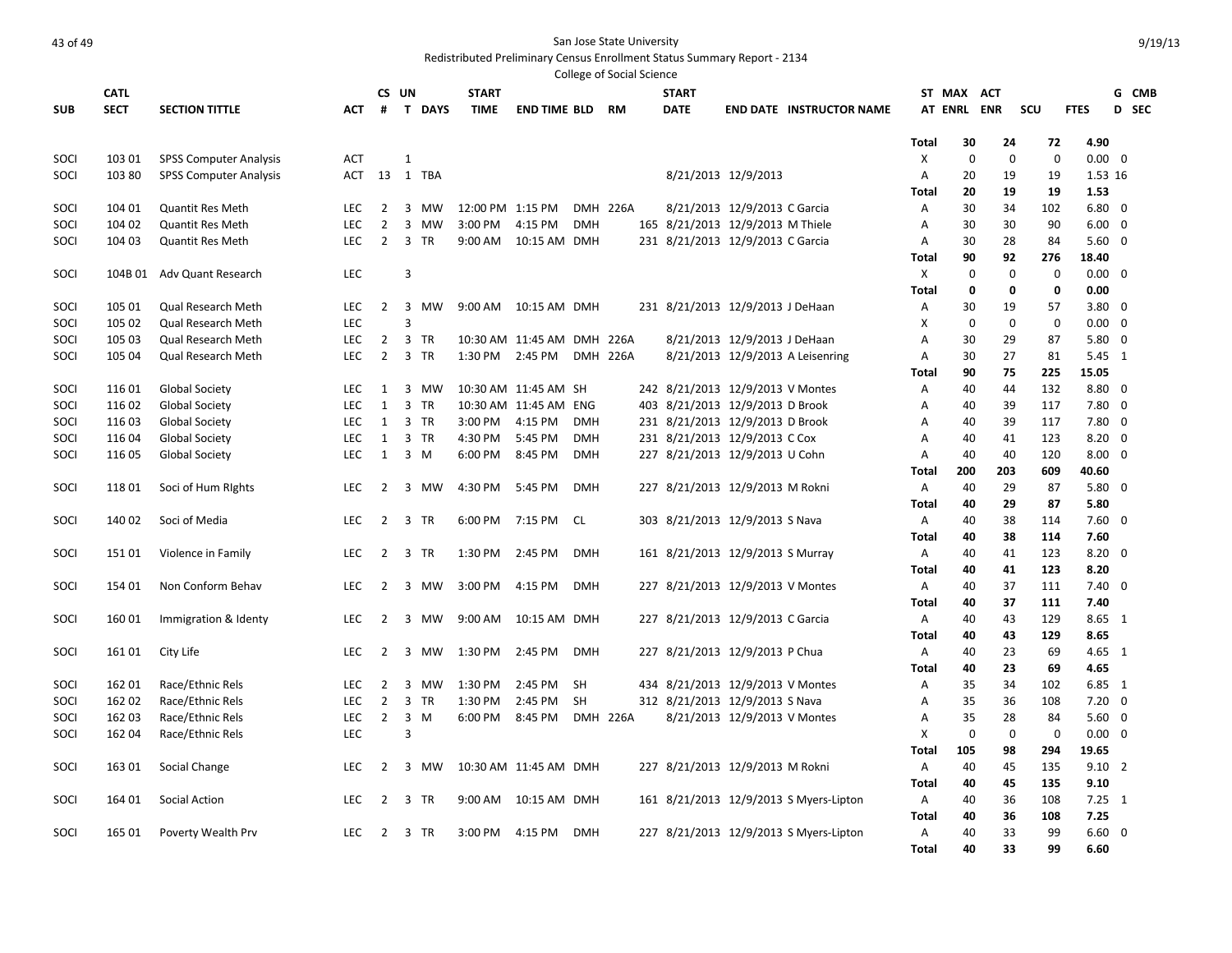|              |                 |                                          |                          |                 |                                |                      |                        |            | <b>College of Social Science</b> |                                   |                                            |                                 |            |                                  |              |                            |                                  |                          |  |
|--------------|-----------------|------------------------------------------|--------------------------|-----------------|--------------------------------|----------------------|------------------------|------------|----------------------------------|-----------------------------------|--------------------------------------------|---------------------------------|------------|----------------------------------|--------------|----------------------------|----------------------------------|--------------------------|--|
|              | <b>CATL</b>     |                                          |                          | CS UN           |                                | <b>START</b>         |                        |            |                                  | <b>START</b>                      |                                            |                                 |            | ST MAX ACT                       |              |                            |                                  | G CMB                    |  |
| <b>SUB</b>   | <b>SECT</b>     | <b>SECTION TITTLE</b>                    | АСТ                      | #               | T DAYS                         | <b>TIME</b>          | <b>END TIME BLD RM</b> |            |                                  | <b>DATE</b>                       |                                            | <b>END DATE INSTRUCTOR NAME</b> |            | AT ENRL ENR                      |              | scu                        | <b>FTES</b>                      | D SEC                    |  |
| SOCI         | 169 01          | Polit Sociology                          | LEC                      | $\overline{2}$  | 3 MW                           | 12:00 PM 1:15 PM     |                        | DMH        |                                  | 231 8/21/2013 12/9/2013 M Rokni   |                                            |                                 | Α          | 40                               | 35           | 105                        | $7.00 \quad 0$                   |                          |  |
|              |                 |                                          |                          |                 |                                |                      |                        |            |                                  |                                   |                                            |                                 | Total      | 40                               | 35           | 105                        | 7.00                             |                          |  |
| SOCI         | 170 01          | Soci of Family                           | <b>LEC</b>               | $\overline{2}$  | 3 TR                           |                      | 9:00 AM  10:15 AM  DMH |            |                                  | 227 8/21/2013 12/9/2013 T Dehaan  |                                            |                                 | Α          | 40                               | 39           | 117                        | $7.80$ 0                         |                          |  |
|              |                 |                                          |                          |                 |                                |                      |                        |            |                                  |                                   |                                            |                                 | Total      | 40                               | 39           | 117                        | 7.80                             |                          |  |
| SOCI         | 17101           | Person and Society                       | <b>LEC</b>               | 2               | 3 MW                           | 1:30 PM 2:45 PM      |                        | <b>DMH</b> |                                  | 231 8/21/2013 12/9/2013 S Nava    |                                            |                                 | A          | 40                               | 39           | 117                        | $7.85$ 1                         |                          |  |
| SOCI         | 17201           | <b>LGBT Studies</b>                      | LEC                      | $\overline{2}$  | 3 MW                           | 12:00 PM 1:15 PM     |                        | SH         |                                  | 313 8/21/2013 12/9/2013 J Cadenas |                                            |                                 | Total<br>A | 40<br>40                         | 39<br>39     | 117<br>117                 | 7.85<br>$7.80$ 0                 |                          |  |
|              |                 |                                          |                          |                 |                                |                      |                        |            |                                  |                                   |                                            |                                 | Total      | 40                               | 39           | 117                        | 7.80                             |                          |  |
| SOCI         | 173 01          | Socialization                            | <b>LEC</b>               | 2               | 3<br>MW                        | 4:30 PM 5:45 PM      |                        | <b>DMH</b> |                                  | 231 8/21/2013 12/9/2013 J Torne   |                                            |                                 | Α          | 40                               | 30           | 90                         | $6.00 \quad 0$                   |                          |  |
|              |                 |                                          |                          |                 |                                |                      |                        |            |                                  |                                   |                                            |                                 | Total      | 40                               | 30           | 90                         | 6.00                             |                          |  |
| SOCI         | 174 01          | Sexualities                              | <b>LEC</b>               | $\overline{2}$  | $\overline{3}$<br>TR           | 1:30 PM              | 2:45 PM                | <b>DMH</b> |                                  | 227 8/21/2013 12/9/2013 T Dehaan  |                                            |                                 | Α          | 40                               | 39           | 117                        | $7.80$ 0                         |                          |  |
|              |                 |                                          |                          |                 |                                |                      |                        |            |                                  |                                   |                                            |                                 | Total      | 40                               | 39           | 117                        | 7.80                             |                          |  |
| SOCI         | 175 01          | Soc of Mas & Fem                         | <b>LEC</b>               | $\overline{2}$  | 3<br><b>MW</b>                 |                      | 10:30 AM 11:45 AM SH   |            |                                  | 313 8/21/2013 12/9/2013 J Cadenas |                                            |                                 | Α          | 40                               | 42           | 126                        |                                  | 8.40 OC                  |  |
| <b>WOMS</b>  | 175 01          | Soc of Mas & Fem                         | <b>LEC</b>               | $\overline{2}$  | 3 MW                           | 10:30 AM 11:45 AM SH |                        |            |                                  | 313 8/21/2013 12/9/2013 J Cadenas |                                            |                                 | Α          | $\mathbf 0$                      | $\mathbf 0$  | $\mathbf 0$                |                                  | $0.00 \quad 0 \text{ C}$ |  |
|              |                 |                                          |                          |                 |                                |                      |                        |            |                                  |                                   |                                            |                                 | Total      | 40                               | 42           | 126                        | 8.40                             |                          |  |
| SOCI         | 176 01          | Sociology of Everyday Life               | LEC                      | $\overline{2}$  | 3 TR                           | 12:00 PM 1:15 PM     |                        | <b>DMH</b> |                                  | 161 8/21/2013 12/9/2013 T Dehaan  |                                            |                                 | A          | 40                               | 40           | 120                        | 8.05 1                           |                          |  |
|              |                 |                                          |                          |                 |                                |                      |                        |            |                                  |                                   |                                            |                                 | Total      | 40                               | 40           | 120                        | 8.05                             |                          |  |
| SOCI         | 18001           | <b>Indiv Studies</b>                     | <b>SUP</b>               | 36              | $\overline{3}$<br><b>TBA</b>   |                      |                        |            |                                  |                                   | 8/21/2013 12/9/2013                        |                                 | Α          | $\mathbf 0$                      | $\mathbf 0$  | $\mathbf 0$                | $0.00 \quad 0$                   |                          |  |
| SOCI         | 180 11          | <b>Indiv Studies</b>                     | <b>SUP</b>               |                 | 36 1 TBA                       |                      |                        |            |                                  |                                   | 8/21/2013 12/9/2013                        |                                 | Α          | $\overline{2}$                   | 0            | 0                          | $0.00 \quad 0$                   |                          |  |
| SOCI         | 180 21          | <b>Indiv Studies</b>                     | <b>SUP</b>               | 36              | 2 TBA                          |                      |                        |            |                                  |                                   | 8/21/2013 12/9/2013                        |                                 | Α          | $\overline{2}$                   | $\mathbf 0$  | $\mathbf 0$                | $0.00 \quad 0$                   |                          |  |
| SOCI         | 180 31          | <b>Indiv Studies</b>                     | <b>SUP</b>               |                 | 36 3 TBA                       |                      |                        |            |                                  |                                   | 8/21/2013 12/9/2013                        |                                 | A          | $\Omega$                         |              | $\mathbf 0$<br>$\mathbf 0$ | $0.00 \quad 0$                   |                          |  |
| SOCI         | 180 32          | <b>Indiv Studies</b>                     | <b>SUP</b>               | 36              | 3 TBA                          |                      |                        |            |                                  |                                   | 8/21/2013 12/9/2013                        |                                 | Α          | $\Omega$                         |              | 0<br>0                     | $0.00 \quad 0$                   |                          |  |
| SOCI         | 180 33          | <b>Indiv Studies</b>                     | <b>SUP</b>               |                 | 36 3 TBA                       |                      |                        |            |                                  |                                   | 8/21/2013 12/9/2013                        |                                 | A          | $\Omega$                         | 0            | 0                          | $0.00 \quad 0$                   |                          |  |
|              |                 |                                          |                          |                 |                                |                      |                        |            |                                  |                                   |                                            |                                 | Total      | 4                                | 0            | 0                          | 0.00                             |                          |  |
| SOCI         | 18101           | Service Internship                       | <b>SUP</b>               | 36              | 6<br><b>TBA</b>                |                      |                        |            |                                  |                                   | 8/21/2013 12/9/2013                        |                                 | Α          | $\Omega$                         | $\mathbf 0$  | $\mathbf 0$                | $0.00 \quad 0$                   |                          |  |
| SOCI         | 181 11          | Service Internship                       | <b>SUP</b>               |                 | 36 1 TBA                       |                      |                        |            |                                  |                                   | 8/21/2013 12/9/2013                        |                                 | Α          | $\overline{2}$<br>$\overline{2}$ | $\mathbf 0$  | 0                          | $0.00 \quad 0$                   |                          |  |
| SOCI<br>SOCI | 181 21<br>18131 | Service Internship<br>Service Internship | <b>SUP</b><br><b>SUP</b> | 36<br>36        | 2 TBA<br>3 TBA                 |                      |                        |            |                                  |                                   | 8/21/2013 12/9/2013<br>8/21/2013 12/9/2013 |                                 | A<br>Α     | $\overline{2}$                   | 0            | 0<br>0<br>0                | $0.00 \quad 0$<br>$0.00 \quad 0$ |                          |  |
| SOCI         | 18132           | Service Internship                       | <b>SUP</b>               | 36              | $\overline{3}$<br>TBA          |                      |                        |            |                                  |                                   | 8/21/2013 12/9/2013                        |                                 | A          | $\overline{2}$                   | $\mathbf 0$  | $\mathbf 0$                | $0.00 \quad 0$                   |                          |  |
| SOCI         | 181 33          | Service Internship                       | <b>SUP</b>               |                 | 36 3 TBA                       |                      |                        |            |                                  |                                   | 8/21/2013 12/9/2013                        |                                 | A          | $\overline{2}$                   |              | $\mathbf 0$<br>$\mathbf 0$ | $0.00 \quad 0$                   |                          |  |
| SOCI         | 181 34          | Service Internship                       | <b>SUP</b>               | 36              | 3 TBA                          |                      |                        |            |                                  |                                   | 8/21/2013 12/9/2013                        |                                 | Α          | $\overline{2}$                   |              | $\mathbf 0$<br>$\mathbf 0$ | $0.00 \quad 0$                   |                          |  |
| SOCI         | 181 35          | Service Internship                       | <b>SUP</b>               |                 | 36 3 TBA                       |                      |                        |            |                                  |                                   | 8/21/2013 12/9/2013                        |                                 | A          | $\overline{2}$                   |              | 0<br>0                     | $0.00 \quad 0$                   |                          |  |
| SOCI         | 18141           | Service Internship                       | SUP                      | 36              | 4 TBA                          |                      |                        |            |                                  |                                   | 8/21/2013 12/9/2013                        |                                 | Α          | 0                                | 0            | 0                          | $0.00 \quad 0$                   |                          |  |
| SOCI         | 181 61          | Service Internship                       | <b>SUP</b>               | 36              | 6 TBA                          |                      |                        |            |                                  |                                   | 8/21/2013 12/9/2013                        |                                 | Α          | $\overline{2}$                   | $\mathbf 0$  | 0                          | $0.00 \quad 0$                   |                          |  |
|              |                 |                                          |                          |                 |                                |                      |                        |            |                                  |                                   |                                            |                                 | Total      | 16                               | $\mathbf 0$  | $\mathbf 0$                | 0.00                             |                          |  |
| SOCI         |                 | 181B 01 Sociology Capstone               | <b>LEC</b>               | $\overline{2}$  | 3<br>$\mathsf{T}$              | 4:30 PM              | 7:15 PM                | <b>DMH</b> |                                  | 227 8/21/2013 12/9/2013 P Rudy    |                                            |                                 | Α          | 35                               | 29           | 87                         | $5.80 \quad 0$                   |                          |  |
| SOCI         |                 | 181B 02 Sociology Capstone               | LEC                      | $\overline{2}$  | 3 TR                           | 4:30 PM              | 5:45 PM                | DMH 149A   |                                  |                                   | 8/21/2013 12/9/2013 M Fallon               |                                 | Α          | 35                               | 21           | 63                         | $4.20 \ 0$                       |                          |  |
|              |                 |                                          |                          |                 |                                |                      |                        |            |                                  |                                   |                                            |                                 | Total      | 70                               | 50           | 150                        | 10.00                            |                          |  |
| SOCI         |                 | 199H 01 Sen Hon Thesis                   | <b>SUP</b>               | 36              | $\overline{4}$<br>TBA          |                      |                        |            |                                  |                                   | 8/21/2013 12/9/2013                        |                                 | Α          | $\mathbf 0$                      | 0            | 0                          | $0.00 \quad 0$                   |                          |  |
| SOCI         |                 | 199H 31 Sen Hon Thesis                   | <b>SUP</b>               | 36 <sub>3</sub> | TBA                            |                      |                        |            |                                  |                                   | 8/21/2013 12/9/2013 P Rudy                 |                                 | Α          | 6                                | 1            | 3                          | $0.20 \ 0$                       |                          |  |
| SOCI         |                 | 199H 32 Sen Hon Thesis                   | <b>SUP</b>               | 36              | $\overline{\mathbf{3}}$<br>TBA |                      |                        |            |                                  |                                   | 8/21/2013 12/9/2013                        |                                 | A          | $\overline{2}$                   |              | $\mathbf 0$<br>0           | $0.00 \quad 0$                   |                          |  |
| SOCI         |                 | 199H 33 Sen Hon Thesis                   | <b>SUP</b>               |                 | 36 3 TBA                       |                      |                        |            |                                  |                                   | 8/21/2013 12/9/2013                        |                                 | Α          | $\overline{2}$                   | $\mathbf 0$  | 0                          | $0.00 \quad 0$                   |                          |  |
|              |                 |                                          |                          |                 |                                |                      |                        |            |                                  |                                   |                                            |                                 | Total      | 10                               | $\mathbf{1}$ | 3                          | 0.20                             |                          |  |
| SOCI         |                 | 200A 01 Research Methods I               | SEM                      | $-5$            | 3 M                            | 6:00 PM 8:45 PM      |                        | <b>DMH</b> |                                  | 231 8/21/2013 12/9/2013 P Chua    |                                            |                                 | A          | 15                               |              | 8<br>24                    | 2.008                            |                          |  |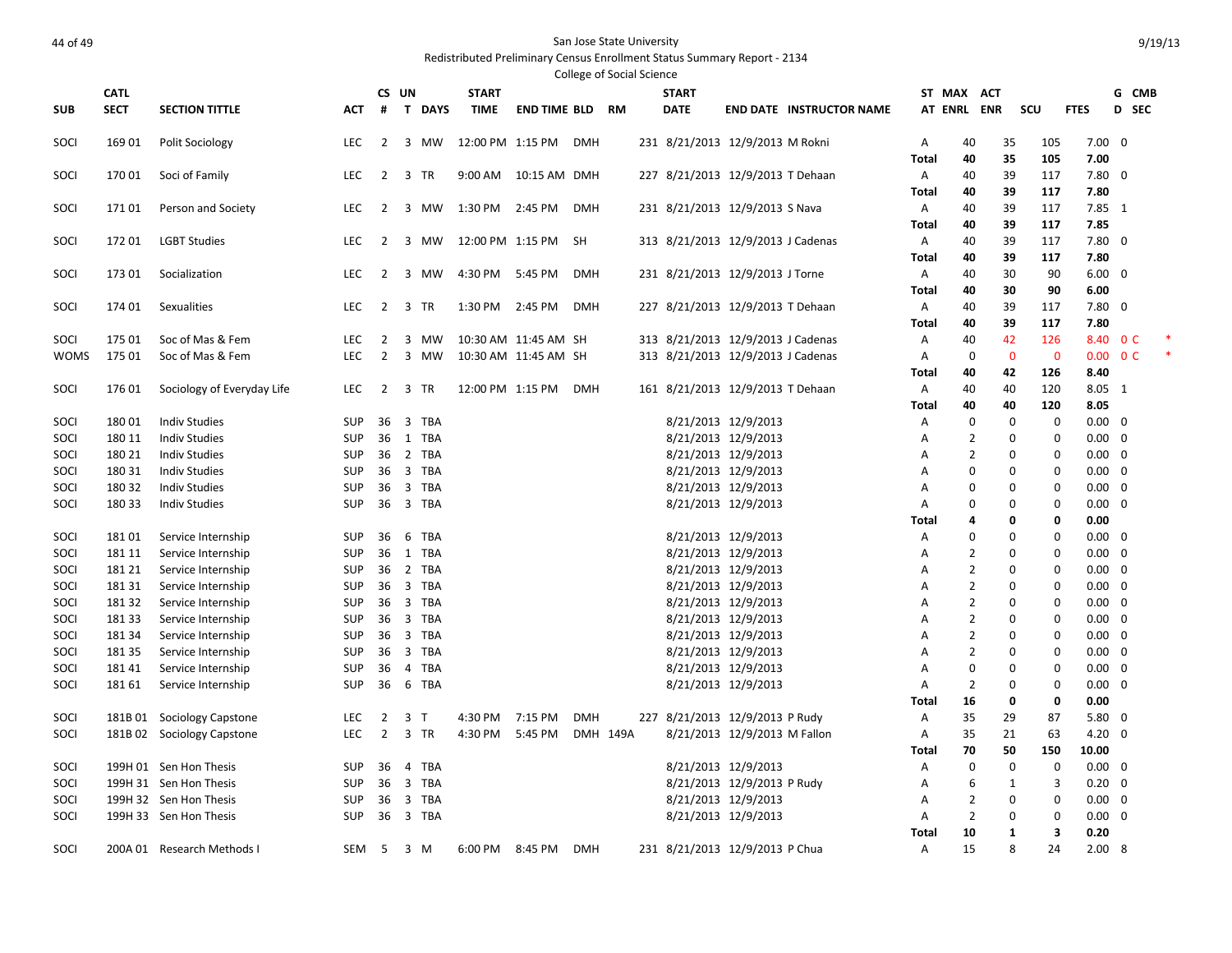|            |             |                         |            |    |                                       |              |                     | College of Social Science |              |                              |                                  |                        |                |                |      |             |                |       |
|------------|-------------|-------------------------|------------|----|---------------------------------------|--------------|---------------------|---------------------------|--------------|------------------------------|----------------------------------|------------------------|----------------|----------------|------|-------------|----------------|-------|
|            | <b>CATL</b> |                         |            |    | CS UN                                 | <b>START</b> |                     |                           | <b>START</b> |                              |                                  |                        | ST MAX         | <b>ACT</b>     |      |             |                | G CMB |
| <b>SUB</b> | <b>SECT</b> | <b>SECTION TITTLE</b>   | <b>ACT</b> | #  | T DAYS                                | <b>TIME</b>  | <b>END TIME BLD</b> | <b>RM</b>                 | <b>DATE</b>  |                              | <b>END DATE INSTRUCTOR NAME</b>  |                        | AT ENRL        | <b>ENR</b>     | scu  | <b>FTES</b> |                | D SEC |
|            |             |                         |            |    |                                       |              |                     |                           |              |                              |                                  | Total                  | 15             | 8              | 24   | 2.00        |                |       |
| SOCI       |             | 201A 01 Sociol Theory I | <b>SEM</b> | 5  | 3 W                                   | 6:00 PM      | 8:45 PM             | DMH 235B                  |              | 8/21/2013 12/9/2013 P Rudy   |                                  | Α                      | 15             | 9              | 27   |             | $2.25$ 9       |       |
|            |             |                         |            |    |                                       |              |                     |                           |              |                              |                                  | <b>Total</b>           | 15             | 9              |      | 2.25<br>27  |                |       |
| SOCI       | 27001       | Sem Modern Family       | <b>SEM</b> |    | 3                                     |              |                     |                           |              |                              |                                  | Χ                      | 0              | 0              |      | 0           | $0.00 \quad 0$ |       |
|            |             |                         |            |    |                                       |              |                     |                           |              |                              |                                  | Total                  | 0              | 0              |      | 0.00<br>0   |                |       |
| SOCI       | 27301       | Sel Top Microsoc        | SEM        | .5 | 3 <sub>T</sub>                        | 4:30 PM      | 7:15 PM             | DMH 235B                  |              |                              | 8/21/2013 12/9/2013 A Leisenring | Α                      | 15             | 9              | 27   |             | $2.25$ 9       |       |
|            |             |                         |            |    |                                       |              |                     |                           |              |                              |                                  | Total                  | 15             | 9              |      | 2.25<br>27  |                |       |
| SOCI       | 28101       | Internship in Soc       | SUP        | 25 | <b>TBA</b><br>1                       |              |                     |                           |              | 8/21/2013 12/9/2013          |                                  | A                      | $\mathbf 0$    | $\mathbf 0$    |      | 0           | $0.00 \quad 0$ |       |
| SOCI       | 281 11      | Internship in Soc       | SUP        | 25 | <b>TBA</b><br>1                       |              |                     |                           |              |                              | 8/21/2013 12/9/2013 A Leisenring | Α                      | $\overline{2}$ | 1              |      | 1           | $0.08$ 1       |       |
| SOCI       | 281 12      | Internship in Soc       | SUP        | 25 | 1 TBA                                 |              |                     |                           |              | 8/21/2013 12/9/2013          |                                  | A                      | 3              | $\mathbf 0$    |      | $\mathbf 0$ | $0.00 \quad 0$ |       |
| SOCI       | 281 21      | Internship in Soc       | SUP        |    | 25 2 TBA                              |              |                     |                           |              | 8/21/2013 12/9/2013          |                                  | A                      | $\overline{2}$ | $\mathbf 0$    |      | $\mathbf 0$ | $0.00 \quad 0$ |       |
| SOCI       | 28131       | Internship in Soc       | SUP        | 25 | 3 TBA                                 |              |                     |                           |              | 8/21/2013 12/9/2013 S Murray |                                  | A                      | 6              | $\overline{2}$ |      | 6           | $0.50$ 2       |       |
| SOCI       | 28132       | Internship in Soc       | <b>SUP</b> | 25 | 3 TBA                                 |              |                     |                           |              | 8/21/2013 12/9/2013 T Bakhru |                                  | A                      | $\overline{3}$ | $\mathbf{1}$   |      | 3           | $0.25$ 1       |       |
| SOCI       | 28133       | Internship in Soc       | <b>SUP</b> | 25 | <b>TBA</b><br>$\overline{3}$          |              |                     |                           |              |                              | 8/21/2013 12/9/2013 A Leisenring | A                      | 2              | $\mathbf{1}$   |      | 3           | $0.25$ 1       |       |
| SOCI       | 28134       | Internship in Soc       | SUP        | 25 | <b>TBA</b><br>$\overline{\mathbf{3}}$ |              |                     |                           |              | 8/21/2013 12/9/2013 P Rudy   |                                  | A                      | 3              | $\mathbf{1}$   |      | 3           | $0.25$ 1       |       |
|            |             |                         |            |    |                                       |              |                     |                           |              |                              |                                  | <b>Total</b>           | 21             | 6              |      | 1.33<br>16  |                |       |
| SOCI       | 298 01      | <b>Special Studies</b>  | <b>SUP</b> | 25 | <b>TBA</b><br>4                       |              |                     |                           |              | 8/21/2013 12/9/2013          |                                  | Α                      | 0              | $\mathbf 0$    |      | $\mathbf 0$ | $0.00 \quad 0$ |       |
| SOCI       | 298 31      | <b>Special Studies</b>  | SUP        | 25 | $\overline{\mathbf{3}}$<br><b>TBA</b> |              |                     |                           |              | 8/21/2013 12/9/2013 P Rudy   |                                  | A                      | $\overline{2}$ | $\overline{2}$ |      | 6           | $0.50$ 2       |       |
| SOCI       | 298 32      | <b>Special Studies</b>  | <b>SUP</b> | 25 | 3 TBA                                 |              |                     |                           |              | 8/21/2013 12/9/2013          |                                  | A                      | $\overline{2}$ | $\mathbf 0$    |      | $\mathbf 0$ | $0.00 \quad 0$ |       |
| SOCI       | 298 33      | <b>Special Studies</b>  | <b>SUP</b> | 25 | 3 TBA                                 |              |                     |                           |              | 8/21/2013 12/9/2013          |                                  | Α                      | $\overline{3}$ | $\mathbf 0$    |      | 0           | $0.00 \quad 0$ |       |
| SOCI       | 298 34      | <b>Special Studies</b>  | <b>SUP</b> | 25 | <b>TBA</b><br>$\overline{3}$          |              |                     |                           |              | 8/21/2013 12/9/2013          |                                  | A                      | 3              | $\mathbf 0$    |      | 0           | $0.00 \quad 0$ |       |
| SOCI       | 298 35      | <b>Special Studies</b>  | <b>SUP</b> | 25 | 3 TBA                                 |              |                     |                           |              | 8/21/2013 12/9/2013          |                                  | A                      | $\overline{3}$ | $\mathbf 0$    |      | $\mathbf 0$ | $0.00 \quad 0$ |       |
|            |             |                         |            |    |                                       |              |                     |                           |              |                              |                                  | <b>Total</b>           | 13             | $\overline{2}$ |      | 0.50<br>6   |                |       |
| SOCI       | 299 01      | <b>Masters Thesis</b>   | <b>SUP</b> | 25 | <b>TBA</b><br>6                       |              |                     |                           |              | 8/21/2013 12/9/2013          |                                  | A                      | $\mathbf 0$    | $\mathbf 0$    |      | 0           | $0.00 \quad 0$ |       |
| SOCI       | 299 11      | <b>Masters Thesis</b>   | <b>SUP</b> | 25 | 1 TBA                                 |              |                     |                           |              | 8/21/2013 12/9/2013          |                                  | A                      | $\overline{2}$ | 0              |      | 0           | $0.00 \quad 0$ |       |
| SOCI       | 299 12      | <b>Masters Thesis</b>   | <b>SUP</b> | 25 | 1 TBA                                 |              |                     |                           |              | 8/21/2013 12/9/2013          |                                  | A                      | $\overline{2}$ | $\mathbf 0$    |      | 0           | $0.00 \quad 0$ |       |
| SOCI       | 299 13      | <b>Masters Thesis</b>   | <b>SUP</b> | 25 | 1 TBA                                 |              |                     |                           |              | 8/21/2013 12/9/2013          |                                  | Α                      | $\overline{2}$ | 0              |      | 0           | $0.00 \quad 0$ |       |
| SOCI       | 299 31      | <b>Masters Thesis</b>   | <b>SUP</b> | 25 | 3<br><b>TBA</b>                       |              |                     |                           |              | 8/21/2013 12/9/2013          |                                  | A                      | $\overline{2}$ | 0              |      | 0           | $0.00 \quad 0$ |       |
| SOCI       | 299 61      | <b>Masters Thesis</b>   | <b>SUP</b> | 25 | 6<br><b>TBA</b>                       |              |                     |                           |              | 8/21/2013 12/9/2013          |                                  | A                      | $\overline{2}$ | $\mathbf 0$    |      | 0           | $0.00 \quad 0$ |       |
|            |             |                         |            |    |                                       |              |                     |                           |              |                              |                                  | <b>Total</b>           | 10             | $\Omega$       |      | 0.00<br>Ω   |                |       |
|            |             |                         |            |    |                                       |              |                     |                           |              |                              |                                  | <b>Sociology Total</b> | 2492           | 2273           | 6779 | 454.42      |                |       |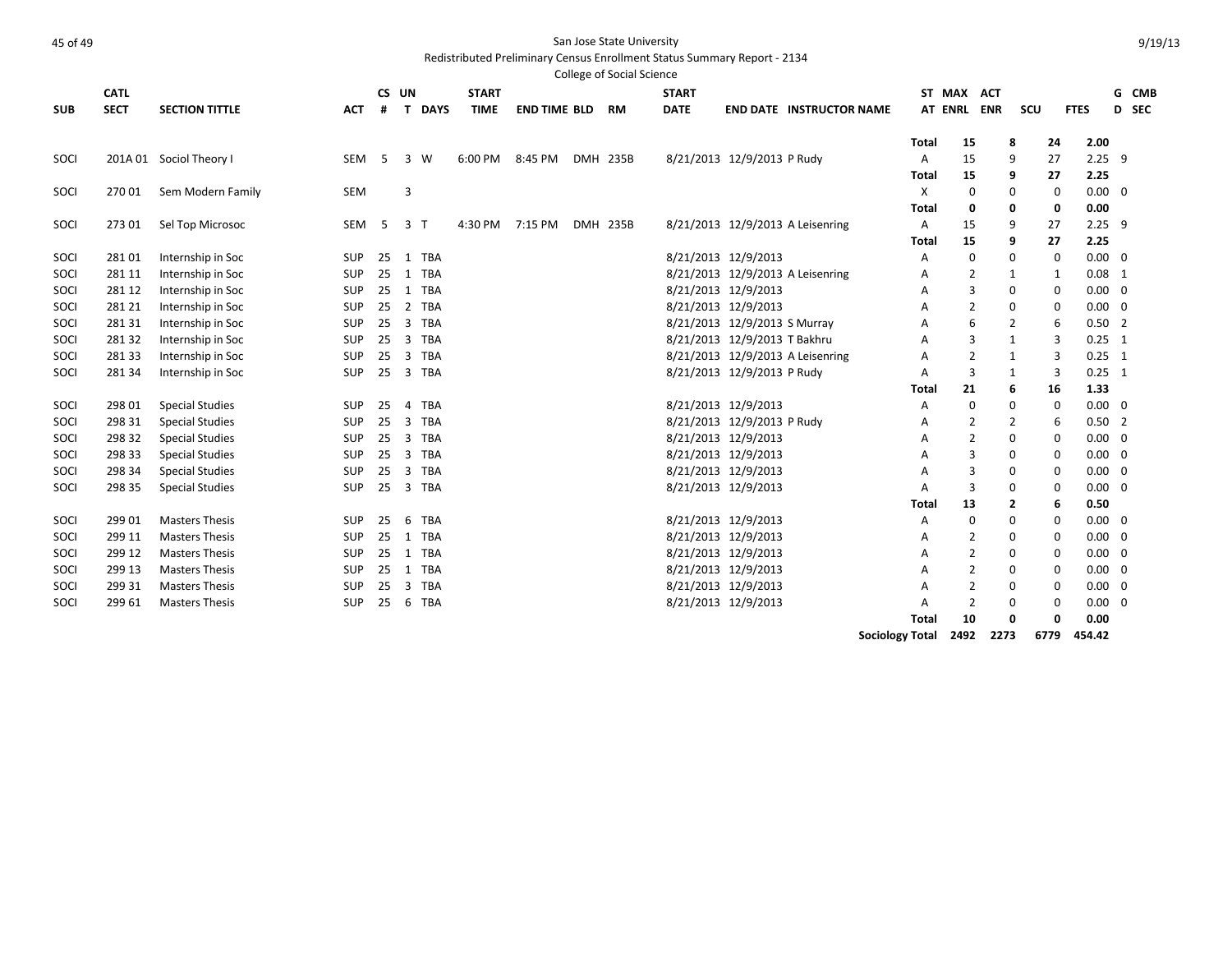|             |                                      |                              |            |     |                              |              |                     |     | College of Social Science |              |                                 |                                      |            |                  |     |                |                |                        |                          |  |
|-------------|--------------------------------------|------------------------------|------------|-----|------------------------------|--------------|---------------------|-----|---------------------------|--------------|---------------------------------|--------------------------------------|------------|------------------|-----|----------------|----------------|------------------------|--------------------------|--|
|             | <b>CATL</b>                          |                              |            |     | CS UN                        | <b>START</b> |                     |     |                           | <b>START</b> |                                 |                                      |            | ST MAX ACT       |     |                |                |                        | G CMB                    |  |
| <b>SUB</b>  | <b>SECT</b>                          | <b>SECTION TITTLE</b>        | АСТ        | #   | T DAYS                       | TIME         | <b>END TIME BLD</b> |     | RM                        | <b>DATE</b>  |                                 | <b>END DATE INSTRUCTOR NAME</b>      |            | <b>AT ENRL</b>   | ENR | SCU            | <b>FTES</b>    |                        | D SEC                    |  |
|             | <b>Urban &amp; Regional Planning</b> |                              |            |     |                              |              |                     |     |                           |              |                                 |                                      |            |                  |     |                |                |                        |                          |  |
|             |                                      |                              |            |     |                              |              |                     |     |                           |              |                                 |                                      |            |                  |     |                |                |                        |                          |  |
| URBP        | 136 01                               | Int Land Use Plan            | SEM        | 5   | TBA<br>$\overline{4}$        |              |                     |     |                           |              | 8/21/2013 12/9/2013             |                                      | A          | 5                |     | 4              | 16             |                        | 1.07 0 C                 |  |
| <b>ENVS</b> | 13601                                | Int Land Use Plan            | <b>SEM</b> | 5   | <b>TBA</b><br>$\overline{4}$ |              |                     |     |                           |              | 8/21/2013 12/9/2013             |                                      | Α          | $\mathbf 0$      |     | $\mathbf 0$    | $\mathbf{0}$   |                        | $0.00 \quad 0 \text{ C}$ |  |
| URBP        | 13602                                | Int Land Use Plan            | SEM        | 5   | <b>TBA</b><br>4              |              |                     |     |                           |              | 8/21/2013 12/9/2013             |                                      | Α          | 5                |     | 4              | 16             |                        | $1.13 \quad 1 \text{ C}$ |  |
| <b>ENVS</b> | 13602                                | Int Land Use Plan            | SEM        | -5  | <b>TBA</b><br>$\overline{4}$ |              |                     |     |                           |              | 8/21/2013 12/9/2013             |                                      | Α          | 0                |     | $\overline{0}$ | $\overline{0}$ |                        | $0.00 \t 0 C$            |  |
|             |                                      |                              |            |     |                              |              |                     |     |                           |              |                                 |                                      | Total      | 10               |     | 8              | 32             | 2.20                   |                          |  |
| URBP        | 142 01                               | Intro Envir Planning         | SEM        | 5   | <b>TBA</b><br>4              |              |                     |     |                           |              | 8/21/2013 12/9/2013             |                                      | Α          | 5                |     | 5              | 20             |                        | 1.33 $0C$                |  |
| <b>ENVS</b> | 142 01                               | Intro Envir Planning         | SEM        | 5   | 4<br>TBA                     |              |                     |     |                           |              | 8/21/2013 12/9/2013             |                                      | Α          | $\mathbf 0$      |     | $\mathbf 0$    | $\mathbf 0$    |                        | $0.00 \t 0 C$            |  |
|             |                                      |                              |            |     |                              |              |                     |     |                           |              |                                 |                                      | Total      | 5                |     | 5              | 20             | 1.33                   |                          |  |
| URBP        | 143 01                               | Int Priv Dev Plan            | SEM        | 5   | TBA<br>$\overline{4}$        |              |                     |     |                           |              | 8/21/2013 12/9/2013             |                                      | Α          | 5                |     | $\mathbf{1}$   | $\overline{4}$ |                        | $0.27 \quad 0 \text{ C}$ |  |
| BUS3        | 143 01                               | Int Priv Dev Plan            | <b>SEM</b> | 5   | <b>TBA</b><br>4              |              |                     |     |                           |              | 8/21/2013 12/9/2013             |                                      | Α          | 0                |     | $\overline{0}$ | $\overline{0}$ |                        | $0.00 \quad 0 \text{ C}$ |  |
|             |                                      |                              |            |     |                              |              |                     |     |                           |              |                                 |                                      | Total      | 5                |     | 1              | 4              | 0.27                   |                          |  |
| <b>URBP</b> | 148 01                               | Comp Urban Design            | <b>SEM</b> |     | 4                            |              |                     |     |                           |              |                                 |                                      | Х          | 0                |     | 0              | 0              | $0.00 \quad 0$         |                          |  |
| <b>DSGN</b> | 148 01                               | Comp Urban Design            | <b>SEM</b> |     | $\overline{4}$               |              |                     |     |                           |              |                                 |                                      | X          | $\boldsymbol{0}$ |     | $\mathbf 0$    | $\mathbf 0$    | $0.00 \quad 0$         |                          |  |
|             |                                      |                              |            |     |                              |              |                     |     |                           |              |                                 |                                      | Total      | 0                |     | 0              | 0              | 0.00                   |                          |  |
| URBP        | 15201                                | Int Urb Des Studio           | <b>SEM</b> | 5   | $\overline{4}$<br>TBA        |              |                     |     |                           |              | 8/21/2013 12/9/2013             |                                      | Α          | 5                |     | $\overline{4}$ | 16             |                        | $1.13 \quad 1 \text{ C}$ |  |
| <b>DSIT</b> | 152 01                               | Int Urb Des Studio           | SEM        | -5  | $\overline{4}$<br><b>TBA</b> |              |                     |     |                           |              | 8/21/2013 12/9/2013             |                                      | Α          | 0                |     | $\overline{0}$ | $\overline{0}$ |                        | $0.00 \t 0 C$            |  |
|             |                                      |                              |            |     |                              |              |                     |     |                           |              |                                 |                                      | Total      | 5                |     | 4              | 16             | 1.13                   |                          |  |
| <b>URBP</b> | 175 01                               | Urb Studies Topics           | <b>SEM</b> |     | 4                            |              |                     |     |                           |              |                                 |                                      | Х          | $\Omega$         |     | 0              | 0              | $0.00 \quad 0$         |                          |  |
| URBP        | 175 02                               | Urb Studies Topics           | <b>SEM</b> |     | 4                            |              |                     |     |                           |              |                                 |                                      | Х          | 0                |     | 0              | 0              | $0.00 \quad 0$         |                          |  |
|             |                                      |                              |            |     |                              |              |                     |     |                           |              |                                 |                                      | Total      | 0                |     | 0              | 0              | 0.00                   |                          |  |
| URBP        | 17801                                | Intro to Reg Trans Ping      | SEM        | 5   | <b>TBA</b><br>$\overline{4}$ |              |                     |     |                           |              | 8/21/2013 12/9/2013             |                                      | A          | 5                |     | $\overline{2}$ | 8              |                        | $0.53 \quad 0 \text{ C}$ |  |
| <b>ENVS</b> | 17801                                | Intro to Reg Trans Ping      | <b>SEM</b> | 5   | <b>TBA</b><br>$\overline{4}$ |              |                     |     |                           |              | 8/21/2013 12/9/2013             |                                      | A          | $\mathbf 0$      |     | $\overline{0}$ | $\mathbf{0}$   |                        | $0.00 \quad 0 \text{ C}$ |  |
|             |                                      |                              |            |     |                              |              |                     |     |                           |              |                                 |                                      | Total      | 5                |     | $\overline{2}$ | 8              | 0.53                   |                          |  |
| <b>URBP</b> |                                      | 179A 01 Fund of GIS Urb Plng | ACT        |     | 4                            |              |                     |     |                           |              |                                 |                                      | х          | 0                |     | 0              | 0              | $0.00 \quad 0$         |                          |  |
| <b>ENVS</b> |                                      | 179A 01 Fund of GIS Urb Plng | <b>ACT</b> |     | $\overline{4}$               |              |                     |     |                           |              |                                 |                                      | X          | 0                |     | $\mathbf 0$    | $\mathbf 0$    | $0.00 \quad 0$         |                          |  |
|             |                                      |                              |            |     |                              |              |                     |     |                           |              |                                 |                                      | Total      | 0                |     | 0              | 0              | 0.00                   |                          |  |
| URBP        |                                      | 179B 01 Adv GIS Planning     | SEM        |     | 4                            |              |                     |     |                           |              |                                 |                                      | X          | $\Omega$         |     | 0              | 0              | $0.00 \quad 0$         |                          |  |
|             |                                      |                              |            |     |                              |              |                     |     |                           |              |                                 |                                      | Total      | 0                |     | 0              | 0              | 0.00                   |                          |  |
| URBP        | 18001                                | <b>Individual Studies</b>    | <b>SUP</b> |     | 1                            |              |                     |     |                           |              |                                 |                                      | Х          | 0<br>0           |     | 0<br>0         | 0<br>0         | $0.00 \quad 0$<br>0.00 |                          |  |
|             | 200 01                               | Urb Plan Seminar             | SEM        | 5   | TBA<br>4                     |              |                     |     |                           |              | 8/21/2013 12/9/2013             |                                      | Total<br>Α | 25               | 22  |                | 88             | 7.33 22                |                          |  |
| URBP        |                                      |                              |            |     |                              |              |                     |     |                           |              |                                 |                                      | Total      | 25               | 22  |                | 88             | 7.33                   |                          |  |
| URBP        | 201 01                               | Comm. Assessment             | SEM        | 5   | 6<br>W                       | 1:30 PM      | 7:00 PM             | CL. |                           |              | 129 8/21/2013 12/9/2013 H Nixon |                                      | Α          | 15               | 15  |                | 90             | 7.50 15                |                          |  |
| <b>URBP</b> | 20102                                | Comm. Assessment             | <b>SEM</b> | 5   | 6<br>W                       | 4:30 PM      | 10:00 PM CL         |     |                           |              | 131 8/21/2013 12/9/2013 H Burga |                                      | Α          | 15               | 11  |                | 66             | 5.50 11                |                          |  |
| URBP        | 201 03                               | Comm. Assessment             | SEM        | 5   | 6 R                          |              | 1:30 PM 7:00 PM     | CL  |                           |              | 131 8/21/2013 12/9/2013 R Kos   |                                      | Α          | 15               | 11  |                | 66             | 5.50 11                |                          |  |
|             |                                      |                              |            |     |                              |              |                     |     |                           |              |                                 |                                      | Total      | 45               | 37  | 222            | 18.50          |                        |                          |  |
| URBP        | 204 01                               | Quan Meth I                  | SEM        | 5   | <b>TBA</b><br>4              |              |                     |     |                           |              | 8/21/2013 12/9/2013             |                                      | Α          | 18               | 18  |                | 72             | 6.00 18                |                          |  |
| URBP        | 204 02                               | Quan Meth I                  | <b>SEM</b> | 5   | TBA<br>4                     |              |                     |     |                           |              | 8/21/2013 12/9/2013             |                                      | Α          | 18               | 18  |                | 72             | 6.00 18                |                          |  |
|             |                                      |                              |            |     |                              |              |                     |     |                           |              |                                 |                                      | Total      | 36               | 36  | 144            | 12.00          |                        |                          |  |
| URBP        | 205 01                               | Private Dev & Urbp           | SEM        | -5  | 3<br>$\mathsf{T}$            | 7:30 PM      | 10:00 PM SCI        |     |                           |              |                                 | 311 8/21/2013 12/9/2013 R McLaughlin | Α          | 18               |     | 8              | 24             | 2.008                  |                          |  |
|             |                                      |                              |            |     |                              |              |                     |     |                           |              |                                 |                                      | Total      | 18               |     | 8              | 24             | 2.00                   |                          |  |
| <b>URBP</b> | 225 01                               | Land Use & Urb Pl            | SEM        | - 5 | 4 TBA                        |              |                     |     |                           |              | 8/21/2013 12/9/2013             |                                      | A          | 18               | 15  |                | 60             | 5.00 15                |                          |  |
|             |                                      |                              |            |     |                              |              |                     |     |                           |              |                                 |                                      |            |                  |     |                |                |                        |                          |  |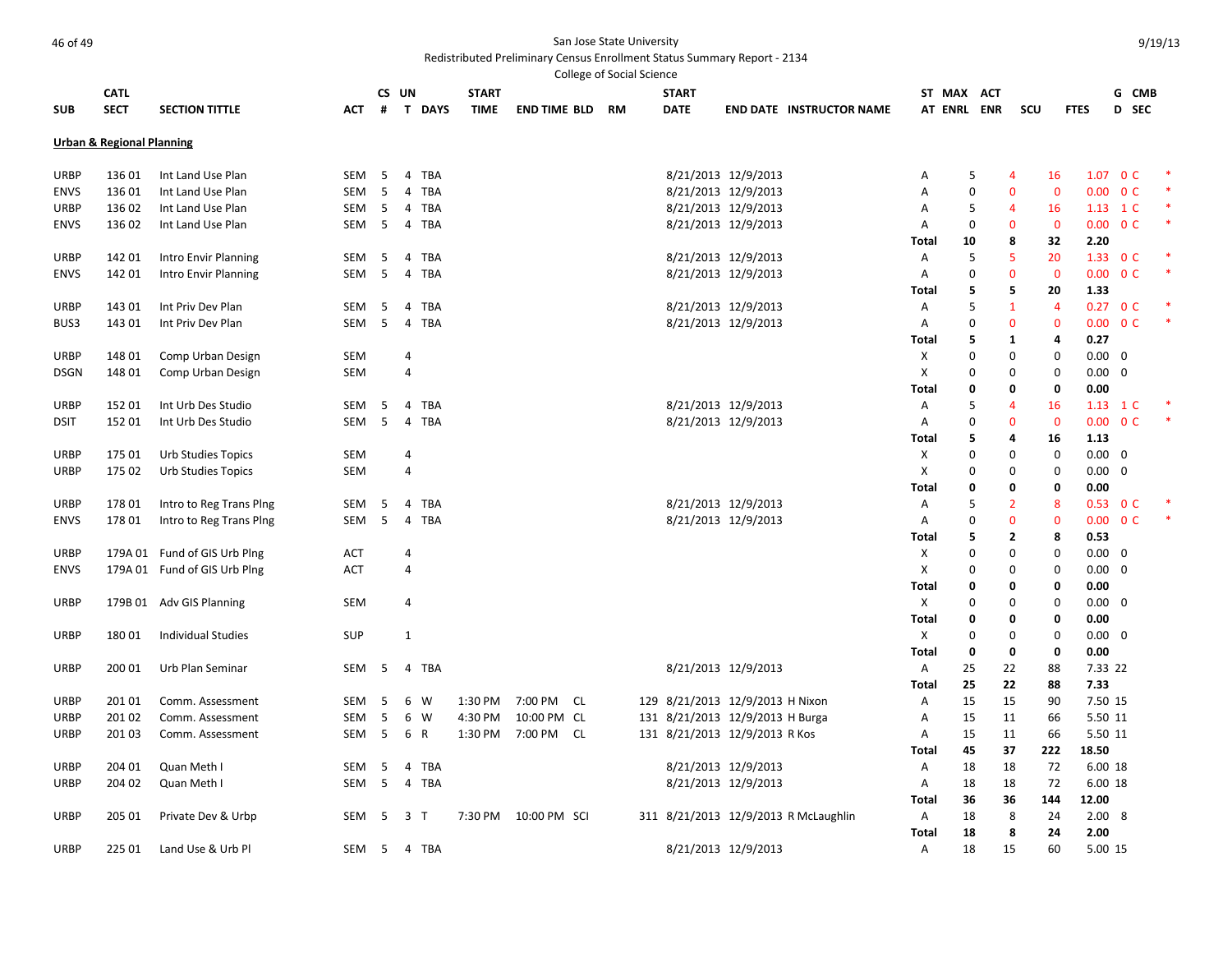| <b>CATL</b><br>CS UN<br><b>START</b><br><b>START</b><br>ST MAX ACT<br>G CMB<br><b>SECT</b><br><b>DAYS</b><br><b>DATE</b><br>AT ENRL ENR<br>scu<br><b>FTES</b><br>D SEC<br><b>SUB</b><br><b>SECTION TITTLE</b><br>#<br>$\mathsf{T}$<br><b>TIME</b><br><b>END TIME BLD</b><br><b>RM</b><br><b>END DATE INSTRUCTOR NAME</b><br>АСТ<br><b>URBP</b><br>225 02<br>Land Use & Urb Pl<br><b>SEM</b><br>5<br>4 TBA<br>8/21/2013 12/9/2013<br>18<br>19<br>76<br>6.33 19<br>Α<br>11.33<br>36<br>34<br>136<br>Total<br>8/21/2013 12/9/2013<br>4.00 12<br><b>URBP</b><br>226 01<br>Reg Transport Plan<br>SEM<br>- 5<br>Α<br>18<br>12<br>48<br>4<br>TBA<br>12<br>4.00<br><b>Total</b><br>18<br>48<br>228 01<br>Urb Community Devt<br>8/21/2013 12/9/2013<br>14<br>56<br>4.67 14 C<br>URBP<br><b>SEM</b><br>- 5<br>4<br>TBA<br>Α<br>18<br>8/21/2013 12/9/2013<br>$0.00 \t 0 C$<br>22801<br>Urb Community Devt<br><b>SEM</b><br>- 5<br><b>TBA</b><br>$\mathbf 0$<br>$\mathbf{0}$<br>$\mathbf{0}$<br>PADM<br>$\overline{4}$<br>A<br>4.67<br>56<br>Total<br>18<br>14<br>8/21/2013 12/9/2013<br>5<br>1.67 <sub>5</sub><br><b>URBP</b><br>23201<br>Urb Design Studio<br>SEM<br>- 5<br>4<br><b>TBA</b><br>Α<br>18<br>20<br>5<br>20<br>1.67<br><b>Total</b><br>18<br><b>URBP</b><br><b>SEM</b><br>X<br>$\mathbf 0$<br>$\mathbf 0$<br>$\mathbf 0$<br>$0.00 \quad 0$<br>234 01<br>Field Study Sem<br>1<br>$\mathbf 0$<br>0.00<br><b>Total</b><br>0<br>0<br>Χ<br>$\mathbf 0$<br><b>URBP</b><br>Urban & Regional Dev<br><b>SEM</b><br>$\Omega$<br>0<br>$0.00 \quad 0$<br>23601<br>4<br>$\mathbf 0$<br>0.00<br><b>Total</b><br>0<br>0<br>8/21/2013 12/9/2013<br>3.67 11 C<br><b>URBP</b><br>240 01<br><b>Environmental Plan</b><br>SEM<br>- 5<br>$\overline{4}$<br><b>TBA</b><br>Α<br>18<br>11<br>44<br>8/21/2013 12/9/2013<br>$0.00 \quad 0 \text{ C}$<br>240 01<br><b>Environmental Plan</b><br><b>SEM</b><br>-5<br><b>TBA</b><br>$\mathbf 0$<br>$\mathbf{0}$<br>$\mathbf{0}$<br>PADM<br>4<br>Α<br>11<br>44<br>3.67<br>Total<br>18<br>24101<br>Plan Sustain City<br><b>SEM</b><br>- 5<br>$\overline{2}$<br>4:30 PM<br>7:00 PM<br>CL.<br>131 8/21/2013 12/9/2013 R Eastwood<br>Α<br>18<br>13<br>26<br>2.17 13<br>URBP<br>M<br>5<br>$\overline{2}$<br>7:30 PM<br>243 8/21/2013 12/9/2013 R Eastwood<br>12<br>2.00 12<br><b>URBP</b><br>241 02<br>Plan Sustain City<br>SEM<br>W<br>10:00 PM CL<br>Α<br>18<br>24<br>25<br>50<br>4.17<br>Total<br>36<br>$0.00 \quad 0$<br>248 01<br>Adv Computer Urb D<br><b>SEM</b><br>X<br>$\mathbf 0$<br>$\mathbf 0$<br>$\mathbf 0$<br><b>URBP</b><br>$\overline{4}$<br>X<br>$0.00 \quad 0$<br><b>DSGN</b><br>248 01<br>Adv Computer Urb D<br><b>SEM</b><br>$\overline{4}$<br>$\Omega$<br>0<br>$\Omega$<br>0.00<br>Total<br>0<br>0<br>0<br>Urb Growth Mgmt<br>8/21/2013 12/9/2013<br>$\overline{7}$<br>2.3377<br><b>URBP</b><br>255 01<br>SEM<br>- 5<br>4 TBA<br>Α<br>18<br>28<br>$\overline{7}$<br>28<br>2.33<br><b>Total</b><br>18<br>208 8/21/2013 12/9/2013 R McLaughlin<br>17<br>1.42 17<br>URBP<br>275G 01 GIS Overview<br>SEM<br>- 5<br>1<br>R<br>7:30 PM<br>10:00 PM WSQ<br>Α<br>18<br>17<br>17<br>17<br>1.42<br>Total<br>18<br><b>TBA</b><br>8/21/2013 12/9/2013<br>10<br>3.33 10<br><b>URBP</b><br>27901<br><b>Advanced GIS Planning</b><br>SEM<br>5<br>Α<br>18<br>40<br>4<br>3.33<br><b>Total</b><br>18<br>10<br>40<br>Plng Rsearch Topic<br>8/21/2013 12/9/2013 R McLaughlin<br>8<br>8<br>0.678<br><b>URBP</b><br>28001<br><b>SEM</b><br>- 5<br>1<br><b>TBA</b><br>Α<br>15<br>8/21/2013 12/9/2013 H Nixon<br>28002<br>Plng Rsearch Topic<br><b>SEM</b><br>- 5<br>3<br><b>TBA</b><br>5<br>$\overline{2}$<br>$\overline{2}$<br>$0.50$ 2<br>URBP<br>Α<br>$0.08$ 1<br>28003<br>Plng Rsearch Topic<br>5<br>1 TBA<br>8/21/2013 12/9/2013 H Nixon<br>5<br>$\mathbf{1}$<br>1<br>URBP<br>SEM<br>Α<br>11<br>1.25<br>25<br>11<br>Total<br>243 8/21/2013 12/9/2013 A Agrawal<br>$\overline{7}$<br>$\overline{7}$<br>$0.58$ 7<br><b>URBP</b><br>297P 01 Plan Rpt Prelim<br>SEM<br>- 5<br>1 W<br>4:30 PM<br>7:00 PM CL<br>Α<br>18<br>$\overline{\mathbf{z}}$<br>$\overline{7}$<br>0.58<br><b>Total</b><br>18<br>316 8/21/2013 12/9/2013 A Agrawal<br><b>URBP</b><br>298A 01 Special Study-Rpt Devt<br><b>SUP</b><br>25<br>$\overline{3}$<br>7:30 PM<br>10:00 PM CL<br>Α<br>10<br>6<br>18<br>1.506<br>M<br>298A 02 Special Study-Rpt Devt<br>316 8/21/2013 12/9/2013 A Agrawal<br>5<br>$1.25$ 5<br><b>URBP</b><br><b>SUP</b><br>25<br>$\overline{\mathbf{3}}$<br>M<br>7:30 PM<br>10:00 PM CL<br>15<br>Α<br>10<br>298A 03 Special Study-Rpt Devt<br>25<br>$\overline{\mathbf{3}}$<br>M<br>316 8/21/2013 12/9/2013 H Nixon<br>2.50 10<br><b>SUP</b><br>7:30 PM<br>10:00 PM CL<br>10<br>30<br>URBP<br>Α<br>10<br>298A 04 Special Study-Rpt Devt<br>SUP<br>3<br>X<br>$\mathbf 0$<br>$\mathbf 0$<br>$0.00 \quad 0$<br><b>URBP</b><br>$\mathbf 0$<br>5.25<br><b>Total</b><br>30<br>21<br>63<br>8/21/2013 12/9/2013 A Agrawal<br>$\overline{3}$<br>298B 01 Special Study: Pln Rpt Dev<br><b>TBA</b><br>q<br>$0.75 \quad 3$<br><b>URBP</b><br><b>SUP</b><br>25<br>3<br>Α<br>10<br>$\overline{\mathbf{3}}$<br>3<br>$0.75 - 3$<br>298B02<br>Special Study: Pln Rpt Dev<br><b>SUP</b><br>25<br><b>TBA</b><br>8/21/2013 12/9/2013 A Agrawal<br>9<br>URBP<br>Α<br>10<br>$\mathbf 0$<br>$0.00 \quad 0$<br><b>URBP</b><br>298B03<br>Special Study: Pln Rpt Dev<br><b>SUP</b><br>3<br>X<br>$\mathbf 0$<br>$\mathbf 0$<br>8/21/2013 12/9/2013 R Kos<br>A<br>10<br>30<br>2.50 10<br><b>URBP</b><br>298B 04 Special Study: Pln Rpt Dev<br><b>SUP</b><br>25 3 TBA<br>10<br>30<br>16<br>48<br>4.00 |  |  |  |  | <b>College of Social Science</b> |  |              |  |  |  |
|---------------------------------------------------------------------------------------------------------------------------------------------------------------------------------------------------------------------------------------------------------------------------------------------------------------------------------------------------------------------------------------------------------------------------------------------------------------------------------------------------------------------------------------------------------------------------------------------------------------------------------------------------------------------------------------------------------------------------------------------------------------------------------------------------------------------------------------------------------------------------------------------------------------------------------------------------------------------------------------------------------------------------------------------------------------------------------------------------------------------------------------------------------------------------------------------------------------------------------------------------------------------------------------------------------------------------------------------------------------------------------------------------------------------------------------------------------------------------------------------------------------------------------------------------------------------------------------------------------------------------------------------------------------------------------------------------------------------------------------------------------------------------------------------------------------------------------------------------------------------------------------------------------------------------------------------------------------------------------------------------------------------------------------------------------------------------------------------------------------------------------------------------------------------------------------------------------------------------------------------------------------------------------------------------------------------------------------------------------------------------------------------------------------------------------------------------------------------------------------------------------------------------------------------------------------------------------------------------------------------------------------------------------------------------------------------------------------------------------------------------------------------------------------------------------------------------------------------------------------------------------------------------------------------------------------------------------------------------------------------------------------------------------------------------------------------------------------------------------------------------------------------------------------------------------------------------------------------------------------------------------------------------------------------------------------------------------------------------------------------------------------------------------------------------------------------------------------------------------------------------------------------------------------------------------------------------------------------------------------------------------------------------------------------------------------------------------------------------------------------------------------------------------------------------------------------------------------------------------------------------------------------------------------------------------------------------------------------------------------------------------------------------------------------------------------------------------------------------------------------------------------------------------------------------------------------------------------------------------------------------------------------------------------------------------------------------------------------------------------------------------------------------------------------------------------------------------------------------------------------------------------------------------------------------------------------------------------------------------------------------------------------------------------------------------------------------------------------------------------------------------------------------------------------------------------------------------------------------------------------------------------------------------------------------------------------------------------------------------------------------------------------------------------------------------------------------------------------------------------------------------------------------------------------------------------------------------------------------------------------------------------------------------------------------------------------------------------------------------------------------------------------------------------------------------------------------------------------------------------------------------------------------------------------------------------------------------|--|--|--|--|----------------------------------|--|--------------|--|--|--|
|                                                                                                                                                                                                                                                                                                                                                                                                                                                                                                                                                                                                                                                                                                                                                                                                                                                                                                                                                                                                                                                                                                                                                                                                                                                                                                                                                                                                                                                                                                                                                                                                                                                                                                                                                                                                                                                                                                                                                                                                                                                                                                                                                                                                                                                                                                                                                                                                                                                                                                                                                                                                                                                                                                                                                                                                                                                                                                                                                                                                                                                                                                                                                                                                                                                                                                                                                                                                                                                                                                                                                                                                                                                                                                                                                                                                                                                                                                                                                                                                                                                                                                                                                                                                                                                                                                                                                                                                                                                                                                                                                                                                                                                                                                                                                                                                                                                                                                                                                                                                                                                                                                                                                                                                                                                                                                                                                                                                                                                                                                                                                                                 |  |  |  |  |                                  |  |              |  |  |  |
|                                                                                                                                                                                                                                                                                                                                                                                                                                                                                                                                                                                                                                                                                                                                                                                                                                                                                                                                                                                                                                                                                                                                                                                                                                                                                                                                                                                                                                                                                                                                                                                                                                                                                                                                                                                                                                                                                                                                                                                                                                                                                                                                                                                                                                                                                                                                                                                                                                                                                                                                                                                                                                                                                                                                                                                                                                                                                                                                                                                                                                                                                                                                                                                                                                                                                                                                                                                                                                                                                                                                                                                                                                                                                                                                                                                                                                                                                                                                                                                                                                                                                                                                                                                                                                                                                                                                                                                                                                                                                                                                                                                                                                                                                                                                                                                                                                                                                                                                                                                                                                                                                                                                                                                                                                                                                                                                                                                                                                                                                                                                                                                 |  |  |  |  |                                  |  |              |  |  |  |
|                                                                                                                                                                                                                                                                                                                                                                                                                                                                                                                                                                                                                                                                                                                                                                                                                                                                                                                                                                                                                                                                                                                                                                                                                                                                                                                                                                                                                                                                                                                                                                                                                                                                                                                                                                                                                                                                                                                                                                                                                                                                                                                                                                                                                                                                                                                                                                                                                                                                                                                                                                                                                                                                                                                                                                                                                                                                                                                                                                                                                                                                                                                                                                                                                                                                                                                                                                                                                                                                                                                                                                                                                                                                                                                                                                                                                                                                                                                                                                                                                                                                                                                                                                                                                                                                                                                                                                                                                                                                                                                                                                                                                                                                                                                                                                                                                                                                                                                                                                                                                                                                                                                                                                                                                                                                                                                                                                                                                                                                                                                                                                                 |  |  |  |  |                                  |  |              |  |  |  |
|                                                                                                                                                                                                                                                                                                                                                                                                                                                                                                                                                                                                                                                                                                                                                                                                                                                                                                                                                                                                                                                                                                                                                                                                                                                                                                                                                                                                                                                                                                                                                                                                                                                                                                                                                                                                                                                                                                                                                                                                                                                                                                                                                                                                                                                                                                                                                                                                                                                                                                                                                                                                                                                                                                                                                                                                                                                                                                                                                                                                                                                                                                                                                                                                                                                                                                                                                                                                                                                                                                                                                                                                                                                                                                                                                                                                                                                                                                                                                                                                                                                                                                                                                                                                                                                                                                                                                                                                                                                                                                                                                                                                                                                                                                                                                                                                                                                                                                                                                                                                                                                                                                                                                                                                                                                                                                                                                                                                                                                                                                                                                                                 |  |  |  |  |                                  |  |              |  |  |  |
|                                                                                                                                                                                                                                                                                                                                                                                                                                                                                                                                                                                                                                                                                                                                                                                                                                                                                                                                                                                                                                                                                                                                                                                                                                                                                                                                                                                                                                                                                                                                                                                                                                                                                                                                                                                                                                                                                                                                                                                                                                                                                                                                                                                                                                                                                                                                                                                                                                                                                                                                                                                                                                                                                                                                                                                                                                                                                                                                                                                                                                                                                                                                                                                                                                                                                                                                                                                                                                                                                                                                                                                                                                                                                                                                                                                                                                                                                                                                                                                                                                                                                                                                                                                                                                                                                                                                                                                                                                                                                                                                                                                                                                                                                                                                                                                                                                                                                                                                                                                                                                                                                                                                                                                                                                                                                                                                                                                                                                                                                                                                                                                 |  |  |  |  |                                  |  |              |  |  |  |
|                                                                                                                                                                                                                                                                                                                                                                                                                                                                                                                                                                                                                                                                                                                                                                                                                                                                                                                                                                                                                                                                                                                                                                                                                                                                                                                                                                                                                                                                                                                                                                                                                                                                                                                                                                                                                                                                                                                                                                                                                                                                                                                                                                                                                                                                                                                                                                                                                                                                                                                                                                                                                                                                                                                                                                                                                                                                                                                                                                                                                                                                                                                                                                                                                                                                                                                                                                                                                                                                                                                                                                                                                                                                                                                                                                                                                                                                                                                                                                                                                                                                                                                                                                                                                                                                                                                                                                                                                                                                                                                                                                                                                                                                                                                                                                                                                                                                                                                                                                                                                                                                                                                                                                                                                                                                                                                                                                                                                                                                                                                                                                                 |  |  |  |  |                                  |  |              |  |  |  |
|                                                                                                                                                                                                                                                                                                                                                                                                                                                                                                                                                                                                                                                                                                                                                                                                                                                                                                                                                                                                                                                                                                                                                                                                                                                                                                                                                                                                                                                                                                                                                                                                                                                                                                                                                                                                                                                                                                                                                                                                                                                                                                                                                                                                                                                                                                                                                                                                                                                                                                                                                                                                                                                                                                                                                                                                                                                                                                                                                                                                                                                                                                                                                                                                                                                                                                                                                                                                                                                                                                                                                                                                                                                                                                                                                                                                                                                                                                                                                                                                                                                                                                                                                                                                                                                                                                                                                                                                                                                                                                                                                                                                                                                                                                                                                                                                                                                                                                                                                                                                                                                                                                                                                                                                                                                                                                                                                                                                                                                                                                                                                                                 |  |  |  |  |                                  |  |              |  |  |  |
|                                                                                                                                                                                                                                                                                                                                                                                                                                                                                                                                                                                                                                                                                                                                                                                                                                                                                                                                                                                                                                                                                                                                                                                                                                                                                                                                                                                                                                                                                                                                                                                                                                                                                                                                                                                                                                                                                                                                                                                                                                                                                                                                                                                                                                                                                                                                                                                                                                                                                                                                                                                                                                                                                                                                                                                                                                                                                                                                                                                                                                                                                                                                                                                                                                                                                                                                                                                                                                                                                                                                                                                                                                                                                                                                                                                                                                                                                                                                                                                                                                                                                                                                                                                                                                                                                                                                                                                                                                                                                                                                                                                                                                                                                                                                                                                                                                                                                                                                                                                                                                                                                                                                                                                                                                                                                                                                                                                                                                                                                                                                                                                 |  |  |  |  |                                  |  |              |  |  |  |
|                                                                                                                                                                                                                                                                                                                                                                                                                                                                                                                                                                                                                                                                                                                                                                                                                                                                                                                                                                                                                                                                                                                                                                                                                                                                                                                                                                                                                                                                                                                                                                                                                                                                                                                                                                                                                                                                                                                                                                                                                                                                                                                                                                                                                                                                                                                                                                                                                                                                                                                                                                                                                                                                                                                                                                                                                                                                                                                                                                                                                                                                                                                                                                                                                                                                                                                                                                                                                                                                                                                                                                                                                                                                                                                                                                                                                                                                                                                                                                                                                                                                                                                                                                                                                                                                                                                                                                                                                                                                                                                                                                                                                                                                                                                                                                                                                                                                                                                                                                                                                                                                                                                                                                                                                                                                                                                                                                                                                                                                                                                                                                                 |  |  |  |  |                                  |  |              |  |  |  |
|                                                                                                                                                                                                                                                                                                                                                                                                                                                                                                                                                                                                                                                                                                                                                                                                                                                                                                                                                                                                                                                                                                                                                                                                                                                                                                                                                                                                                                                                                                                                                                                                                                                                                                                                                                                                                                                                                                                                                                                                                                                                                                                                                                                                                                                                                                                                                                                                                                                                                                                                                                                                                                                                                                                                                                                                                                                                                                                                                                                                                                                                                                                                                                                                                                                                                                                                                                                                                                                                                                                                                                                                                                                                                                                                                                                                                                                                                                                                                                                                                                                                                                                                                                                                                                                                                                                                                                                                                                                                                                                                                                                                                                                                                                                                                                                                                                                                                                                                                                                                                                                                                                                                                                                                                                                                                                                                                                                                                                                                                                                                                                                 |  |  |  |  |                                  |  |              |  |  |  |
|                                                                                                                                                                                                                                                                                                                                                                                                                                                                                                                                                                                                                                                                                                                                                                                                                                                                                                                                                                                                                                                                                                                                                                                                                                                                                                                                                                                                                                                                                                                                                                                                                                                                                                                                                                                                                                                                                                                                                                                                                                                                                                                                                                                                                                                                                                                                                                                                                                                                                                                                                                                                                                                                                                                                                                                                                                                                                                                                                                                                                                                                                                                                                                                                                                                                                                                                                                                                                                                                                                                                                                                                                                                                                                                                                                                                                                                                                                                                                                                                                                                                                                                                                                                                                                                                                                                                                                                                                                                                                                                                                                                                                                                                                                                                                                                                                                                                                                                                                                                                                                                                                                                                                                                                                                                                                                                                                                                                                                                                                                                                                                                 |  |  |  |  |                                  |  |              |  |  |  |
|                                                                                                                                                                                                                                                                                                                                                                                                                                                                                                                                                                                                                                                                                                                                                                                                                                                                                                                                                                                                                                                                                                                                                                                                                                                                                                                                                                                                                                                                                                                                                                                                                                                                                                                                                                                                                                                                                                                                                                                                                                                                                                                                                                                                                                                                                                                                                                                                                                                                                                                                                                                                                                                                                                                                                                                                                                                                                                                                                                                                                                                                                                                                                                                                                                                                                                                                                                                                                                                                                                                                                                                                                                                                                                                                                                                                                                                                                                                                                                                                                                                                                                                                                                                                                                                                                                                                                                                                                                                                                                                                                                                                                                                                                                                                                                                                                                                                                                                                                                                                                                                                                                                                                                                                                                                                                                                                                                                                                                                                                                                                                                                 |  |  |  |  |                                  |  |              |  |  |  |
|                                                                                                                                                                                                                                                                                                                                                                                                                                                                                                                                                                                                                                                                                                                                                                                                                                                                                                                                                                                                                                                                                                                                                                                                                                                                                                                                                                                                                                                                                                                                                                                                                                                                                                                                                                                                                                                                                                                                                                                                                                                                                                                                                                                                                                                                                                                                                                                                                                                                                                                                                                                                                                                                                                                                                                                                                                                                                                                                                                                                                                                                                                                                                                                                                                                                                                                                                                                                                                                                                                                                                                                                                                                                                                                                                                                                                                                                                                                                                                                                                                                                                                                                                                                                                                                                                                                                                                                                                                                                                                                                                                                                                                                                                                                                                                                                                                                                                                                                                                                                                                                                                                                                                                                                                                                                                                                                                                                                                                                                                                                                                                                 |  |  |  |  |                                  |  |              |  |  |  |
|                                                                                                                                                                                                                                                                                                                                                                                                                                                                                                                                                                                                                                                                                                                                                                                                                                                                                                                                                                                                                                                                                                                                                                                                                                                                                                                                                                                                                                                                                                                                                                                                                                                                                                                                                                                                                                                                                                                                                                                                                                                                                                                                                                                                                                                                                                                                                                                                                                                                                                                                                                                                                                                                                                                                                                                                                                                                                                                                                                                                                                                                                                                                                                                                                                                                                                                                                                                                                                                                                                                                                                                                                                                                                                                                                                                                                                                                                                                                                                                                                                                                                                                                                                                                                                                                                                                                                                                                                                                                                                                                                                                                                                                                                                                                                                                                                                                                                                                                                                                                                                                                                                                                                                                                                                                                                                                                                                                                                                                                                                                                                                                 |  |  |  |  |                                  |  |              |  |  |  |
|                                                                                                                                                                                                                                                                                                                                                                                                                                                                                                                                                                                                                                                                                                                                                                                                                                                                                                                                                                                                                                                                                                                                                                                                                                                                                                                                                                                                                                                                                                                                                                                                                                                                                                                                                                                                                                                                                                                                                                                                                                                                                                                                                                                                                                                                                                                                                                                                                                                                                                                                                                                                                                                                                                                                                                                                                                                                                                                                                                                                                                                                                                                                                                                                                                                                                                                                                                                                                                                                                                                                                                                                                                                                                                                                                                                                                                                                                                                                                                                                                                                                                                                                                                                                                                                                                                                                                                                                                                                                                                                                                                                                                                                                                                                                                                                                                                                                                                                                                                                                                                                                                                                                                                                                                                                                                                                                                                                                                                                                                                                                                                                 |  |  |  |  |                                  |  |              |  |  |  |
|                                                                                                                                                                                                                                                                                                                                                                                                                                                                                                                                                                                                                                                                                                                                                                                                                                                                                                                                                                                                                                                                                                                                                                                                                                                                                                                                                                                                                                                                                                                                                                                                                                                                                                                                                                                                                                                                                                                                                                                                                                                                                                                                                                                                                                                                                                                                                                                                                                                                                                                                                                                                                                                                                                                                                                                                                                                                                                                                                                                                                                                                                                                                                                                                                                                                                                                                                                                                                                                                                                                                                                                                                                                                                                                                                                                                                                                                                                                                                                                                                                                                                                                                                                                                                                                                                                                                                                                                                                                                                                                                                                                                                                                                                                                                                                                                                                                                                                                                                                                                                                                                                                                                                                                                                                                                                                                                                                                                                                                                                                                                                                                 |  |  |  |  |                                  |  |              |  |  |  |
|                                                                                                                                                                                                                                                                                                                                                                                                                                                                                                                                                                                                                                                                                                                                                                                                                                                                                                                                                                                                                                                                                                                                                                                                                                                                                                                                                                                                                                                                                                                                                                                                                                                                                                                                                                                                                                                                                                                                                                                                                                                                                                                                                                                                                                                                                                                                                                                                                                                                                                                                                                                                                                                                                                                                                                                                                                                                                                                                                                                                                                                                                                                                                                                                                                                                                                                                                                                                                                                                                                                                                                                                                                                                                                                                                                                                                                                                                                                                                                                                                                                                                                                                                                                                                                                                                                                                                                                                                                                                                                                                                                                                                                                                                                                                                                                                                                                                                                                                                                                                                                                                                                                                                                                                                                                                                                                                                                                                                                                                                                                                                                                 |  |  |  |  |                                  |  |              |  |  |  |
|                                                                                                                                                                                                                                                                                                                                                                                                                                                                                                                                                                                                                                                                                                                                                                                                                                                                                                                                                                                                                                                                                                                                                                                                                                                                                                                                                                                                                                                                                                                                                                                                                                                                                                                                                                                                                                                                                                                                                                                                                                                                                                                                                                                                                                                                                                                                                                                                                                                                                                                                                                                                                                                                                                                                                                                                                                                                                                                                                                                                                                                                                                                                                                                                                                                                                                                                                                                                                                                                                                                                                                                                                                                                                                                                                                                                                                                                                                                                                                                                                                                                                                                                                                                                                                                                                                                                                                                                                                                                                                                                                                                                                                                                                                                                                                                                                                                                                                                                                                                                                                                                                                                                                                                                                                                                                                                                                                                                                                                                                                                                                                                 |  |  |  |  |                                  |  |              |  |  |  |
|                                                                                                                                                                                                                                                                                                                                                                                                                                                                                                                                                                                                                                                                                                                                                                                                                                                                                                                                                                                                                                                                                                                                                                                                                                                                                                                                                                                                                                                                                                                                                                                                                                                                                                                                                                                                                                                                                                                                                                                                                                                                                                                                                                                                                                                                                                                                                                                                                                                                                                                                                                                                                                                                                                                                                                                                                                                                                                                                                                                                                                                                                                                                                                                                                                                                                                                                                                                                                                                                                                                                                                                                                                                                                                                                                                                                                                                                                                                                                                                                                                                                                                                                                                                                                                                                                                                                                                                                                                                                                                                                                                                                                                                                                                                                                                                                                                                                                                                                                                                                                                                                                                                                                                                                                                                                                                                                                                                                                                                                                                                                                                                 |  |  |  |  |                                  |  |              |  |  |  |
|                                                                                                                                                                                                                                                                                                                                                                                                                                                                                                                                                                                                                                                                                                                                                                                                                                                                                                                                                                                                                                                                                                                                                                                                                                                                                                                                                                                                                                                                                                                                                                                                                                                                                                                                                                                                                                                                                                                                                                                                                                                                                                                                                                                                                                                                                                                                                                                                                                                                                                                                                                                                                                                                                                                                                                                                                                                                                                                                                                                                                                                                                                                                                                                                                                                                                                                                                                                                                                                                                                                                                                                                                                                                                                                                                                                                                                                                                                                                                                                                                                                                                                                                                                                                                                                                                                                                                                                                                                                                                                                                                                                                                                                                                                                                                                                                                                                                                                                                                                                                                                                                                                                                                                                                                                                                                                                                                                                                                                                                                                                                                                                 |  |  |  |  |                                  |  |              |  |  |  |
|                                                                                                                                                                                                                                                                                                                                                                                                                                                                                                                                                                                                                                                                                                                                                                                                                                                                                                                                                                                                                                                                                                                                                                                                                                                                                                                                                                                                                                                                                                                                                                                                                                                                                                                                                                                                                                                                                                                                                                                                                                                                                                                                                                                                                                                                                                                                                                                                                                                                                                                                                                                                                                                                                                                                                                                                                                                                                                                                                                                                                                                                                                                                                                                                                                                                                                                                                                                                                                                                                                                                                                                                                                                                                                                                                                                                                                                                                                                                                                                                                                                                                                                                                                                                                                                                                                                                                                                                                                                                                                                                                                                                                                                                                                                                                                                                                                                                                                                                                                                                                                                                                                                                                                                                                                                                                                                                                                                                                                                                                                                                                                                 |  |  |  |  |                                  |  |              |  |  |  |
|                                                                                                                                                                                                                                                                                                                                                                                                                                                                                                                                                                                                                                                                                                                                                                                                                                                                                                                                                                                                                                                                                                                                                                                                                                                                                                                                                                                                                                                                                                                                                                                                                                                                                                                                                                                                                                                                                                                                                                                                                                                                                                                                                                                                                                                                                                                                                                                                                                                                                                                                                                                                                                                                                                                                                                                                                                                                                                                                                                                                                                                                                                                                                                                                                                                                                                                                                                                                                                                                                                                                                                                                                                                                                                                                                                                                                                                                                                                                                                                                                                                                                                                                                                                                                                                                                                                                                                                                                                                                                                                                                                                                                                                                                                                                                                                                                                                                                                                                                                                                                                                                                                                                                                                                                                                                                                                                                                                                                                                                                                                                                                                 |  |  |  |  |                                  |  |              |  |  |  |
|                                                                                                                                                                                                                                                                                                                                                                                                                                                                                                                                                                                                                                                                                                                                                                                                                                                                                                                                                                                                                                                                                                                                                                                                                                                                                                                                                                                                                                                                                                                                                                                                                                                                                                                                                                                                                                                                                                                                                                                                                                                                                                                                                                                                                                                                                                                                                                                                                                                                                                                                                                                                                                                                                                                                                                                                                                                                                                                                                                                                                                                                                                                                                                                                                                                                                                                                                                                                                                                                                                                                                                                                                                                                                                                                                                                                                                                                                                                                                                                                                                                                                                                                                                                                                                                                                                                                                                                                                                                                                                                                                                                                                                                                                                                                                                                                                                                                                                                                                                                                                                                                                                                                                                                                                                                                                                                                                                                                                                                                                                                                                                                 |  |  |  |  |                                  |  |              |  |  |  |
|                                                                                                                                                                                                                                                                                                                                                                                                                                                                                                                                                                                                                                                                                                                                                                                                                                                                                                                                                                                                                                                                                                                                                                                                                                                                                                                                                                                                                                                                                                                                                                                                                                                                                                                                                                                                                                                                                                                                                                                                                                                                                                                                                                                                                                                                                                                                                                                                                                                                                                                                                                                                                                                                                                                                                                                                                                                                                                                                                                                                                                                                                                                                                                                                                                                                                                                                                                                                                                                                                                                                                                                                                                                                                                                                                                                                                                                                                                                                                                                                                                                                                                                                                                                                                                                                                                                                                                                                                                                                                                                                                                                                                                                                                                                                                                                                                                                                                                                                                                                                                                                                                                                                                                                                                                                                                                                                                                                                                                                                                                                                                                                 |  |  |  |  |                                  |  |              |  |  |  |
|                                                                                                                                                                                                                                                                                                                                                                                                                                                                                                                                                                                                                                                                                                                                                                                                                                                                                                                                                                                                                                                                                                                                                                                                                                                                                                                                                                                                                                                                                                                                                                                                                                                                                                                                                                                                                                                                                                                                                                                                                                                                                                                                                                                                                                                                                                                                                                                                                                                                                                                                                                                                                                                                                                                                                                                                                                                                                                                                                                                                                                                                                                                                                                                                                                                                                                                                                                                                                                                                                                                                                                                                                                                                                                                                                                                                                                                                                                                                                                                                                                                                                                                                                                                                                                                                                                                                                                                                                                                                                                                                                                                                                                                                                                                                                                                                                                                                                                                                                                                                                                                                                                                                                                                                                                                                                                                                                                                                                                                                                                                                                                                 |  |  |  |  |                                  |  |              |  |  |  |
|                                                                                                                                                                                                                                                                                                                                                                                                                                                                                                                                                                                                                                                                                                                                                                                                                                                                                                                                                                                                                                                                                                                                                                                                                                                                                                                                                                                                                                                                                                                                                                                                                                                                                                                                                                                                                                                                                                                                                                                                                                                                                                                                                                                                                                                                                                                                                                                                                                                                                                                                                                                                                                                                                                                                                                                                                                                                                                                                                                                                                                                                                                                                                                                                                                                                                                                                                                                                                                                                                                                                                                                                                                                                                                                                                                                                                                                                                                                                                                                                                                                                                                                                                                                                                                                                                                                                                                                                                                                                                                                                                                                                                                                                                                                                                                                                                                                                                                                                                                                                                                                                                                                                                                                                                                                                                                                                                                                                                                                                                                                                                                                 |  |  |  |  |                                  |  |              |  |  |  |
|                                                                                                                                                                                                                                                                                                                                                                                                                                                                                                                                                                                                                                                                                                                                                                                                                                                                                                                                                                                                                                                                                                                                                                                                                                                                                                                                                                                                                                                                                                                                                                                                                                                                                                                                                                                                                                                                                                                                                                                                                                                                                                                                                                                                                                                                                                                                                                                                                                                                                                                                                                                                                                                                                                                                                                                                                                                                                                                                                                                                                                                                                                                                                                                                                                                                                                                                                                                                                                                                                                                                                                                                                                                                                                                                                                                                                                                                                                                                                                                                                                                                                                                                                                                                                                                                                                                                                                                                                                                                                                                                                                                                                                                                                                                                                                                                                                                                                                                                                                                                                                                                                                                                                                                                                                                                                                                                                                                                                                                                                                                                                                                 |  |  |  |  |                                  |  |              |  |  |  |
|                                                                                                                                                                                                                                                                                                                                                                                                                                                                                                                                                                                                                                                                                                                                                                                                                                                                                                                                                                                                                                                                                                                                                                                                                                                                                                                                                                                                                                                                                                                                                                                                                                                                                                                                                                                                                                                                                                                                                                                                                                                                                                                                                                                                                                                                                                                                                                                                                                                                                                                                                                                                                                                                                                                                                                                                                                                                                                                                                                                                                                                                                                                                                                                                                                                                                                                                                                                                                                                                                                                                                                                                                                                                                                                                                                                                                                                                                                                                                                                                                                                                                                                                                                                                                                                                                                                                                                                                                                                                                                                                                                                                                                                                                                                                                                                                                                                                                                                                                                                                                                                                                                                                                                                                                                                                                                                                                                                                                                                                                                                                                                                 |  |  |  |  |                                  |  |              |  |  |  |
|                                                                                                                                                                                                                                                                                                                                                                                                                                                                                                                                                                                                                                                                                                                                                                                                                                                                                                                                                                                                                                                                                                                                                                                                                                                                                                                                                                                                                                                                                                                                                                                                                                                                                                                                                                                                                                                                                                                                                                                                                                                                                                                                                                                                                                                                                                                                                                                                                                                                                                                                                                                                                                                                                                                                                                                                                                                                                                                                                                                                                                                                                                                                                                                                                                                                                                                                                                                                                                                                                                                                                                                                                                                                                                                                                                                                                                                                                                                                                                                                                                                                                                                                                                                                                                                                                                                                                                                                                                                                                                                                                                                                                                                                                                                                                                                                                                                                                                                                                                                                                                                                                                                                                                                                                                                                                                                                                                                                                                                                                                                                                                                 |  |  |  |  |                                  |  |              |  |  |  |
|                                                                                                                                                                                                                                                                                                                                                                                                                                                                                                                                                                                                                                                                                                                                                                                                                                                                                                                                                                                                                                                                                                                                                                                                                                                                                                                                                                                                                                                                                                                                                                                                                                                                                                                                                                                                                                                                                                                                                                                                                                                                                                                                                                                                                                                                                                                                                                                                                                                                                                                                                                                                                                                                                                                                                                                                                                                                                                                                                                                                                                                                                                                                                                                                                                                                                                                                                                                                                                                                                                                                                                                                                                                                                                                                                                                                                                                                                                                                                                                                                                                                                                                                                                                                                                                                                                                                                                                                                                                                                                                                                                                                                                                                                                                                                                                                                                                                                                                                                                                                                                                                                                                                                                                                                                                                                                                                                                                                                                                                                                                                                                                 |  |  |  |  |                                  |  |              |  |  |  |
|                                                                                                                                                                                                                                                                                                                                                                                                                                                                                                                                                                                                                                                                                                                                                                                                                                                                                                                                                                                                                                                                                                                                                                                                                                                                                                                                                                                                                                                                                                                                                                                                                                                                                                                                                                                                                                                                                                                                                                                                                                                                                                                                                                                                                                                                                                                                                                                                                                                                                                                                                                                                                                                                                                                                                                                                                                                                                                                                                                                                                                                                                                                                                                                                                                                                                                                                                                                                                                                                                                                                                                                                                                                                                                                                                                                                                                                                                                                                                                                                                                                                                                                                                                                                                                                                                                                                                                                                                                                                                                                                                                                                                                                                                                                                                                                                                                                                                                                                                                                                                                                                                                                                                                                                                                                                                                                                                                                                                                                                                                                                                                                 |  |  |  |  |                                  |  |              |  |  |  |
|                                                                                                                                                                                                                                                                                                                                                                                                                                                                                                                                                                                                                                                                                                                                                                                                                                                                                                                                                                                                                                                                                                                                                                                                                                                                                                                                                                                                                                                                                                                                                                                                                                                                                                                                                                                                                                                                                                                                                                                                                                                                                                                                                                                                                                                                                                                                                                                                                                                                                                                                                                                                                                                                                                                                                                                                                                                                                                                                                                                                                                                                                                                                                                                                                                                                                                                                                                                                                                                                                                                                                                                                                                                                                                                                                                                                                                                                                                                                                                                                                                                                                                                                                                                                                                                                                                                                                                                                                                                                                                                                                                                                                                                                                                                                                                                                                                                                                                                                                                                                                                                                                                                                                                                                                                                                                                                                                                                                                                                                                                                                                                                 |  |  |  |  |                                  |  |              |  |  |  |
|                                                                                                                                                                                                                                                                                                                                                                                                                                                                                                                                                                                                                                                                                                                                                                                                                                                                                                                                                                                                                                                                                                                                                                                                                                                                                                                                                                                                                                                                                                                                                                                                                                                                                                                                                                                                                                                                                                                                                                                                                                                                                                                                                                                                                                                                                                                                                                                                                                                                                                                                                                                                                                                                                                                                                                                                                                                                                                                                                                                                                                                                                                                                                                                                                                                                                                                                                                                                                                                                                                                                                                                                                                                                                                                                                                                                                                                                                                                                                                                                                                                                                                                                                                                                                                                                                                                                                                                                                                                                                                                                                                                                                                                                                                                                                                                                                                                                                                                                                                                                                                                                                                                                                                                                                                                                                                                                                                                                                                                                                                                                                                                 |  |  |  |  |                                  |  |              |  |  |  |
|                                                                                                                                                                                                                                                                                                                                                                                                                                                                                                                                                                                                                                                                                                                                                                                                                                                                                                                                                                                                                                                                                                                                                                                                                                                                                                                                                                                                                                                                                                                                                                                                                                                                                                                                                                                                                                                                                                                                                                                                                                                                                                                                                                                                                                                                                                                                                                                                                                                                                                                                                                                                                                                                                                                                                                                                                                                                                                                                                                                                                                                                                                                                                                                                                                                                                                                                                                                                                                                                                                                                                                                                                                                                                                                                                                                                                                                                                                                                                                                                                                                                                                                                                                                                                                                                                                                                                                                                                                                                                                                                                                                                                                                                                                                                                                                                                                                                                                                                                                                                                                                                                                                                                                                                                                                                                                                                                                                                                                                                                                                                                                                 |  |  |  |  |                                  |  |              |  |  |  |
|                                                                                                                                                                                                                                                                                                                                                                                                                                                                                                                                                                                                                                                                                                                                                                                                                                                                                                                                                                                                                                                                                                                                                                                                                                                                                                                                                                                                                                                                                                                                                                                                                                                                                                                                                                                                                                                                                                                                                                                                                                                                                                                                                                                                                                                                                                                                                                                                                                                                                                                                                                                                                                                                                                                                                                                                                                                                                                                                                                                                                                                                                                                                                                                                                                                                                                                                                                                                                                                                                                                                                                                                                                                                                                                                                                                                                                                                                                                                                                                                                                                                                                                                                                                                                                                                                                                                                                                                                                                                                                                                                                                                                                                                                                                                                                                                                                                                                                                                                                                                                                                                                                                                                                                                                                                                                                                                                                                                                                                                                                                                                                                 |  |  |  |  |                                  |  |              |  |  |  |
|                                                                                                                                                                                                                                                                                                                                                                                                                                                                                                                                                                                                                                                                                                                                                                                                                                                                                                                                                                                                                                                                                                                                                                                                                                                                                                                                                                                                                                                                                                                                                                                                                                                                                                                                                                                                                                                                                                                                                                                                                                                                                                                                                                                                                                                                                                                                                                                                                                                                                                                                                                                                                                                                                                                                                                                                                                                                                                                                                                                                                                                                                                                                                                                                                                                                                                                                                                                                                                                                                                                                                                                                                                                                                                                                                                                                                                                                                                                                                                                                                                                                                                                                                                                                                                                                                                                                                                                                                                                                                                                                                                                                                                                                                                                                                                                                                                                                                                                                                                                                                                                                                                                                                                                                                                                                                                                                                                                                                                                                                                                                                                                 |  |  |  |  |                                  |  |              |  |  |  |
|                                                                                                                                                                                                                                                                                                                                                                                                                                                                                                                                                                                                                                                                                                                                                                                                                                                                                                                                                                                                                                                                                                                                                                                                                                                                                                                                                                                                                                                                                                                                                                                                                                                                                                                                                                                                                                                                                                                                                                                                                                                                                                                                                                                                                                                                                                                                                                                                                                                                                                                                                                                                                                                                                                                                                                                                                                                                                                                                                                                                                                                                                                                                                                                                                                                                                                                                                                                                                                                                                                                                                                                                                                                                                                                                                                                                                                                                                                                                                                                                                                                                                                                                                                                                                                                                                                                                                                                                                                                                                                                                                                                                                                                                                                                                                                                                                                                                                                                                                                                                                                                                                                                                                                                                                                                                                                                                                                                                                                                                                                                                                                                 |  |  |  |  |                                  |  |              |  |  |  |
|                                                                                                                                                                                                                                                                                                                                                                                                                                                                                                                                                                                                                                                                                                                                                                                                                                                                                                                                                                                                                                                                                                                                                                                                                                                                                                                                                                                                                                                                                                                                                                                                                                                                                                                                                                                                                                                                                                                                                                                                                                                                                                                                                                                                                                                                                                                                                                                                                                                                                                                                                                                                                                                                                                                                                                                                                                                                                                                                                                                                                                                                                                                                                                                                                                                                                                                                                                                                                                                                                                                                                                                                                                                                                                                                                                                                                                                                                                                                                                                                                                                                                                                                                                                                                                                                                                                                                                                                                                                                                                                                                                                                                                                                                                                                                                                                                                                                                                                                                                                                                                                                                                                                                                                                                                                                                                                                                                                                                                                                                                                                                                                 |  |  |  |  |                                  |  |              |  |  |  |
|                                                                                                                                                                                                                                                                                                                                                                                                                                                                                                                                                                                                                                                                                                                                                                                                                                                                                                                                                                                                                                                                                                                                                                                                                                                                                                                                                                                                                                                                                                                                                                                                                                                                                                                                                                                                                                                                                                                                                                                                                                                                                                                                                                                                                                                                                                                                                                                                                                                                                                                                                                                                                                                                                                                                                                                                                                                                                                                                                                                                                                                                                                                                                                                                                                                                                                                                                                                                                                                                                                                                                                                                                                                                                                                                                                                                                                                                                                                                                                                                                                                                                                                                                                                                                                                                                                                                                                                                                                                                                                                                                                                                                                                                                                                                                                                                                                                                                                                                                                                                                                                                                                                                                                                                                                                                                                                                                                                                                                                                                                                                                                                 |  |  |  |  |                                  |  |              |  |  |  |
|                                                                                                                                                                                                                                                                                                                                                                                                                                                                                                                                                                                                                                                                                                                                                                                                                                                                                                                                                                                                                                                                                                                                                                                                                                                                                                                                                                                                                                                                                                                                                                                                                                                                                                                                                                                                                                                                                                                                                                                                                                                                                                                                                                                                                                                                                                                                                                                                                                                                                                                                                                                                                                                                                                                                                                                                                                                                                                                                                                                                                                                                                                                                                                                                                                                                                                                                                                                                                                                                                                                                                                                                                                                                                                                                                                                                                                                                                                                                                                                                                                                                                                                                                                                                                                                                                                                                                                                                                                                                                                                                                                                                                                                                                                                                                                                                                                                                                                                                                                                                                                                                                                                                                                                                                                                                                                                                                                                                                                                                                                                                                                                 |  |  |  |  |                                  |  |              |  |  |  |
|                                                                                                                                                                                                                                                                                                                                                                                                                                                                                                                                                                                                                                                                                                                                                                                                                                                                                                                                                                                                                                                                                                                                                                                                                                                                                                                                                                                                                                                                                                                                                                                                                                                                                                                                                                                                                                                                                                                                                                                                                                                                                                                                                                                                                                                                                                                                                                                                                                                                                                                                                                                                                                                                                                                                                                                                                                                                                                                                                                                                                                                                                                                                                                                                                                                                                                                                                                                                                                                                                                                                                                                                                                                                                                                                                                                                                                                                                                                                                                                                                                                                                                                                                                                                                                                                                                                                                                                                                                                                                                                                                                                                                                                                                                                                                                                                                                                                                                                                                                                                                                                                                                                                                                                                                                                                                                                                                                                                                                                                                                                                                                                 |  |  |  |  |                                  |  |              |  |  |  |
|                                                                                                                                                                                                                                                                                                                                                                                                                                                                                                                                                                                                                                                                                                                                                                                                                                                                                                                                                                                                                                                                                                                                                                                                                                                                                                                                                                                                                                                                                                                                                                                                                                                                                                                                                                                                                                                                                                                                                                                                                                                                                                                                                                                                                                                                                                                                                                                                                                                                                                                                                                                                                                                                                                                                                                                                                                                                                                                                                                                                                                                                                                                                                                                                                                                                                                                                                                                                                                                                                                                                                                                                                                                                                                                                                                                                                                                                                                                                                                                                                                                                                                                                                                                                                                                                                                                                                                                                                                                                                                                                                                                                                                                                                                                                                                                                                                                                                                                                                                                                                                                                                                                                                                                                                                                                                                                                                                                                                                                                                                                                                                                 |  |  |  |  |                                  |  |              |  |  |  |
|                                                                                                                                                                                                                                                                                                                                                                                                                                                                                                                                                                                                                                                                                                                                                                                                                                                                                                                                                                                                                                                                                                                                                                                                                                                                                                                                                                                                                                                                                                                                                                                                                                                                                                                                                                                                                                                                                                                                                                                                                                                                                                                                                                                                                                                                                                                                                                                                                                                                                                                                                                                                                                                                                                                                                                                                                                                                                                                                                                                                                                                                                                                                                                                                                                                                                                                                                                                                                                                                                                                                                                                                                                                                                                                                                                                                                                                                                                                                                                                                                                                                                                                                                                                                                                                                                                                                                                                                                                                                                                                                                                                                                                                                                                                                                                                                                                                                                                                                                                                                                                                                                                                                                                                                                                                                                                                                                                                                                                                                                                                                                                                 |  |  |  |  |                                  |  |              |  |  |  |
|                                                                                                                                                                                                                                                                                                                                                                                                                                                                                                                                                                                                                                                                                                                                                                                                                                                                                                                                                                                                                                                                                                                                                                                                                                                                                                                                                                                                                                                                                                                                                                                                                                                                                                                                                                                                                                                                                                                                                                                                                                                                                                                                                                                                                                                                                                                                                                                                                                                                                                                                                                                                                                                                                                                                                                                                                                                                                                                                                                                                                                                                                                                                                                                                                                                                                                                                                                                                                                                                                                                                                                                                                                                                                                                                                                                                                                                                                                                                                                                                                                                                                                                                                                                                                                                                                                                                                                                                                                                                                                                                                                                                                                                                                                                                                                                                                                                                                                                                                                                                                                                                                                                                                                                                                                                                                                                                                                                                                                                                                                                                                                                 |  |  |  |  |                                  |  |              |  |  |  |
|                                                                                                                                                                                                                                                                                                                                                                                                                                                                                                                                                                                                                                                                                                                                                                                                                                                                                                                                                                                                                                                                                                                                                                                                                                                                                                                                                                                                                                                                                                                                                                                                                                                                                                                                                                                                                                                                                                                                                                                                                                                                                                                                                                                                                                                                                                                                                                                                                                                                                                                                                                                                                                                                                                                                                                                                                                                                                                                                                                                                                                                                                                                                                                                                                                                                                                                                                                                                                                                                                                                                                                                                                                                                                                                                                                                                                                                                                                                                                                                                                                                                                                                                                                                                                                                                                                                                                                                                                                                                                                                                                                                                                                                                                                                                                                                                                                                                                                                                                                                                                                                                                                                                                                                                                                                                                                                                                                                                                                                                                                                                                                                 |  |  |  |  |                                  |  |              |  |  |  |
|                                                                                                                                                                                                                                                                                                                                                                                                                                                                                                                                                                                                                                                                                                                                                                                                                                                                                                                                                                                                                                                                                                                                                                                                                                                                                                                                                                                                                                                                                                                                                                                                                                                                                                                                                                                                                                                                                                                                                                                                                                                                                                                                                                                                                                                                                                                                                                                                                                                                                                                                                                                                                                                                                                                                                                                                                                                                                                                                                                                                                                                                                                                                                                                                                                                                                                                                                                                                                                                                                                                                                                                                                                                                                                                                                                                                                                                                                                                                                                                                                                                                                                                                                                                                                                                                                                                                                                                                                                                                                                                                                                                                                                                                                                                                                                                                                                                                                                                                                                                                                                                                                                                                                                                                                                                                                                                                                                                                                                                                                                                                                                                 |  |  |  |  |                                  |  | <b>Total</b> |  |  |  |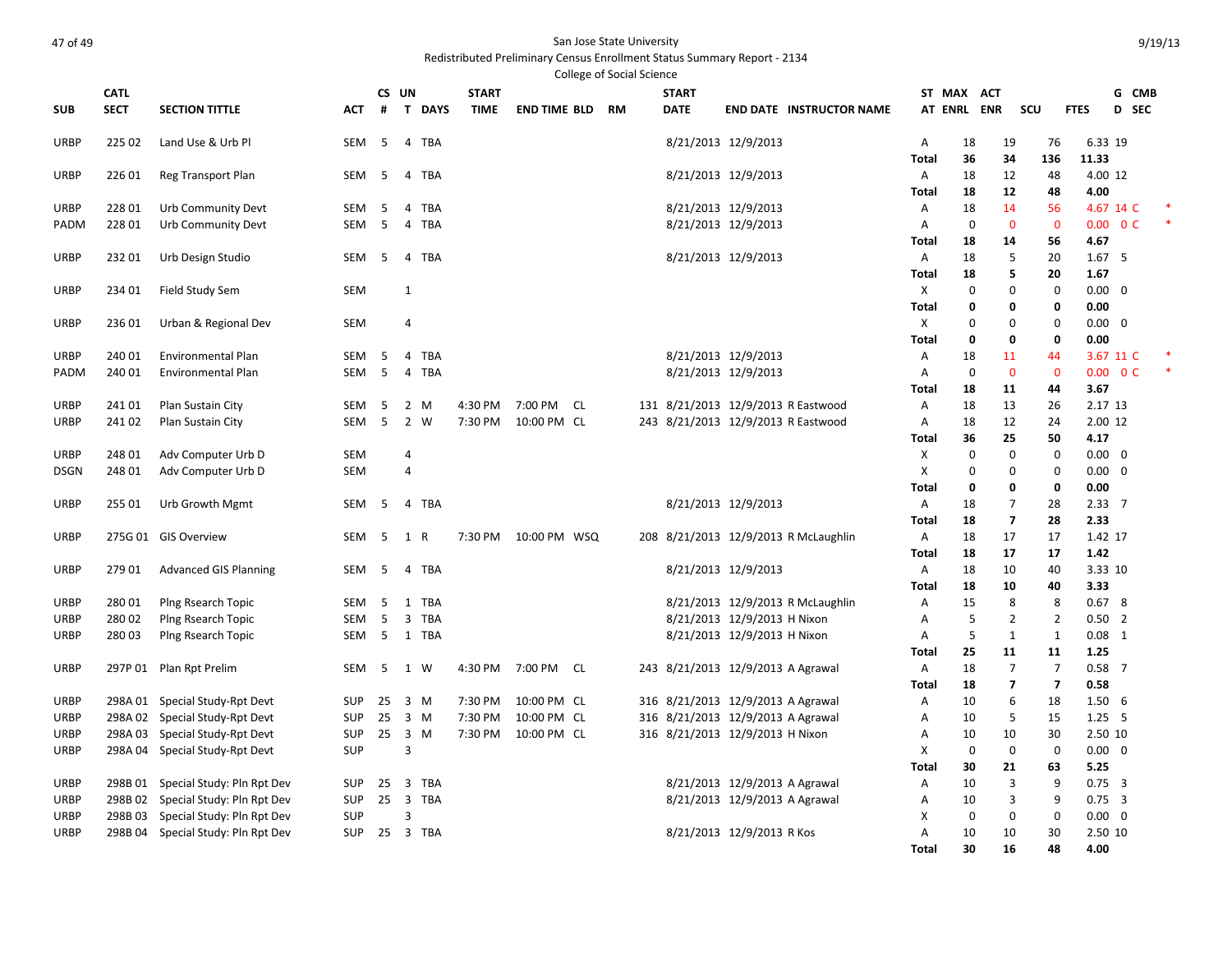#### Redistributed Preliminary Census Enrollment Status Summary Report - 2134

| <b>College of Social Science</b> |             |                       |     |  |             |             |                     |           |              |                 |                        |             |            |     |             |              |            |
|----------------------------------|-------------|-----------------------|-----|--|-------------|-------------|---------------------|-----------|--------------|-----------------|------------------------|-------------|------------|-----|-------------|--------------|------------|
|                                  | <b>CATL</b> |                       |     |  | UN          | START       |                     |           | <b>START</b> |                 |                        | ST MAX      | <b>ACT</b> |     |             |              | <b>CMB</b> |
| <b>SUB</b>                       | <b>SECT</b> | <b>SECTION TITTLE</b> | АСТ |  | <b>DAYS</b> | <b>TIME</b> | <b>END TIME BLD</b> | <b>RM</b> | <b>DATE</b>  | <b>END DATE</b> | <b>INSTRUCTOR NAME</b> | AT ENRL ENR |            | scu | <b>FTES</b> | <b>D</b> SEC |            |

**Urban & Regional Planning Total 455 313 1126 92.97**